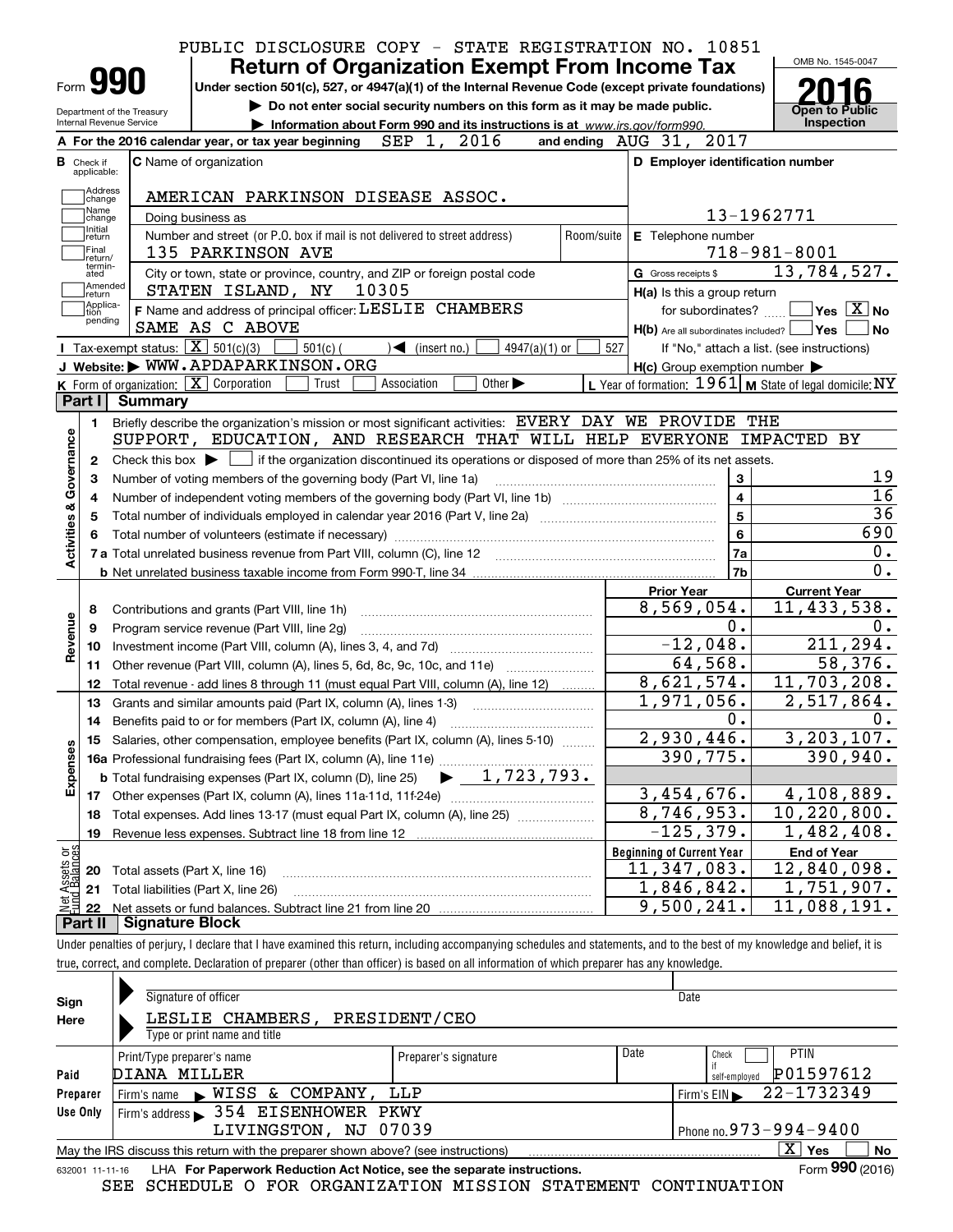(Rev. January 2017)

# **Application for Automatic Extension of Time To File an Exempt Organization Return**

**Enter filer's identifying number**

Department of the Treasury Internal Revenue Service

**| File a separate application for each return.**

▶ Information about Form 8868 and its instructions is at www.irs.gov/form8868 **.** 

**Electronic filing** (e-file). You can electronically file Form 8868 to request a 6-month automatic extension of time to file any of the filing of this form, visit <sub>WWW.irs.gov/efile, click on Charities & Non-Profits, and click on e-file for *Charities and Non-Profits.*</sub> forms listed below with the exception of Form 8870, Information Return for Transfers Associated With Certain Personal Benefit Contracts, for which an extension request must be sent to the IRS in paper format (see instructions). For more details on the electronic

**Automatic 6-Month Extension of Time.** Only submit original (no copies needed).

All corporations required to file an income tax return other than Form 990-T (including 1120-C filers), partnerships, REMICs, and trusts must use Form 7004 to request an extension of time to file income tax returns.

|                                                  |                                                                                                                                                                                                                                                                                                                                                                                                                                                                                                                                                                                               |        |                                                                                                                                                           |                              | Enter mer s identifying number |                                         |
|--------------------------------------------------|-----------------------------------------------------------------------------------------------------------------------------------------------------------------------------------------------------------------------------------------------------------------------------------------------------------------------------------------------------------------------------------------------------------------------------------------------------------------------------------------------------------------------------------------------------------------------------------------------|--------|-----------------------------------------------------------------------------------------------------------------------------------------------------------|------------------------------|--------------------------------|-----------------------------------------|
| Type or                                          | Name of exempt organization or other filer, see instructions.                                                                                                                                                                                                                                                                                                                                                                                                                                                                                                                                 |        |                                                                                                                                                           |                              |                                | Employer identification number (EIN) or |
| print                                            |                                                                                                                                                                                                                                                                                                                                                                                                                                                                                                                                                                                               |        |                                                                                                                                                           |                              |                                |                                         |
| File by the                                      | AMERICAN PARKINSON DISEASE ASSOC.                                                                                                                                                                                                                                                                                                                                                                                                                                                                                                                                                             |        |                                                                                                                                                           |                              | 13-1962771                     |                                         |
| due date for<br>filing your<br>return. See       | Number, street, and room or suite no. If a P.O. box, see instructions.<br>135 PARKINSON AVE                                                                                                                                                                                                                                                                                                                                                                                                                                                                                                   |        |                                                                                                                                                           | Social security number (SSN) |                                |                                         |
| instructions.                                    | City, town or post office, state, and ZIP code. For a foreign address, see instructions.<br>STATEN ISLAND, NY<br>10305                                                                                                                                                                                                                                                                                                                                                                                                                                                                        |        |                                                                                                                                                           |                              |                                |                                         |
|                                                  | Enter the Return Code for the return that this application is for (file a separate application for each return)                                                                                                                                                                                                                                                                                                                                                                                                                                                                               |        |                                                                                                                                                           |                              |                                | $\mathbf 0$<br>1                        |
| <b>Application</b>                               |                                                                                                                                                                                                                                                                                                                                                                                                                                                                                                                                                                                               | Return | Application                                                                                                                                               |                              |                                | Return                                  |
| Is For                                           |                                                                                                                                                                                                                                                                                                                                                                                                                                                                                                                                                                                               | Code   | Is For                                                                                                                                                    |                              |                                | Code                                    |
|                                                  | Form 990 or Form 990-EZ                                                                                                                                                                                                                                                                                                                                                                                                                                                                                                                                                                       | 01     | Form 990-T (corporation)                                                                                                                                  |                              |                                | 07                                      |
| Form 990-BL                                      |                                                                                                                                                                                                                                                                                                                                                                                                                                                                                                                                                                                               | 02     | Form 1041-A                                                                                                                                               |                              |                                | 08                                      |
|                                                  | Form 4720 (individual)                                                                                                                                                                                                                                                                                                                                                                                                                                                                                                                                                                        | 03     | Form 4720 (other than individual)                                                                                                                         |                              |                                | 09                                      |
| Form 990-PF                                      |                                                                                                                                                                                                                                                                                                                                                                                                                                                                                                                                                                                               | 04     | Form 5227                                                                                                                                                 |                              |                                | 10                                      |
|                                                  | Form 990-T (sec. 401(a) or 408(a) trust)                                                                                                                                                                                                                                                                                                                                                                                                                                                                                                                                                      | 05     | Form 6069                                                                                                                                                 |                              |                                | 11                                      |
|                                                  | Form 990-T (trust other than above)                                                                                                                                                                                                                                                                                                                                                                                                                                                                                                                                                           | 06     | Form 8870                                                                                                                                                 |                              |                                | 12                                      |
| $box \blacktriangleright$  <br>1<br>$\mathbf{2}$ | If this is for a Group Return, enter the organization's four digit Group Exemption Number (GEN) [f this is for the whole group, check this<br>. If it is for part of the group, check this box $\blacktriangleright$<br>I request an automatic 6-month extension of time until<br>for the organization named above. The extension is for the organization's return for:<br>$\Box$ calendar year $\_\_$ or<br>$\blacktriangleright$ $\boxed{\text{X}}$ tax year beginning SEP 1, 2016 , and ending AUG 31, 2017<br>If the tax year entered in line 1 is for less than 12 months, check reason: |        | and attach a list with the names and EINs of all members the extension is for.<br>JULY 15, 2018, to file the exempt organization return<br>Initial return | Final return                 |                                |                                         |
|                                                  | Change in accounting period                                                                                                                                                                                                                                                                                                                                                                                                                                                                                                                                                                   |        |                                                                                                                                                           |                              |                                |                                         |
| За                                               | If this application is for Forms 990-BL, 990-PF, 990-T, 4720, or 6069, enter the tentative tax, less any                                                                                                                                                                                                                                                                                                                                                                                                                                                                                      |        |                                                                                                                                                           |                              |                                | $0$ .                                   |
|                                                  | nonrefundable credits. See instructions.                                                                                                                                                                                                                                                                                                                                                                                                                                                                                                                                                      |        |                                                                                                                                                           | За                           | \$                             |                                         |
| b                                                | If this application is for Forms 990-PF, 990-T, 4720, or 6069, enter any refundable credits and                                                                                                                                                                                                                                                                                                                                                                                                                                                                                               |        |                                                                                                                                                           |                              |                                |                                         |
|                                                  | estimated tax payments made. Include any prior year overpayment allowed as a credit.                                                                                                                                                                                                                                                                                                                                                                                                                                                                                                          |        |                                                                                                                                                           | 3b                           | \$                             | 0.                                      |
| c                                                | Balance due. Subtract line 3b from line 3a. Include your payment with this form, if required,                                                                                                                                                                                                                                                                                                                                                                                                                                                                                                 |        |                                                                                                                                                           |                              |                                | 0.                                      |
|                                                  | by using EFTPS (Electronic Federal Tax Payment System). See instructions.                                                                                                                                                                                                                                                                                                                                                                                                                                                                                                                     |        |                                                                                                                                                           | 3c                           |                                |                                         |
| instructions.                                    | Caution: If you are going to make an electronic funds withdrawal (direct debit) with this Form 8868, see Form 8453-EO and Form 8879-EO for payment                                                                                                                                                                                                                                                                                                                                                                                                                                            |        |                                                                                                                                                           |                              |                                |                                         |
| LHA                                              | For Privacy Act and Paperwork Reduction Act Notice, see instructions.                                                                                                                                                                                                                                                                                                                                                                                                                                                                                                                         |        |                                                                                                                                                           |                              |                                | Form 8868 (Rev. 1-2017)                 |

623841 01-11-17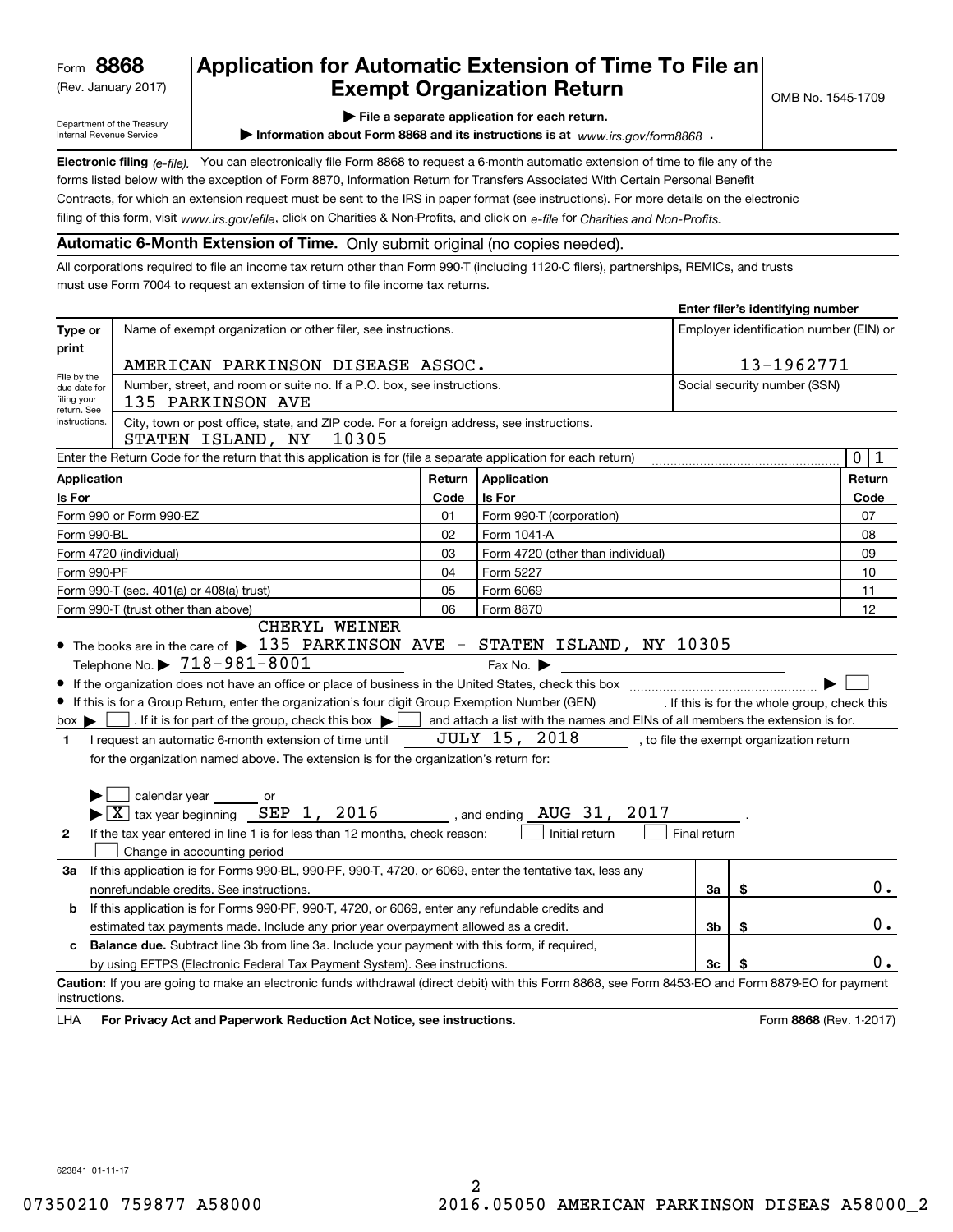| 1  | Briefly describe the organization's mission:                                                                                                           |
|----|--------------------------------------------------------------------------------------------------------------------------------------------------------|
|    | THE AMERICAN PARKINSON DISEASE ASSOCIATION (APDA) IS THE LARGEST                                                                                       |
|    | GRASSROOTS NETWORK DEDICATED TO FIGHTING PARKINSON'S DISEASE<br>(PD)<br>AND                                                                            |
|    | WORKS TIRELESSLY TO ASSIST MORE THAN 1 MILLION AMERICANS WITH PD LIVE<br>LIFE TO THE FULLEST IN THE FACE OF THIS CHRONIC, NEUROLOGICAL                 |
| 2  | Did the organization undertake any significant program services during the year which were not listed on the                                           |
|    | $Yes \quad X$ No<br>prior Form 990 or 990-EZ?                                                                                                          |
|    | If "Yes," describe these new services on Schedule O.                                                                                                   |
| 3  | $\sqrt{}$ Yes $\sqrt{}$ X $\sqrt{}$ No<br>Did the organization cease conducting, or make significant changes in how it conducts, any program services? |
|    | If "Yes," describe these changes on Schedule O.                                                                                                        |
| 4  | Describe the organization's program service accomplishments for each of its three largest program services, as measured by expenses.                   |
|    | Section 501(c)(3) and 501(c)(4) organizations are required to report the amount of grants and allocations to others, the total expenses, and           |
|    | revenue, if any, for each program service reported.                                                                                                    |
| 4a | 3, 380, 107. including grants of \$<br>) (Revenue \$<br>(Expenses \$<br>(Code:                                                                         |
|    | PUBLIC AWARENESS - APDA CURRENTLY PROVIDES (ON-LINE AND IN PRINT)<br>MORE                                                                              |
|    | THAN 30 FREE EDUCATIONAL PUBLICATIONS TO ADDRESS MEDICAL AND SOCIAL                                                                                    |
|    | ASPECTS OF THE DIAGNOSIS, TREATMENT AND CARE OF PARKINSON DISEASE                                                                                      |
|    | PATIENTS. DISTRIBUTED THROUGH APDA CHAPTERS, I&R CENTERS AND WITH ITS                                                                                  |
|    | "800" CALL LINE, APDA ALSO RAISES AWARENESS THROUGH A TELEVISION PUBLIC<br>CAMPAIGN ENTITLED "LIVE WITH OPTIMISM" THAT                                 |
|    | SERVICE ANNOUNCEMENT (PSA)<br>HAS AIRED NATIONWIDE SINCE 2015. APPROXIMATELY 205,000 NEWSLETTERS ARE                                                   |
|    | MAILED ANNUALLY.                                                                                                                                       |
|    | CONTRIBUTED SERVICES INCLUDE DONATED MEDIA (TELEVISION AND RADIO                                                                                       |
|    | BROADCASTING AND OTHER FORMS OF MEDIA, INCLUDING PUBLIC SERVICE                                                                                        |
|    | ANNOUNCEMENTS) VALUED AT APPROXIMATELY \$10,653,917 FOR THE YEAR ENDED                                                                                 |
|    | AUGUST 31, 2017 AND \$11,849,117 FOR THE YEAR ENDED AUGUST 31, 2016. THE                                                                               |
| 4b | 2, 122, 083. including grants of \$<br>$521, 125.$ ) (Revenue \$<br>) (Expenses \$<br>(Code:                                                           |
|    | PATIENT SERVICES AND EDUCATIONAL PROGRAMS - APDA AIMS TO SUPPORT EVERY                                                                                 |
|    | PERSON AND EVERY FAMILY IMPACTED BY PARKINSON'S. THROUGH ITS NATIONWIDE                                                                                |
|    | SYSTEM OF CHAPTERS AND INFORMATION & REFERRAL<br>(I&R) CENTERS, APDA                                                                                   |
|    | UNIQUELY DELIVERS EDUCATION, SUPPORT AND PATIENT SERVICES TO AMERICANS                                                                                 |
|    | WITH PARKINSON'S AND THEIR FAMILIES EACH DAY.<br>19 INFORMATION AND<br>REFERRAL CENTERS ARE FUNDED. APDA CONDUCTED 5 NATIONAL PATIENT WEBINARS         |
|    | ON TOPICS THAT ADDRESS THE SYMPTOMS AND TREATMENT OF PARKINSON'S                                                                                       |
|    | DISEASE AND REACHED OVER 20,000 INDIVIDUALS.<br>THE NATIONAL SUPPORT                                                                                   |
|    | GROUP PROGRAM PRESS, PARKINSON'S ROADMAP FOR SUPPORT AND SERVICES WAS                                                                                  |
|    | SUCCESSFULLY PILOTED IN SIX CHAPTERS.                                                                                                                  |
|    |                                                                                                                                                        |
|    |                                                                                                                                                        |
| 4c | 2, 205, 771. including grants of \$1, 996, 739. ) (Revenue \$<br>) (Expenses \$<br>(Code:                                                              |
|    | RESEARCH - APDA PROUDLY INVESTS IN EIGHT CENTERS FOR ADVANCED RESEARCH                                                                                 |
|    | AND SUPPORTS GRANTS TO FUND THE MOST PROMISING SCIENCE FOCUSED ON                                                                                      |
|    | DISCOVERING THE CAUSE(S) AND FINDING THE CURE FOR PARKINSON'S DISEASE.                                                                                 |
|    | IN 1961, APDA HAS BEEN A FUNDING PARTNER IN MOST OF<br>SINCE ITS FOUNDING                                                                              |
|    | THE MAJOR PD SCIENTIFIC BREAKTHROUGHS. IN COLLABORATION WITH THE                                                                                       |
|    | PARKINSON'S FOUNDATION 12 SUMMER FELLOWSHIPS WERE FUNDED.                                                                                              |
|    |                                                                                                                                                        |
|    |                                                                                                                                                        |
|    |                                                                                                                                                        |
|    |                                                                                                                                                        |
|    |                                                                                                                                                        |
|    | 4d Other program services (Describe in Schedule O.)                                                                                                    |
|    | (Expenses \$<br>Revenue \$<br>including grants of \$                                                                                                   |
|    | 7,707,961.<br>4e Total program service expenses                                                                                                        |
|    | Form 990 (2016)                                                                                                                                        |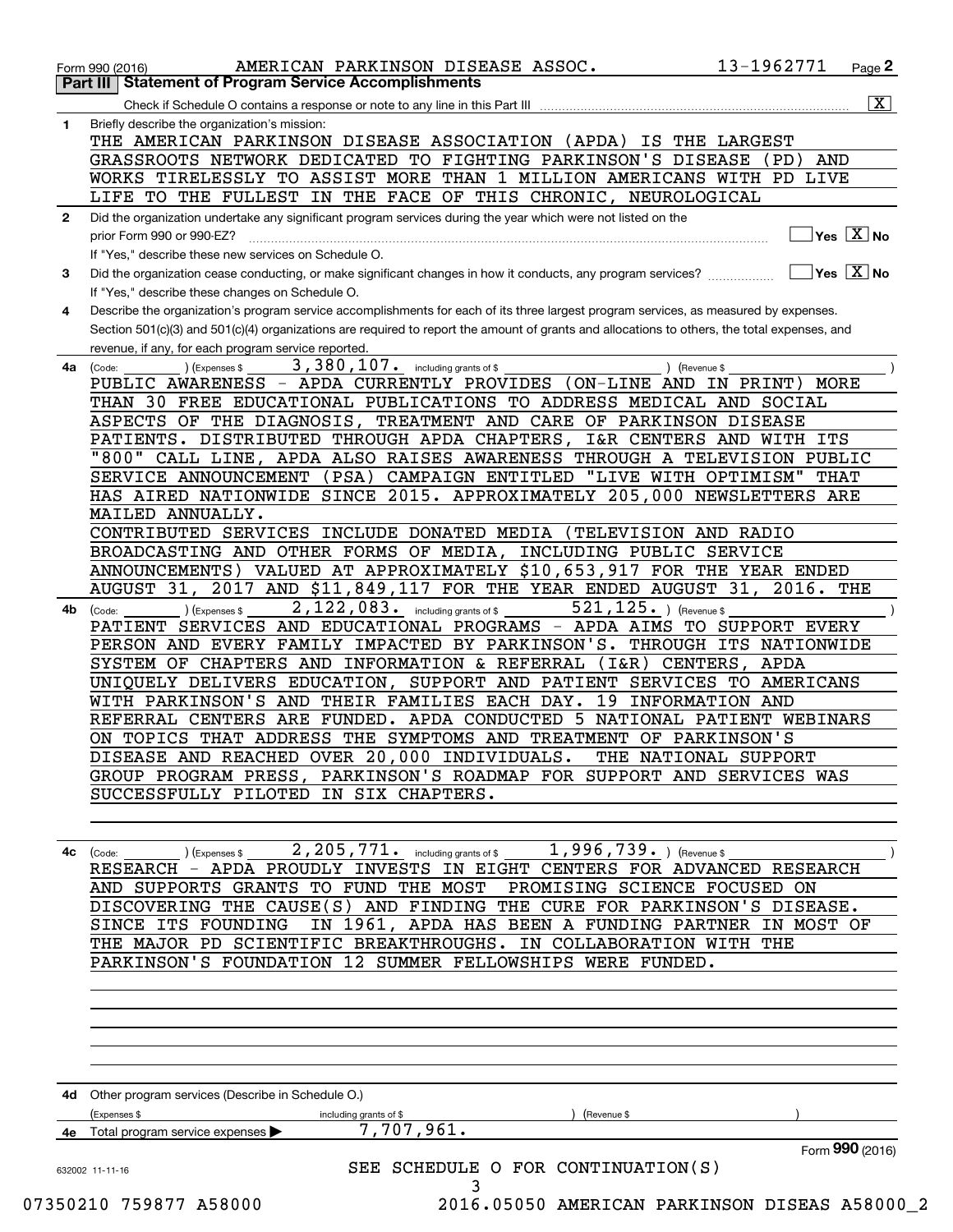| Form 990 (2016) |  |  |
|-----------------|--|--|

|     |                                                                                                                                                                         |                 | Yes         | No                      |
|-----|-------------------------------------------------------------------------------------------------------------------------------------------------------------------------|-----------------|-------------|-------------------------|
| 1.  | Is the organization described in section $501(c)(3)$ or $4947(a)(1)$ (other than a private foundation)?                                                                 |                 |             |                         |
|     |                                                                                                                                                                         | 1.              | x           |                         |
| 2   |                                                                                                                                                                         | $\overline{2}$  | $\mathbf X$ |                         |
| 3   | Did the organization engage in direct or indirect political campaign activities on behalf of or in opposition to candidates for                                         |                 |             |                         |
|     |                                                                                                                                                                         | 3               |             | X                       |
| 4   | Section 501(c)(3) organizations. Did the organization engage in lobbying activities, or have a section 501(h) election in effect                                        |                 |             |                         |
|     |                                                                                                                                                                         | 4               |             | x                       |
| 5   | Is the organization a section 501(c)(4), 501(c)(5), or 501(c)(6) organization that receives membership dues, assessments, or                                            |                 |             |                         |
|     |                                                                                                                                                                         | 5               |             | x                       |
| 6   | Did the organization maintain any donor advised funds or any similar funds or accounts for which donors have the right to                                               |                 |             |                         |
|     | provide advice on the distribution or investment of amounts in such funds or accounts? If "Yes," complete Schedule D, Part I                                            | 6               |             | x                       |
| 7   | Did the organization receive or hold a conservation easement, including easements to preserve open space,                                                               |                 |             |                         |
|     |                                                                                                                                                                         | $\overline{7}$  |             | x                       |
| 8   | Did the organization maintain collections of works of art, historical treasures, or other similar assets? If "Yes," complete                                            |                 |             |                         |
|     |                                                                                                                                                                         | 8               |             | x                       |
| 9   | Did the organization report an amount in Part X, line 21, for escrow or custodial account liability, serve as a custodian for                                           |                 |             |                         |
|     | amounts not listed in Part X; or provide credit counseling, debt management, credit repair, or debt negotiation services?                                               |                 |             |                         |
|     |                                                                                                                                                                         | 9               |             | x                       |
| 10  | If "Yes," complete Schedule D, Part IV<br>Did the organization, directly or through a related organization, hold assets in temporarily restricted endowments, permanent |                 |             |                         |
|     |                                                                                                                                                                         | 10              | X           |                         |
| 11  | If the organization's answer to any of the following questions is "Yes," then complete Schedule D, Parts VI, VII, VIII, IX, or X                                        |                 |             |                         |
|     | as applicable.                                                                                                                                                          |                 |             |                         |
|     | a Did the organization report an amount for land, buildings, and equipment in Part X, line 10? If "Yes," complete Schedule D,                                           |                 |             |                         |
|     |                                                                                                                                                                         | 11a             | х           |                         |
|     | <b>b</b> Did the organization report an amount for investments - other securities in Part X, line 12 that is 5% or more of its total                                    |                 |             |                         |
|     |                                                                                                                                                                         | 11 <sub>b</sub> | X           |                         |
|     | c Did the organization report an amount for investments - program related in Part X, line 13 that is 5% or more of its total                                            |                 |             |                         |
|     |                                                                                                                                                                         | 11c             |             | x                       |
|     | d Did the organization report an amount for other assets in Part X, line 15 that is 5% or more of its total assets reported in                                          |                 |             |                         |
|     |                                                                                                                                                                         | 11d             |             | x                       |
|     |                                                                                                                                                                         | 11e             | X           |                         |
| f   | Did the organization's separate or consolidated financial statements for the tax year include a footnote that addresses                                                 |                 |             |                         |
|     | the organization's liability for uncertain tax positions under FIN 48 (ASC 740)? If "Yes," complete Schedule D, Part X                                                  | 11f             | X           |                         |
|     | 12a Did the organization obtain separate, independent audited financial statements for the tax year? If "Yes," complete                                                 |                 |             |                         |
|     | Schedule D, Parts XI and XII                                                                                                                                            | 12a             | х           |                         |
|     | <b>b</b> Was the organization included in consolidated, independent audited financial statements for the tax year?                                                      |                 |             |                         |
|     | If "Yes," and if the organization answered "No" to line 12a, then completing Schedule D, Parts XI and XII is optional manum                                             | 12 <sub>b</sub> |             | x                       |
| 13  |                                                                                                                                                                         | 13              |             | $\overline{\textbf{X}}$ |
| 14a | Did the organization maintain an office, employees, or agents outside of the United States?                                                                             | 14a             |             | X                       |
| b   | Did the organization have aggregate revenues or expenses of more than \$10,000 from grantmaking, fundraising, business,                                                 |                 |             |                         |
|     | investment, and program service activities outside the United States, or aggregate foreign investments valued at \$100,000                                              |                 |             |                         |
|     |                                                                                                                                                                         | 14b             |             | X                       |
| 15  | Did the organization report on Part IX, column (A), line 3, more than \$5,000 of grants or other assistance to or for any                                               |                 |             |                         |
|     |                                                                                                                                                                         | 15              |             | X                       |
| 16  | Did the organization report on Part IX, column (A), line 3, more than \$5,000 of aggregate grants or other assistance to                                                |                 |             |                         |
|     |                                                                                                                                                                         | 16              |             | x                       |
| 17  | Did the organization report a total of more than \$15,000 of expenses for professional fundraising services on Part IX,                                                 |                 |             |                         |
|     |                                                                                                                                                                         | 17              | X           |                         |
| 18  | Did the organization report more than \$15,000 total of fundraising event gross income and contributions on Part VIII, lines                                            |                 |             |                         |
|     |                                                                                                                                                                         | 18              | X           |                         |
| 19  | Did the organization report more than \$15,000 of gross income from gaming activities on Part VIII, line 9a? If "Yes."                                                  |                 |             |                         |
|     |                                                                                                                                                                         | 19              | х           |                         |

632003 11-11-16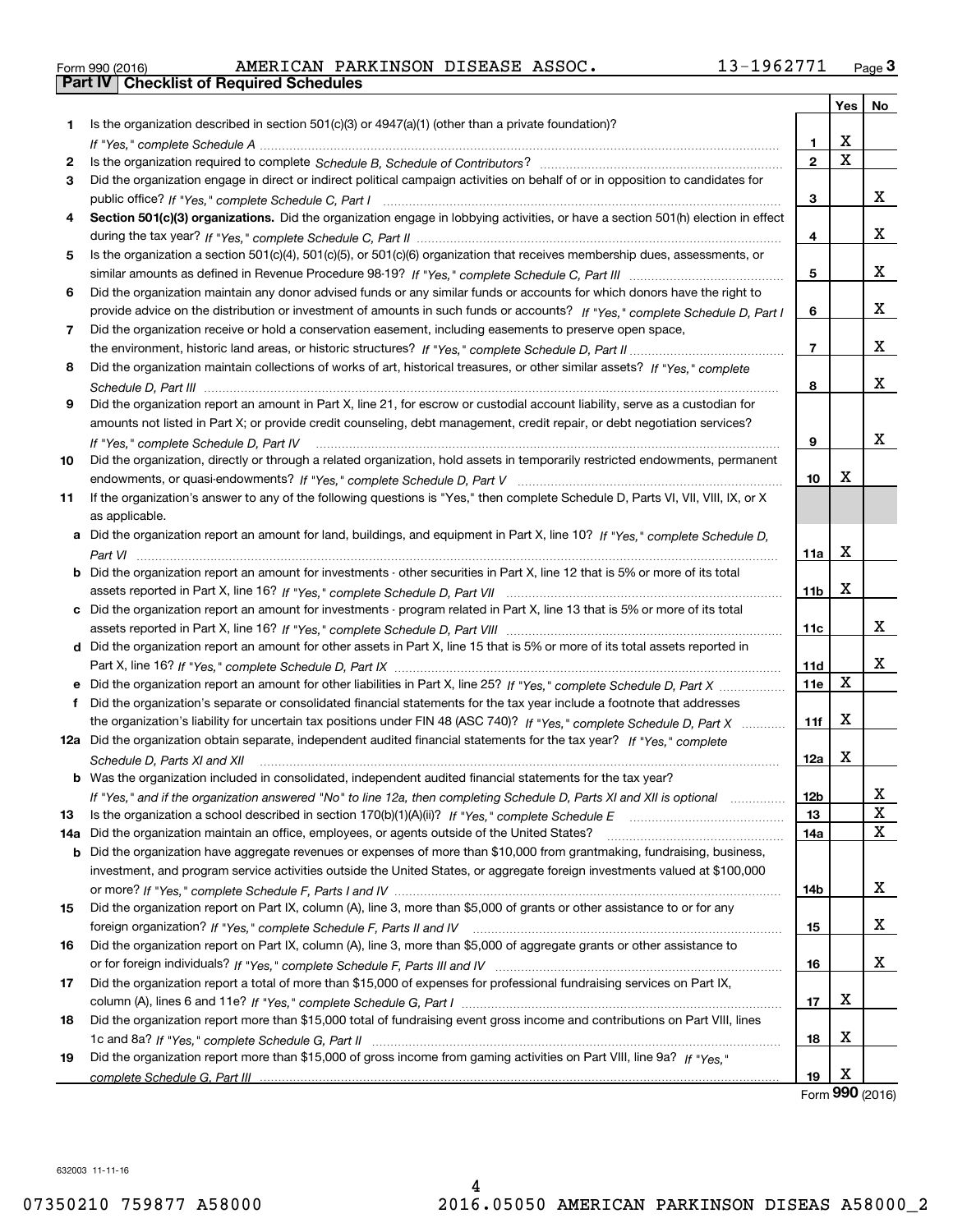| Form 990 (2016) |                                                              | AMERICAN PARKINSON DISEASE ASSOC. |  | 13-1962771 | Page 4 |
|-----------------|--------------------------------------------------------------|-----------------------------------|--|------------|--------|
|                 | <b>Part IV   Checklist of Required Schedules (continued)</b> |                                   |  |            |        |

|    | <b>Part IV</b>   Griecklist of Required Scriedules $_{(continued)}$                                                               |                 |            |             |
|----|-----------------------------------------------------------------------------------------------------------------------------------|-----------------|------------|-------------|
|    |                                                                                                                                   |                 | <b>Yes</b> | No          |
|    | 20a Did the organization operate one or more hospital facilities? If "Yes," complete Schedule H                                   | 20a             |            | x           |
| b  | If "Yes" to line 20a, did the organization attach a copy of its audited financial statements to this return?                      | 20 <sub>b</sub> |            |             |
| 21 | Did the organization report more than \$5,000 of grants or other assistance to any domestic organization or                       |                 |            |             |
|    |                                                                                                                                   | 21              | X          |             |
| 22 | Did the organization report more than \$5,000 of grants or other assistance to or for domestic individuals on                     |                 |            |             |
|    |                                                                                                                                   | 22              |            | х           |
| 23 | Did the organization answer "Yes" to Part VII, Section A, line 3, 4, or 5 about compensation of the organization's current        |                 |            |             |
|    | and former officers, directors, trustees, key employees, and highest compensated employees? If "Yes," complete                    |                 |            |             |
|    |                                                                                                                                   | 23              | X          |             |
|    | 24a Did the organization have a tax-exempt bond issue with an outstanding principal amount of more than \$100,000 as of the       |                 |            |             |
|    | last day of the year, that was issued after December 31, 2002? If "Yes," answer lines 24b through 24d and complete                |                 |            |             |
|    | Schedule K. If "No", go to line 25a                                                                                               | 24a             |            | х           |
| b  | Did the organization invest any proceeds of tax-exempt bonds beyond a temporary period exception?                                 | 24 <sub>b</sub> |            |             |
| c  | Did the organization maintain an escrow account other than a refunding escrow at any time during the year to defease              |                 |            |             |
|    | any tax-exempt bonds?                                                                                                             | 24c             |            |             |
|    | d Did the organization act as an "on behalf of" issuer for bonds outstanding at any time during the year?                         | 24d             |            |             |
|    | 25a Section 501(c)(3), 501(c)(4), and 501(c)(29) organizations. Did the organization engage in an excess benefit                  |                 |            |             |
|    |                                                                                                                                   | 25a             |            | x           |
|    | b Is the organization aware that it engaged in an excess benefit transaction with a disqualified person in a prior year, and      |                 |            |             |
|    | that the transaction has not been reported on any of the organization's prior Forms 990 or 990-EZ? If "Yes," complete             |                 |            |             |
|    | Schedule L, Part I                                                                                                                | 25b             |            | х           |
| 26 | Did the organization report any amount on Part X, line 5, 6, or 22 for receivables from or payables to any current or             |                 |            |             |
|    | former officers, directors, trustees, key employees, highest compensated employees, or disqualified persons? If "Yes."            |                 |            |             |
|    |                                                                                                                                   | 26              |            | х           |
| 27 | Did the organization provide a grant or other assistance to an officer, director, trustee, key employee, substantial              |                 |            |             |
|    | contributor or employee thereof, a grant selection committee member, or to a 35% controlled entity or family member               |                 |            |             |
|    |                                                                                                                                   | 27              | X          |             |
| 28 |                                                                                                                                   |                 |            |             |
|    | Was the organization a party to a business transaction with one of the following parties (see Schedule L, Part IV                 |                 |            |             |
|    | instructions for applicable filing thresholds, conditions, and exceptions):                                                       |                 |            | х           |
|    | a A current or former officer, director, trustee, or key employee? If "Yes," complete Schedule L, Part IV                         | 28a             |            | $\mathbf X$ |
| b  | A family member of a current or former officer, director, trustee, or key employee? If "Yes," complete Schedule L, Part IV        | 28 <sub>b</sub> |            |             |
|    | c An entity of which a current or former officer, director, trustee, or key employee (or a family member thereof) was an officer, |                 | x          |             |
|    |                                                                                                                                   | 28c             |            | X.          |
| 29 |                                                                                                                                   | 29              |            |             |
| 30 | Did the organization receive contributions of art, historical treasures, or other similar assets, or qualified conservation       |                 |            |             |
|    |                                                                                                                                   | 30              |            | х           |
| 31 | Did the organization liquidate, terminate, or dissolve and cease operations?                                                      |                 |            |             |
|    |                                                                                                                                   | 31              |            | x           |
| 32 | Did the organization sell, exchange, dispose of, or transfer more than 25% of its net assets? If "Yes," complete                  |                 |            |             |
|    |                                                                                                                                   | 32              |            | x           |
| 33 | Did the organization own 100% of an entity disregarded as separate from the organization under Regulations                        |                 |            |             |
|    |                                                                                                                                   | 33              |            | x           |
| 34 | Was the organization related to any tax-exempt or taxable entity? If "Yes," complete Schedule R, Part II, III, or IV, and         |                 |            |             |
|    |                                                                                                                                   | 34              |            | х           |
|    |                                                                                                                                   | <b>35a</b>      |            | х           |
|    | b If "Yes" to line 35a, did the organization receive any payment from or engage in any transaction with a controlled entity       |                 |            |             |
|    |                                                                                                                                   | 35b             |            |             |
| 36 | Section 501(c)(3) organizations. Did the organization make any transfers to an exempt non-charitable related organization?        |                 |            |             |
|    |                                                                                                                                   | 36              |            | х           |
| 37 | Did the organization conduct more than 5% of its activities through an entity that is not a related organization                  |                 |            |             |
|    |                                                                                                                                   | 37              |            | х           |
| 38 | Did the organization complete Schedule O and provide explanations in Schedule O for Part VI, lines 11b and 19?                    |                 |            |             |
|    |                                                                                                                                   | 38              | х          |             |

632004 11-11-16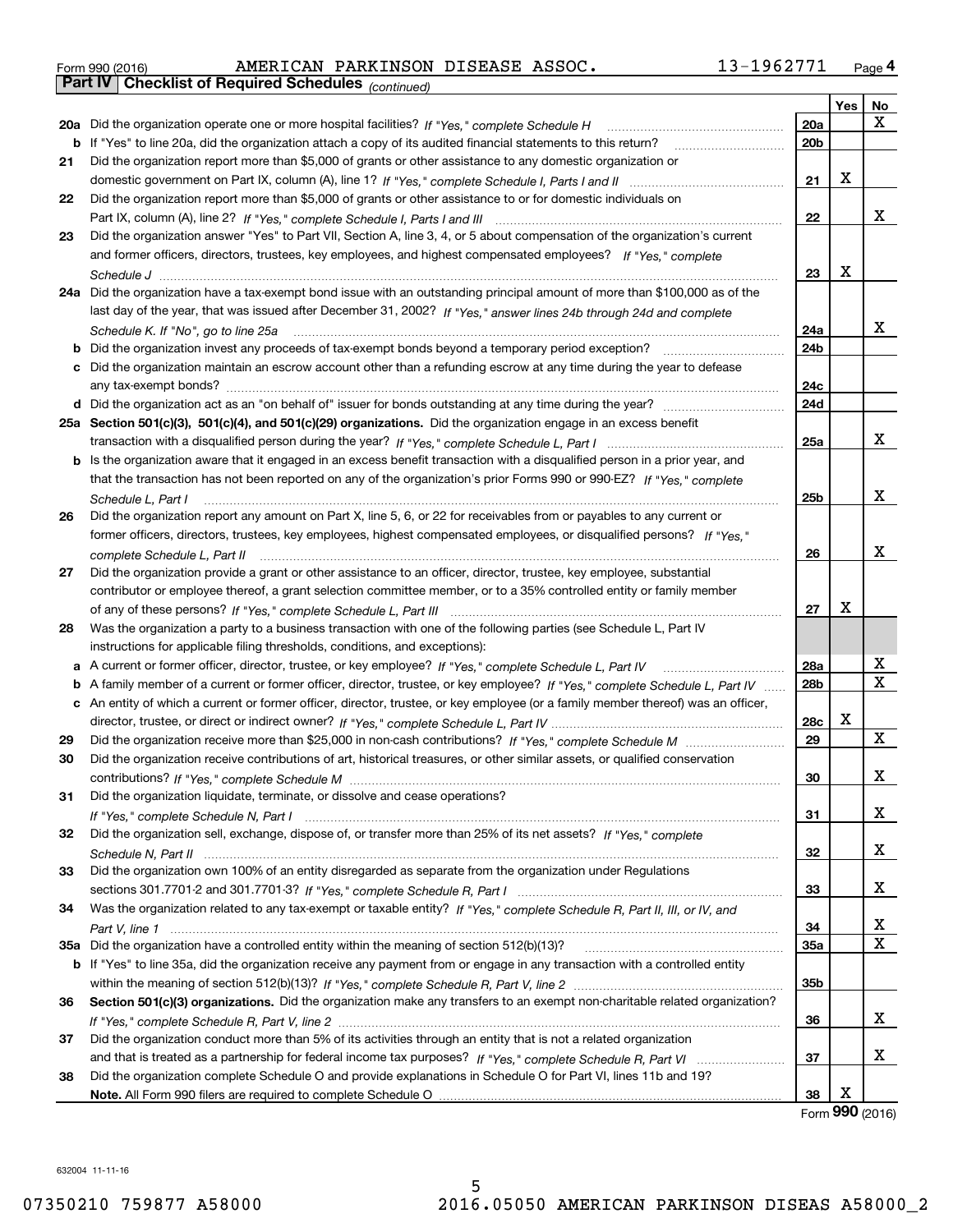|        | AMERICAN PARKINSON DISEASE ASSOC.<br>Form 990 (2016)                                                                                            |                 | 13-1962771   |                |     | Page 5 |
|--------|-------------------------------------------------------------------------------------------------------------------------------------------------|-----------------|--------------|----------------|-----|--------|
| Part V | <b>Statements Regarding Other IRS Filings and Tax Compliance</b>                                                                                |                 |              |                |     |        |
|        | Check if Schedule O contains a response or note to any line in this Part V                                                                      |                 |              |                |     |        |
|        |                                                                                                                                                 |                 |              |                | Yes | No     |
|        |                                                                                                                                                 | 1a              | 44           |                |     |        |
| b      | Enter the number of Forms W-2G included in line 1a. Enter -0- if not applicable                                                                 | 1 <sub>b</sub>  | $\mathbf{0}$ |                |     |        |
| c      | Did the organization comply with backup withholding rules for reportable payments to vendors and reportable gaming                              |                 |              |                |     |        |
|        |                                                                                                                                                 |                 |              | 1c             | х   |        |
|        | 2a Enter the number of employees reported on Form W-3, Transmittal of Wage and Tax Statements,                                                  |                 |              |                |     |        |
|        | filed for the calendar year ending with or within the year covered by this return                                                               | 2a              | 36           |                |     |        |
|        |                                                                                                                                                 |                 |              | 2 <sub>b</sub> | х   |        |
|        |                                                                                                                                                 |                 |              |                |     |        |
|        | 3a Did the organization have unrelated business gross income of \$1,000 or more during the year?                                                |                 |              | 3a             |     | х      |
|        |                                                                                                                                                 |                 |              | 3b             |     |        |
|        | 4a At any time during the calendar year, did the organization have an interest in, or a signature or other authority over, a                    |                 |              |                |     |        |
|        | financial account in a foreign country (such as a bank account, securities account, or other financial account)?                                |                 |              | 4a             |     | x      |
|        | <b>b</b> If "Yes," enter the name of the foreign country: $\blacktriangleright$                                                                 |                 |              |                |     |        |
|        | See instructions for filing requirements for FinCEN Form 114, Report of Foreign Bank and Financial Accounts (FBAR).                             |                 |              |                |     |        |
|        |                                                                                                                                                 |                 |              | 5a             |     | х      |
| b      |                                                                                                                                                 |                 |              | 5 <sub>b</sub> |     | х      |
| с      |                                                                                                                                                 |                 |              | 5c             |     |        |
|        | 6a Does the organization have annual gross receipts that are normally greater than \$100,000, and did the organization solicit                  |                 |              |                |     |        |
|        |                                                                                                                                                 |                 |              | 6a             |     | x      |
|        | <b>b</b> If "Yes," did the organization include with every solicitation an express statement that such contributions or gifts                   |                 |              |                |     |        |
|        |                                                                                                                                                 |                 |              | 6b             |     |        |
| 7      | Organizations that may receive deductible contributions under section 170(c).                                                                   |                 |              |                |     |        |
| a      | Did the organization receive a payment in excess of \$75 made partly as a contribution and partly for goods and services provided to the payor? |                 |              | 7a             | х   |        |
|        | <b>b</b> If "Yes," did the organization notify the donor of the value of the goods or services provided?                                        |                 |              | 7b             | X   |        |
|        | c Did the organization sell, exchange, or otherwise dispose of tangible personal property for which it was required                             |                 |              |                |     |        |
|        |                                                                                                                                                 |                 |              | 7c             |     | x      |
|        | d If "Yes," indicate the number of Forms 8282 filed during the year [11,111] The Section of Holder and The Year                                 | 7d              |              |                |     |        |
| е      |                                                                                                                                                 |                 |              | 7e             |     |        |
| f      | Did the organization, during the year, pay premiums, directly or indirectly, on a personal benefit contract?                                    |                 |              | 7f             |     |        |
| g      | If the organization received a contribution of qualified intellectual property, did the organization file Form 8899 as required?                |                 |              | 7g             |     |        |
|        | h If the organization received a contribution of cars, boats, airplanes, or other vehicles, did the organization file a Form 1098-C?            |                 |              | 7h             |     |        |
| 8      | Sponsoring organizations maintaining donor advised funds. Did a donor advised fund maintained by the                                            |                 |              |                |     |        |
|        | sponsoring organization have excess business holdings at any time during the year?                                                              |                 |              | 8              |     |        |
|        | Sponsoring organizations maintaining donor advised funds.                                                                                       |                 |              |                |     |        |
| a      | Did the sponsoring organization make any taxable distributions under section 4966?                                                              |                 |              | 9а             |     |        |
| b      | Did the sponsoring organization make a distribution to a donor, donor advisor, or related person?                                               |                 |              | 9b             |     |        |
| 10     | Section 501(c)(7) organizations. Enter:                                                                                                         |                 |              |                |     |        |
| а      | Initiation fees and capital contributions included on Part VIII, line 12 <i>manuarrouus</i> manuations of the lates                             | 10a             |              |                |     |        |
| b      | Gross receipts, included on Form 990, Part VIII, line 12, for public use of club facilities                                                     | 10 <sub>b</sub> |              |                |     |        |
| 11     | Section 501(c)(12) organizations. Enter:                                                                                                        |                 |              |                |     |        |
| a      | Gross income from members or shareholders                                                                                                       | 11a             |              |                |     |        |
|        | b Gross income from other sources (Do not net amounts due or paid to other sources against                                                      |                 |              |                |     |        |
|        | amounts due or received from them.)                                                                                                             | 11b             |              |                |     |        |
|        | 12a Section 4947(a)(1) non-exempt charitable trusts. Is the organization filing Form 990 in lieu of Form 1041?                                  |                 |              | 12a            |     |        |
|        | <b>b</b> If "Yes," enter the amount of tax-exempt interest received or accrued during the year <i>manument</i> of                               | 12b             |              |                |     |        |
| 13     | Section 501(c)(29) qualified nonprofit health insurance issuers.                                                                                |                 |              |                |     |        |
| a      | Is the organization licensed to issue qualified health plans in more than one state?                                                            |                 |              | 13а            |     |        |
|        | Note. See the instructions for additional information the organization must report on Schedule O.                                               |                 |              |                |     |        |
|        | <b>b</b> Enter the amount of reserves the organization is required to maintain by the states in which the                                       |                 |              |                |     |        |
|        | organization is licensed to issue qualified health plans <i>communically contained in the series</i>                                            | 13 <sub>b</sub> |              |                |     |        |
|        |                                                                                                                                                 | 13c             |              |                |     |        |
|        | 14a Did the organization receive any payments for indoor tanning services during the tax year?                                                  |                 |              | 14a            |     | x      |
|        |                                                                                                                                                 |                 |              | 14b            |     |        |

632005 11-11-16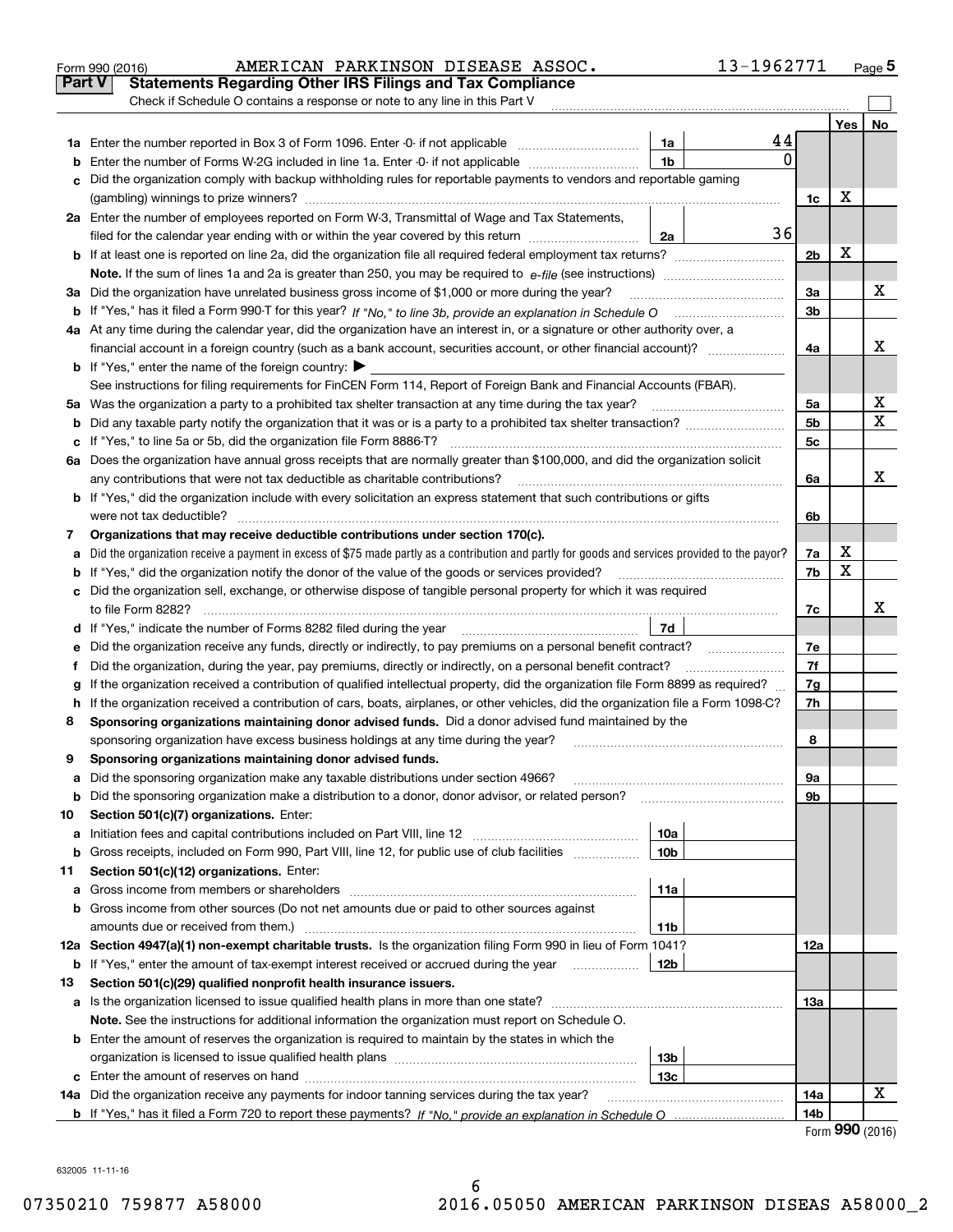| Form 990 (2016) |  |  |
|-----------------|--|--|
|                 |  |  |

### AMERICAN PARKINSON DISEASE ASSOC. 13-1962771

*For each "Yes" response to lines 2 through 7b below, and for a "No" response to line 8a, 8b, or 10b below, describe the circumstances, processes, or changes in Schedule O. See instructions.* Form 990 (2016) **COMBART ANGERIGAN PARKINSON DISEASE ASSOC.** 13-1962771 Page 6<br>**Part VI Governance, Management, and Disclosure** For each "Yes" response to lines 2 through 7b below, and for a "No" response

|    |                                                                                                                                                                               |    |    |                         | Yes             | No                      |
|----|-------------------------------------------------------------------------------------------------------------------------------------------------------------------------------|----|----|-------------------------|-----------------|-------------------------|
|    | <b>1a</b> Enter the number of voting members of the governing body at the end of the tax year                                                                                 | 1a | 19 |                         |                 |                         |
|    | If there are material differences in voting rights among members of the governing body, or if the governing                                                                   |    |    |                         |                 |                         |
|    | body delegated broad authority to an executive committee or similar committee, explain in Schedule O.                                                                         |    |    |                         |                 |                         |
|    | <b>b</b> Enter the number of voting members included in line 1a, above, who are independent <i>manumum</i>                                                                    | 1b | 16 |                         |                 |                         |
| 2  | Did any officer, director, trustee, or key employee have a family relationship or a business relationship with any other                                                      |    |    |                         |                 |                         |
|    | officer, director, trustee, or key employee?                                                                                                                                  |    |    | $\mathbf{2}$            | X               |                         |
| 3  | Did the organization delegate control over management duties customarily performed by or under the direct supervision                                                         |    |    |                         |                 |                         |
|    |                                                                                                                                                                               |    |    | 3                       |                 | X                       |
| 4  | Did the organization make any significant changes to its governing documents since the prior Form 990 was filed?                                                              |    |    | $\overline{\mathbf{4}}$ |                 | $\overline{\mathbf{x}}$ |
| 5  |                                                                                                                                                                               |    |    | 5                       |                 | $\mathbf X$             |
| 6  |                                                                                                                                                                               |    |    | 6                       |                 | $\mathbf x$             |
|    | 7a Did the organization have members, stockholders, or other persons who had the power to elect or appoint one or                                                             |    |    |                         |                 |                         |
|    |                                                                                                                                                                               |    |    | 7a                      |                 | x                       |
|    | <b>b</b> Are any governance decisions of the organization reserved to (or subject to approval by) members, stockholders, or                                                   |    |    |                         |                 |                         |
|    | persons other than the governing body?                                                                                                                                        |    |    | 7b                      |                 | х                       |
|    |                                                                                                                                                                               |    |    |                         |                 |                         |
| 8  | Did the organization contemporaneously document the meetings held or written actions undertaken during the year by the following:                                             |    |    |                         | X               |                         |
| a  |                                                                                                                                                                               |    |    | 8a                      | X               |                         |
|    |                                                                                                                                                                               |    |    | 8b                      |                 |                         |
| 9  | Is there any officer, director, trustee, or key employee listed in Part VII, Section A, who cannot be reached at the                                                          |    |    |                         |                 |                         |
|    |                                                                                                                                                                               |    |    | 9                       |                 | х                       |
|    | Section B. Policies (This Section B requests information about policies not required by the Internal Revenue Code.)                                                           |    |    |                         |                 |                         |
|    |                                                                                                                                                                               |    |    |                         | Yes             | No                      |
|    |                                                                                                                                                                               |    |    | 10a                     | Χ               |                         |
|    | <b>b</b> If "Yes," did the organization have written policies and procedures governing the activities of such chapters, affiliates,                                           |    |    |                         |                 |                         |
|    |                                                                                                                                                                               |    |    | 10 <sub>b</sub>         | Х               |                         |
|    | 11a Has the organization provided a complete copy of this Form 990 to all members of its governing body before filing the form?                                               |    |    | 11a                     | X               |                         |
|    | <b>b</b> Describe in Schedule O the process, if any, used by the organization to review this Form 990.                                                                        |    |    |                         |                 |                         |
|    |                                                                                                                                                                               |    |    | 12a                     | X               |                         |
| b  |                                                                                                                                                                               |    |    | 12b                     | X               |                         |
|    | c Did the organization regularly and consistently monitor and enforce compliance with the policy? If "Yes," describe                                                          |    |    |                         |                 |                         |
|    | in Schedule O how this was done manufactured and continuum control of the Schedule O how this was done manufactured and continuum control of the Schedule O how this was done |    |    | 12c                     | х               |                         |
| 13 |                                                                                                                                                                               |    |    | 13                      | X               |                         |
| 14 | Did the organization have a written document retention and destruction policy? manufactured and the organization have a written document retention and destruction policy?    |    |    | 14                      | X               |                         |
| 15 | Did the process for determining compensation of the following persons include a review and approval by independent                                                            |    |    |                         |                 |                         |
|    | persons, comparability data, and contemporaneous substantiation of the deliberation and decision?                                                                             |    |    |                         |                 |                         |
|    |                                                                                                                                                                               |    |    | 15a                     | X               |                         |
|    |                                                                                                                                                                               |    |    | 15b                     | X               |                         |
|    | If "Yes" to line 15a or 15b, describe the process in Schedule O (see instructions).                                                                                           |    |    |                         |                 |                         |
|    | 16a Did the organization invest in, contribute assets to, or participate in a joint venture or similar arrangement with a                                                     |    |    |                         |                 |                         |
|    | taxable entity during the year?                                                                                                                                               |    |    | 16a                     |                 | X                       |
|    | b If "Yes," did the organization follow a written policy or procedure requiring the organization to evaluate its participation                                                |    |    |                         |                 |                         |
|    | in joint venture arrangements under applicable federal tax law, and take steps to safeguard the organization's                                                                |    |    |                         |                 |                         |
|    | exempt status with respect to such arrangements?                                                                                                                              |    |    | 16b                     |                 |                         |
|    | <b>Section C. Disclosure</b>                                                                                                                                                  |    |    |                         |                 |                         |
| 17 | List the states with which a copy of this Form 990 is required to be filed $\blacktriangleright$ CT, FL, GA, IL, IA, MA, MN, MS, NE, NH, NJ, NY                               |    |    |                         |                 |                         |
| 18 | Section 6104 requires an organization to make its Forms 1023 (or 1024 if applicable), 990, and 990-T (Section 501(c)(3)s only) available                                      |    |    |                         |                 |                         |
|    | for public inspection. Indicate how you made these available. Check all that apply.                                                                                           |    |    |                         |                 |                         |
|    | $\lfloor X \rfloor$ Own website<br>$X$ Upon request<br>Another's website                                                                                                      |    |    |                         |                 |                         |
|    | Other (explain in Schedule O)                                                                                                                                                 |    |    |                         |                 |                         |
| 19 | Describe in Schedule O whether (and if so, how) the organization made its governing documents, conflict of interest policy, and financial                                     |    |    |                         |                 |                         |
|    | statements available to the public during the tax year.                                                                                                                       |    |    |                         |                 |                         |
| 20 | State the name, address, and telephone number of the person who possesses the organization's books and records:<br>CHERYL WEINER - 718-981-8001                               |    |    |                         |                 |                         |
|    | 10305<br>135 PARKINSON AVE, STATEN ISLAND, NY                                                                                                                                 |    |    |                         |                 |                         |
|    | SEE SCHEDULE O FOR FULL LIST OF STATES<br>632006 11-11-16                                                                                                                     |    |    |                         | Form 990 (2016) |                         |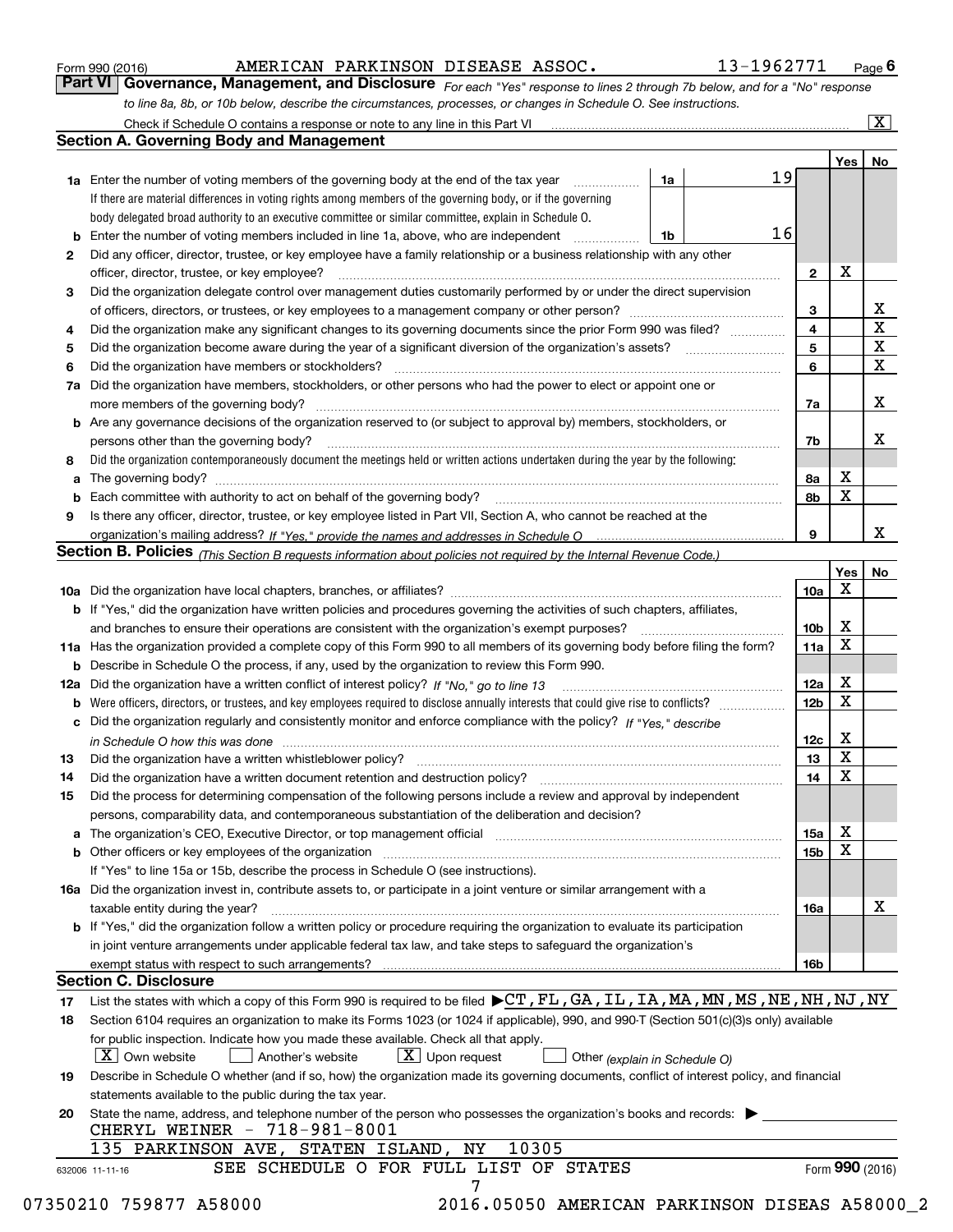$\mathcal{L}^{\text{max}}$ 

**7Part VII Compensation of Officers, Directors, Trustees, Key Employees, Highest Compensated Employees, and Independent Contractors**

Check if Schedule O contains a response or note to any line in this Part VII

**Section A. Officers, Directors, Trustees, Key Employees, and Highest Compensated Employees**

**1a**  Complete this table for all persons required to be listed. Report compensation for the calendar year ending with or within the organization's tax year.

**•** List all of the organization's current officers, directors, trustees (whether individuals or organizations), regardless of amount of compensation. Enter -0- in columns  $(D)$ ,  $(E)$ , and  $(F)$  if no compensation was paid.

● List all of the organization's **current** key employees, if any. See instructions for definition of "key employee."

**•** List the organization's five current highest compensated employees (other than an officer, director, trustee, or key employee) who received reportable compensation (Box 5 of Form W-2 and/or Box 7 of Form 1099-MISC) of more than \$100,000 from the organization and any related organizations.

 $\bullet$  List all of the organization's **former** officers, key employees, and highest compensated employees who received more than \$100,000 of reportable compensation from the organization and any related organizations.

**•** List all of the organization's former directors or trustees that received, in the capacity as a former director or trustee of the organization, more than \$10,000 of reportable compensation from the organization and any related organizations.

List persons in the following order: individual trustees or directors; institutional trustees; officers; key employees; highest compensated employees; and former such persons.

Check this box if neither the organization nor any related organization compensated any current officer, director, or trustee.  $\mathcal{L}^{\text{max}}$ 

| (A)                                | (B)                    |                                |                       |                         | (C)          |                                                                  |        | (D)                             | (E)                              | (F)                      |
|------------------------------------|------------------------|--------------------------------|-----------------------|-------------------------|--------------|------------------------------------------------------------------|--------|---------------------------------|----------------------------------|--------------------------|
| Name and Title                     | Average                |                                |                       |                         | Position     | (do not check more than one                                      |        | Reportable                      | Reportable                       | Estimated                |
|                                    | hours per              |                                |                       |                         |              | box, unless person is both an<br>officer and a director/trustee) |        | compensation                    | compensation                     | amount of                |
|                                    | week                   |                                |                       |                         |              |                                                                  |        | from                            | from related                     | other                    |
|                                    | (list any<br>hours for | Individual trustee or director |                       |                         |              |                                                                  |        | the                             | organizations<br>(W-2/1099-MISC) | compensation<br>from the |
|                                    | related                |                                |                       |                         |              |                                                                  |        | organization<br>(W-2/1099-MISC) |                                  | organization             |
|                                    | organizations          |                                |                       |                         |              |                                                                  |        |                                 |                                  | and related              |
|                                    | below                  |                                | Institutional trustee |                         |              |                                                                  |        |                                 |                                  | organizations            |
|                                    | line)                  |                                |                       | Officer                 | Key employee | Highest compensated<br>  employee                                | Former |                                 |                                  |                          |
| PATRICK MCDERMOTT<br>(1)           | 1.50                   |                                |                       |                         |              |                                                                  |        |                                 |                                  |                          |
| <b>CHAIRMAN</b>                    |                        | $\mathbf X$                    |                       | $\overline{\textbf{X}}$ |              |                                                                  |        | 0.                              | $\mathbf 0$ .                    | 0.                       |
| THOMAS K. PENETT, ESQ.<br>(2)      | 1.50                   |                                |                       |                         |              |                                                                  |        |                                 |                                  |                          |
| 1ST VICE CHAIR                     |                        | X                              |                       | X                       |              |                                                                  |        | 0.                              | 0.                               | 0.                       |
| JOHN MARANGOS<br>(3)               | 1.50                   |                                |                       |                         |              |                                                                  |        |                                 |                                  |                          |
| 1ST VICE CHAIR TO 01/2017          |                        | $\mathbf X$                    |                       | $\rm X$                 |              |                                                                  |        | 0.                              | $\mathbf 0$ .                    | $\mathbf 0$ .            |
| ELLIOT J. SHAPIRO, PE<br>(4)       | 1.50                   |                                |                       |                         |              |                                                                  |        |                                 |                                  |                          |
| 2ND VICE CHAIR                     |                        | $\mathbf X$                    |                       | $\overline{\textbf{X}}$ |              |                                                                  |        | 0.                              | 0.                               | 0.                       |
| (5) SALLY ANN ESPOSITO BROWNE      | 1.50                   |                                |                       |                         |              |                                                                  |        |                                 |                                  |                          |
| <b>SECRETARY</b>                   |                        | $\mathbf X$                    |                       | X                       |              |                                                                  |        | 0.                              | $\mathbf 0$ .                    | $0_{.}$                  |
| (6) ELENA MAESTRONE IMPERATO       | 1.50                   |                                |                       |                         |              |                                                                  |        |                                 |                                  |                          |
| TREASURER                          |                        | X                              |                       | X                       |              |                                                                  |        | 0.                              | 0.                               | $\mathbf 0$ .            |
| (7) MARIO J. ESPOSITO, JR.         | 1.50                   |                                |                       |                         |              |                                                                  |        |                                 |                                  |                          |
| EXECUTIVE COMMITTEE MEMBER         |                        | $\mathbf X$                    |                       | $\overline{\mathbf{X}}$ |              |                                                                  |        | 0.                              | $\mathbf 0$ .                    | $\mathbf 0$ .            |
| (8) ELIZABETH BRAUN, RN            | 0.50                   |                                |                       |                         |              |                                                                  |        |                                 |                                  |                          |
| <b>DIRECTOR</b>                    |                        | X                              |                       |                         |              |                                                                  |        | 0.                              | $\mathbf 0$ .                    | $0_{.}$                  |
| (9) ATHOL COCHRANE                 | 0.50                   |                                |                       |                         |              |                                                                  |        |                                 |                                  |                          |
| <b>DIRECTOR</b>                    |                        | $\rm X$                        |                       |                         |              |                                                                  |        | 0.                              | $\mathbf 0$ .                    | $\mathbf 0$ .            |
| (10) GEORGE A. ESPOSITO, JR., ESQ. | 0.50                   |                                |                       |                         |              |                                                                  |        |                                 |                                  |                          |
| <b>DIRECTOR</b>                    |                        | X                              |                       |                         |              |                                                                  |        | $\mathbf 0$ .                   | $\mathbf 0$ .                    | 0.                       |
| (11) LISA ESPOSITO, DVM            | 0.50                   |                                |                       |                         |              |                                                                  |        |                                 |                                  |                          |
| <b>DIRECTOR</b>                    |                        | $\mathbf X$                    |                       |                         |              |                                                                  |        | 0.                              | 0.                               | $0_{.}$                  |
| (12) MICHAEL MELNICKE              | 0.50                   |                                |                       |                         |              |                                                                  |        |                                 |                                  |                          |
| <b>DIRECTOR</b>                    |                        | $\rm X$                        |                       |                         |              |                                                                  |        | 0.                              | $\mathbf 0$ .                    | $\mathbf 0$ .            |
| (13) DAVID G. STANDAERT, MD, PHD   | 0.50                   |                                |                       |                         |              |                                                                  |        |                                 |                                  |                          |
| <b>DIRECTOR</b>                    |                        | $\mathbf X$                    |                       |                         |              |                                                                  |        | 0.                              | 0.                               | $\mathbf 0$ .            |
| (14) MICHAEL ESPOSITO              | 0.50                   |                                |                       |                         |              |                                                                  |        |                                 |                                  |                          |
| <b>DIRECTOR</b>                    |                        | $\mathbf X$                    |                       |                         |              |                                                                  |        | 0.                              | $\mathbf 0$ .                    | $\mathbf 0$ .            |
| (15) DONNA J.C. FANELLI, DNP       | 0.50                   |                                |                       |                         |              |                                                                  |        |                                 |                                  |                          |
| <b>DIRECTOR</b>                    |                        | X                              |                       |                         |              |                                                                  |        | 0.                              | 0.                               | 0.                       |
| (16) MARVIN HENICK                 | 0.50                   |                                |                       |                         |              |                                                                  |        |                                 |                                  |                          |
| <b>DIRECTOR</b>                    |                        | X                              |                       |                         |              |                                                                  |        | $0$ .                           | $\mathbf 0$ .                    | 0.                       |
| (17) MICHAEL PIETRANGELO, ESQ.     | 0.50                   |                                |                       |                         |              |                                                                  |        |                                 |                                  |                          |
| <b>DIRECTOR</b>                    |                        | $\mathbf X$                    |                       |                         |              |                                                                  |        | 0.                              | $\mathbf 0$ .                    | 0.<br>$\overline{2}$     |

632007 11-11-16

Form (2016) **990**

07350210 759877 A58000 2016.05050 AMERICAN PARKINSON DISEAS A58000\_2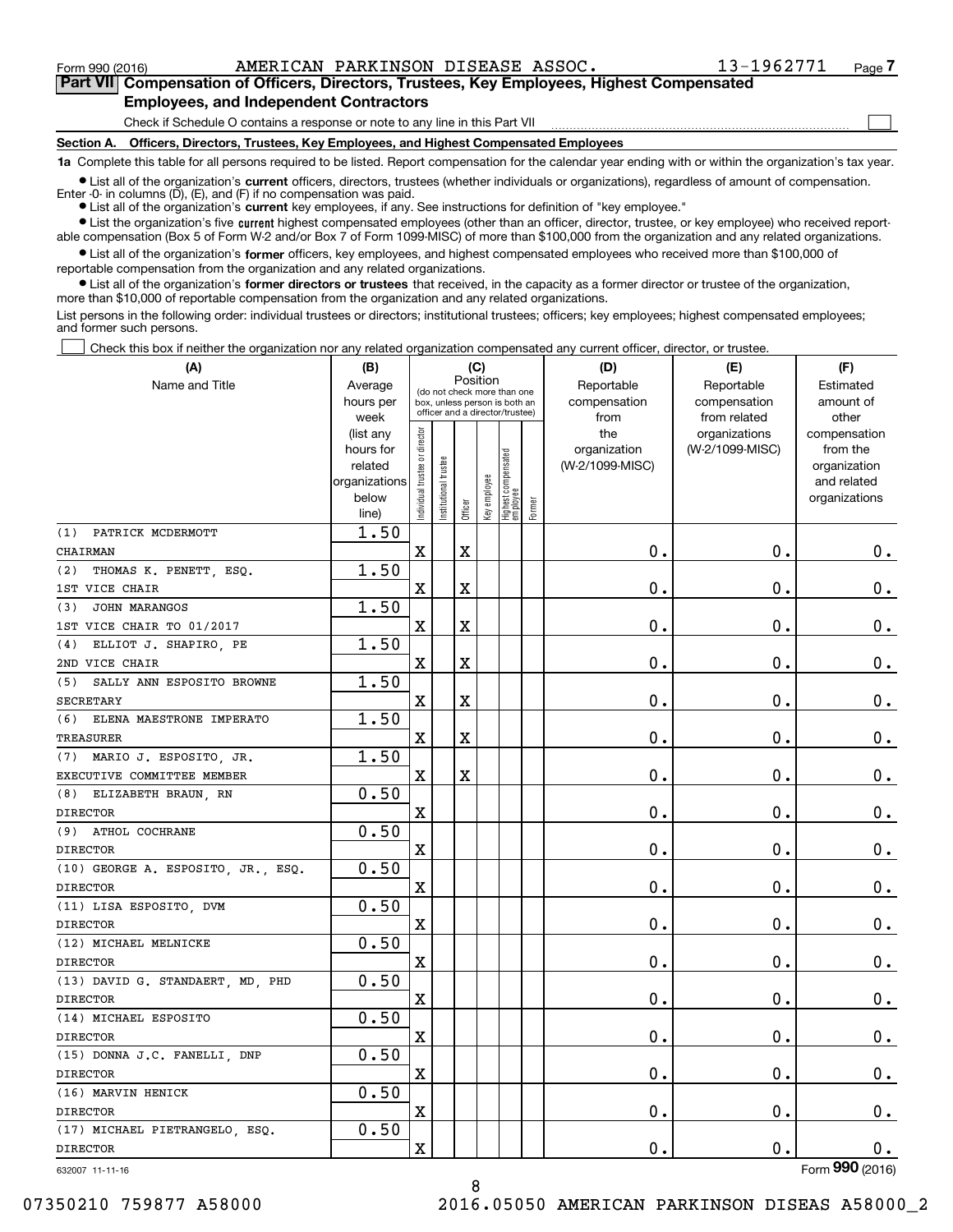|  | Form 990 (2016) |
|--|-----------------|
|  |                 |

Form 990 (2016) AMERICAN PARKINSON DISEASE ASSOC 13-1962771 Page **8** 

| Part VII<br>Section A. Officers, Directors, Trustees, Key Employees, and Highest Compensated Employees (continued)                           |                        |                               |                                 |                 |                     |                                  |        |                                 |                 |                           |              |                          |          |
|----------------------------------------------------------------------------------------------------------------------------------------------|------------------------|-------------------------------|---------------------------------|-----------------|---------------------|----------------------------------|--------|---------------------------------|-----------------|---------------------------|--------------|--------------------------|----------|
| (A)                                                                                                                                          | (B)                    |                               |                                 |                 | (C)                 |                                  |        | (D)                             | (E)             | (F)                       |              |                          |          |
| Name and title                                                                                                                               | Average                |                               | (do not check more than one     |                 | Position            |                                  |        | Reportable                      | Reportable      | Estimated                 |              |                          |          |
|                                                                                                                                              | hours per              |                               | box, unless person is both an   |                 |                     |                                  |        | compensation<br>compensation    |                 | amount of                 |              |                          |          |
|                                                                                                                                              | week                   |                               | officer and a director/trustee) |                 |                     |                                  |        | from                            | from related    |                           |              | other                    |          |
|                                                                                                                                              | (list any<br>hours for |                               |                                 |                 |                     |                                  |        | the                             | organizations   |                           |              | compensation             |          |
|                                                                                                                                              | related                |                               |                                 |                 |                     |                                  |        | organization<br>(W-2/1099-MISC) | (W-2/1099-MISC) |                           |              | from the<br>organization |          |
|                                                                                                                                              | organizations          |                               |                                 |                 |                     |                                  |        |                                 |                 |                           |              | and related              |          |
|                                                                                                                                              | below                  | ndividual trustee or director | nstitutional trustee            |                 | Key employee        |                                  |        |                                 |                 |                           |              | organizations            |          |
|                                                                                                                                              | line)                  |                               |                                 | Officer         |                     | Highest compensated<br> employee | Former |                                 |                 |                           |              |                          |          |
| (18) DAVID J. BUTLER                                                                                                                         | 0.50                   |                               |                                 |                 |                     |                                  |        |                                 |                 |                           |              |                          |          |
| <b>DIRECTOR</b>                                                                                                                              |                        | $\mathbf X$                   |                                 |                 |                     |                                  |        | $\mathbf 0$ .                   |                 | 0.                        |              |                          | 0.       |
| (19) JOEL A. MIELE, JR.                                                                                                                      | 0.50                   |                               |                                 |                 |                     |                                  |        |                                 |                 |                           |              |                          |          |
| <b>DIRECTOR</b>                                                                                                                              |                        | X                             |                                 |                 |                     |                                  |        | $\mathbf 0$ .                   |                 | 0.                        |              |                          | $0_{.}$  |
| (20) JOSEPH G. CONTE                                                                                                                         | 0.50                   |                               |                                 |                 |                     |                                  |        |                                 |                 |                           |              |                          |          |
| DIRECTOR TO 11/2017<br>(21) JOHN LAGANA, JR.                                                                                                 | 0.50                   | X                             |                                 |                 |                     |                                  |        | $\mathbf 0$ .                   |                 | 0.                        |              |                          | $0_{.}$  |
| DIRECTOR TO 01/2017                                                                                                                          |                        | X                             |                                 |                 |                     |                                  |        | 0.                              |                 | 0.                        |              |                          | 0.       |
| (22) DANIEL WHEELER                                                                                                                          | 0.50                   |                               |                                 |                 |                     |                                  |        |                                 |                 |                           |              |                          |          |
| DIRECTOR TO 01/2017                                                                                                                          |                        | X                             |                                 |                 |                     |                                  |        | $0$ .                           |                 | 0.                        |              |                          | 0.       |
| (23) LESLIE A. CHAMBERS                                                                                                                      | 40.00                  |                               |                                 |                 |                     |                                  |        |                                 |                 |                           |              |                          |          |
| PRESIDENT/CEO                                                                                                                                |                        |                               |                                 | X               |                     |                                  |        | 225,657.                        |                 | $0$ .                     |              |                          | 46,984.  |
| (24) STEPHANIE PAUL                                                                                                                          | 40.00                  |                               |                                 |                 |                     |                                  |        |                                 |                 |                           |              |                          |          |
| VP DEVELOPMENT & MARKETING                                                                                                                   |                        |                               |                                 |                 | X                   |                                  |        | 158,044.                        |                 | $0$ .                     |              |                          | 39,068.  |
| (25) ROBIN KORNHABER                                                                                                                         | 40.00                  |                               |                                 |                 |                     |                                  |        |                                 |                 |                           |              |                          |          |
| VP PROGRAM & SERVICES                                                                                                                        |                        |                               |                                 |                 |                     | X                                |        | 131,585.                        |                 | $0$ .                     |              |                          | 27,689.  |
| (26) ELOISE CAGGIANO                                                                                                                         | 40.00                  |                               |                                 |                 |                     | $\mathbf X$                      |        |                                 |                 |                           |              |                          |          |
| SR. DEVELOPMENT DIRECTOR                                                                                                                     |                        |                               |                                 |                 |                     |                                  |        | 114,479.<br>629,765.            |                 | $0$ .<br>$0$ .            |              |                          | 25,567.  |
|                                                                                                                                              |                        |                               |                                 |                 |                     |                                  |        | 337,130.                        |                 | 139,308.<br>84,814.<br>0. |              |                          |          |
|                                                                                                                                              |                        |                               |                                 |                 |                     |                                  |        | 966,895.                        |                 | $0$ .                     |              |                          | 224,122. |
| Total number of individuals (including but not limited to those listed above) who received more than \$100,000 of reportable<br>$\mathbf{2}$ |                        |                               |                                 |                 |                     |                                  |        |                                 |                 |                           |              |                          |          |
| compensation from the organization                                                                                                           |                        |                               |                                 |                 |                     |                                  |        |                                 |                 |                           |              |                          | 7        |
|                                                                                                                                              |                        |                               |                                 |                 |                     |                                  |        |                                 |                 |                           |              | Yes                      | No       |
| 3<br>Did the organization list any former officer, director, or trustee, key employee, or highest compensated employee on                    |                        |                               |                                 |                 |                     |                                  |        |                                 |                 |                           |              |                          |          |
| line 1a? If "Yes," complete Schedule J for such individual manufactured contained and the Schedule J for such i                              |                        |                               |                                 |                 |                     |                                  |        |                                 |                 |                           | 3            |                          | х        |
| For any individual listed on line 1a, is the sum of reportable compensation and other compensation from the organization<br>4                |                        |                               |                                 |                 |                     |                                  |        |                                 |                 |                           |              |                          |          |
|                                                                                                                                              |                        |                               |                                 |                 |                     |                                  |        |                                 |                 |                           | 4            | $\mathbf X$              |          |
| Did any person listed on line 1a receive or accrue compensation from any unrelated organization or individual for services<br>5              |                        |                               |                                 |                 |                     |                                  |        |                                 |                 |                           |              |                          | X        |
| <b>Section B. Independent Contractors</b>                                                                                                    |                        |                               |                                 |                 |                     |                                  |        |                                 |                 |                           | 5            |                          |          |
| Complete this table for your five highest compensated independent contractors that received more than \$100,000 of compensation from<br>1    |                        |                               |                                 |                 |                     |                                  |        |                                 |                 |                           |              |                          |          |
| the organization. Report compensation for the calendar year ending with or within the organization's tax year.                               |                        |                               |                                 |                 |                     |                                  |        |                                 |                 |                           |              |                          |          |
| (A)                                                                                                                                          |                        |                               |                                 |                 |                     |                                  |        | (B)                             |                 |                           | (C)          |                          |          |
| Name and business address                                                                                                                    |                        |                               |                                 |                 |                     |                                  |        | Description of services         |                 |                           | Compensation |                          |          |
| THOMSON HABIB & DENISON                                                                                                                      |                        |                               |                                 |                 |                     |                                  |        |                                 |                 |                           |              |                          |          |
| 80 HAYDEN AVE., LEXINGTON, MA 02421                                                                                                          |                        |                               |                                 |                 | DIRECT MARKETING    |                                  |        |                                 |                 | 390,940.                  |              |                          |          |
| AOIC, LLC                                                                                                                                    |                        |                               |                                 | EDUCATIONAL AND |                     |                                  |        |                                 |                 |                           |              |                          |          |
| ONE EAST UWCHLAN AVE, EXTON, PA 19341                                                                                                        |                        |                               |                                 |                 |                     |                                  |        | WEBINAR CONSULTANT              |                 |                           |              |                          | 296,733. |
| EDGE DIRECT, LLC<br>PO BOX 840, TULSA, OK 74101                                                                                              |                        |                               |                                 |                 | DIRECT MAIL PRINTER |                                  |        |                                 |                 | 117,791.                  |              |                          |          |
|                                                                                                                                              |                        |                               |                                 |                 |                     |                                  |        |                                 |                 |                           |              |                          |          |
|                                                                                                                                              |                        |                               |                                 |                 |                     |                                  |        |                                 |                 |                           |              |                          |          |
|                                                                                                                                              |                        |                               |                                 |                 |                     |                                  |        |                                 |                 |                           |              |                          |          |
| Total number of independent contractors (including but not limited to those listed above) who received more than<br>2                        |                        |                               |                                 |                 |                     |                                  |        |                                 |                 |                           |              |                          |          |
| \$100,000 of compensation from the organization                                                                                              |                        |                               |                                 |                 |                     | 3                                |        |                                 |                 |                           |              |                          |          |

SEE PART VII, SECTION A CONTINUATION SHEETS

Form (2016) **990**

632008 11-11-16

9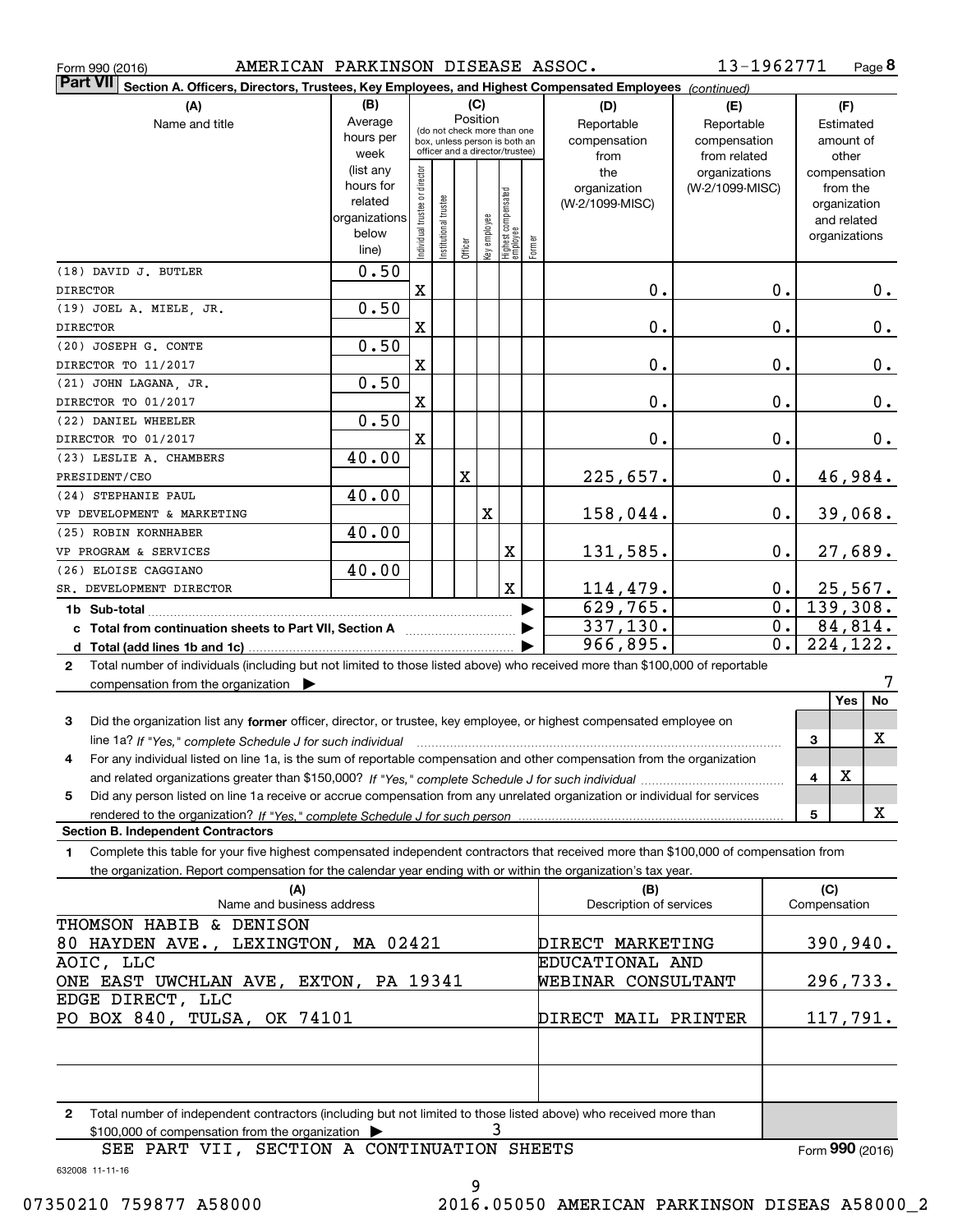| AMERICAN PARKINSON DISEASE ASSOC.<br>Form 990                                                                             |                                                                                     |                                |                       |          |              |                              |        |                                                | 13-1962771                                       |                                                                                   |
|---------------------------------------------------------------------------------------------------------------------------|-------------------------------------------------------------------------------------|--------------------------------|-----------------------|----------|--------------|------------------------------|--------|------------------------------------------------|--------------------------------------------------|-----------------------------------------------------------------------------------|
| <b>Part VII</b><br>Section A. Officers, Directors, Trustees, Key Employees, and Highest Compensated Employees (continued) |                                                                                     |                                |                       |          |              |                              |        |                                                |                                                  |                                                                                   |
| (A)<br>Name and title                                                                                                     | (B)<br>Average<br>hours                                                             |                                |                       | Position | (C)          | (check all that apply)       |        | (D)<br>Reportable<br>compensation              | (E)<br>Reportable<br>compensation                | (F)<br>Estimated<br>amount of                                                     |
|                                                                                                                           | per<br>week<br>(list any<br>hours for<br>related<br>organizations<br>below<br>line) | Individual trustee or director | Institutional trustee | Officer  | Key employee | Highest compensated employee | Former | from<br>the<br>organization<br>(W-2/1099-MISC) | from related<br>organizations<br>(W-2/1099-MISC) | other<br>compensation<br>from the<br>organization<br>and related<br>organizations |
| (27) MICHELLE MCDONALD<br>VP CHAPTER & FIELD DEV                                                                          | 26.00                                                                               |                                |                       |          |              | $\mathbf X$                  |        |                                                | $\mathbf 0$ .                                    |                                                                                   |
| (28) DEBORAH GUYER                                                                                                        | 40.00                                                                               |                                |                       |          |              |                              |        | 121,148.                                       |                                                  | 27,194.                                                                           |
| EXECUTIVE DIRECTOR, MO CHAPTER                                                                                            |                                                                                     |                                |                       |          |              | $\mathbf X$                  |        | 109,154.                                       | $\mathbf 0$ .                                    | 25,003.                                                                           |
| (29) CHERYL WEINER<br>CONTROLLER                                                                                          | 40.00                                                                               |                                |                       |          |              | $\mathbf X$                  |        | 106,828.                                       | $\mathbf 0$ .                                    | 32,617.                                                                           |
|                                                                                                                           |                                                                                     |                                |                       |          |              |                              |        |                                                |                                                  |                                                                                   |
|                                                                                                                           |                                                                                     |                                |                       |          |              |                              |        |                                                |                                                  |                                                                                   |
|                                                                                                                           |                                                                                     |                                |                       |          |              |                              |        |                                                |                                                  |                                                                                   |
|                                                                                                                           |                                                                                     |                                |                       |          |              |                              |        |                                                |                                                  |                                                                                   |
|                                                                                                                           |                                                                                     |                                |                       |          |              |                              |        |                                                |                                                  |                                                                                   |
|                                                                                                                           |                                                                                     |                                |                       |          |              |                              |        |                                                |                                                  |                                                                                   |
|                                                                                                                           |                                                                                     |                                |                       |          |              |                              |        |                                                |                                                  |                                                                                   |
|                                                                                                                           |                                                                                     |                                |                       |          |              |                              |        |                                                |                                                  |                                                                                   |
|                                                                                                                           |                                                                                     |                                |                       |          |              |                              |        |                                                |                                                  |                                                                                   |
|                                                                                                                           |                                                                                     |                                |                       |          |              |                              |        |                                                |                                                  |                                                                                   |
|                                                                                                                           |                                                                                     |                                |                       |          |              |                              |        |                                                |                                                  |                                                                                   |
|                                                                                                                           |                                                                                     |                                |                       |          |              |                              |        |                                                |                                                  |                                                                                   |
|                                                                                                                           |                                                                                     |                                |                       |          |              |                              |        |                                                |                                                  |                                                                                   |
|                                                                                                                           |                                                                                     |                                |                       |          |              |                              |        |                                                |                                                  |                                                                                   |
|                                                                                                                           |                                                                                     |                                |                       |          |              |                              |        |                                                |                                                  |                                                                                   |
|                                                                                                                           |                                                                                     |                                |                       |          |              |                              |        |                                                |                                                  |                                                                                   |
|                                                                                                                           |                                                                                     |                                |                       |          |              |                              |        |                                                |                                                  |                                                                                   |
| Total to Part VII, Section A, line 1c                                                                                     |                                                                                     |                                |                       |          |              |                              |        | 337,130.                                       |                                                  | 84,814.                                                                           |

632201 04-01-16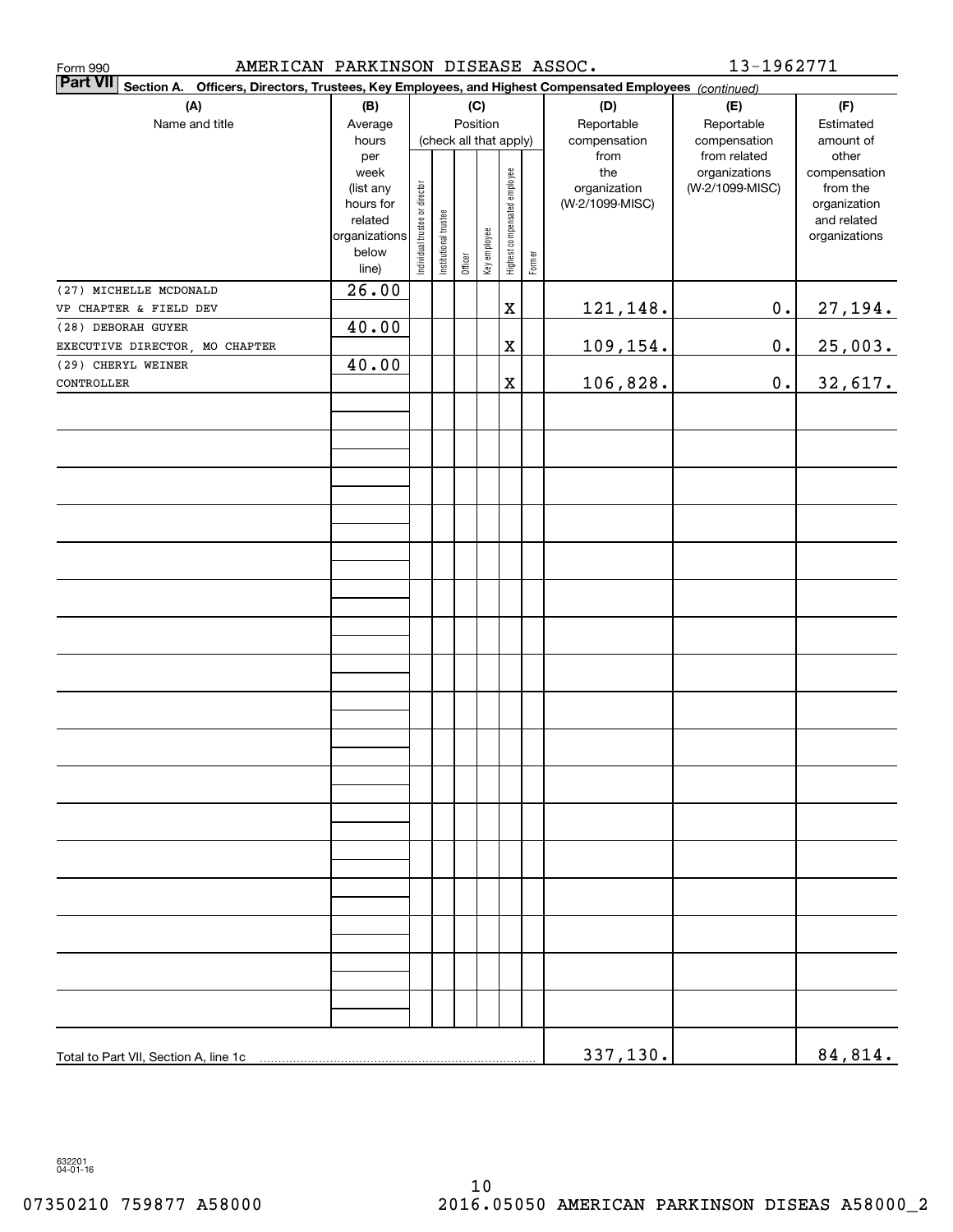|                                                           |                  | Form 990 (2016)                                                                                                        |                  |                      | AMERICAN PARKINSON DISEASE ASSOC. |                                                 | 13-1962771                              | Page 9                                                             |
|-----------------------------------------------------------|------------------|------------------------------------------------------------------------------------------------------------------------|------------------|----------------------|-----------------------------------|-------------------------------------------------|-----------------------------------------|--------------------------------------------------------------------|
|                                                           | <b>Part VIII</b> | <b>Statement of Revenue</b>                                                                                            |                  |                      |                                   |                                                 |                                         |                                                                    |
|                                                           |                  | Check if Schedule O contains a response or note to any line in this Part VIII                                          |                  |                      |                                   |                                                 |                                         |                                                                    |
|                                                           |                  |                                                                                                                        |                  |                      | (A)<br>Total revenue              | (B)<br>Related or<br>exempt function<br>revenue | (C)<br>Unrelated<br>business<br>revenue | (D)<br>Revenuè excluded<br>from tax under<br>sections<br>512 - 514 |
|                                                           |                  | 1 a Federated campaigns                                                                                                | 1a               | 174,747.             |                                   |                                                 |                                         |                                                                    |
| Contributions, Gifts, Grants<br>and Other Similar Amounts |                  | <b>b</b> Membership dues                                                                                               | 1 <sub>b</sub>   | 2,102.               |                                   |                                                 |                                         |                                                                    |
|                                                           |                  | c Fundraising events                                                                                                   | 1 <sub>c</sub>   | 2,102,768.           |                                   |                                                 |                                         |                                                                    |
|                                                           |                  | d Related organizations                                                                                                | 1d               |                      |                                   |                                                 |                                         |                                                                    |
|                                                           |                  | e Government grants (contributions)                                                                                    | 1e               |                      |                                   |                                                 |                                         |                                                                    |
|                                                           |                  | f All other contributions, gifts, grants, and                                                                          |                  |                      |                                   |                                                 |                                         |                                                                    |
|                                                           |                  | similar amounts not included above                                                                                     | 1f               | 9,153,921.           |                                   |                                                 |                                         |                                                                    |
|                                                           |                  | <b>g</b> Noncash contributions included in lines 1a-1f: \$                                                             |                  |                      |                                   |                                                 |                                         |                                                                    |
|                                                           |                  |                                                                                                                        |                  |                      | 11, 433, 538.                     |                                                 |                                         |                                                                    |
|                                                           |                  |                                                                                                                        |                  | <b>Business Code</b> |                                   |                                                 |                                         |                                                                    |
|                                                           | 2 a              | <u> 1989 - Johann Stoff, deutscher Stoffen und der Stoffen und der Stoffen und der Stoffen und der Stoffen und der</u> |                  |                      |                                   |                                                 |                                         |                                                                    |
|                                                           | b                | <u> 1989 - Johann Stein, fransk politik (d. 1989)</u>                                                                  |                  |                      |                                   |                                                 |                                         |                                                                    |
|                                                           | с                | <u> 1989 - Johann Harry Barn, mars ar breist fan de Fryske kommunent fan de ferstjerke fan de ferstjerke fan de f</u>  |                  |                      |                                   |                                                 |                                         |                                                                    |
|                                                           | d                | <u> 1989 - Johann Barbara, martxa alemaniar a</u>                                                                      |                  |                      |                                   |                                                 |                                         |                                                                    |
| Program Service<br>Revenue                                | е                | f All other program service revenue                                                                                    |                  |                      |                                   |                                                 |                                         |                                                                    |
|                                                           |                  |                                                                                                                        |                  | ▶                    |                                   |                                                 |                                         |                                                                    |
|                                                           | з                | Investment income (including dividends, interest, and                                                                  |                  |                      |                                   |                                                 |                                         |                                                                    |
|                                                           |                  |                                                                                                                        |                  |                      | 55,288.                           |                                                 |                                         | 55,288.                                                            |
|                                                           | 4                | Income from investment of tax-exempt bond proceeds                                                                     |                  |                      |                                   |                                                 |                                         |                                                                    |
|                                                           | 5                |                                                                                                                        |                  |                      |                                   |                                                 |                                         |                                                                    |
|                                                           |                  |                                                                                                                        | (i) Real         | (ii) Personal        |                                   |                                                 |                                         |                                                                    |
|                                                           |                  | <b>6 a</b> Gross rents<br>$\ldots \ldots \ldots \ldots \ldots$                                                         | 29,456.          |                      |                                   |                                                 |                                         |                                                                    |
|                                                           |                  | <b>b</b> Less: rental expenses                                                                                         | $\mathbf{0}$ .   |                      |                                   |                                                 |                                         |                                                                    |
|                                                           | c                | Rental income or (loss)                                                                                                | 29,456.          |                      |                                   |                                                 |                                         |                                                                    |
|                                                           |                  | d Net rental income or (loss)                                                                                          |                  |                      | 29,456.                           |                                                 |                                         | 29,456.                                                            |
|                                                           |                  | 7 a Gross amount from sales of                                                                                         | (i) Securities   | (ii) Other           |                                   |                                                 |                                         |                                                                    |
|                                                           |                  | assets other than inventory                                                                                            | 1,778,575.       |                      |                                   |                                                 |                                         |                                                                    |
|                                                           |                  | <b>b</b> Less: cost or other basis                                                                                     |                  |                      |                                   |                                                 |                                         |                                                                    |
|                                                           |                  | and sales expenses                                                                                                     | 1,622,569.       |                      |                                   |                                                 |                                         |                                                                    |
|                                                           |                  | c Gain or (loss)                                                                                                       | 156,006.         |                      |                                   |                                                 |                                         |                                                                    |
|                                                           |                  |                                                                                                                        |                  |                      | 156,006.                          |                                                 |                                         | 156,006.                                                           |
|                                                           |                  | 8 a Gross income from fundraising events (not                                                                          |                  |                      |                                   |                                                 |                                         |                                                                    |
| <b>Other Revenue</b>                                      |                  | including \$2,102,768. of                                                                                              |                  |                      |                                   |                                                 |                                         |                                                                    |
|                                                           |                  | contributions reported on line 1c). See                                                                                |                  | 159,980.             |                                   |                                                 |                                         |                                                                    |
|                                                           |                  | <b>b</b> Less: direct expenses                                                                                         | a<br>$\mathbf b$ | 409,217.             |                                   |                                                 |                                         |                                                                    |
|                                                           |                  | c Net income or (loss) from fundraising events                                                                         |                  |                      | $-249, 237.$                      |                                                 |                                         | $-249, 237.$                                                       |
|                                                           |                  | 9 a Gross income from gaming activities. See                                                                           |                  |                      |                                   |                                                 |                                         |                                                                    |
|                                                           |                  |                                                                                                                        | a                | 91,437.              |                                   |                                                 |                                         |                                                                    |
|                                                           |                  |                                                                                                                        | $\mathbf b$      | 49,533.              |                                   |                                                 |                                         |                                                                    |
|                                                           |                  | c Net income or (loss) from gaming activities                                                                          |                  | .                    | 41,904.                           |                                                 |                                         | 41,904.                                                            |
|                                                           |                  | 10 a Gross sales of inventory, less returns                                                                            |                  |                      |                                   |                                                 |                                         |                                                                    |
|                                                           |                  |                                                                                                                        |                  |                      |                                   |                                                 |                                         |                                                                    |
|                                                           |                  | <b>b</b> Less: cost of goods sold                                                                                      | b                |                      |                                   |                                                 |                                         |                                                                    |
|                                                           |                  | c Net income or (loss) from sales of inventory                                                                         |                  |                      |                                   |                                                 |                                         |                                                                    |
|                                                           |                  | Miscellaneous Revenue                                                                                                  |                  | <b>Business Code</b> |                                   |                                                 |                                         |                                                                    |
|                                                           | 11 a             | REFUNDS OF GRANT MONIES                                                                                                |                  | 611710               | 161,993.                          |                                                 |                                         | 161,993.                                                           |
|                                                           | b                | ADJUSTMENT OF O/S GRANT PAYMENTS                                                                                       |                  | 611710               | 69,474.                           |                                                 |                                         | 69,474.                                                            |
|                                                           | C                | REIMBURSEMENTS                                                                                                         |                  | 611710               | 4,786.                            |                                                 |                                         | 4,786.                                                             |
|                                                           |                  |                                                                                                                        |                  |                      |                                   |                                                 |                                         |                                                                    |
|                                                           |                  |                                                                                                                        |                  |                      | 236, 253.                         |                                                 |                                         |                                                                    |
|                                                           | 12               |                                                                                                                        |                  |                      | 11,703,208.                       | 0.                                              | 0.                                      | 269,670.                                                           |
| 632009 11-11-16                                           |                  |                                                                                                                        |                  |                      |                                   |                                                 |                                         | Form 990 (2016)                                                    |

632009 11-11-16

11

07350210 759877 A58000 2016.05050 AMERICAN PARKINSON DISEAS A58000\_2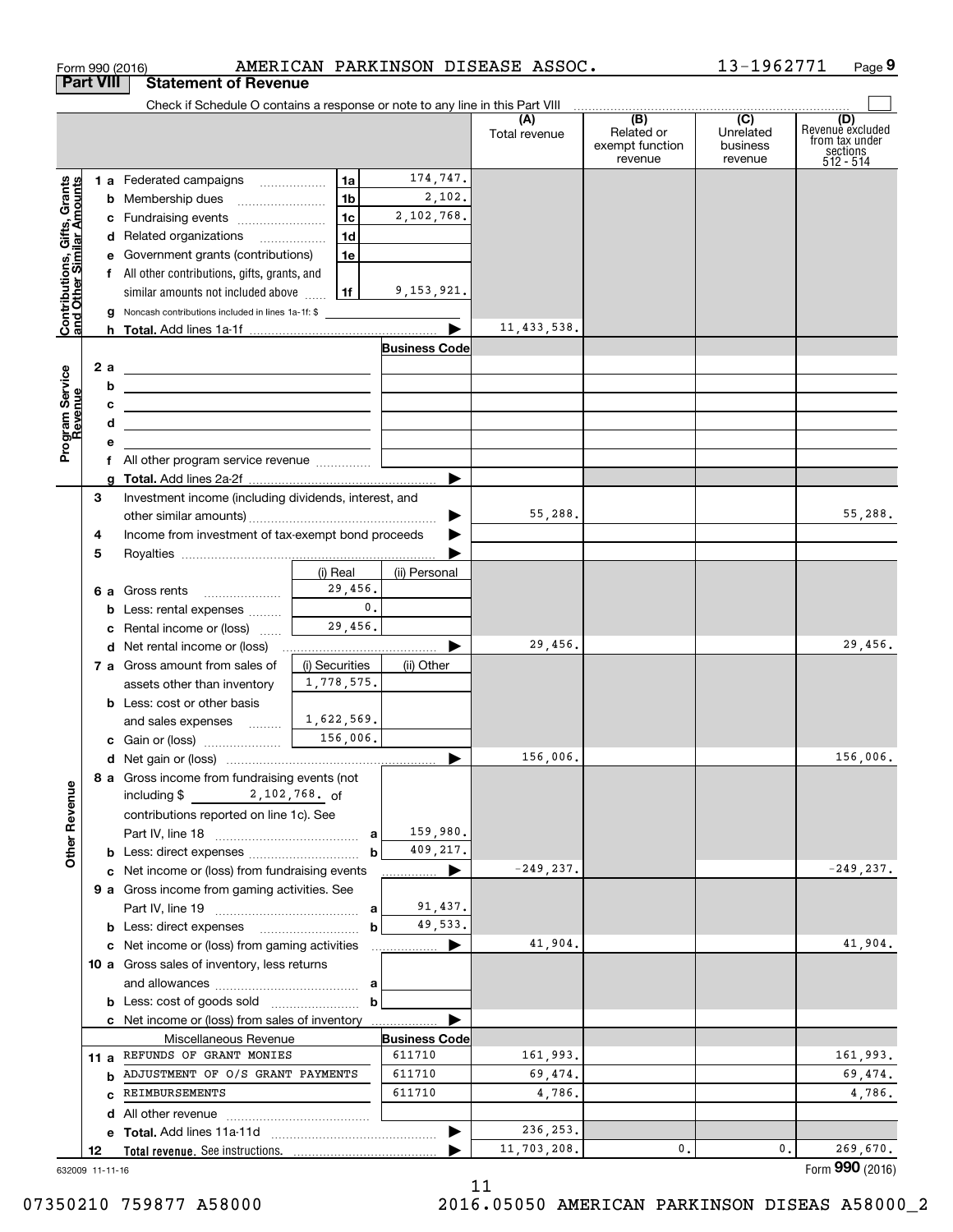Form 990 (2016) AMERICAN PARKINSON DISEASE ASSOC. 13-1962771 Page **Part IX Statement of Functional Expenses**

*Section 501(c)(3) and 501(c)(4) organizations must complete all columns. All other organizations must complete column (A).*

|              |                                                                                                           |                        |                                    |                                           | $\overline{\mathbf{x}}$        |
|--------------|-----------------------------------------------------------------------------------------------------------|------------------------|------------------------------------|-------------------------------------------|--------------------------------|
|              | Do not include amounts reported on lines 6b,<br>7b, 8b, 9b, and 10b of Part VIII.                         | (A)<br>Total expenses  | (B)<br>Program service<br>expenses | (C)<br>Management and<br>general expenses | (D)<br>Fundraising<br>expenses |
| 1.           | Grants and other assistance to domestic organizations                                                     |                        |                                    |                                           |                                |
|              | and domestic governments. See Part IV, line 21                                                            | 2,517,864.             | 2,517,864.                         |                                           |                                |
| $\mathbf{2}$ | Grants and other assistance to domestic                                                                   |                        |                                    |                                           |                                |
|              | individuals. See Part IV, line 22                                                                         |                        |                                    |                                           |                                |
| 3            | Grants and other assistance to foreign                                                                    |                        |                                    |                                           |                                |
|              | organizations, foreign governments, and foreign                                                           |                        |                                    |                                           |                                |
|              | individuals. See Part IV, lines 15 and 16                                                                 |                        |                                    |                                           |                                |
| 4            | Benefits paid to or for members                                                                           |                        |                                    |                                           |                                |
| 5            | Compensation of current officers, directors,                                                              |                        |                                    |                                           |                                |
|              | trustees, and key employees                                                                               | 470,231.               | 320, 415.                          | 79,610.                                   | 70, 206.                       |
| 6            | Compensation not included above, to disqualified                                                          |                        |                                    |                                           |                                |
|              | persons (as defined under section 4958(f)(1)) and                                                         |                        |                                    |                                           |                                |
|              | persons described in section 4958(c)(3)(B)                                                                |                        |                                    |                                           |                                |
| 7            |                                                                                                           | 1,965,723.             | 1,339,444.                         | 332,797.                                  | 293,482.                       |
| 8            | Pension plan accruals and contributions (include                                                          |                        |                                    |                                           |                                |
|              | section 401(k) and 403(b) employer contributions)                                                         | 206,630.               | 140,798.                           | 34,982.                                   | $\frac{30,850}{58,632}$        |
| 9            |                                                                                                           | 392, 711.              | 267,593.                           | 66,486.                                   |                                |
| 10           |                                                                                                           | 167,812.               | 114,347.                           | 28,411.                                   | $\overline{25,054}$ .          |
| 11           | Fees for services (non-employees):                                                                        |                        |                                    |                                           |                                |
| a            |                                                                                                           |                        |                                    |                                           |                                |
| b            |                                                                                                           | 86,003.                | 58,603.                            | 14,560.                                   | 12,840.                        |
| c            |                                                                                                           | 55,698.                | 37,952.                            | 9,430.                                    | 8,316.                         |
| d            |                                                                                                           |                        |                                    |                                           |                                |
| e            | Professional fundraising services. See Part IV, line 17                                                   | 390,940.<br>23, 255.   | 15,846.                            | 3,937.                                    | 390,940.<br>3,472.             |
| f            | Investment management fees                                                                                |                        |                                    |                                           |                                |
| g            | Other. (If line 11g amount exceeds 10% of line 25,                                                        |                        |                                    |                                           |                                |
|              | column (A) amount, list line 11g expenses on Sch O.)                                                      |                        |                                    |                                           |                                |
| 12           |                                                                                                           | $\overline{283,957}$ . | 193,491.                           | 48,075.                                   | 42,391.                        |
| 13           |                                                                                                           | 122, 704.              | 83,610.                            | 20,774.                                   | 18,320.                        |
| 14           |                                                                                                           |                        |                                    |                                           |                                |
| 15           |                                                                                                           | 113, 120.              | 77,080.                            | 19,151.                                   | 16,889.                        |
| 16           |                                                                                                           | 10,863.                | 7,402.                             | 1,839.                                    | $\overline{1,622}$ .           |
| 17<br>18     | Travel<br>Payments of travel or entertainment expenses                                                    |                        |                                    |                                           |                                |
|              | for any federal, state, or local public officials                                                         |                        |                                    |                                           |                                |
| 19           | Conferences, conventions, and meetings                                                                    | 730,037.               | 730,037.                           |                                           |                                |
| 20           | Interest                                                                                                  |                        |                                    |                                           |                                |
| 21           |                                                                                                           |                        |                                    |                                           |                                |
| 22           | Depreciation, depletion, and amortization                                                                 | 115,677.               | 78,822.                            | 19,584.                                   | 17,271.                        |
| 23           | Insurance                                                                                                 | 73,696.                | 50, 216.                           | 12,477.                                   | 11,003.                        |
| 24           | Other expenses. Itemize expenses not covered                                                              |                        |                                    |                                           |                                |
|              | above. (List miscellaneous expenses in line 24e. If line<br>24e amount exceeds 10% of line 25, column (A) |                        |                                    |                                           |                                |
|              | amount, list line 24e expenses on Schedule 0.)                                                            |                        |                                    |                                           |                                |
|              | a MAILINGS                                                                                                | 1,727,319.             | 991,834.                           | 52,321.                                   | 683,164.                       |
| b            | PATIENT DIRECT AID                                                                                        | $\overline{503,053}$ . | 503,053.                           |                                           |                                |
| c            | STATIONERY AN<br>SUPPLIES,                                                                                | 75,279.                | 51, 295.                           | 12,745.                                   | 11, 239.                       |
| d            | TELEPHONE                                                                                                 | 63,989.                | 43,602.                            | 10,833.                                   | 9,554.                         |
|              | SEE SCH O<br>e All other expenses                                                                         | 124,239.               | 84,657.                            | 21,034.                                   | 18,548.                        |
| 25           | Total functional expenses. Add lines 1 through 24e                                                        | 10, 220, 800.          | 7,707,961.                         | $\overline{789,046}$ .                    | 1,723,793.                     |
| 26           | Joint costs. Complete this line only if the organization                                                  |                        |                                    |                                           |                                |
|              | reported in column (B) joint costs from a combined                                                        |                        |                                    |                                           |                                |
|              | educational campaign and fundraising solicitation.                                                        |                        |                                    |                                           |                                |
|              | Check here $\blacktriangleright$ $\boxed{\textbf{X}}$ if following SOP 98-2 (ASC 958-720)                 | 1,476,868.             | 973,626.                           | 51,427.                                   | 451,815.                       |

632010 11-11-16

12

Form (2016) **990**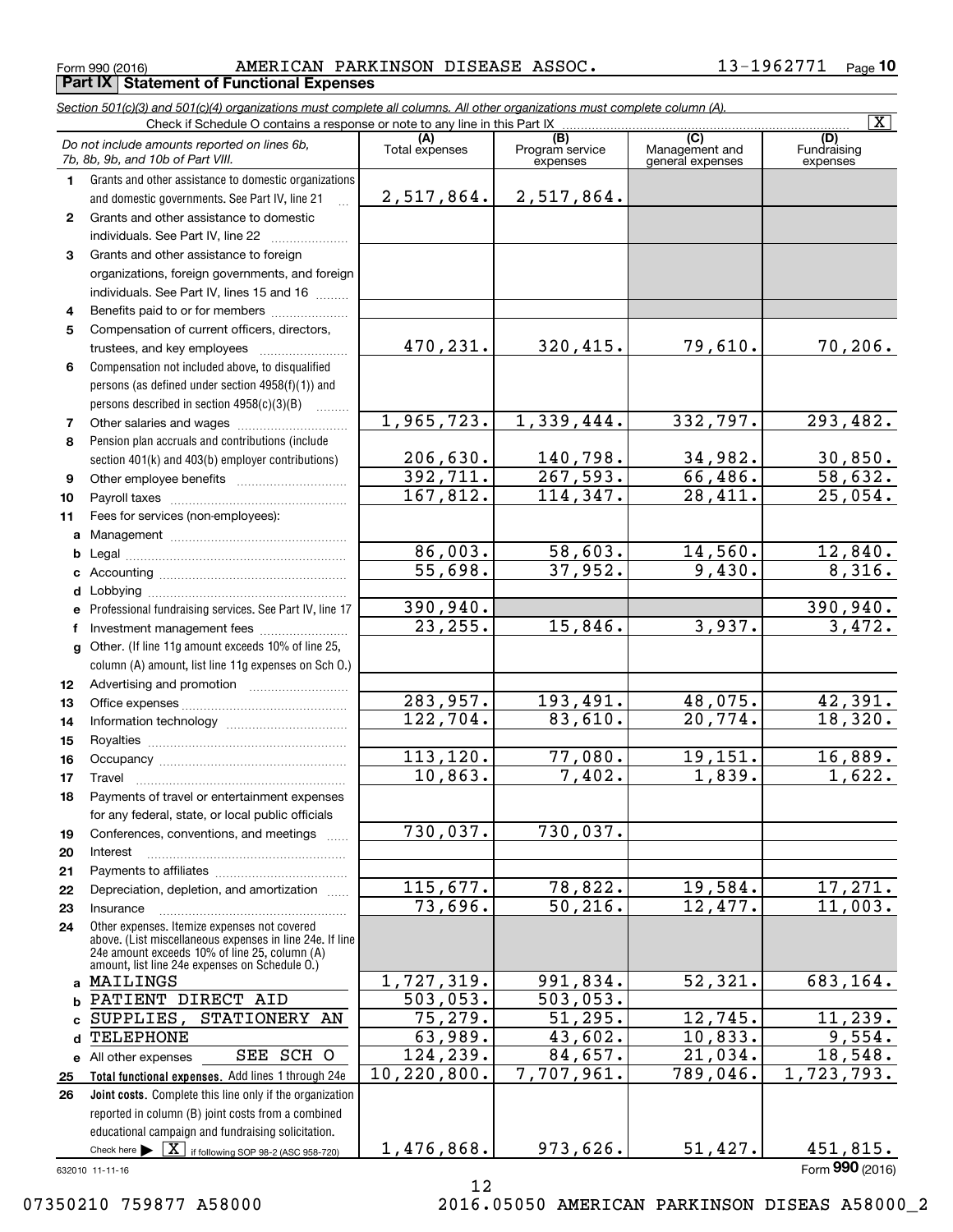| Form 990 (2016) |  | AMERICAN PARKINSON DISEASE ASSOC. |  |  | 1962771- | $P$ age |
|-----------------|--|-----------------------------------|--|--|----------|---------|
|-----------------|--|-----------------------------------|--|--|----------|---------|

|                             |    |                                                                                                                                                                                                                                                                                                                                                                                                                     |            | (A)<br>Beginning of year |                         | (B)<br>End of year         |
|-----------------------------|----|---------------------------------------------------------------------------------------------------------------------------------------------------------------------------------------------------------------------------------------------------------------------------------------------------------------------------------------------------------------------------------------------------------------------|------------|--------------------------|-------------------------|----------------------------|
|                             | 1  |                                                                                                                                                                                                                                                                                                                                                                                                                     |            | 4,569,769.               | $\blacksquare$          | $\overline{4,432},502.$    |
|                             | 2  |                                                                                                                                                                                                                                                                                                                                                                                                                     |            | $\overline{2,163,836}$ . | $\mathbf{2}$            | 3,463,993.                 |
|                             | з  |                                                                                                                                                                                                                                                                                                                                                                                                                     | 0.         | $\mathbf{3}$             | 57,298.                 |                            |
|                             | 4  |                                                                                                                                                                                                                                                                                                                                                                                                                     |            | 307,448.                 | $\overline{\mathbf{4}}$ | 405, 733.                  |
|                             | 5  | Loans and other receivables from current and former officers, directors,                                                                                                                                                                                                                                                                                                                                            |            |                          |                         |                            |
|                             |    | trustees, key employees, and highest compensated employees. Complete                                                                                                                                                                                                                                                                                                                                                |            |                          |                         |                            |
|                             |    |                                                                                                                                                                                                                                                                                                                                                                                                                     |            |                          | 5                       |                            |
|                             | 6  | Loans and other receivables from other disqualified persons (as defined under                                                                                                                                                                                                                                                                                                                                       |            |                          |                         |                            |
|                             |    | section 4958(f)(1)), persons described in section 4958(c)(3)(B), and contributing                                                                                                                                                                                                                                                                                                                                   |            |                          |                         |                            |
|                             |    | employers and sponsoring organizations of section 501(c)(9) voluntary                                                                                                                                                                                                                                                                                                                                               |            |                          |                         |                            |
|                             |    | employees' beneficiary organizations (see instr). Complete Part II of Sch L                                                                                                                                                                                                                                                                                                                                         |            |                          | 6                       |                            |
| Assets                      | 7  |                                                                                                                                                                                                                                                                                                                                                                                                                     |            |                          | $\overline{7}$          |                            |
|                             | 8  |                                                                                                                                                                                                                                                                                                                                                                                                                     |            |                          | 8                       |                            |
|                             | 9  | Prepaid expenses and deferred charges                                                                                                                                                                                                                                                                                                                                                                               |            | 360,973.                 | $\boldsymbol{9}$        | 359, 156.                  |
|                             |    | <b>10a</b> Land, buildings, and equipment: cost or other                                                                                                                                                                                                                                                                                                                                                            |            |                          |                         |                            |
|                             |    | basis. Complete Part VI of Schedule D  10a   3,915,067.                                                                                                                                                                                                                                                                                                                                                             |            |                          |                         |                            |
|                             |    | $\begin{array}{ccc} \begin{array}{ccc} \end{array} \end{array}$ $\begin{array}{ccc} \end{array}$ $\begin{array}{ccc} \end{array}$ $\begin{array}{ccc} \end{array}$ $\begin{array}{ccc} \end{array}$ $\begin{array}{ccc} \end{array}$ $\begin{array}{ccc} \end{array}$ $\begin{array}{ccc} \end{array}$ $\begin{array}{ccc} \end{array}$ $\begin{array}{ccc} \end{array}$<br><b>b</b> Less: accumulated depreciation | 1,359,345. | 2,585,127.               | 10 <sub>c</sub>         | 2,555,722.                 |
|                             | 11 |                                                                                                                                                                                                                                                                                                                                                                                                                     |            |                          | 11                      |                            |
|                             | 12 |                                                                                                                                                                                                                                                                                                                                                                                                                     |            | 1,359,930.               | 12                      | 1,565,694.                 |
|                             | 13 |                                                                                                                                                                                                                                                                                                                                                                                                                     |            |                          | 13                      |                            |
|                             | 14 |                                                                                                                                                                                                                                                                                                                                                                                                                     |            |                          | 14                      |                            |
|                             | 15 |                                                                                                                                                                                                                                                                                                                                                                                                                     |            |                          | 15                      |                            |
|                             | 16 |                                                                                                                                                                                                                                                                                                                                                                                                                     |            | 11,347,083.              | 16                      | 12,840,098.                |
|                             | 17 |                                                                                                                                                                                                                                                                                                                                                                                                                     |            | 383, 276.                | 17                      | 406,621.                   |
|                             | 18 |                                                                                                                                                                                                                                                                                                                                                                                                                     |            | 1,304,926.               | 18                      | 1,109,386.                 |
|                             | 19 | Deferred revenue material contracts and a contract of the contract of the contract of the contract of the contract of the contract of the contract of the contract of the contract of the contract of the contract of the cont                                                                                                                                                                                      |            | 109,264.                 | 19                      | 188,626.                   |
|                             | 20 |                                                                                                                                                                                                                                                                                                                                                                                                                     |            |                          | 20                      |                            |
|                             | 21 | Escrow or custodial account liability. Complete Part IV of Schedule D                                                                                                                                                                                                                                                                                                                                               |            |                          | 21                      |                            |
|                             | 22 | Loans and other payables to current and former officers, directors, trustees,                                                                                                                                                                                                                                                                                                                                       |            |                          |                         |                            |
| Liabilities                 |    | key employees, highest compensated employees, and disqualified persons.                                                                                                                                                                                                                                                                                                                                             |            |                          |                         |                            |
|                             |    |                                                                                                                                                                                                                                                                                                                                                                                                                     |            |                          | 22                      |                            |
|                             | 23 | Secured mortgages and notes payable to unrelated third parties                                                                                                                                                                                                                                                                                                                                                      |            |                          | 23                      |                            |
|                             | 24 |                                                                                                                                                                                                                                                                                                                                                                                                                     |            |                          | 24                      |                            |
|                             | 25 | Other liabilities (including federal income tax, payables to related third                                                                                                                                                                                                                                                                                                                                          |            |                          |                         |                            |
|                             |    | parties, and other liabilities not included on lines 17-24). Complete Part X of                                                                                                                                                                                                                                                                                                                                     |            |                          |                         |                            |
|                             |    | Schedule D                                                                                                                                                                                                                                                                                                                                                                                                          |            | 49,376.                  | 25                      | 47, 274.                   |
|                             | 26 |                                                                                                                                                                                                                                                                                                                                                                                                                     |            | 1,846,842.               | 26                      | 1,751,907.                 |
|                             |    | Organizations that follow SFAS 117 (ASC 958), check here $\blacktriangleright \begin{array}{ c } \hline X & \text{and} \end{array}$                                                                                                                                                                                                                                                                                 |            |                          |                         |                            |
|                             |    | complete lines 27 through 29, and lines 33 and 34.                                                                                                                                                                                                                                                                                                                                                                  |            |                          |                         |                            |
|                             | 27 |                                                                                                                                                                                                                                                                                                                                                                                                                     |            | 7,097,138.               | 27                      | 8,707,244.                 |
|                             | 28 |                                                                                                                                                                                                                                                                                                                                                                                                                     |            | $\overline{2,230,159}$ . | 28                      | $\overline{2}$ , 208, 003. |
|                             | 29 | Permanently restricted net assets                                                                                                                                                                                                                                                                                                                                                                                   | 172,944.   | 29                       | 172,944.                |                            |
|                             |    | Organizations that do not follow SFAS 117 (ASC 958), check here $\blacktriangleright$                                                                                                                                                                                                                                                                                                                               |            |                          |                         |                            |
|                             |    | and complete lines 30 through 34.                                                                                                                                                                                                                                                                                                                                                                                   |            |                          |                         |                            |
|                             | 30 |                                                                                                                                                                                                                                                                                                                                                                                                                     |            |                          | 30                      |                            |
|                             | 31 | Paid-in or capital surplus, or land, building, or equipment fund                                                                                                                                                                                                                                                                                                                                                    |            |                          | 31                      |                            |
| Net Assets or Fund Balances | 32 | Retained earnings, endowment, accumulated income, or other funds                                                                                                                                                                                                                                                                                                                                                    |            | 9,500,241.               | 32                      | 11,088,191.                |
|                             | 33 |                                                                                                                                                                                                                                                                                                                                                                                                                     |            | 11,347,083.              | 33<br>34                | 12,840,098.                |
|                             | 34 |                                                                                                                                                                                                                                                                                                                                                                                                                     |            |                          |                         |                            |

# **Part X Balance Sheet**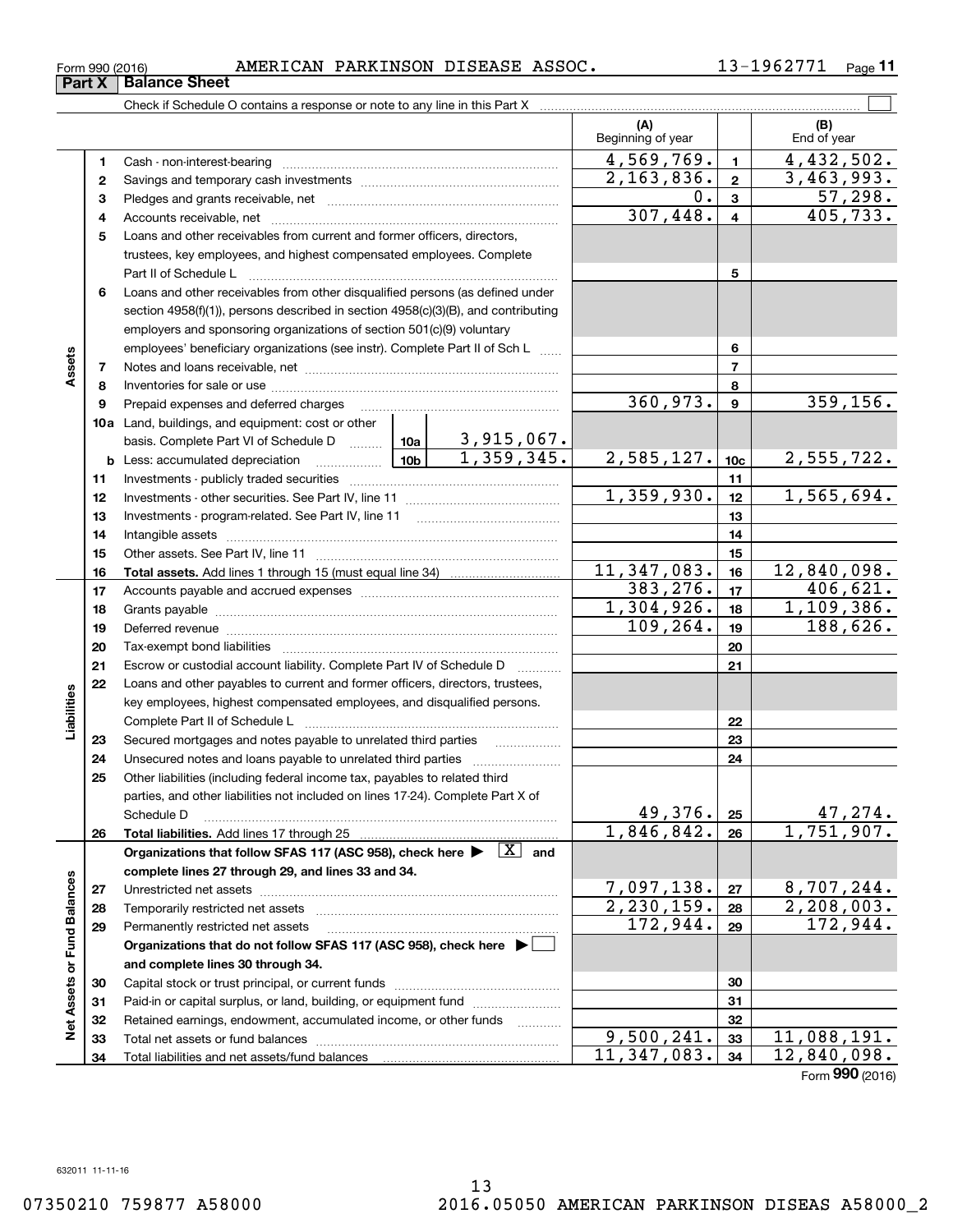|    | AMERICAN PARKINSON DISEASE ASSOC.<br>Form 990 (2016)                                                                            |                | 13-1962771 |                |         | Page $12$         |
|----|---------------------------------------------------------------------------------------------------------------------------------|----------------|------------|----------------|---------|-------------------|
|    | Part XI   Reconciliation of Net Assets                                                                                          |                |            |                |         |                   |
|    | Check if Schedule O contains a response or note to any line in this Part XI                                                     |                |            |                |         |                   |
|    |                                                                                                                                 |                |            |                |         |                   |
| 1  |                                                                                                                                 | 1              |            | 11,703,208.    |         |                   |
| 2  | Total expenses (must equal Part IX, column (A), line 25)                                                                        | $\mathbf{2}$   |            | 10, 220, 800.  |         |                   |
| 3  | Revenue less expenses. Subtract line 2 from line 1                                                                              | 3              |            | 1,482,408.     |         |                   |
| 4  |                                                                                                                                 | 4              |            | 9,500,241.     |         |                   |
| 5  | Net unrealized gains (losses) on investments                                                                                    | 5              |            |                |         | 105,542.          |
| 6  | Donated services and use of facilities                                                                                          | 6              |            |                |         |                   |
| 7  | Investment expenses                                                                                                             | $\overline{7}$ |            |                |         |                   |
| 8  | Prior period adjustments                                                                                                        | 8              |            |                |         |                   |
| 9  | Other changes in net assets or fund balances (explain in Schedule O)                                                            | 9              |            |                |         | 0.                |
| 10 | Net assets or fund balances at end of year. Combine lines 3 through 9 (must equal Part X, line 33,                              |                |            |                |         |                   |
|    | column (B))                                                                                                                     | 10             |            | 11,088,191.    |         |                   |
|    | Part XII Financial Statements and Reporting                                                                                     |                |            |                |         |                   |
|    |                                                                                                                                 |                |            |                |         | $\vert$ X $\vert$ |
|    |                                                                                                                                 |                |            |                | Yes     | <b>No</b>         |
| 1  | $\boxed{\mathbf{X}}$ Accrual<br>Accounting method used to prepare the Form 990: <u>[</u> Cash<br>Other                          |                |            |                |         |                   |
|    | If the organization changed its method of accounting from a prior year or checked "Other," explain in Schedule O.               |                |            |                |         |                   |
|    | 2a Were the organization's financial statements compiled or reviewed by an independent accountant?                              |                |            | 2a             |         | Χ                 |
|    | If "Yes," check a box below to indicate whether the financial statements for the year were compiled or reviewed on a            |                |            |                |         |                   |
|    | separate basis, consolidated basis, or both:                                                                                    |                |            |                |         |                   |
|    | Separate basis<br>Both consolidated and separate basis<br><b>Consolidated basis</b>                                             |                |            |                |         |                   |
|    | <b>b</b> Were the organization's financial statements audited by an independent accountant?                                     |                |            | 2 <sub>b</sub> | x       |                   |
|    | If "Yes," check a box below to indicate whether the financial statements for the year were audited on a separate basis,         |                |            |                |         |                   |
|    | consolidated basis, or both:                                                                                                    |                |            |                |         |                   |
|    | $ \mathbf{X} $ Separate basis<br>Consolidated basis<br>Both consolidated and separate basis                                     |                |            |                |         |                   |
|    | c If "Yes" to line 2a or 2b, does the organization have a committee that assumes responsibility for oversight of the audit,     |                |            |                |         |                   |
|    |                                                                                                                                 |                |            | 2c             | Х       |                   |
|    | If the organization changed either its oversight process or selection process during the tax year, explain in Schedule O.       |                |            |                |         |                   |
|    | 3a As a result of a federal award, was the organization required to undergo an audit or audits as set forth in the Single Audit |                |            |                |         |                   |
|    |                                                                                                                                 |                |            | 3a             |         | x                 |
|    | b If "Yes," did the organization undergo the required audit or audits? If the organization did not undergo the required audit   |                |            |                |         |                   |
|    |                                                                                                                                 |                |            | 3b             | $000 -$ |                   |
|    |                                                                                                                                 |                |            |                |         |                   |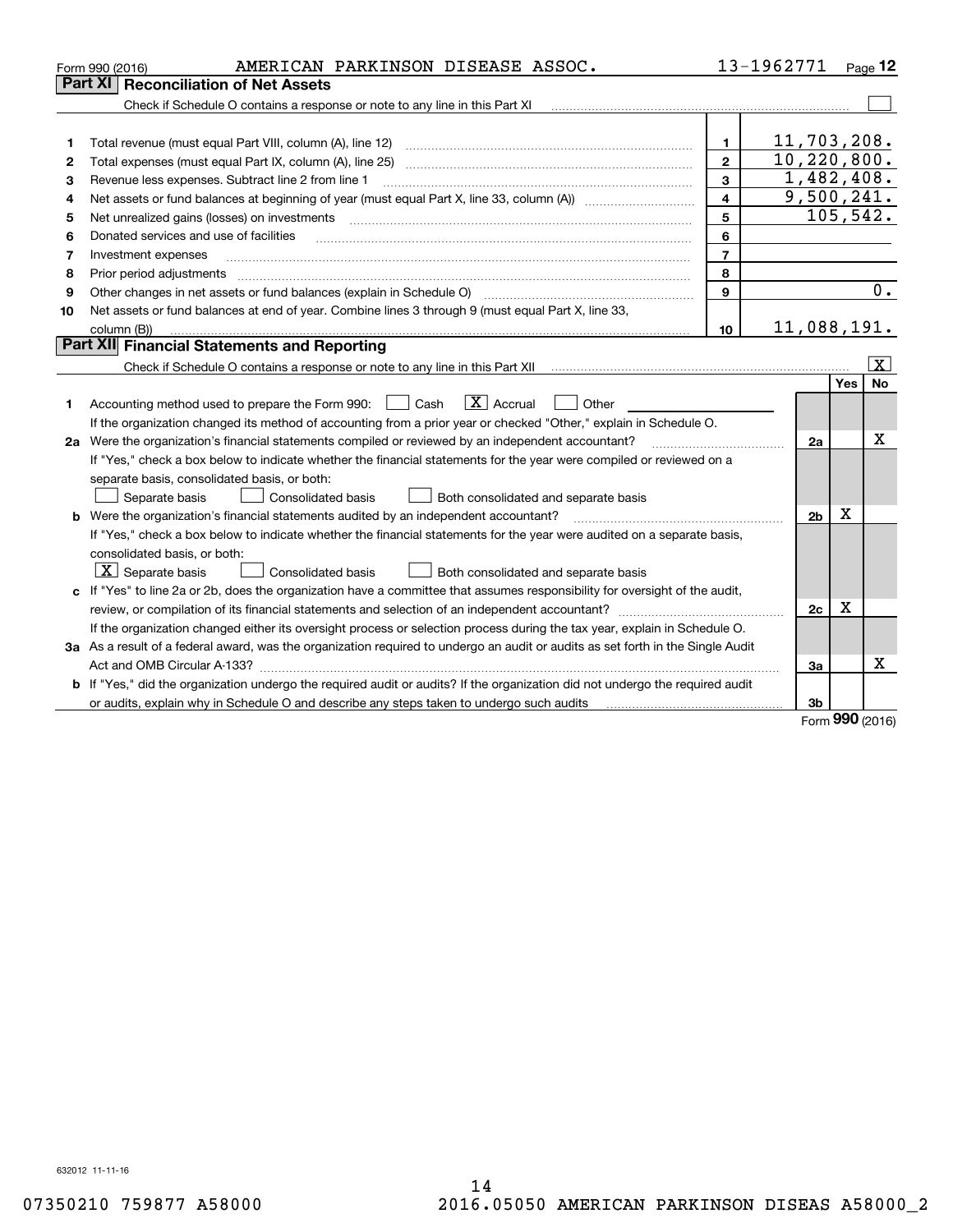| <b>SCHEDULE A</b> |
|-------------------|
|-------------------|

Department of the Treasury Internal Revenue Service

| (Form 990 or 990-EZ) |  |
|----------------------|--|
|----------------------|--|

# **Public Charity Status and Public Support**

**Complete if the organization is a section 501(c)(3) organization or a section 4947(a)(1) nonexempt charitable trust.**

| Attach to Form 990 or Form 990-EZ. |  |
|------------------------------------|--|
|------------------------------------|--|

Information about Schedule A (Form 990 or 990-EZ) and its instructions is at *www.irs.gov/form990.* 

OMB No. 1545-0047

**Open to Public Inspection**

**2016**

|  | Name of the organization |
|--|--------------------------|
|--|--------------------------|

|        |                                                                                                           | Name of the organization                                                                                                                      |            |                                   |                                 |    |                                                      |  | <b>Employer identification number</b> |  |
|--------|-----------------------------------------------------------------------------------------------------------|-----------------------------------------------------------------------------------------------------------------------------------------------|------------|-----------------------------------|---------------------------------|----|------------------------------------------------------|--|---------------------------------------|--|
| Part I |                                                                                                           | Reason for Public Charity Status (All organizations must complete this part.) See instructions.                                               |            | AMERICAN PARKINSON DISEASE ASSOC. |                                 |    |                                                      |  | 13-1962771                            |  |
|        |                                                                                                           |                                                                                                                                               |            |                                   |                                 |    |                                                      |  |                                       |  |
|        | The organization is not a private foundation because it is: (For lines 1 through 12, check only one box.) |                                                                                                                                               |            |                                   |                                 |    |                                                      |  |                                       |  |
| 1      |                                                                                                           | A church, convention of churches, or association of churches described in section 170(b)(1)(A)(i).                                            |            |                                   |                                 |    |                                                      |  |                                       |  |
| 2      |                                                                                                           | A school described in section 170(b)(1)(A)(ii). (Attach Schedule E (Form 990 or 990-EZ).)                                                     |            |                                   |                                 |    |                                                      |  |                                       |  |
| з      |                                                                                                           | A hospital or a cooperative hospital service organization described in section 170(b)(1)(A)(iii).                                             |            |                                   |                                 |    |                                                      |  |                                       |  |
| 4      |                                                                                                           | A medical research organization operated in conjunction with a hospital described in section 170(b)(1)(A)(iii). Enter the hospital's name,    |            |                                   |                                 |    |                                                      |  |                                       |  |
|        |                                                                                                           | city, and state:                                                                                                                              |            |                                   |                                 |    |                                                      |  |                                       |  |
| 5      |                                                                                                           | An organization operated for the benefit of a college or university owned or operated by a governmental unit described in                     |            |                                   |                                 |    |                                                      |  |                                       |  |
|        |                                                                                                           | section 170(b)(1)(A)(iv). (Complete Part II.)                                                                                                 |            |                                   |                                 |    |                                                      |  |                                       |  |
| 6      |                                                                                                           | A federal, state, or local government or governmental unit described in section 170(b)(1)(A)(v).                                              |            |                                   |                                 |    |                                                      |  |                                       |  |
|        | $7 \times$                                                                                                | An organization that normally receives a substantial part of its support from a governmental unit or from the general public described in     |            |                                   |                                 |    |                                                      |  |                                       |  |
|        |                                                                                                           | section 170(b)(1)(A)(vi). (Complete Part II.)                                                                                                 |            |                                   |                                 |    |                                                      |  |                                       |  |
| 8      |                                                                                                           | A community trust described in section 170(b)(1)(A)(vi). (Complete Part II.)                                                                  |            |                                   |                                 |    |                                                      |  |                                       |  |
| 9      |                                                                                                           | An agricultural research organization described in section 170(b)(1)(A)(ix) operated in conjunction with a land-grant college                 |            |                                   |                                 |    |                                                      |  |                                       |  |
|        |                                                                                                           | or university or a non-land-grant college of agriculture (see instructions). Enter the name, city, and state of the college or                |            |                                   |                                 |    |                                                      |  |                                       |  |
|        |                                                                                                           | university:                                                                                                                                   |            |                                   |                                 |    |                                                      |  |                                       |  |
| 10     |                                                                                                           | An organization that normally receives: (1) more than 33 1/3% of its support from contributions, membership fees, and gross receipts from     |            |                                   |                                 |    |                                                      |  |                                       |  |
|        |                                                                                                           | activities related to its exempt functions - subject to certain exceptions, and (2) no more than 33 1/3% of its support from gross investment |            |                                   |                                 |    |                                                      |  |                                       |  |
|        |                                                                                                           | income and unrelated business taxable income (less section 511 tax) from businesses acquired by the organization after June 30, 1975.         |            |                                   |                                 |    |                                                      |  |                                       |  |
|        |                                                                                                           | See section 509(a)(2). (Complete Part III.)                                                                                                   |            |                                   |                                 |    |                                                      |  |                                       |  |
| 11     |                                                                                                           | An organization organized and operated exclusively to test for public safety. See section 509(a)(4).                                          |            |                                   |                                 |    |                                                      |  |                                       |  |
| 12     |                                                                                                           | An organization organized and operated exclusively for the benefit of, to perform the functions of, or to carry out the purposes of one or    |            |                                   |                                 |    |                                                      |  |                                       |  |
|        |                                                                                                           | more publicly supported organizations described in section 509(a)(1) or section 509(a)(2). See section 509(a)(3). Check the box in            |            |                                   |                                 |    |                                                      |  |                                       |  |
|        |                                                                                                           | lines 12a through 12d that describes the type of supporting organization and complete lines 12e, 12f, and 12g.                                |            |                                   |                                 |    |                                                      |  |                                       |  |
| а      |                                                                                                           | Type I. A supporting organization operated, supervised, or controlled by its supported organization(s), typically by giving                   |            |                                   |                                 |    |                                                      |  |                                       |  |
|        |                                                                                                           | the supported organization(s) the power to regularly appoint or elect a majority of the directors or trustees of the supporting               |            |                                   |                                 |    |                                                      |  |                                       |  |
|        |                                                                                                           | organization. You must complete Part IV, Sections A and B.                                                                                    |            |                                   |                                 |    |                                                      |  |                                       |  |
| b      |                                                                                                           | Type II. A supporting organization supervised or controlled in connection with its supported organization(s), by having                       |            |                                   |                                 |    |                                                      |  |                                       |  |
|        |                                                                                                           | control or management of the supporting organization vested in the same persons that control or manage the supported                          |            |                                   |                                 |    |                                                      |  |                                       |  |
|        |                                                                                                           | organization(s). You must complete Part IV, Sections A and C.                                                                                 |            |                                   |                                 |    |                                                      |  |                                       |  |
| с      |                                                                                                           | Type III functionally integrated. A supporting organization operated in connection with, and functionally integrated with,                    |            |                                   |                                 |    |                                                      |  |                                       |  |
|        |                                                                                                           | its supported organization(s) (see instructions). You must complete Part IV, Sections A, D, and E.                                            |            |                                   |                                 |    |                                                      |  |                                       |  |
| d      |                                                                                                           | Type III non-functionally integrated. A supporting organization operated in connection with its supported organization(s)                     |            |                                   |                                 |    |                                                      |  |                                       |  |
|        |                                                                                                           | that is not functionally integrated. The organization generally must satisfy a distribution requirement and an attentiveness                  |            |                                   |                                 |    |                                                      |  |                                       |  |
|        |                                                                                                           | requirement (see instructions). You must complete Part IV, Sections A and D, and Part V.                                                      |            |                                   |                                 |    |                                                      |  |                                       |  |
|        |                                                                                                           | Check this box if the organization received a written determination from the IRS that it is a Type I, Type II, Type III                       |            |                                   |                                 |    |                                                      |  |                                       |  |
|        |                                                                                                           | functionally integrated, or Type III non-functionally integrated supporting organization.                                                     |            |                                   |                                 |    |                                                      |  |                                       |  |
|        |                                                                                                           | f Enter the number of supported organizations                                                                                                 |            |                                   |                                 |    |                                                      |  |                                       |  |
|        |                                                                                                           | g Provide the following information about the supported organization(s).<br>(i) Name of supported                                             | (ii) $EIN$ | (iii) Type of organization        | (iv) Is the organization listed |    |                                                      |  | (vi) Amount of other                  |  |
|        |                                                                                                           | organization                                                                                                                                  |            | (described on lines 1-10          | in your governing document?     |    | (v) Amount of monetary<br>support (see instructions) |  | support (see instructions)            |  |
|        |                                                                                                           |                                                                                                                                               |            | above (see instructions))         | Yes                             | No |                                                      |  |                                       |  |
|        |                                                                                                           |                                                                                                                                               |            |                                   |                                 |    |                                                      |  |                                       |  |
|        |                                                                                                           |                                                                                                                                               |            |                                   |                                 |    |                                                      |  |                                       |  |
|        |                                                                                                           |                                                                                                                                               |            |                                   |                                 |    |                                                      |  |                                       |  |
|        |                                                                                                           |                                                                                                                                               |            |                                   |                                 |    |                                                      |  |                                       |  |
|        |                                                                                                           |                                                                                                                                               |            |                                   |                                 |    |                                                      |  |                                       |  |
|        |                                                                                                           |                                                                                                                                               |            |                                   |                                 |    |                                                      |  |                                       |  |
|        |                                                                                                           |                                                                                                                                               |            |                                   |                                 |    |                                                      |  |                                       |  |
|        |                                                                                                           |                                                                                                                                               |            |                                   |                                 |    |                                                      |  |                                       |  |
|        |                                                                                                           |                                                                                                                                               |            |                                   |                                 |    |                                                      |  |                                       |  |
| Total  |                                                                                                           |                                                                                                                                               |            |                                   |                                 |    |                                                      |  |                                       |  |
|        |                                                                                                           |                                                                                                                                               |            |                                   |                                 |    |                                                      |  |                                       |  |

LHA For Paperwork Reduction Act Notice, see the Instructions for Form 990 or 990-EZ. 632021 09-21-16 Schedule A (Form 990 or 990-EZ) 2016

15 07350210 759877 A58000 2016.05050 AMERICAN PARKINSON DISEAS A58000\_2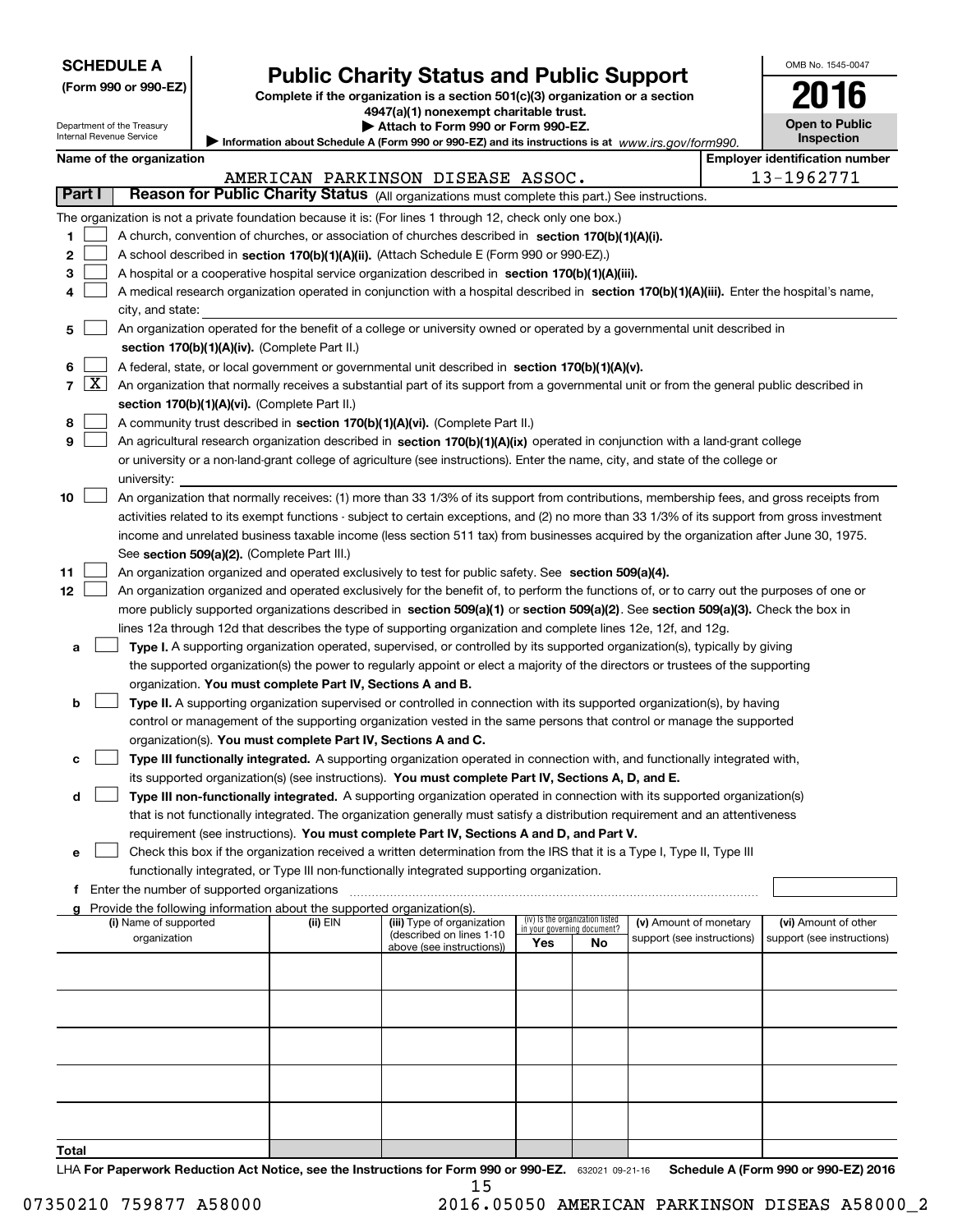### Schedule A (Form 990 or 990-EZ) 2016 Page AMERICAN PARKINSON DISEASE ASSOC. 13-1962771

(Complete only if you checked the box on line 5, 7, or 8 of Part I or if the organization failed to qualify under Part III. If the organization fails to qualify under the tests listed below, please complete Part III.) **Part II** | Support Schedule for Organizations Described in Sections 170(b)(1)(A)(iv) and 170(b)(1)(A)(vi)

|    | <b>Section A. Public Support</b>                                                                                                                                                                                                                                                      |           |          |                   |            |                            |                                |
|----|---------------------------------------------------------------------------------------------------------------------------------------------------------------------------------------------------------------------------------------------------------------------------------------|-----------|----------|-------------------|------------|----------------------------|--------------------------------|
|    | Calendar year (or fiscal year beginning in)                                                                                                                                                                                                                                           | (a) 2012  | (b) 2013 | $(c)$ 2014        | $(d)$ 2015 | (e) 2016                   | (f) Total                      |
|    | 1 Gifts, grants, contributions, and                                                                                                                                                                                                                                                   |           |          |                   |            |                            |                                |
|    | membership fees received. (Do not                                                                                                                                                                                                                                                     |           |          |                   |            |                            |                                |
|    | include any "unusual grants.")                                                                                                                                                                                                                                                        | 8653946.  |          | 9620063.10570856. |            | 8569054.11433538.48847457. |                                |
|    | 2 Tax revenues levied for the organ-                                                                                                                                                                                                                                                  |           |          |                   |            |                            |                                |
|    | ization's benefit and either paid to                                                                                                                                                                                                                                                  |           |          |                   |            |                            |                                |
|    | or expended on its behalf                                                                                                                                                                                                                                                             |           |          |                   |            |                            |                                |
|    | 3 The value of services or facilities                                                                                                                                                                                                                                                 |           |          |                   |            |                            |                                |
|    | furnished by a governmental unit to                                                                                                                                                                                                                                                   |           |          |                   |            |                            |                                |
|    | the organization without charge                                                                                                                                                                                                                                                       |           |          |                   |            |                            |                                |
|    | 4 Total. Add lines 1 through 3                                                                                                                                                                                                                                                        | 8653946.  |          | 9620063.10570856. |            | 8569054.11433538.48847457. |                                |
|    | 5 The portion of total contributions                                                                                                                                                                                                                                                  |           |          |                   |            |                            |                                |
|    | by each person (other than a                                                                                                                                                                                                                                                          |           |          |                   |            |                            |                                |
|    | governmental unit or publicly                                                                                                                                                                                                                                                         |           |          |                   |            |                            |                                |
|    | supported organization) included                                                                                                                                                                                                                                                      |           |          |                   |            |                            |                                |
|    | on line 1 that exceeds 2% of the                                                                                                                                                                                                                                                      |           |          |                   |            |                            |                                |
|    |                                                                                                                                                                                                                                                                                       |           |          |                   |            |                            |                                |
|    | amount shown on line 11,                                                                                                                                                                                                                                                              |           |          |                   |            |                            |                                |
|    | column (f)                                                                                                                                                                                                                                                                            |           |          |                   |            |                            | 732,093.                       |
|    | 6 Public support. Subtract line 5 from line 4.                                                                                                                                                                                                                                        |           |          |                   |            |                            | 48115364.                      |
|    | <b>Section B. Total Support</b>                                                                                                                                                                                                                                                       |           |          |                   |            |                            |                                |
|    | Calendar year (or fiscal year beginning in)                                                                                                                                                                                                                                           | (a) 2012  | (b) 2013 | $(c)$ 2014        | $(d)$ 2015 | (e) 2016                   | (f) Total                      |
|    | <b>7</b> Amounts from line 4                                                                                                                                                                                                                                                          | 8653946.  |          | 9620063.10570856. |            | 8569054.11433538.48847457. |                                |
|    | 8 Gross income from interest,                                                                                                                                                                                                                                                         |           |          |                   |            |                            |                                |
|    | dividends, payments received on                                                                                                                                                                                                                                                       |           |          |                   |            |                            |                                |
|    | securities loans, rents, royalties                                                                                                                                                                                                                                                    |           |          |                   |            |                            |                                |
|    | and income from similar sources                                                                                                                                                                                                                                                       | 167, 122. | 182,888. | 115,609.          | 16,828.    | 84,744.                    | 567, 191.                      |
|    | <b>9</b> Net income from unrelated business                                                                                                                                                                                                                                           |           |          |                   |            |                            |                                |
|    | activities, whether or not the                                                                                                                                                                                                                                                        |           |          |                   |            |                            |                                |
|    | business is regularly carried on                                                                                                                                                                                                                                                      |           |          |                   |            |                            |                                |
|    | 10 Other income. Do not include gain                                                                                                                                                                                                                                                  |           |          |                   |            |                            |                                |
|    | or loss from the sale of capital                                                                                                                                                                                                                                                      |           |          |                   |            |                            |                                |
|    | assets (Explain in Part VI.)                                                                                                                                                                                                                                                          |           |          |                   |            | 4,786.                     | <u>4,786.</u>                  |
|    | 11 Total support. Add lines 7 through 10                                                                                                                                                                                                                                              |           |          |                   |            |                            | 49419434.                      |
|    | 12 Gross receipts from related activities, etc. (see instructions)                                                                                                                                                                                                                    |           |          |                   |            | 12                         |                                |
|    | 13 First five years. If the Form 990 is for the organization's first, second, third, fourth, or fifth tax year as a section 501(c)(3)                                                                                                                                                 |           |          |                   |            |                            |                                |
|    | organization, check this box and stop here                                                                                                                                                                                                                                            |           |          |                   |            |                            |                                |
|    | Section C. Computation of Public Support Percentage                                                                                                                                                                                                                                   |           |          |                   |            |                            |                                |
|    | 14 Public support percentage for 2016 (line 6, column (f) divided by line 11, column (f) <i>manumeronominimi</i> ng                                                                                                                                                                   |           |          |                   |            | 14                         | 97.36<br>%                     |
|    |                                                                                                                                                                                                                                                                                       |           |          |                   |            | 15                         | 100.00<br>$\frac{9}{6}$        |
|    |                                                                                                                                                                                                                                                                                       |           |          |                   |            |                            |                                |
|    | 16a 33 1/3% support test - 2016. If the organization did not check the box on line 13, and line 14 is 33 1/3% or more, check this box and<br>$\blacktriangleright$ $\vert$ X $\vert$                                                                                                  |           |          |                   |            |                            |                                |
|    | stop here. The organization qualifies as a publicly supported organization                                                                                                                                                                                                            |           |          |                   |            |                            |                                |
|    | b 33 1/3% support test - 2015. If the organization did not check a box on line 13 or 16a, and line 15 is 33 1/3% or more, check this box                                                                                                                                              |           |          |                   |            |                            |                                |
|    | and stop here. The organization qualifies as a publicly supported organization                                                                                                                                                                                                        |           |          |                   |            |                            |                                |
|    | 17a 10% -facts-and-circumstances test - 2016. If the organization did not check a box on line 13, 16a, or 16b, and line 14 is 10% or more,<br>and if the organization meets the "facts-and-circumstances" test, check this box and stop here. Explain in Part VI how the organization |           |          |                   |            |                            |                                |
|    |                                                                                                                                                                                                                                                                                       |           |          |                   |            |                            |                                |
|    | meets the "facts-and-circumstances" test. The organization qualifies as a publicly supported organization                                                                                                                                                                             |           |          |                   |            |                            |                                |
|    | <b>b 10% -facts-and-circumstances test - 2015.</b> If the organization did not check a box on line 13, 16a, 16b, or 17a, and line 15 is 10% or                                                                                                                                        |           |          |                   |            |                            |                                |
|    | more, and if the organization meets the "facts-and-circumstances" test, check this box and stop here. Explain in Part VI how the                                                                                                                                                      |           |          |                   |            |                            |                                |
|    | organization meets the "facts-and-circumstances" test. The organization qualifies as a publicly supported organization                                                                                                                                                                |           |          |                   |            |                            |                                |
| 18 | Private foundation. If the organization did not check a box on line 13, 16a, 16b, 17a, or 17b, check this box and see instructions                                                                                                                                                    |           |          |                   |            |                            | $A$ (Faxes 000 as 000 EZ) 0040 |

**Schedule A (Form 990 or 990-EZ) 2016**

632022 09-21-16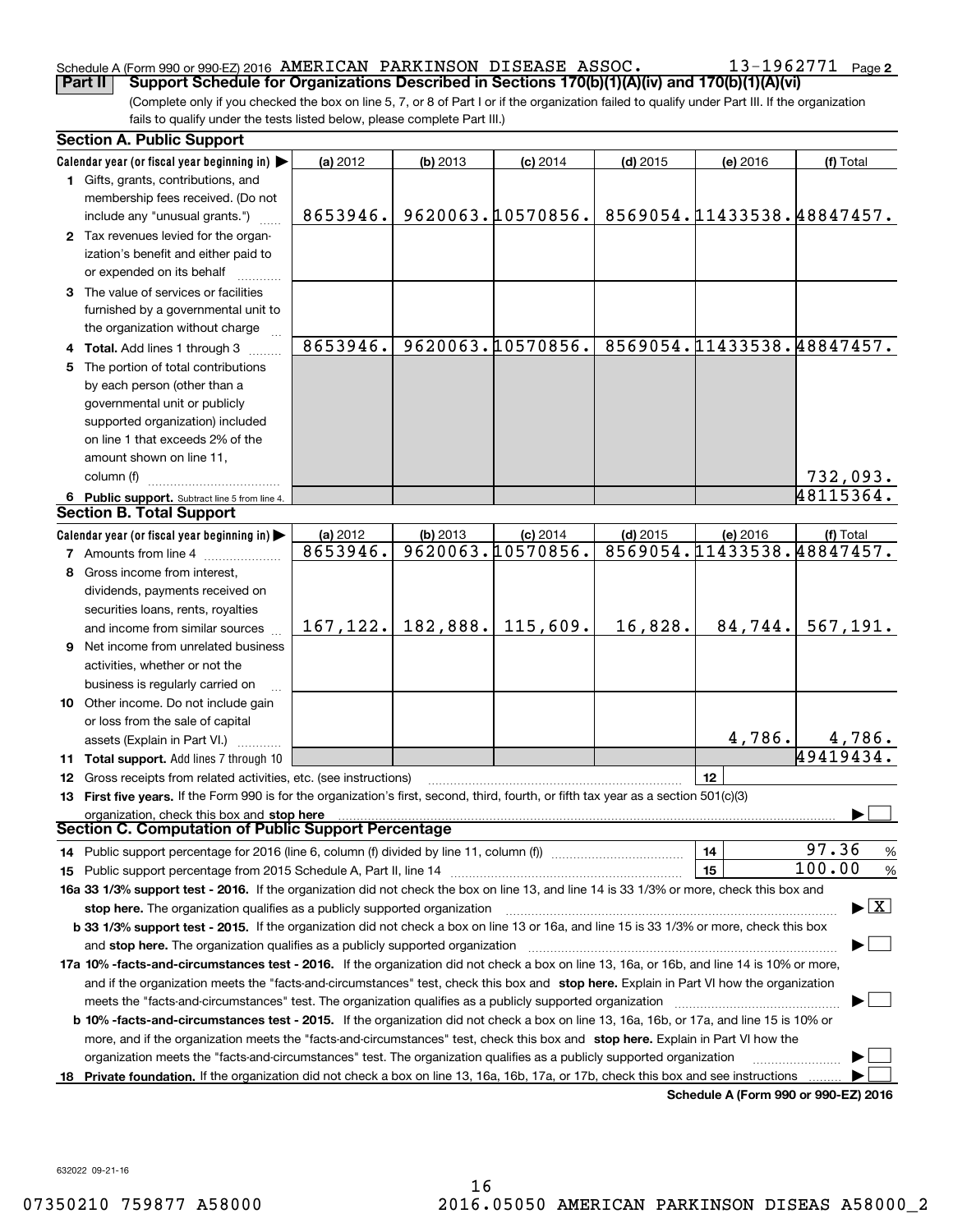#### Schedule A (Form 990 or 990-EZ) 2016 Page AMERICAN PARKINSON DISEASE ASSOC. 13-1962771 **Part III Support Schedule for Organizations Described in Section 509(a)(2)**

(Complete only if you checked the box on line 10 of Part I or if the organization failed to qualify under Part II. If the organization fails to qualify under the tests listed below, please complete Part II.)

|    | <b>Section A. Public Support</b>                                                                                                                                                                                               |          |          |                 |            |          |                                      |
|----|--------------------------------------------------------------------------------------------------------------------------------------------------------------------------------------------------------------------------------|----------|----------|-----------------|------------|----------|--------------------------------------|
|    | Calendar year (or fiscal year beginning in) $\blacktriangleright$                                                                                                                                                              | (a) 2012 | (b) 2013 | <b>(c)</b> 2014 | $(d)$ 2015 | (e) 2016 | (f) Total                            |
|    | 1 Gifts, grants, contributions, and                                                                                                                                                                                            |          |          |                 |            |          |                                      |
|    | membership fees received. (Do not                                                                                                                                                                                              |          |          |                 |            |          |                                      |
|    | include any "unusual grants.")                                                                                                                                                                                                 |          |          |                 |            |          |                                      |
|    | <b>2</b> Gross receipts from admissions,<br>merchandise sold or services per-<br>formed, or facilities furnished in<br>any activity that is related to the<br>organization's tax-exempt purpose                                |          |          |                 |            |          |                                      |
|    | 3 Gross receipts from activities that<br>are not an unrelated trade or bus-                                                                                                                                                    |          |          |                 |            |          |                                      |
|    | iness under section 513                                                                                                                                                                                                        |          |          |                 |            |          |                                      |
|    | 4 Tax revenues levied for the organ-                                                                                                                                                                                           |          |          |                 |            |          |                                      |
|    | ization's benefit and either paid to<br>or expended on its behalf                                                                                                                                                              |          |          |                 |            |          |                                      |
|    | 5 The value of services or facilities                                                                                                                                                                                          |          |          |                 |            |          |                                      |
|    | furnished by a governmental unit to                                                                                                                                                                                            |          |          |                 |            |          |                                      |
|    | the organization without charge                                                                                                                                                                                                |          |          |                 |            |          |                                      |
|    | <b>6 Total.</b> Add lines 1 through 5                                                                                                                                                                                          |          |          |                 |            |          |                                      |
|    | 7a Amounts included on lines 1, 2, and<br>3 received from disqualified persons                                                                                                                                                 |          |          |                 |            |          |                                      |
|    | <b>b</b> Amounts included on lines 2 and 3 received<br>from other than disqualified persons that<br>exceed the greater of \$5,000 or 1% of the<br>amount on line 13 for the year                                               |          |          |                 |            |          |                                      |
|    | c Add lines 7a and 7b                                                                                                                                                                                                          |          |          |                 |            |          |                                      |
|    | 8 Public support. (Subtract line 7c from line 6.)                                                                                                                                                                              |          |          |                 |            |          |                                      |
|    | <b>Section B. Total Support</b>                                                                                                                                                                                                |          |          |                 |            |          |                                      |
|    | Calendar year (or fiscal year beginning in)                                                                                                                                                                                    | (a) 2012 | (b) 2013 | $(c)$ 2014      | $(d)$ 2015 | (e) 2016 | (f) Total                            |
|    | 9 Amounts from line 6                                                                                                                                                                                                          |          |          |                 |            |          |                                      |
|    | <b>10a</b> Gross income from interest,<br>dividends, payments received on<br>securities loans, rents, royalties<br>and income from similar sources                                                                             |          |          |                 |            |          |                                      |
|    | <b>b</b> Unrelated business taxable income                                                                                                                                                                                     |          |          |                 |            |          |                                      |
|    | (less section 511 taxes) from businesses                                                                                                                                                                                       |          |          |                 |            |          |                                      |
|    | acquired after June 30, 1975                                                                                                                                                                                                   |          |          |                 |            |          |                                      |
|    | c Add lines 10a and 10b                                                                                                                                                                                                        |          |          |                 |            |          |                                      |
|    | 11 Net income from unrelated business<br>activities not included in line 10b,<br>whether or not the business is<br>regularly carried on                                                                                        |          |          |                 |            |          |                                      |
|    | 12 Other income. Do not include gain<br>or loss from the sale of capital<br>assets (Explain in Part VI.)                                                                                                                       |          |          |                 |            |          |                                      |
|    | 13 Total support. (Add lines 9, 10c, 11, and 12.)                                                                                                                                                                              |          |          |                 |            |          |                                      |
|    | 14 First five years. If the Form 990 is for the organization's first, second, third, fourth, or fifth tax year as a section 501(c)(3) organization,                                                                            |          |          |                 |            |          |                                      |
|    | check this box and stop here measurements and the control of the control of the control of the control of the control of the control of the control of the control of the control of the control of the control of the control |          |          |                 |            |          |                                      |
|    | <b>Section C. Computation of Public Support Percentage</b>                                                                                                                                                                     |          |          |                 |            |          |                                      |
|    |                                                                                                                                                                                                                                |          |          |                 |            | 15       | %                                    |
| 16 | Public support percentage from 2015 Schedule A, Part III, line 15                                                                                                                                                              |          |          |                 |            | 16       | %                                    |
|    | <b>Section D. Computation of Investment Income Percentage</b>                                                                                                                                                                  |          |          |                 |            |          |                                      |
|    | 17 Investment income percentage for 2016 (line 10c, column (f) divided by line 13, column (f))                                                                                                                                 |          |          |                 |            | 17       | %                                    |
|    | 18 Investment income percentage from 2015 Schedule A, Part III, line 17                                                                                                                                                        |          |          |                 |            | 18       | %                                    |
|    | 19a 33 1/3% support tests - 2016. If the organization did not check the box on line 14, and line 15 is more than 33 1/3%, and line 17 is not                                                                                   |          |          |                 |            |          |                                      |
|    | more than 33 1/3%, check this box and stop here. The organization qualifies as a publicly supported organization                                                                                                               |          |          |                 |            |          | ▶                                    |
|    | <b>b 33 1/3% support tests - 2015.</b> If the organization did not check a box on line 14 or line 19a, and line 16 is more than 33 1/3%, and                                                                                   |          |          |                 |            |          |                                      |
|    | line 18 is not more than 33 1/3%, check this box and stop here. The organization qualifies as a publicly supported organization                                                                                                |          |          |                 |            |          |                                      |
| 20 | <b>Private foundation.</b> If the organization did not check a box on line 14, 19a, or 19b, check this box and see instructions                                                                                                |          |          |                 |            |          | .                                    |
|    | 632023 09-21-16                                                                                                                                                                                                                |          |          |                 |            |          | Schedule A (Form 990 or 990-EZ) 2016 |
|    |                                                                                                                                                                                                                                |          | 17       |                 |            |          |                                      |

07350210 759877 A58000 2016.05050 AMERICAN PARKINSON DISEAS A58000\_2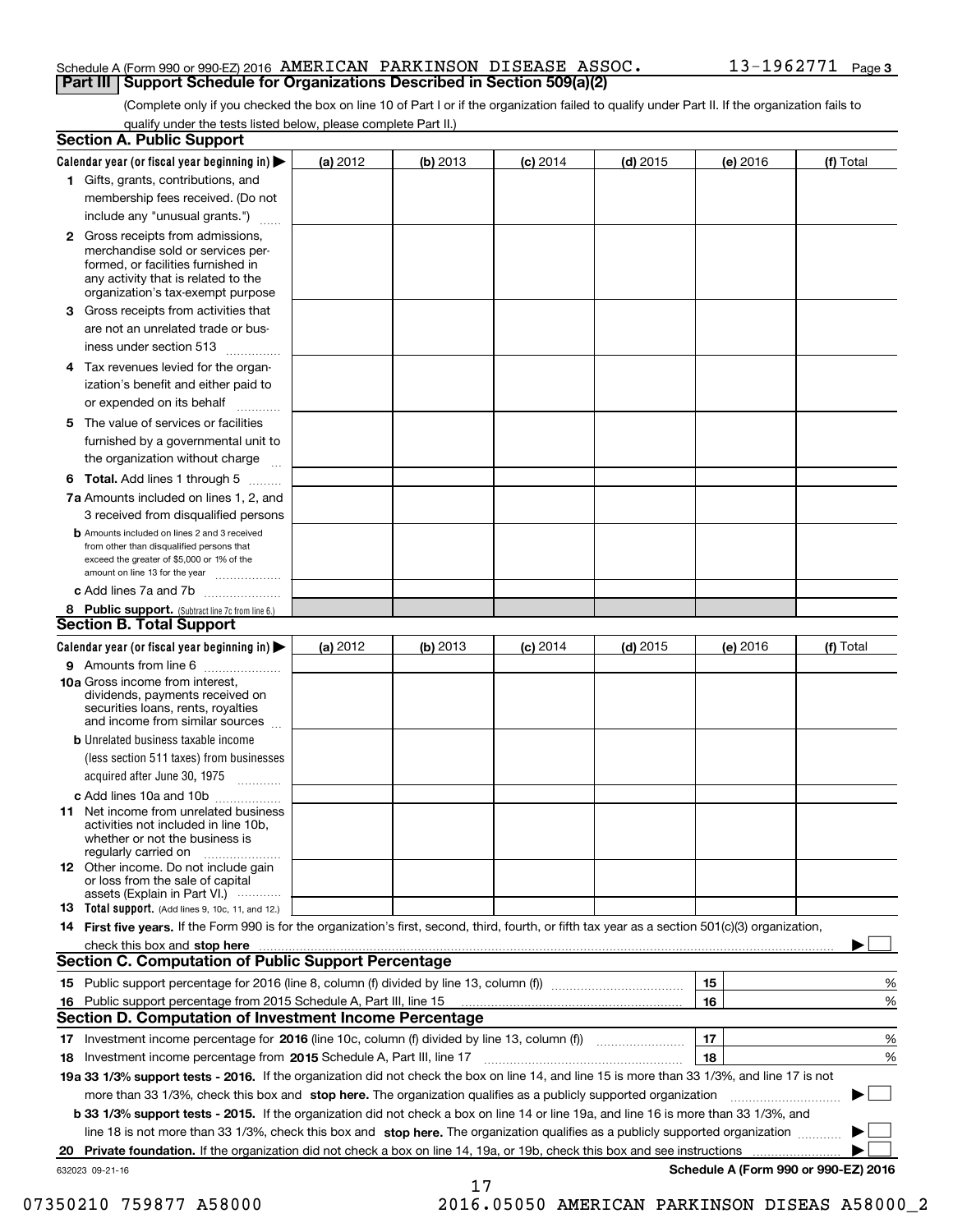### Schedule A (Form 990 or 990-EZ) 2016 Page AMERICAN PARKINSON DISEASE ASSOC. 13-1962771

# **Part IV Supporting Organizations**

(Complete only if you checked a box in line 12 on Part I. If you checked 12a of Part I, complete Sections A and B. If you checked 12b of Part I, complete Sections A and C. If you checked 12c of Part I, complete Sections A, D, and E. If you checked 12d of Part I, complete Sections A and D, and complete Part V.)

#### **Section A. All Supporting Organizations**

- **1** Are all of the organization's supported organizations listed by name in the organization's governing documents? If "No," describe in Part VI how the supported organizations are designated. If designated by *class or purpose, describe the designation. If historic and continuing relationship, explain.*
- **2** Did the organization have any supported organization that does not have an IRS determination of status under section 509(a)(1) or (2)? If "Yes," explain in Part VI how the organization determined that the supported *organization was described in section 509(a)(1) or (2).*
- **3a** Did the organization have a supported organization described in section 501(c)(4), (5), or (6)? If "Yes," answer *(b) and (c) below.*
- **b** Did the organization confirm that each supported organization qualified under section 501(c)(4), (5), or (6) and satisfied the public support tests under section 509(a)(2)? If "Yes," describe in Part VI when and how the *organization made the determination.*
- **c**Did the organization ensure that all support to such organizations was used exclusively for section 170(c)(2)(B) purposes? If "Yes," explain in Part VI what controls the organization put in place to ensure such use.
- **4a***If* Was any supported organization not organized in the United States ("foreign supported organization")? *"Yes," and if you checked 12a or 12b in Part I, answer (b) and (c) below.*
- **b** Did the organization have ultimate control and discretion in deciding whether to make grants to the foreign supported organization? If "Yes," describe in Part VI how the organization had such control and discretion *despite being controlled or supervised by or in connection with its supported organizations.*
- **c** Did the organization support any foreign supported organization that does not have an IRS determination under sections 501(c)(3) and 509(a)(1) or (2)? If "Yes," explain in Part VI what controls the organization used *to ensure that all support to the foreign supported organization was used exclusively for section 170(c)(2)(B) purposes.*
- **5a** Did the organization add, substitute, or remove any supported organizations during the tax year? If "Yes," answer (b) and (c) below (if applicable). Also, provide detail in Part VI, including (i) the names and EIN *numbers of the supported organizations added, substituted, or removed; (ii) the reasons for each such action; (iii) the authority under the organization's organizing document authorizing such action; and (iv) how the action was accomplished (such as by amendment to the organizing document).*
- **b** Type I or Type II only. Was any added or substituted supported organization part of a class already designated in the organization's organizing document?
- **cSubstitutions only.**  Was the substitution the result of an event beyond the organization's control?
- **6** Did the organization provide support (whether in the form of grants or the provision of services or facilities) to *If "Yes," provide detail in* support or benefit one or more of the filing organization's supported organizations? anyone other than (i) its supported organizations, (ii) individuals that are part of the charitable class benefited by one or more of its supported organizations, or (iii) other supporting organizations that also *Part VI.*
- **7**Did the organization provide a grant, loan, compensation, or other similar payment to a substantial contributor *If "Yes," complete Part I of Schedule L (Form 990 or 990-EZ).* regard to a substantial contributor? (defined in section 4958(c)(3)(C)), a family member of a substantial contributor, or a 35% controlled entity with
- **8** Did the organization make a loan to a disqualified person (as defined in section 4958) not described in line 7? *If "Yes," complete Part I of Schedule L (Form 990 or 990-EZ).*
- **9a** Was the organization controlled directly or indirectly at any time during the tax year by one or more in section 509(a)(1) or (2))? If "Yes," *provide detail in Part VI.* disqualified persons as defined in section 4946 (other than foundation managers and organizations described
- **b** Did one or more disqualified persons (as defined in line 9a) hold a controlling interest in any entity in which the supporting organization had an interest? If "Yes," provide detail in Part VI.
- **c**Did a disqualified person (as defined in line 9a) have an ownership interest in, or derive any personal benefit from, assets in which the supporting organization also had an interest? If "Yes," provide detail in Part VI.
- **10a** Was the organization subject to the excess business holdings rules of section 4943 because of section supporting organizations)? If "Yes," answer 10b below. 4943(f) (regarding certain Type II supporting organizations, and all Type III non-functionally integrated
- **b** Did the organization have any excess business holdings in the tax year? (Use Schedule C, Form 4720, to *determine whether the organization had excess business holdings.)*

632024 09-21-16



13-1962771 Page 4

**YesNo**

**Schedule A (Form 990 or 990-EZ) 2016**

**10b**

18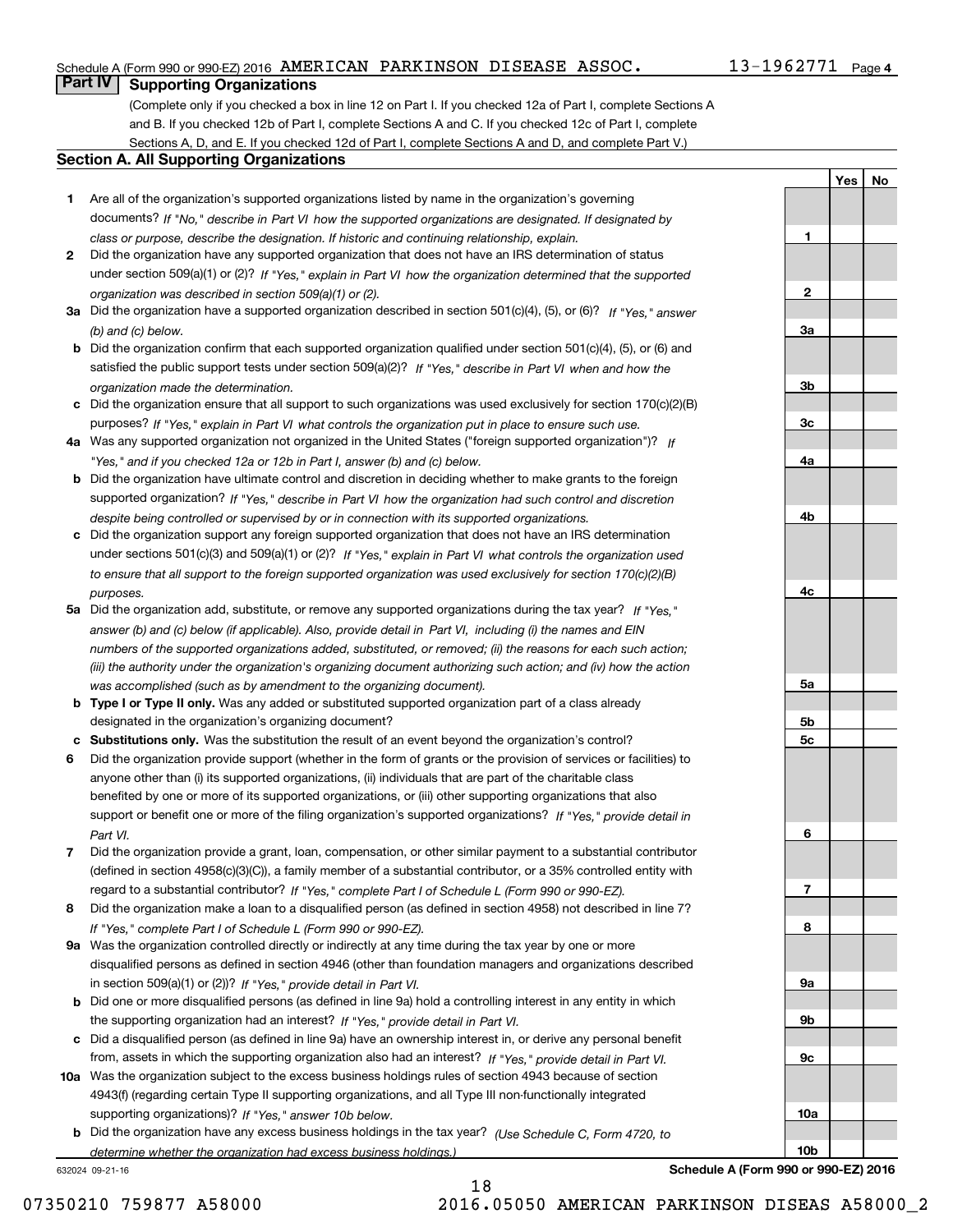### **5** Schedule A (Form 990 or 990-EZ) 2016 Page AMERICAN PARKINSON DISEASE ASSOC. 13-1962771 **Part IV Supporting Organizations** *(continued)*

|        |                                                                                                                                                                                     |                 | Yes | No |
|--------|-------------------------------------------------------------------------------------------------------------------------------------------------------------------------------------|-----------------|-----|----|
| 11     | Has the organization accepted a gift or contribution from any of the following persons?                                                                                             |                 |     |    |
|        | a A person who directly or indirectly controls, either alone or together with persons described in (b) and (c)                                                                      |                 |     |    |
|        | below, the governing body of a supported organization?                                                                                                                              | 11a             |     |    |
|        | <b>b</b> A family member of a person described in (a) above?                                                                                                                        | 11 <sub>b</sub> |     |    |
|        | c A 35% controlled entity of a person described in (a) or (b) above? If "Yes" to a, b, or c, provide detail in Part VI.                                                             | 11c             |     |    |
|        | <b>Section B. Type I Supporting Organizations</b>                                                                                                                                   |                 |     |    |
|        |                                                                                                                                                                                     |                 | Yes | No |
| 1      | Did the directors, trustees, or membership of one or more supported organizations have the power to                                                                                 |                 |     |    |
|        | regularly appoint or elect at least a majority of the organization's directors or trustees at all times during the                                                                  |                 |     |    |
|        | tax year? If "No," describe in Part VI how the supported organization(s) effectively operated, supervised, or                                                                       |                 |     |    |
|        | controlled the organization's activities. If the organization had more than one supported organization,                                                                             |                 |     |    |
|        | describe how the powers to appoint and/or remove directors or trustees were allocated among the supported                                                                           |                 |     |    |
|        | organizations and what conditions or restrictions, if any, applied to such powers during the tax year.                                                                              | 1               |     |    |
| 2      | Did the organization operate for the benefit of any supported organization other than the supported                                                                                 |                 |     |    |
|        | organization(s) that operated, supervised, or controlled the supporting organization? If "Yes," explain in                                                                          |                 |     |    |
|        | Part VI how providing such benefit carried out the purposes of the supported organization(s) that operated,                                                                         |                 |     |    |
|        | supervised, or controlled the supporting organization.                                                                                                                              | $\mathbf{2}$    |     |    |
|        | <b>Section C. Type II Supporting Organizations</b>                                                                                                                                  |                 |     |    |
|        |                                                                                                                                                                                     |                 | Yes | No |
| 1.     | Were a majority of the organization's directors or trustees during the tax year also a majority of the directors                                                                    |                 |     |    |
|        | or trustees of each of the organization's supported organization(s)? If "No," describe in Part VI how control                                                                       |                 |     |    |
|        | or management of the supporting organization was vested in the same persons that controlled or managed                                                                              |                 |     |    |
|        | the supported organization(s).                                                                                                                                                      | 1               |     |    |
|        | <b>Section D. All Type III Supporting Organizations</b>                                                                                                                             |                 |     |    |
|        |                                                                                                                                                                                     |                 | Yes | No |
| 1      | Did the organization provide to each of its supported organizations, by the last day of the fifth month of the                                                                      |                 |     |    |
|        | organization's tax year, (i) a written notice describing the type and amount of support provided during the prior tax                                                               |                 |     |    |
|        | year, (ii) a copy of the Form 990 that was most recently filed as of the date of notification, and (iii) copies of the                                                              |                 |     |    |
|        | organization's governing documents in effect on the date of notification, to the extent not previously provided?                                                                    | 1               |     |    |
| 2      | Were any of the organization's officers, directors, or trustees either (i) appointed or elected by the supported                                                                    |                 |     |    |
|        | organization(s) or (ii) serving on the governing body of a supported organization? If "No," explain in Part VI how                                                                  |                 |     |    |
|        | the organization maintained a close and continuous working relationship with the supported organization(s).                                                                         | $\mathbf{2}$    |     |    |
| 3      | By reason of the relationship described in (2), did the organization's supported organizations have a                                                                               |                 |     |    |
|        | significant voice in the organization's investment policies and in directing the use of the organization's                                                                          |                 |     |    |
|        | income or assets at all times during the tax year? If "Yes," describe in Part VI the role the organization's                                                                        |                 |     |    |
|        | supported organizations played in this regard.<br>Section E. Type III Functionally Integrated Supporting Organizations                                                              | з               |     |    |
|        |                                                                                                                                                                                     |                 |     |    |
| 1      | Check the box next to the method that the organization used to satisfy the Integral Part Test during the year (see instructions).                                                   |                 |     |    |
| a      | The organization satisfied the Activities Test. Complete line 2 below.                                                                                                              |                 |     |    |
| b<br>c | The organization is the parent of each of its supported organizations. Complete line 3 below.                                                                                       |                 |     |    |
|        | The organization supported a governmental entity. Describe in Part VI how you supported a government entity (see instructions).                                                     |                 | Yes | No |
| 2<br>а | Activities Test. Answer (a) and (b) below.<br>Did substantially all of the organization's activities during the tax year directly further the exempt purposes of                    |                 |     |    |
|        | the supported organization(s) to which the organization was responsive? If "Yes," then in Part VI identify                                                                          |                 |     |    |
|        |                                                                                                                                                                                     |                 |     |    |
|        | those supported organizations and explain<br>how these activities directly furthered their exempt purposes,                                                                         |                 |     |    |
|        | how the organization was responsive to those supported organizations, and how the organization determined<br>that these activities constituted substantially all of its activities. | 2a              |     |    |
| b      | Did the activities described in (a) constitute activities that, but for the organization's involvement, one or more                                                                 |                 |     |    |
|        | of the organization's supported organization(s) would have been engaged in? If "Yes," explain in Part VI the                                                                        |                 |     |    |
|        | reasons for the organization's position that its supported organization(s) would have engaged in these                                                                              |                 |     |    |
|        | activities but for the organization's involvement.                                                                                                                                  | 2b              |     |    |
| з      | Parent of Supported Organizations. Answer (a) and (b) below.                                                                                                                        |                 |     |    |
| а      | Did the organization have the power to regularly appoint or elect a majority of the officers, directors, or                                                                         |                 |     |    |
|        | trustees of each of the supported organizations? Provide details in Part VI.                                                                                                        | За              |     |    |
|        | <b>b</b> Did the organization exercise a substantial degree of direction over the policies, programs, and activities of each                                                        |                 |     |    |
|        | of its supported organizations? If "Yes." describe in Part VI the role played by the organization in this regard.                                                                   | 3b              |     |    |
|        |                                                                                                                                                                                     |                 |     |    |

19

632025 09-21-16

**Schedule A (Form 990 or 990-EZ) 2016**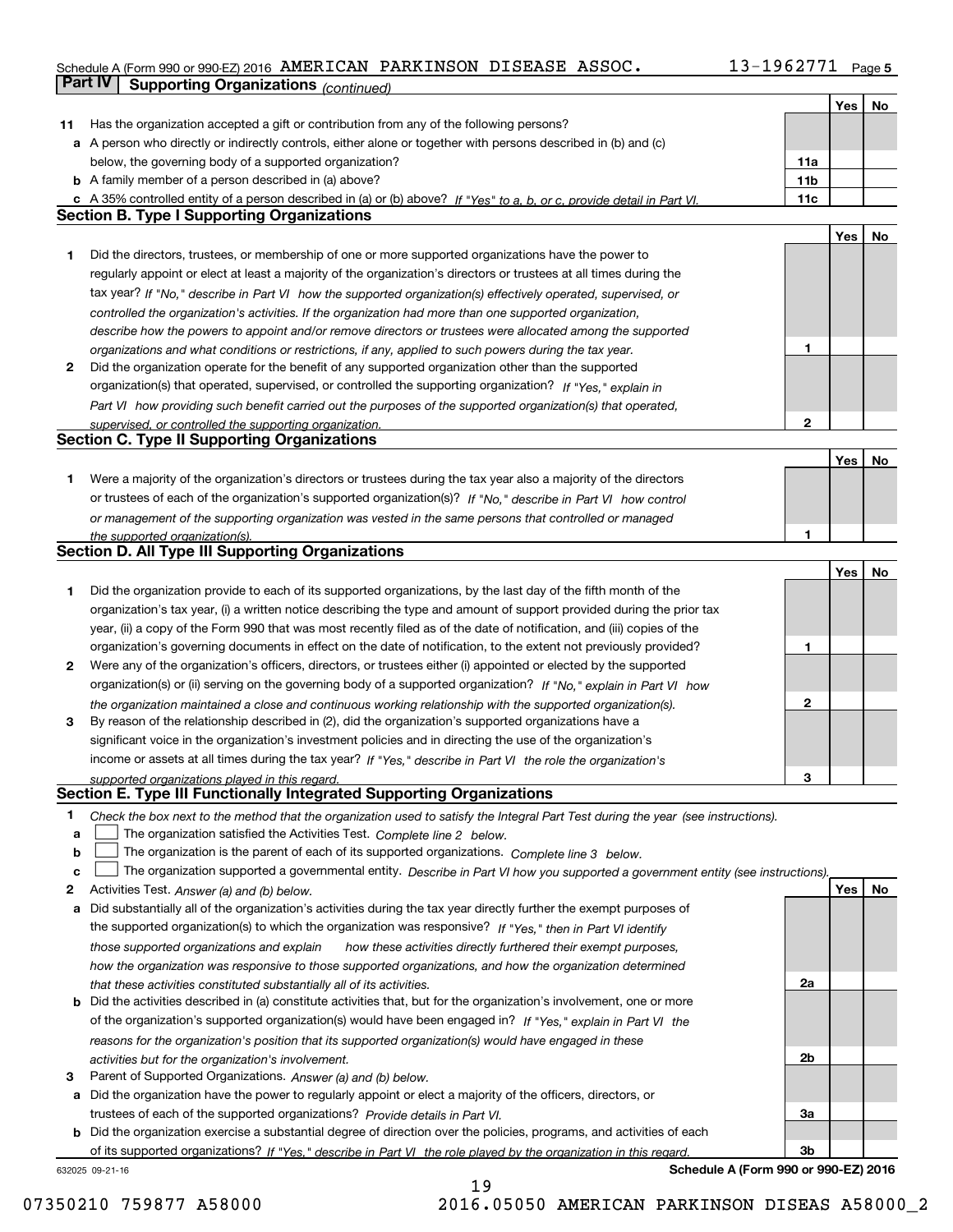#### Schedule A (Form 990 or 990-EZ) 2016 Page AMERICAN PARKINSON DISEASE ASSOC. 13-1962771 **Part V Type III Non-Functionally Integrated 509(a)(3) Supporting Organizations**

| 1 Check here if the organization satisfied the Integral Part Test as a qualifying trust on Nov. 20, 1970 (explain in Part VI.) See instructions. All |  |
|------------------------------------------------------------------------------------------------------------------------------------------------------|--|
| other Type III non-functionally integrated supporting organizations must complete Sections A through E.                                              |  |

|              | Section A - Adjusted Net Income                                              | (A) Prior Year | (B) Current Year<br>(optional) |                                |
|--------------|------------------------------------------------------------------------------|----------------|--------------------------------|--------------------------------|
| 1            | Net short-term capital gain                                                  | 1              |                                |                                |
| $\mathbf{2}$ | Recoveries of prior-year distributions                                       | $\mathbf{2}$   |                                |                                |
| 3            | Other gross income (see instructions)                                        | 3              |                                |                                |
| 4            | Add lines 1 through 3                                                        | 4              |                                |                                |
| 5            | Depreciation and depletion                                                   | 5              |                                |                                |
| 6            | Portion of operating expenses paid or incurred for production or             |                |                                |                                |
|              | collection of gross income or for management, conservation, or               |                |                                |                                |
|              | maintenance of property held for production of income (see instructions)     | 6              |                                |                                |
| 7            | Other expenses (see instructions)                                            | $\overline{7}$ |                                |                                |
| 8            | Adjusted Net Income (subtract lines 5, 6, and 7 from line 4)                 | 8              |                                |                                |
|              | <b>Section B - Minimum Asset Amount</b>                                      |                | (A) Prior Year                 | (B) Current Year<br>(optional) |
| 1            | Aggregate fair market value of all non-exempt-use assets (see                |                |                                |                                |
|              | instructions for short tax year or assets held for part of year):            |                |                                |                                |
|              | a Average monthly value of securities                                        | 1a             |                                |                                |
|              | <b>b</b> Average monthly cash balances                                       | 1 <sub>b</sub> |                                |                                |
|              | c Fair market value of other non-exempt-use assets                           | 1c             |                                |                                |
|              | <b>d</b> Total (add lines 1a, 1b, and 1c)                                    | 1d             |                                |                                |
|              | e Discount claimed for blockage or other                                     |                |                                |                                |
|              | factors (explain in detail in Part VI):                                      |                |                                |                                |
| 2            | Acquisition indebtedness applicable to non-exempt-use assets                 | $\mathbf{2}$   |                                |                                |
| 3            | Subtract line 2 from line 1d                                                 | 3              |                                |                                |
| 4            | Cash deemed held for exempt use. Enter 1-1/2% of line 3 (for greater amount, |                |                                |                                |
|              | see instructions)                                                            | 4              |                                |                                |
| 5            | Net value of non-exempt-use assets (subtract line 4 from line 3)             | 5              |                                |                                |
| 6            | Multiply line 5 by .035                                                      | 6              |                                |                                |
| 7            | Recoveries of prior-year distributions                                       | $\overline{7}$ |                                |                                |
| 8            | Minimum Asset Amount (add line 7 to line 6)                                  | 8              |                                |                                |
|              | <b>Section C - Distributable Amount</b>                                      |                |                                | <b>Current Year</b>            |
| 1            | Adjusted net income for prior year (from Section A, line 8, Column A)        | 1              |                                |                                |
| $\mathbf{2}$ | Enter 85% of line 1                                                          | $\overline{2}$ |                                |                                |
| 3            | Minimum asset amount for prior year (from Section B, line 8, Column A)       | 3              |                                |                                |
| 4            | Enter greater of line 2 or line 3                                            | 4              |                                |                                |
| 5            | Income tax imposed in prior year                                             | 5              |                                |                                |
| 6            | <b>Distributable Amount.</b> Subtract line 5 from line 4, unless subject to  |                |                                |                                |
|              | emergency temporary reduction (see instructions)                             | 6              |                                |                                |
|              |                                                                              |                |                                |                                |

**7**Check here if the current year is the organization's first as a non-functionally integrated Type III supporting organization (see instructions).

**Schedule A (Form 990 or 990-EZ) 2016**

632026 09-21-16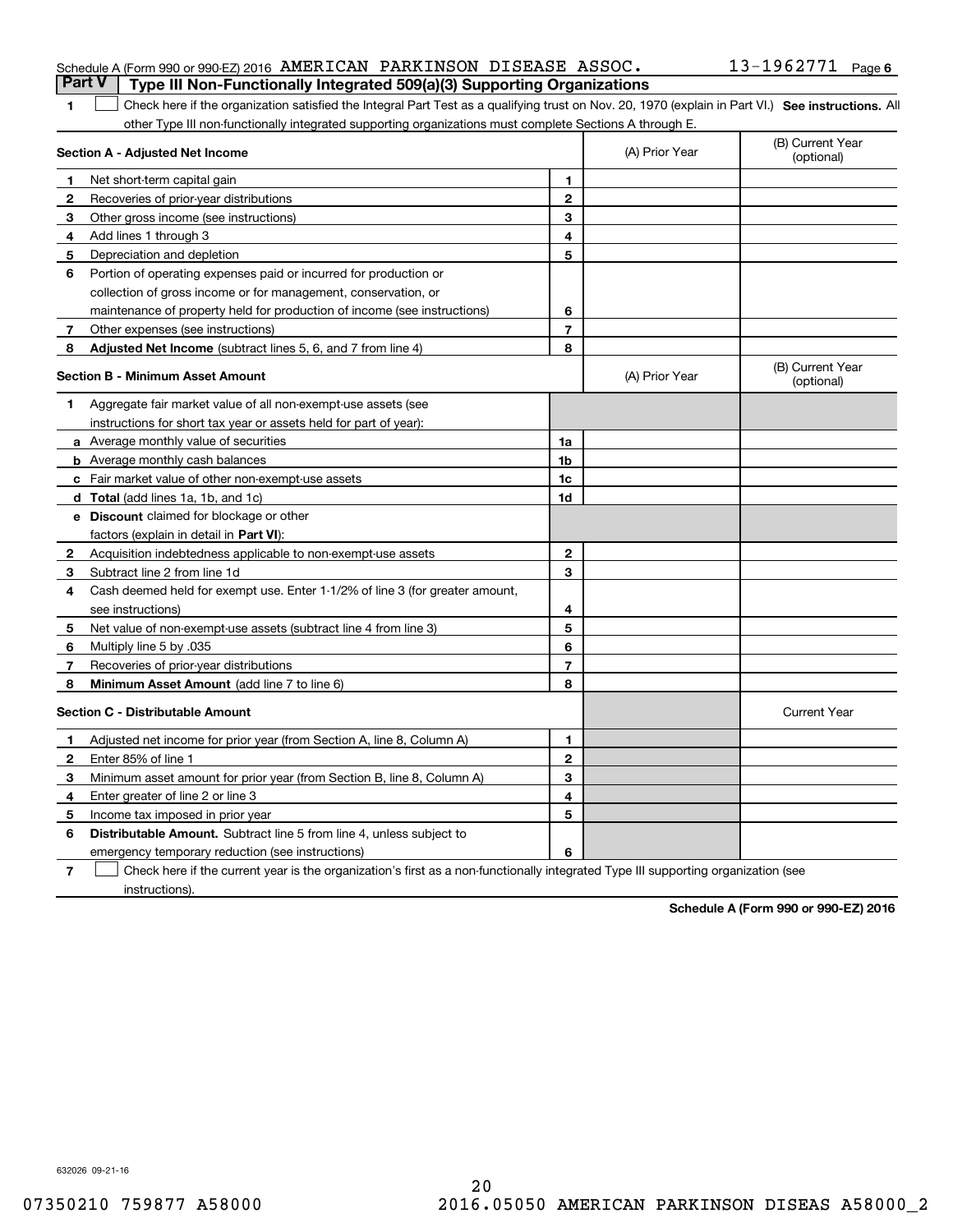#### Schedule A (Form 990 or 990-EZ) 2016 AMERICAN PARKINSON DISEASE ASSOC - the state of the Page of Page of the R AMERICAN PARKINSON DISEASE ASSOC. 13-1962771

| <b>Part V</b> | Type III Non-Functionally Integrated 509(a)(3) Supporting Organizations                    |                             | (continued)               |                      |
|---------------|--------------------------------------------------------------------------------------------|-----------------------------|---------------------------|----------------------|
|               | <b>Section D - Distributions</b>                                                           |                             |                           | <b>Current Year</b>  |
| 1             | Amounts paid to supported organizations to accomplish exempt purposes                      |                             |                           |                      |
| 2             | Amounts paid to perform activity that directly furthers exempt purposes of supported       |                             |                           |                      |
|               | organizations, in excess of income from activity                                           |                             |                           |                      |
| з             | Administrative expenses paid to accomplish exempt purposes of supported organizations      |                             |                           |                      |
| 4             | Amounts paid to acquire exempt-use assets                                                  |                             |                           |                      |
| 5             | Qualified set-aside amounts (prior IRS approval required)                                  |                             |                           |                      |
| 6             | Other distributions (describe in Part VI). See instructions                                |                             |                           |                      |
| 7             | <b>Total annual distributions.</b> Add lines 1 through 6                                   |                             |                           |                      |
| 8             | Distributions to attentive supported organizations to which the organization is responsive |                             |                           |                      |
|               | (provide details in Part VI). See instructions                                             |                             |                           |                      |
| 9             | Distributable amount for 2016 from Section C, line 6                                       |                             |                           |                      |
| 10            | Line 8 amount divided by Line 9 amount                                                     |                             |                           |                      |
|               |                                                                                            | (i)                         | (iii)                     | (iii)                |
|               |                                                                                            | <b>Excess Distributions</b> | <b>Underdistributions</b> | <b>Distributable</b> |
|               | Section E - Distribution Allocations (see instructions)                                    |                             | Pre-2016                  | Amount for 2016      |
| 1             | Distributable amount for 2016 from Section C, line 6                                       |                             |                           |                      |
| 2             | Underdistributions, if any, for years prior to 2016 (reason-                               |                             |                           |                      |
|               | able cause required-explain in Part VI). See instructions                                  |                             |                           |                      |
| 3             | Excess distributions carryover, if any, to 2016:                                           |                             |                           |                      |
| а             |                                                                                            |                             |                           |                      |
| b             |                                                                                            |                             |                           |                      |
|               | c From 2013                                                                                |                             |                           |                      |
|               | d From 2014                                                                                |                             |                           |                      |
|               | e From 2015                                                                                |                             |                           |                      |
|               | Total of lines 3a through e                                                                |                             |                           |                      |
|               | <b>g</b> Applied to underdistributions of prior years                                      |                             |                           |                      |
|               | h Applied to 2016 distributable amount                                                     |                             |                           |                      |
|               | Carryover from 2011 not applied (see instructions)                                         |                             |                           |                      |
|               | Remainder. Subtract lines 3g, 3h, and 3i from 3f.                                          |                             |                           |                      |
| 4             | Distributions for 2016 from Section D,                                                     |                             |                           |                      |
|               | line $7:$                                                                                  |                             |                           |                      |
|               | a Applied to underdistributions of prior years                                             |                             |                           |                      |
|               | <b>b</b> Applied to 2016 distributable amount                                              |                             |                           |                      |
|               | Remainder. Subtract lines 4a and 4b from 4                                                 |                             |                           |                      |
| с<br>5        | Remaining underdistributions for years prior to 2016, if                                   |                             |                           |                      |
|               | any. Subtract lines 3g and 4a from line 2. For result greater                              |                             |                           |                      |
|               | than zero, explain in Part VI. See instructions                                            |                             |                           |                      |
| 6             | Remaining underdistributions for 2016. Subtract lines 3h                                   |                             |                           |                      |
|               | and 4b from line 1. For result greater than zero, explain in                               |                             |                           |                      |
|               | Part VI. See instructions                                                                  |                             |                           |                      |
|               |                                                                                            |                             |                           |                      |
| 7             | Excess distributions carryover to 2017. Add lines 3j<br>and 4c                             |                             |                           |                      |
|               |                                                                                            |                             |                           |                      |
| 8             | Breakdown of line 7:                                                                       |                             |                           |                      |
| а             |                                                                                            |                             |                           |                      |
|               | <b>b</b> Excess from 2013                                                                  |                             |                           |                      |
|               | c Excess from 2014                                                                         |                             |                           |                      |
|               | <b>d</b> Excess from 2015<br>e Excess from 2016                                            |                             |                           |                      |
|               |                                                                                            |                             |                           |                      |

**Schedule A (Form 990 or 990-EZ) 2016**

632027 09-21-16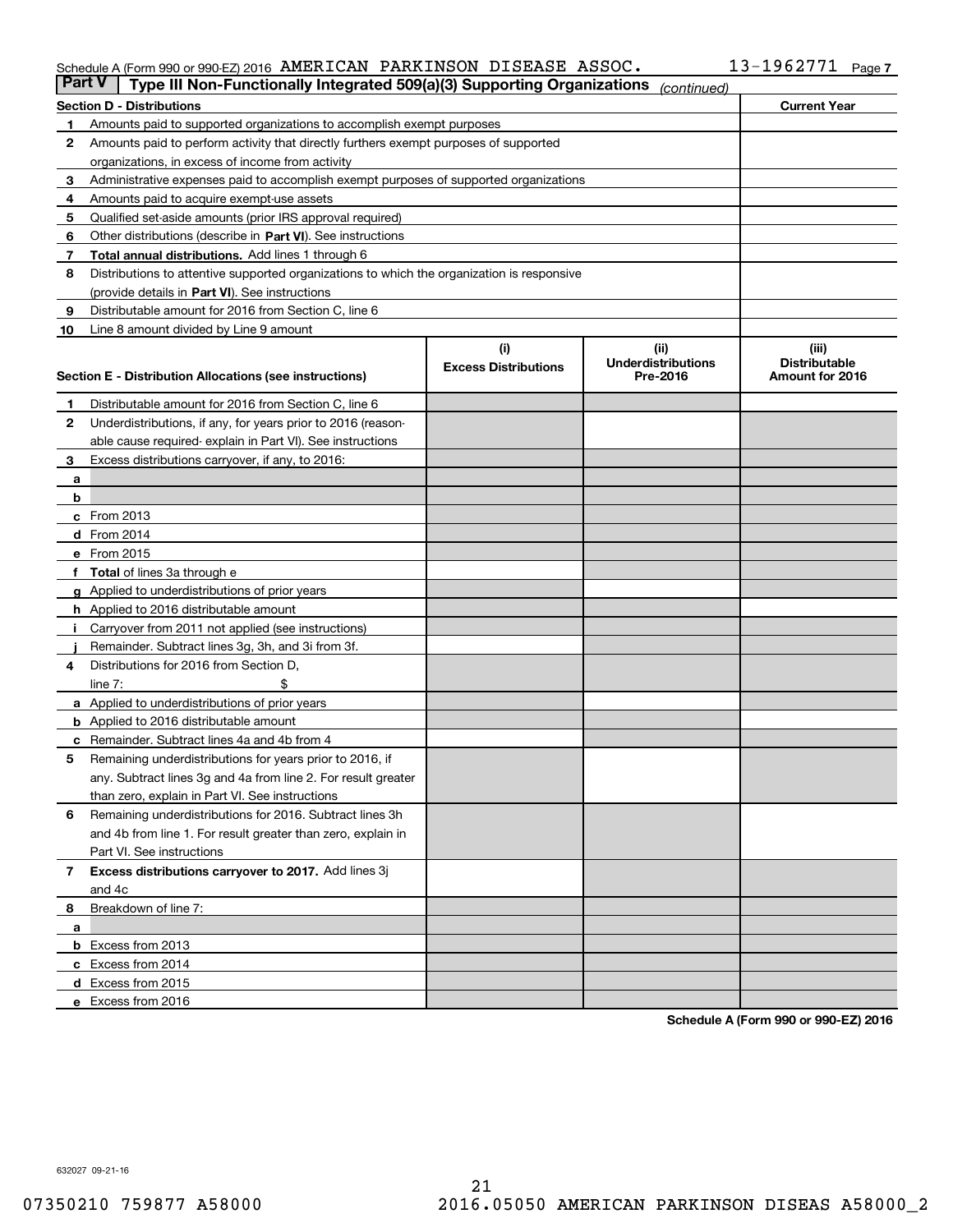|                 | Schedule A (Form 990 or 990-EZ) 2016 AMERICAN PARKINSON DISEASE ASSOC.                                                          |    |  | 13-1962771 Page 8                                                                                                                                                                                                                                                                                                                                                                                                                 |  |
|-----------------|---------------------------------------------------------------------------------------------------------------------------------|----|--|-----------------------------------------------------------------------------------------------------------------------------------------------------------------------------------------------------------------------------------------------------------------------------------------------------------------------------------------------------------------------------------------------------------------------------------|--|
| <b>Part VI</b>  | Section D, lines 5, 6, and 8; and Part V, Section E, lines 2, 5, and 6. Also complete this part for any additional information. |    |  | Supplemental Information. Provide the explanations required by Part II, line 10; Part II, line 17a or 17b; Part III, line 12;<br>Part IV, Section A, lines 1, 2, 3b, 3c, 4b, 4c, 5a, 6, 9a, 9b, 9c, 11a, 11b, and 11c; Part IV, Section B, lines 1 and 2; Part IV, Section C,<br>line 1; Part IV, Section D, lines 2 and 3; Part IV, Section E, lines 1c, 2a, 2b, 3a, and 3b; Part V, line 1; Part V, Section B, line 1e; Part V, |  |
|                 | (See instructions.)                                                                                                             |    |  |                                                                                                                                                                                                                                                                                                                                                                                                                                   |  |
|                 |                                                                                                                                 |    |  |                                                                                                                                                                                                                                                                                                                                                                                                                                   |  |
|                 |                                                                                                                                 |    |  |                                                                                                                                                                                                                                                                                                                                                                                                                                   |  |
|                 |                                                                                                                                 |    |  |                                                                                                                                                                                                                                                                                                                                                                                                                                   |  |
|                 |                                                                                                                                 |    |  |                                                                                                                                                                                                                                                                                                                                                                                                                                   |  |
|                 |                                                                                                                                 |    |  |                                                                                                                                                                                                                                                                                                                                                                                                                                   |  |
|                 |                                                                                                                                 |    |  |                                                                                                                                                                                                                                                                                                                                                                                                                                   |  |
|                 |                                                                                                                                 |    |  |                                                                                                                                                                                                                                                                                                                                                                                                                                   |  |
|                 |                                                                                                                                 |    |  |                                                                                                                                                                                                                                                                                                                                                                                                                                   |  |
|                 |                                                                                                                                 |    |  |                                                                                                                                                                                                                                                                                                                                                                                                                                   |  |
|                 |                                                                                                                                 |    |  |                                                                                                                                                                                                                                                                                                                                                                                                                                   |  |
|                 |                                                                                                                                 |    |  |                                                                                                                                                                                                                                                                                                                                                                                                                                   |  |
|                 |                                                                                                                                 |    |  |                                                                                                                                                                                                                                                                                                                                                                                                                                   |  |
|                 |                                                                                                                                 |    |  |                                                                                                                                                                                                                                                                                                                                                                                                                                   |  |
|                 |                                                                                                                                 |    |  |                                                                                                                                                                                                                                                                                                                                                                                                                                   |  |
|                 |                                                                                                                                 |    |  |                                                                                                                                                                                                                                                                                                                                                                                                                                   |  |
|                 |                                                                                                                                 |    |  |                                                                                                                                                                                                                                                                                                                                                                                                                                   |  |
|                 |                                                                                                                                 |    |  |                                                                                                                                                                                                                                                                                                                                                                                                                                   |  |
|                 |                                                                                                                                 |    |  |                                                                                                                                                                                                                                                                                                                                                                                                                                   |  |
|                 |                                                                                                                                 |    |  |                                                                                                                                                                                                                                                                                                                                                                                                                                   |  |
|                 |                                                                                                                                 |    |  |                                                                                                                                                                                                                                                                                                                                                                                                                                   |  |
|                 |                                                                                                                                 |    |  |                                                                                                                                                                                                                                                                                                                                                                                                                                   |  |
|                 |                                                                                                                                 |    |  |                                                                                                                                                                                                                                                                                                                                                                                                                                   |  |
|                 |                                                                                                                                 |    |  |                                                                                                                                                                                                                                                                                                                                                                                                                                   |  |
|                 |                                                                                                                                 |    |  |                                                                                                                                                                                                                                                                                                                                                                                                                                   |  |
|                 |                                                                                                                                 |    |  |                                                                                                                                                                                                                                                                                                                                                                                                                                   |  |
|                 |                                                                                                                                 |    |  |                                                                                                                                                                                                                                                                                                                                                                                                                                   |  |
|                 |                                                                                                                                 |    |  |                                                                                                                                                                                                                                                                                                                                                                                                                                   |  |
|                 |                                                                                                                                 |    |  |                                                                                                                                                                                                                                                                                                                                                                                                                                   |  |
|                 |                                                                                                                                 |    |  |                                                                                                                                                                                                                                                                                                                                                                                                                                   |  |
|                 |                                                                                                                                 |    |  |                                                                                                                                                                                                                                                                                                                                                                                                                                   |  |
|                 |                                                                                                                                 |    |  |                                                                                                                                                                                                                                                                                                                                                                                                                                   |  |
|                 |                                                                                                                                 |    |  |                                                                                                                                                                                                                                                                                                                                                                                                                                   |  |
|                 |                                                                                                                                 |    |  |                                                                                                                                                                                                                                                                                                                                                                                                                                   |  |
|                 |                                                                                                                                 |    |  |                                                                                                                                                                                                                                                                                                                                                                                                                                   |  |
|                 |                                                                                                                                 |    |  |                                                                                                                                                                                                                                                                                                                                                                                                                                   |  |
|                 |                                                                                                                                 |    |  |                                                                                                                                                                                                                                                                                                                                                                                                                                   |  |
| 632028 09-21-16 |                                                                                                                                 |    |  | Schedule A (Form 990 or 990-EZ) 2016                                                                                                                                                                                                                                                                                                                                                                                              |  |
|                 |                                                                                                                                 | 22 |  |                                                                                                                                                                                                                                                                                                                                                                                                                                   |  |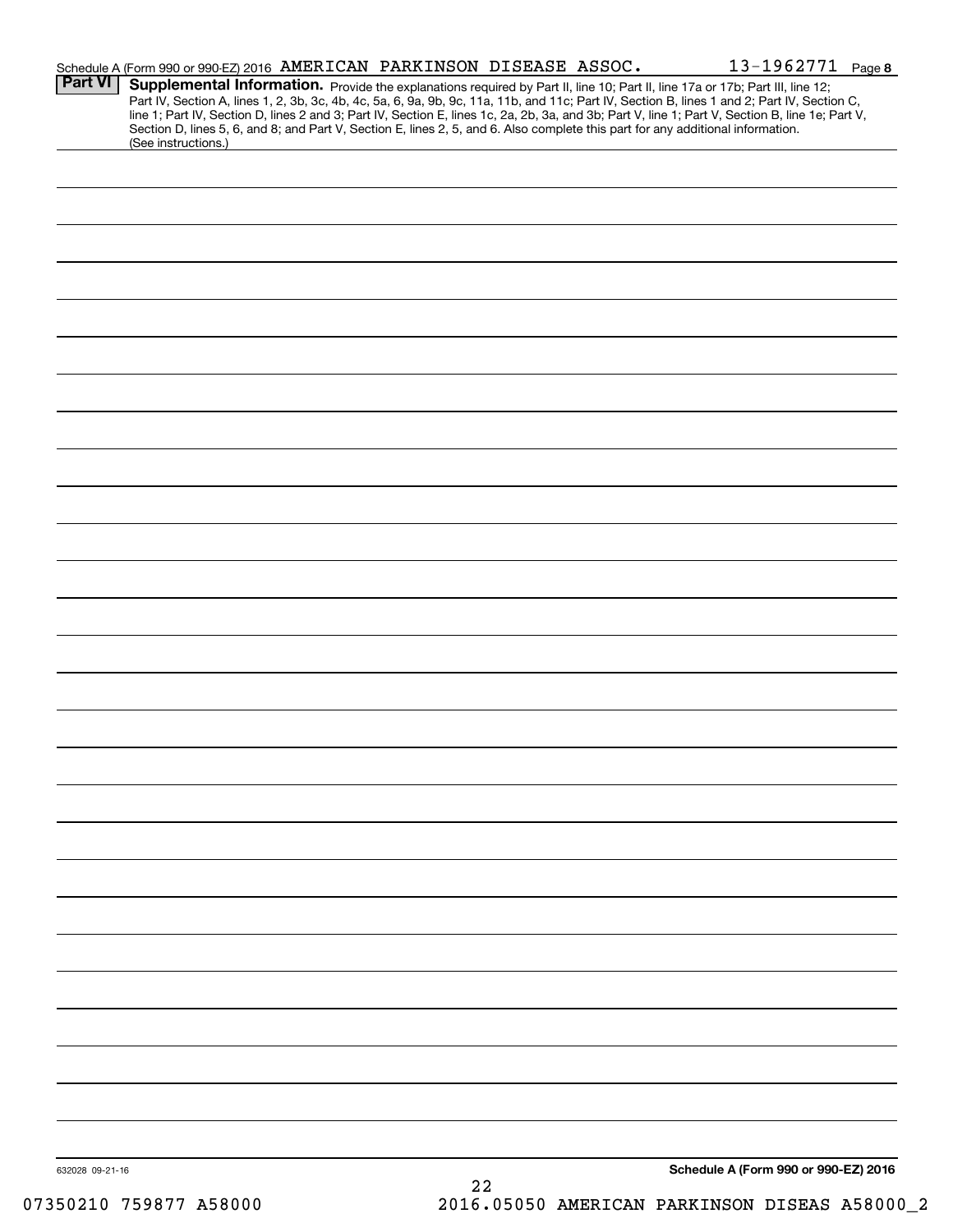Department of the Treasury Internal Revenue Service **(Form 990, 990-EZ, or 990-PF)**

# **Schedule B Schedule of Contributors**

**| Attach to Form 990, Form 990-EZ, or Form 990-PF. | Information about Schedule B (Form 990, 990-EZ, or 990-PF) and its instructions is at** www.irs.gov/form990  $\cdot$ 

**Name of the organization Employer identification number**

AMERICAN PARKINSON DISEASE ASSOC. | 13-1962771

OMB No. 1545-0047

**2016**

| <b>Organization type (check one):</b> |                                                                             |  |  |  |  |  |
|---------------------------------------|-----------------------------------------------------------------------------|--|--|--|--|--|
| Filers of:                            | Section:                                                                    |  |  |  |  |  |
| Form 990 or 990-EZ                    | $\lfloor x \rfloor$ 501(c)( 3) (enter number) organization                  |  |  |  |  |  |
|                                       | $4947(a)(1)$ nonexempt charitable trust not treated as a private foundation |  |  |  |  |  |
|                                       | 527 political organization                                                  |  |  |  |  |  |
| Form 990-PF                           | 501(c)(3) exempt private foundation                                         |  |  |  |  |  |
|                                       | 4947(a)(1) nonexempt charitable trust treated as a private foundation       |  |  |  |  |  |
|                                       | 501(c)(3) taxable private foundation                                        |  |  |  |  |  |
|                                       |                                                                             |  |  |  |  |  |

Check if your organization is covered by the **General Rule** or a **Special Rule. Note:**  Only a section 501(c)(7), (8), or (10) organization can check boxes for both the General Rule and a Special Rule. See instructions.

#### **General Rule**

 $\mathcal{L}^{\text{max}}$ 

For an organization filing Form 990, 990-EZ, or 990-PF that received, during the year, contributions totaling \$5,000 or more (in money or property) from any one contributor. Complete Parts I and II. See instructions for determining a contributor's total contributions.

#### **Special Rules**

 $\mathcal{L}^{\text{max}}$ 

any one contributor, during the year, total contributions of the greater of  $\,$  (1) \$5,000 or (2) 2% of the amount on (i) Form 990, Part VIII, line 1h,  $\boxed{\textbf{X}}$  For an organization described in section 501(c)(3) filing Form 990 or 990-EZ that met the 33 1/3% support test of the regulations under sections 509(a)(1) and 170(b)(1)(A)(vi), that checked Schedule A (Form 990 or 990-EZ), Part II, line 13, 16a, or 16b, and that received from or (ii) Form 990-EZ, line 1. Complete Parts I and II.

year, total contributions of more than \$1,000 *exclusively* for religious, charitable, scientific, literary, or educational purposes, or for For an organization described in section 501(c)(7), (8), or (10) filing Form 990 or 990-EZ that received from any one contributor, during the the prevention of cruelty to children or animals. Complete Parts I, II, and III.  $\mathcal{L}^{\text{max}}$ 

purpose. Don't complete any of the parts unless the **General Rule** applies to this organization because it received *nonexclusively* year, contributions <sub>exclusively</sub> for religious, charitable, etc., purposes, but no such contributions totaled more than \$1,000. If this box is checked, enter here the total contributions that were received during the year for an *exclusively* religious, charitable, etc., For an organization described in section 501(c)(7), (8), or (10) filing Form 990 or 990-EZ that received from any one contributor, during the religious, charitable, etc., contributions totaling \$5,000 or more during the year  $\ldots$  $\ldots$  $\ldots$  $\ldots$  $\ldots$  $\ldots$  $\ldots$ 

**Caution:**  An organization that isn't covered by the General Rule and/or the Special Rules doesn't file Schedule B (Form 990, 990-EZ, or 990-PF),  **must** but it answer "No" on Part IV, line 2, of its Form 990; or check the box on line H of its Form 990-EZ or on its Form 990-PF, Part I, line 2, to certify that it doesn't meet the filing requirements of Schedule B (Form 990, 990-EZ, or 990-PF).

**Schedule B (Form 990, 990-EZ, or 990-PF) (2016) For Paperwork Reduction Act Notice, see the Instructions for Form 990, 990-EZ, or 990-PF.** LHA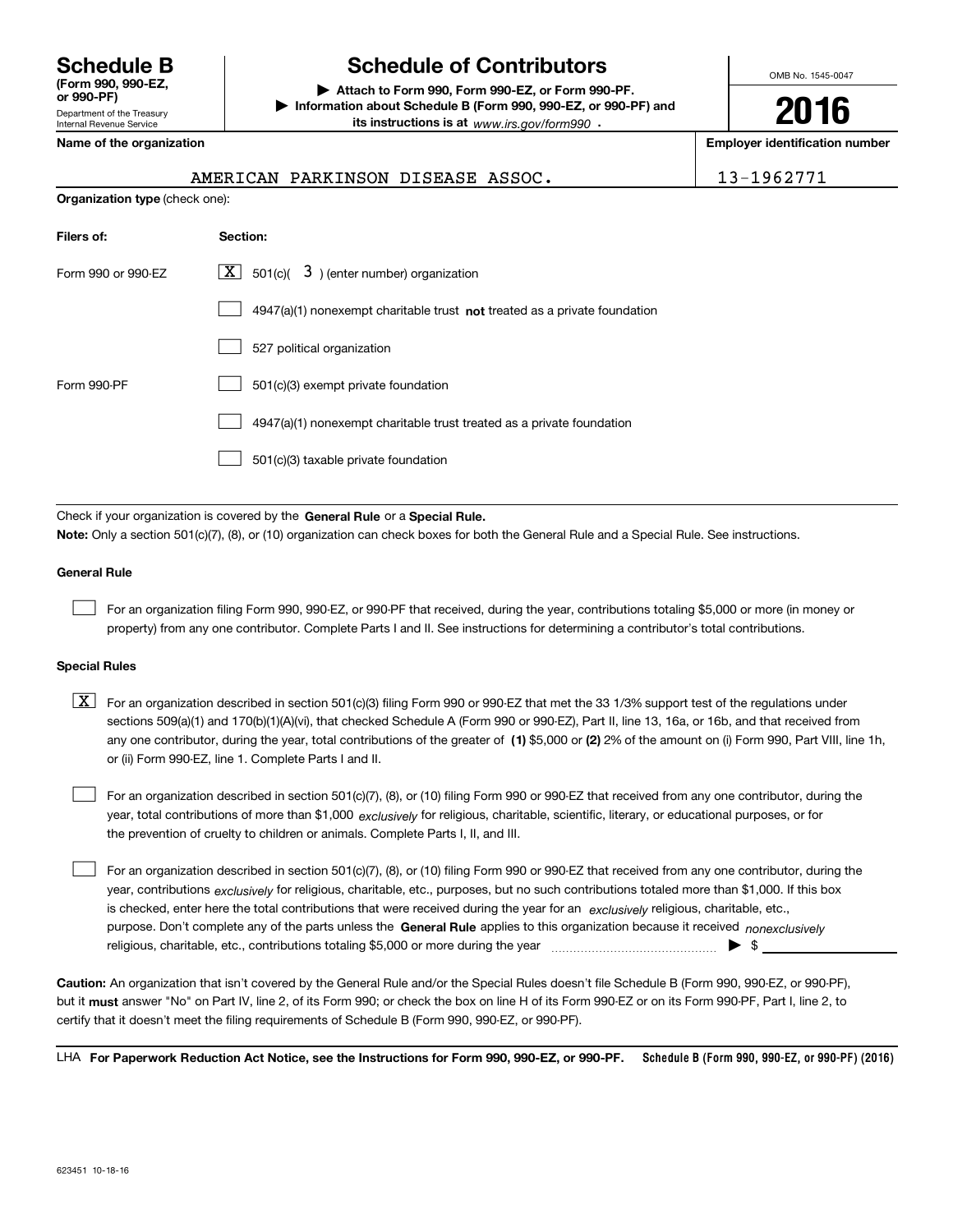**Name of organization Employer identification number**

AMERICAN PARKINSON DISEASE ASSOC. 13-1962771

Chedule B (Form 990, 990-EZ, or 990-PF) (2016)<br> **2 ame of organization**<br> **2 ASSOC . IS EXALUSON DISEASE ASSOC . IS and the proper identification number<br>
2 <b>Part I Contributors** (See instructions). Use duplicate copies of

| (a)<br>No.      | (b)<br>Name, address, and ZIP + 4 | (c)<br><b>Total contributions</b> | (d)<br>Type of contribution                                                                            |
|-----------------|-----------------------------------|-----------------------------------|--------------------------------------------------------------------------------------------------------|
| 1               |                                   | 847,958.<br>\$                    | $\boxed{\text{X}}$<br>Person<br>Payroll<br>Noncash<br>(Complete Part II for<br>noncash contributions.) |
| (a)<br>No.      | (b)<br>Name, address, and ZIP + 4 | (c)<br><b>Total contributions</b> | (d)<br>Type of contribution                                                                            |
| 2               |                                   | 1,720,482.<br>$\mathfrak{S}$      | $\boxed{\text{X}}$<br>Person<br>Payroll<br>Noncash<br>(Complete Part II for<br>noncash contributions.) |
| (a)<br>No.      | (b)<br>Name, address, and ZIP + 4 | (c)<br><b>Total contributions</b> | (d)<br>Type of contribution                                                                            |
|                 |                                   | \$                                | Person<br>Payroll<br><b>Noncash</b><br>(Complete Part II for<br>noncash contributions.)                |
| (a)<br>No.      | (b)<br>Name, address, and ZIP + 4 | (c)<br><b>Total contributions</b> | (d)<br>Type of contribution                                                                            |
|                 |                                   | \$                                | Person<br>Payroll<br>Noncash<br>(Complete Part II for<br>noncash contributions.)                       |
| (a)<br>No.      | (b)<br>Name, address, and ZIP + 4 | (c)<br><b>Total contributions</b> | (d)<br>Type of contribution                                                                            |
|                 |                                   | \$                                | Person<br>Payroll<br>Noncash<br>(Complete Part II for<br>noncash contributions.)                       |
| (a)<br>No.      | (b)<br>Name, address, and ZIP + 4 | (c)<br><b>Total contributions</b> | (d)<br>Type of contribution                                                                            |
|                 |                                   | \$                                | Person<br>Payroll<br>Noncash<br>(Complete Part II for<br>noncash contributions.)                       |
| 623452 10-18-16 |                                   |                                   | Schedule B (Form 990, 990-EZ, or 990-PF) (2016)                                                        |

**Schedule B (Form 990, 990-EZ, or 990-PF) (2016)**

07350210 759877 A58000 2016.05050 AMERICAN PARKINSON DISEAS A58000\_2

24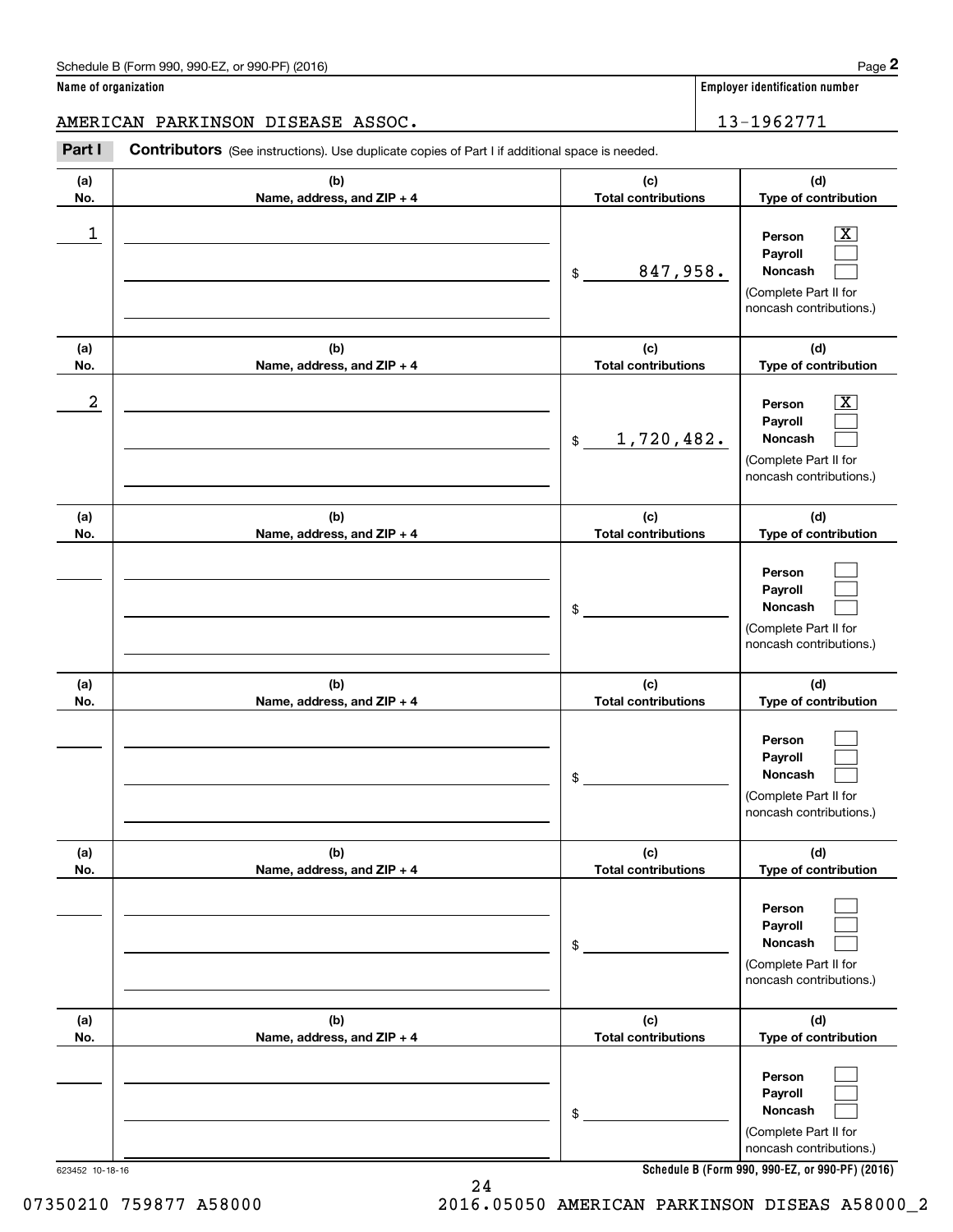|  |  | Name of organization |
|--|--|----------------------|
|--|--|----------------------|

**Employer identification number** 

AMERICAN PARKINSON DISEASE ASSOC. 13-1962771

Chedule B (Form 990, 990-EZ, or 990-PF) (2016)<br> **3 ame of organization**<br> **3 ABRICAN PARKINSON DISEASE ASSOC.**<br> **Part II** Noncash Property (See instructions). Use duplicate copies of Part II if additional space is needed.

| (a)<br>No.<br>from<br>Part I | (b)<br>Description of noncash property given | (c)<br>FMV (or estimate)<br>(See instructions) | (d)<br>Date received |
|------------------------------|----------------------------------------------|------------------------------------------------|----------------------|
|                              |                                              | $\mathfrak s$                                  |                      |
| (a)<br>No.<br>from<br>Part I | (b)<br>Description of noncash property given | (c)<br>FMV (or estimate)<br>(See instructions) | (d)<br>Date received |
|                              |                                              | $\mathfrak s$                                  |                      |
| (a)<br>No.<br>from<br>Part I | (b)<br>Description of noncash property given | (c)<br>FMV (or estimate)<br>(See instructions) | (d)<br>Date received |
|                              |                                              | $\frac{1}{2}$                                  |                      |
| (a)<br>No.<br>from<br>Part I | (b)<br>Description of noncash property given | (c)<br>FMV (or estimate)<br>(See instructions) | (d)<br>Date received |
|                              |                                              | $\sim$                                         |                      |
| (a)<br>No.<br>from<br>Part I | (b)<br>Description of noncash property given | (c)<br>FMV (or estimate)<br>(See instructions) | (d)<br>Date received |
|                              |                                              | $$\mathbb{S}$$                                 |                      |
| (a)<br>No.<br>from<br>Part I | (b)<br>Description of noncash property given | (c)<br>FMV (or estimate)<br>(See instructions) | (d)<br>Date received |
|                              |                                              | \$                                             |                      |

25

623453 10-18-16

**Schedule B (Form 990, 990-EZ, or 990-PF) (2016)**

07350210 759877 A58000 2016.05050 AMERICAN PARKINSON DISEAS A58000\_2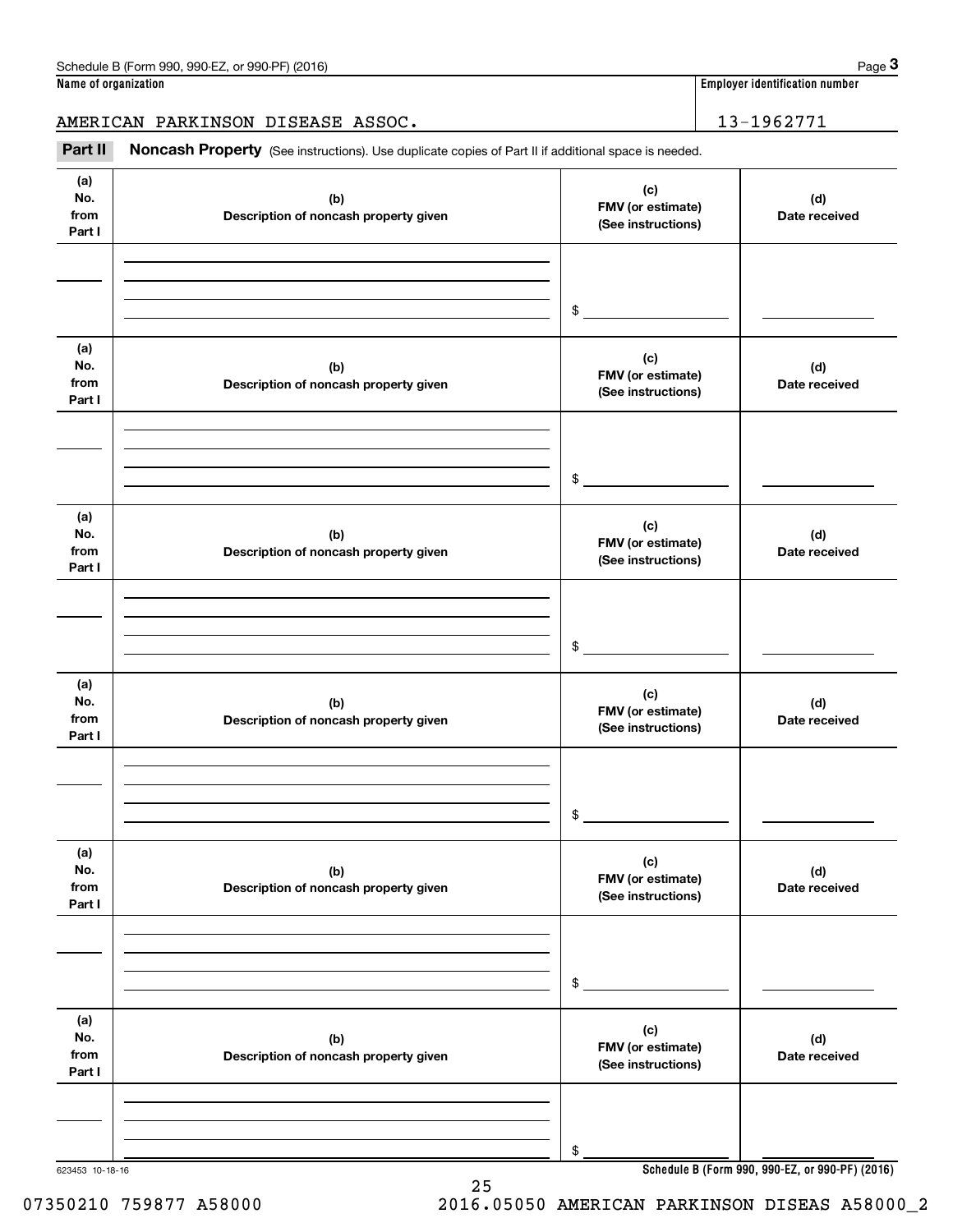|                           | Schedule B (Form 990, 990-EZ, or 990-PF) (2016)                                                                                                                                                                             |                      | Page 4                                                                                                                                                |  |  |  |  |  |
|---------------------------|-----------------------------------------------------------------------------------------------------------------------------------------------------------------------------------------------------------------------------|----------------------|-------------------------------------------------------------------------------------------------------------------------------------------------------|--|--|--|--|--|
| Name of organization      |                                                                                                                                                                                                                             |                      | <b>Employer identification number</b>                                                                                                                 |  |  |  |  |  |
|                           | AMERICAN PARKINSON DISEASE ASSOC.                                                                                                                                                                                           |                      | 13-1962771                                                                                                                                            |  |  |  |  |  |
| Part III                  | the year from any one contributor. Complete columns (a) through (e) and the following line entry. For organizations                                                                                                         |                      | Exclusively religious, charitable, etc., contributions to organizations described in section 501(c)(7), (8), or (10) that total more than \$1,000 for |  |  |  |  |  |
|                           | completing Part III, enter the total of exclusively religious, charitable, etc., contributions of \$1,000 or less for the year. (Enter this info. once.)<br>Use duplicate copies of Part III if additional space is needed. |                      |                                                                                                                                                       |  |  |  |  |  |
| $(a)$ No.                 |                                                                                                                                                                                                                             |                      |                                                                                                                                                       |  |  |  |  |  |
| from<br>Part I            | (b) Purpose of gift                                                                                                                                                                                                         | (c) Use of gift      | (d) Description of how gift is held                                                                                                                   |  |  |  |  |  |
|                           |                                                                                                                                                                                                                             |                      |                                                                                                                                                       |  |  |  |  |  |
|                           |                                                                                                                                                                                                                             | (e) Transfer of gift |                                                                                                                                                       |  |  |  |  |  |
|                           | Transferee's name, address, and $ZIP + 4$                                                                                                                                                                                   |                      | Relationship of transferor to transferee                                                                                                              |  |  |  |  |  |
| (a) No.                   |                                                                                                                                                                                                                             |                      |                                                                                                                                                       |  |  |  |  |  |
| from<br>Part I            | (b) Purpose of gift                                                                                                                                                                                                         | (c) Use of gift      | (d) Description of how gift is held                                                                                                                   |  |  |  |  |  |
|                           |                                                                                                                                                                                                                             |                      |                                                                                                                                                       |  |  |  |  |  |
|                           | (e) Transfer of gift                                                                                                                                                                                                        |                      |                                                                                                                                                       |  |  |  |  |  |
|                           | Transferee's name, address, and $ZIP + 4$                                                                                                                                                                                   |                      | Relationship of transferor to transferee                                                                                                              |  |  |  |  |  |
|                           |                                                                                                                                                                                                                             |                      |                                                                                                                                                       |  |  |  |  |  |
| (a) No.<br>from<br>Part I | (b) Purpose of gift                                                                                                                                                                                                         | (c) Use of gift      | (d) Description of how gift is held                                                                                                                   |  |  |  |  |  |
|                           |                                                                                                                                                                                                                             |                      |                                                                                                                                                       |  |  |  |  |  |
|                           | (e) Transfer of gift                                                                                                                                                                                                        |                      |                                                                                                                                                       |  |  |  |  |  |
|                           | Transferee's name, address, and $ZIP + 4$                                                                                                                                                                                   |                      | Relationship of transferor to transferee                                                                                                              |  |  |  |  |  |
|                           |                                                                                                                                                                                                                             |                      |                                                                                                                                                       |  |  |  |  |  |
| (a) No.<br>from<br>Part I | (b) Purpose of gift                                                                                                                                                                                                         | (c) Use of gift      | (d) Description of how gift is held                                                                                                                   |  |  |  |  |  |
|                           |                                                                                                                                                                                                                             |                      |                                                                                                                                                       |  |  |  |  |  |
|                           |                                                                                                                                                                                                                             | (e) Transfer of gift |                                                                                                                                                       |  |  |  |  |  |
|                           | Transferee's name, address, and $ZIP + 4$                                                                                                                                                                                   |                      | Relationship of transferor to transferee                                                                                                              |  |  |  |  |  |
|                           |                                                                                                                                                                                                                             |                      |                                                                                                                                                       |  |  |  |  |  |
| 623454 10-18-16           |                                                                                                                                                                                                                             |                      | Schedule B (Form 990, 990-EZ, or 990-PF) (2016)                                                                                                       |  |  |  |  |  |

26 07350210 759877 A58000 2016.05050 AMERICAN PARKINSON DISEAS A58000\_2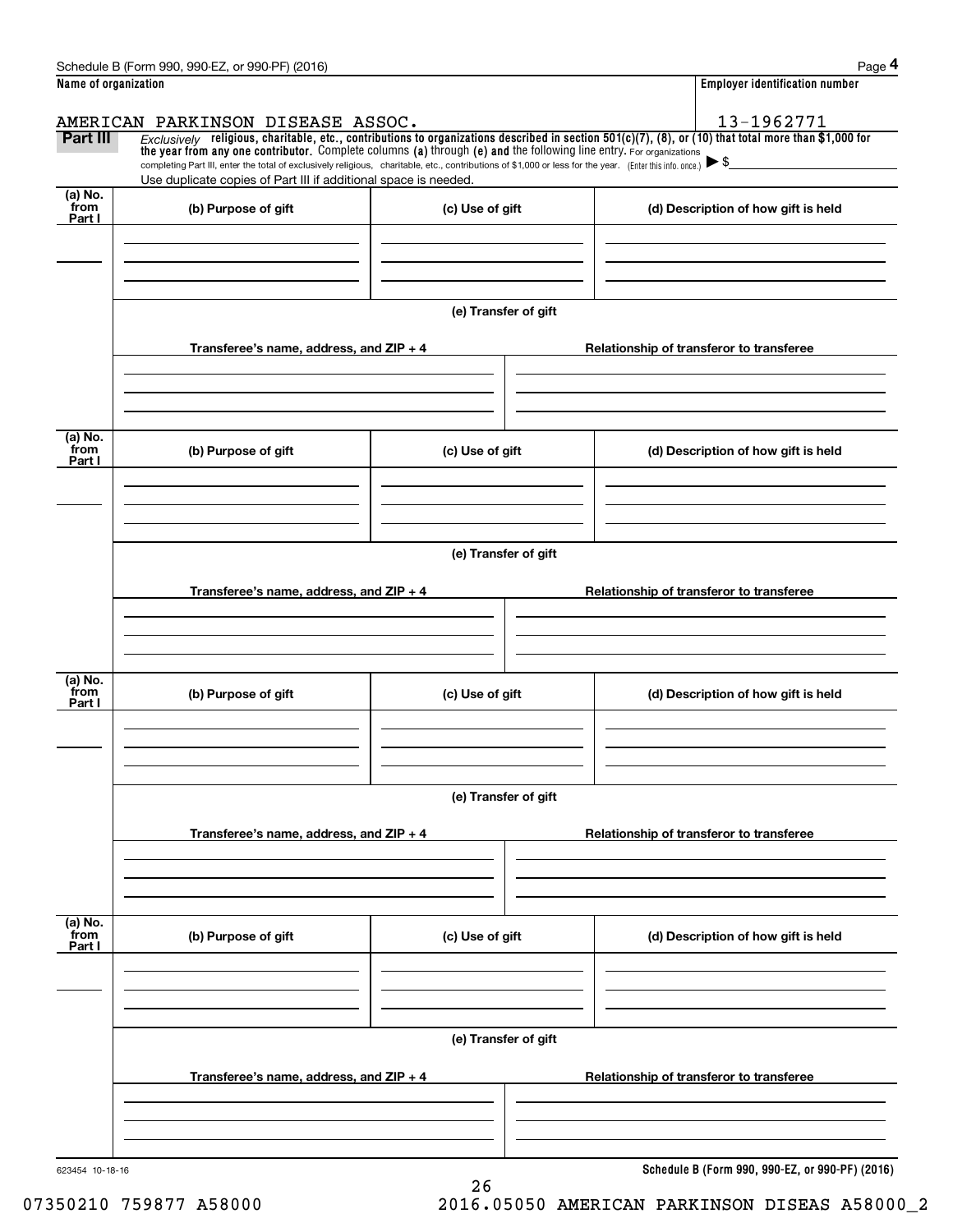| <b>SCHEDULE D</b> |  |
|-------------------|--|
|-------------------|--|

Department of the Treasury Internal Revenue Service

# **Supplemental Financial Statements**

(Form 990)<br>
Pepartment of the Treasury<br>
Department of the Treasury<br>
Department of the Treasury<br>
Information about Schedule D (Form 990) and its instructions is at www.irs.gov/form990.

| OMB No. 1545-0047     |  |  |  |  |  |
|-----------------------|--|--|--|--|--|
| 2016                  |  |  |  |  |  |
|                       |  |  |  |  |  |
| <b>Open to Public</b> |  |  |  |  |  |
| Inspection            |  |  |  |  |  |

| Name of the organization |           | <b>Emplover identification number</b> |
|--------------------------|-----------|---------------------------------------|
|                          | $\lambda$ | 12.1070771                            |

| -- | . |  |        |                |          |    | . |
|----|---|--|--------|----------------|----------|----|---|
|    |   |  | 196277 | $\overline{A}$ | $\prime$ | -1 |   |

|        | AMERICAN PARKINSON DISEASE ASSOC.                                                                                                                                                                                |                         | 13-1962771                                         |
|--------|------------------------------------------------------------------------------------------------------------------------------------------------------------------------------------------------------------------|-------------------------|----------------------------------------------------|
| Part I | Organizations Maintaining Donor Advised Funds or Other Similar Funds or Accounts. Complete if the                                                                                                                |                         |                                                    |
|        | organization answered "Yes" on Form 990, Part IV, line 6.                                                                                                                                                        |                         |                                                    |
|        |                                                                                                                                                                                                                  | (a) Donor advised funds | (b) Funds and other accounts                       |
| 1      |                                                                                                                                                                                                                  |                         |                                                    |
| 2      | Aggregate value of contributions to (during year)                                                                                                                                                                |                         |                                                    |
| з      | Aggregate value of grants from (during year)<br>$\overline{\phantom{a}}$                                                                                                                                         |                         |                                                    |
| 4      |                                                                                                                                                                                                                  |                         |                                                    |
| 5      | Did the organization inform all donors and donor advisors in writing that the assets held in donor advised funds                                                                                                 |                         |                                                    |
|        |                                                                                                                                                                                                                  |                         | Yes<br>No                                          |
| 6      | Did the organization inform all grantees, donors, and donor advisors in writing that grant funds can be used only                                                                                                |                         |                                                    |
|        | for charitable purposes and not for the benefit of the donor or donor advisor, or for any other purpose conferring                                                                                               |                         |                                                    |
|        | impermissible private benefit?                                                                                                                                                                                   |                         | Yes<br>No                                          |
|        | Part II<br>Conservation Easements. Complete if the organization answered "Yes" on Form 990, Part IV, line 7.                                                                                                     |                         |                                                    |
| 1      | Purpose(s) of conservation easements held by the organization (check all that apply).                                                                                                                            |                         |                                                    |
|        | Preservation of land for public use (e.g., recreation or education)                                                                                                                                              |                         | Preservation of a historically important land area |
|        | Protection of natural habitat                                                                                                                                                                                    |                         | Preservation of a certified historic structure     |
|        | Preservation of open space                                                                                                                                                                                       |                         |                                                    |
| 2      | Complete lines 2a through 2d if the organization held a qualified conservation contribution in the form of a conservation easement on the last                                                                   |                         |                                                    |
|        | day of the tax year.                                                                                                                                                                                             |                         | Held at the End of the Tax Year                    |
| а      | Total number of conservation easements                                                                                                                                                                           |                         | 2a                                                 |
|        | Total acreage restricted by conservation easements                                                                                                                                                               |                         | 2b                                                 |
|        | Number of conservation easements on a certified historic structure included in (a) manufacture included in (a)                                                                                                   |                         | 2c                                                 |
| d      | Number of conservation easements included in (c) acquired after 8/17/06, and not on a historic structure                                                                                                         |                         |                                                    |
|        | listed in the National Register [111] [12] The Manuscript of the National Property of the National Register [11                                                                                                  |                         | 2d                                                 |
| 3      | Number of conservation easements modified, transferred, released, extinguished, or terminated by the organization during the tax                                                                                 |                         |                                                    |
|        | year                                                                                                                                                                                                             |                         |                                                    |
| 4      | Number of states where property subject to conservation easement is located >                                                                                                                                    |                         |                                                    |
| 5      | Does the organization have a written policy regarding the periodic monitoring, inspection, handling of                                                                                                           |                         |                                                    |
|        | violations, and enforcement of the conservation easements it holds?<br>Staff and volunteer hours devoted to monitoring, inspecting, handling of violations, and enforcing conservation easements during the year |                         | Yes<br>No                                          |
| 6      |                                                                                                                                                                                                                  |                         |                                                    |
| 7      | Amount of expenses incurred in monitoring, inspecting, handling of violations, and enforcing conservation easements during the year                                                                              |                         |                                                    |
|        | ► \$                                                                                                                                                                                                             |                         |                                                    |
| 8      | Does each conservation easement reported on line 2(d) above satisfy the requirements of section 170(h)(4)(B)(i)                                                                                                  |                         |                                                    |
|        | and section $170(h)(4)(B)(ii)?$                                                                                                                                                                                  |                         | No<br>Yes                                          |
| 9      | In Part XIII, describe how the organization reports conservation easements in its revenue and expense statement, and balance sheet, and                                                                          |                         |                                                    |
|        | include, if applicable, the text of the footnote to the organization's financial statements that describes the organization's accounting for                                                                     |                         |                                                    |
|        | conservation easements.                                                                                                                                                                                          |                         |                                                    |
|        | Organizations Maintaining Collections of Art, Historical Treasures, or Other Similar Assets.<br>Part III                                                                                                         |                         |                                                    |
|        | Complete if the organization answered "Yes" on Form 990, Part IV, line 8.                                                                                                                                        |                         |                                                    |
|        | 1a If the organization elected, as permitted under SFAS 116 (ASC 958), not to report in its revenue statement and balance sheet works of art,                                                                    |                         |                                                    |
|        | historical treasures, or other similar assets held for public exhibition, education, or research in furtherance of public service, provide, in Part XIII,                                                        |                         |                                                    |
|        | the text of the footnote to its financial statements that describes these items.                                                                                                                                 |                         |                                                    |
|        | <b>b</b> If the organization elected, as permitted under SFAS 116 (ASC 958), to report in its revenue statement and balance sheet works of art, historical                                                       |                         |                                                    |
|        | treasures, or other similar assets held for public exhibition, education, or research in furtherance of public service, provide the following amounts                                                            |                         |                                                    |
|        | relating to these items:                                                                                                                                                                                         |                         |                                                    |
|        |                                                                                                                                                                                                                  |                         |                                                    |
|        | (ii) Assets included in Form 990, Part X                                                                                                                                                                         |                         | $\blacktriangleright$ \$                           |
| 2      | If the organization received or held works of art, historical treasures, or other similar assets for financial gain, provide                                                                                     |                         |                                                    |
|        | the following amounts required to be reported under SFAS 116 (ASC 958) relating to these items:                                                                                                                  |                         |                                                    |
|        | Revenue included on Form 990, Part VIII, line 1 [2000] [2000] [2000] [2000] [3000] [3000] [3000] [3000] [3000                                                                                                    |                         | - \$                                               |
|        |                                                                                                                                                                                                                  |                         | $\blacktriangleright$ \$                           |

| LHA For Paperwork Reduction Act Notice, see the Instructions for Form 990 |  |  |  |
|---------------------------------------------------------------------------|--|--|--|
| 632051 08-29-16                                                           |  |  |  |

27 07350210 759877 A58000 2016.05050 AMERICAN PARKINSON DISEAS A58000\_2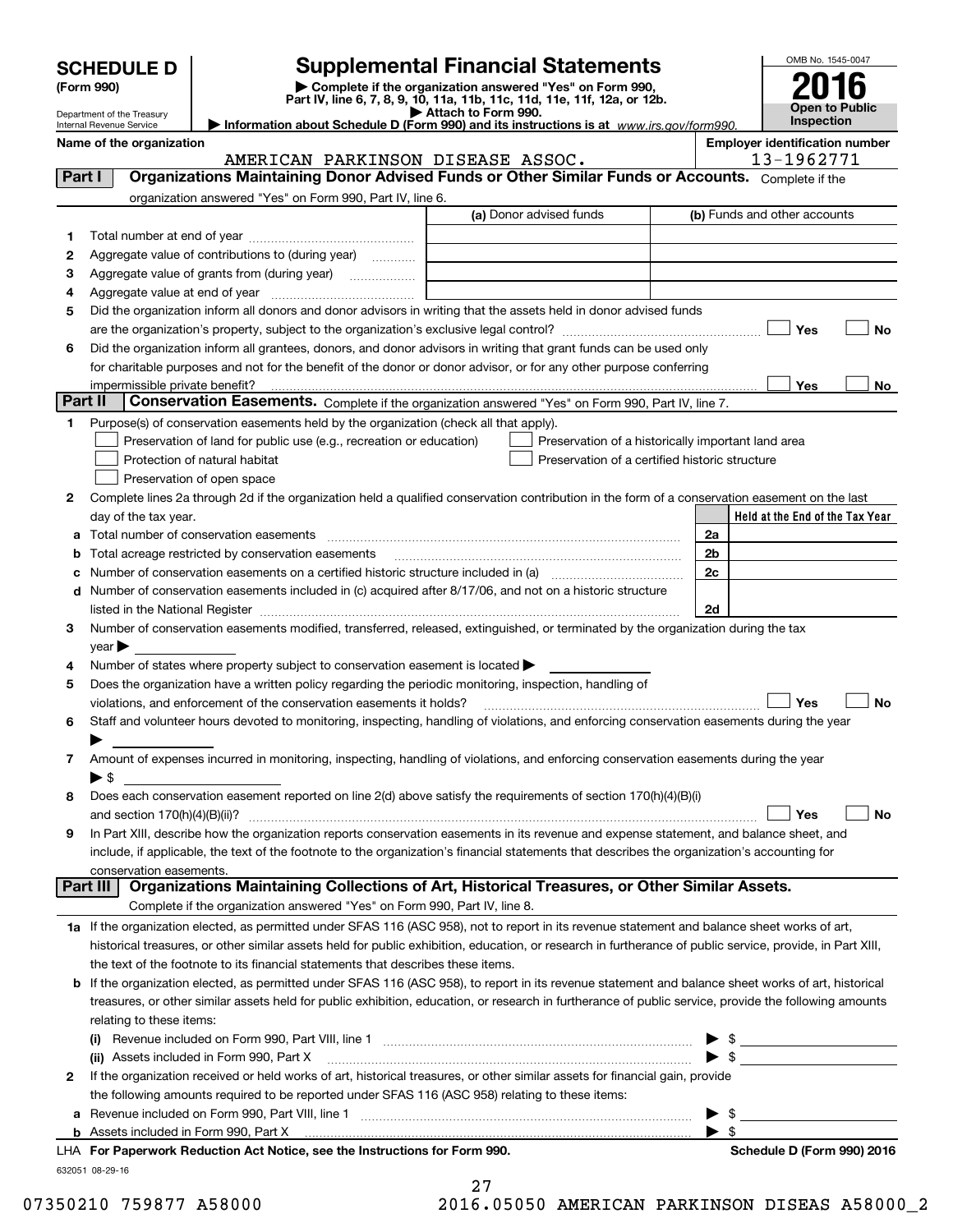|        | Schedule D (Form 990) 2016                                                                                                                                                                                                     | AMERICAN PARKINSON DISEASE ASSOC. |                |                                                                                                                                                                                                                               |                 |                      | 13-1962771 Page 2   |          |                  |
|--------|--------------------------------------------------------------------------------------------------------------------------------------------------------------------------------------------------------------------------------|-----------------------------------|----------------|-------------------------------------------------------------------------------------------------------------------------------------------------------------------------------------------------------------------------------|-----------------|----------------------|---------------------|----------|------------------|
|        | Part III<br>Organizations Maintaining Collections of Art, Historical Treasures, or Other Similar Assets (continued)                                                                                                            |                                   |                |                                                                                                                                                                                                                               |                 |                      |                     |          |                  |
| з      | Using the organization's acquisition, accession, and other records, check any of the following that are a significant use of its collection items                                                                              |                                   |                |                                                                                                                                                                                                                               |                 |                      |                     |          |                  |
|        | (check all that apply):                                                                                                                                                                                                        |                                   |                |                                                                                                                                                                                                                               |                 |                      |                     |          |                  |
| a      | Public exhibition                                                                                                                                                                                                              |                                   |                | Loan or exchange programs                                                                                                                                                                                                     |                 |                      |                     |          |                  |
| b      | Scholarly research                                                                                                                                                                                                             |                                   |                | Other and the contract of the contract of the contract of the contract of the contract of the contract of the contract of the contract of the contract of the contract of the contract of the contract of the contract of the |                 |                      |                     |          |                  |
| c      | Preservation for future generations                                                                                                                                                                                            |                                   |                |                                                                                                                                                                                                                               |                 |                      |                     |          |                  |
| 4      | Provide a description of the organization's collections and explain how they further the organization's exempt purpose in Part XIII.                                                                                           |                                   |                |                                                                                                                                                                                                                               |                 |                      |                     |          |                  |
| 5      | During the year, did the organization solicit or receive donations of art, historical treasures, or other similar assets                                                                                                       |                                   |                |                                                                                                                                                                                                                               |                 |                      |                     |          |                  |
|        | to be sold to raise funds rather than to be maintained as part of the organization's collection?                                                                                                                               |                                   |                |                                                                                                                                                                                                                               |                 |                      | Yes                 |          | No               |
|        | <b>Part IV</b><br>Escrow and Custodial Arrangements. Complete if the organization answered "Yes" on Form 990, Part IV, line 9, or                                                                                              |                                   |                |                                                                                                                                                                                                                               |                 |                      |                     |          |                  |
|        | reported an amount on Form 990, Part X, line 21.                                                                                                                                                                               |                                   |                |                                                                                                                                                                                                                               |                 |                      |                     |          |                  |
|        | 1a Is the organization an agent, trustee, custodian or other intermediary for contributions or other assets not included                                                                                                       |                                   |                |                                                                                                                                                                                                                               |                 |                      |                     |          |                  |
|        |                                                                                                                                                                                                                                |                                   |                |                                                                                                                                                                                                                               |                 |                      | Yes                 |          | No               |
|        | b If "Yes," explain the arrangement in Part XIII and complete the following table:                                                                                                                                             |                                   |                |                                                                                                                                                                                                                               |                 |                      |                     |          |                  |
|        |                                                                                                                                                                                                                                |                                   |                |                                                                                                                                                                                                                               |                 |                      | Amount              |          |                  |
| c      | Beginning balance material content contracts and content and content and content and content and content and content and content and content and content and content and content and content and content and content and conte |                                   |                |                                                                                                                                                                                                                               | 1c<br>1d        |                      |                     |          |                  |
| е      | Distributions during the year manufactured and an account of the state of the state of the state of the state o                                                                                                                |                                   |                |                                                                                                                                                                                                                               | 1e              |                      |                     |          |                  |
| Ť.     | Ending balance manufacture contracts and the contracts of the contracts of the contracts of the contracts of the contracts of the contracts of the contracts of the contracts of the contracts of the contracts of the contrac |                                   |                |                                                                                                                                                                                                                               | 1f              |                      |                     |          |                  |
|        | 2a Did the organization include an amount on Form 990, Part X, line 21, for escrow or custodial account liability?                                                                                                             |                                   |                |                                                                                                                                                                                                                               |                 |                      | Yes                 |          | No               |
|        | <b>b</b> If "Yes," explain the arrangement in Part XIII. Check here if the explanation has been provided on Part XIII                                                                                                          |                                   |                |                                                                                                                                                                                                                               |                 |                      |                     |          |                  |
| Part V | Endowment Funds. Complete if the organization answered "Yes" on Form 990, Part IV, line 10.                                                                                                                                    |                                   |                |                                                                                                                                                                                                                               |                 |                      |                     |          |                  |
|        |                                                                                                                                                                                                                                | (a) Current year                  | (b) Prior year | (c) Two years back                                                                                                                                                                                                            |                 | (d) Three years back | (e) Four years back |          |                  |
| 1a     | Beginning of year balance                                                                                                                                                                                                      | 172,944.                          | 172,944.       | 172,930.                                                                                                                                                                                                                      |                 | 172,930.             |                     | 163,410. |                  |
| b      |                                                                                                                                                                                                                                |                                   |                | 14.                                                                                                                                                                                                                           |                 |                      |                     |          | 9,520.           |
|        | Net investment earnings, gains, and losses                                                                                                                                                                                     | 133.                              | 132.           | 132.                                                                                                                                                                                                                          |                 | 132.                 |                     |          |                  |
| d      |                                                                                                                                                                                                                                |                                   |                |                                                                                                                                                                                                                               |                 |                      |                     |          |                  |
|        | e Other expenditures for facilities                                                                                                                                                                                            |                                   |                |                                                                                                                                                                                                                               |                 |                      |                     |          |                  |
|        | and programs                                                                                                                                                                                                                   | 133.                              | 132.           | 132.                                                                                                                                                                                                                          |                 | 132.                 |                     |          |                  |
|        | f Administrative expenses                                                                                                                                                                                                      |                                   |                |                                                                                                                                                                                                                               |                 |                      |                     |          |                  |
| g      | End of year balance                                                                                                                                                                                                            | 172,944.                          | 172,944.       | 172,944.                                                                                                                                                                                                                      |                 | 172,930.             |                     | 172,930. |                  |
| 2      | Provide the estimated percentage of the current year end balance (line 1g, column (a)) held as:                                                                                                                                |                                   |                |                                                                                                                                                                                                                               |                 |                      |                     |          |                  |
| а      | Board designated or quasi-endowment                                                                                                                                                                                            |                                   | %              |                                                                                                                                                                                                                               |                 |                      |                     |          |                  |
| b      | Permanent endowment $\blacktriangleright$ 100.00                                                                                                                                                                               | %                                 |                |                                                                                                                                                                                                                               |                 |                      |                     |          |                  |
|        | Temporarily restricted endowment                                                                                                                                                                                               | %                                 |                |                                                                                                                                                                                                                               |                 |                      |                     |          |                  |
|        | The percentages on lines 2a, 2b, and 2c should equal 100%.                                                                                                                                                                     |                                   |                |                                                                                                                                                                                                                               |                 |                      |                     |          |                  |
|        | 3a Are there endowment funds not in the possession of the organization that are held and administered for the organization                                                                                                     |                                   |                |                                                                                                                                                                                                                               |                 |                      |                     |          |                  |
|        | by:                                                                                                                                                                                                                            |                                   |                |                                                                                                                                                                                                                               |                 |                      |                     | Yes      | No               |
|        | (i)                                                                                                                                                                                                                            |                                   |                |                                                                                                                                                                                                                               |                 |                      | 3a(i)               |          | X<br>$\mathbf X$ |
|        | (ii) related organizations                                                                                                                                                                                                     |                                   |                |                                                                                                                                                                                                                               |                 |                      | 3a(ii)              |          |                  |
|        |                                                                                                                                                                                                                                |                                   |                |                                                                                                                                                                                                                               |                 |                      | 3b                  |          |                  |
| 4      | Describe in Part XIII the intended uses of the organization's endowment funds.<br>Land, Buildings, and Equipment.<br>Part VI                                                                                                   |                                   |                |                                                                                                                                                                                                                               |                 |                      |                     |          |                  |
|        | Complete if the organization answered "Yes" on Form 990, Part IV, line 11a. See Form 990, Part X, line 10.                                                                                                                     |                                   |                |                                                                                                                                                                                                                               |                 |                      |                     |          |                  |
|        | Description of property                                                                                                                                                                                                        | (a) Cost or other                 |                | (b) Cost or other                                                                                                                                                                                                             | (c) Accumulated |                      | (d) Book value      |          |                  |
|        |                                                                                                                                                                                                                                | basis (investment)                |                | basis (other)                                                                                                                                                                                                                 | depreciation    |                      |                     |          |                  |
|        |                                                                                                                                                                                                                                |                                   |                | 696,071.                                                                                                                                                                                                                      |                 |                      |                     | 696,071. |                  |
| b      |                                                                                                                                                                                                                                |                                   |                | 2,820,627.                                                                                                                                                                                                                    | 1,120,100.      |                      | 1,700,527.          |          |                  |
|        |                                                                                                                                                                                                                                |                                   |                | 126,742.                                                                                                                                                                                                                      |                 | 48,541.              |                     | 78,201.  |                  |
|        |                                                                                                                                                                                                                                |                                   |                | 123,868.                                                                                                                                                                                                                      |                 | 49,868.              |                     | 74,000.  |                  |
|        |                                                                                                                                                                                                                                |                                   |                | 147,759.                                                                                                                                                                                                                      | 140,836.        |                      |                     | 6,923.   |                  |
|        |                                                                                                                                                                                                                                |                                   |                |                                                                                                                                                                                                                               |                 |                      | 2,555,722.          |          |                  |
|        |                                                                                                                                                                                                                                |                                   |                |                                                                                                                                                                                                                               |                 |                      |                     |          |                  |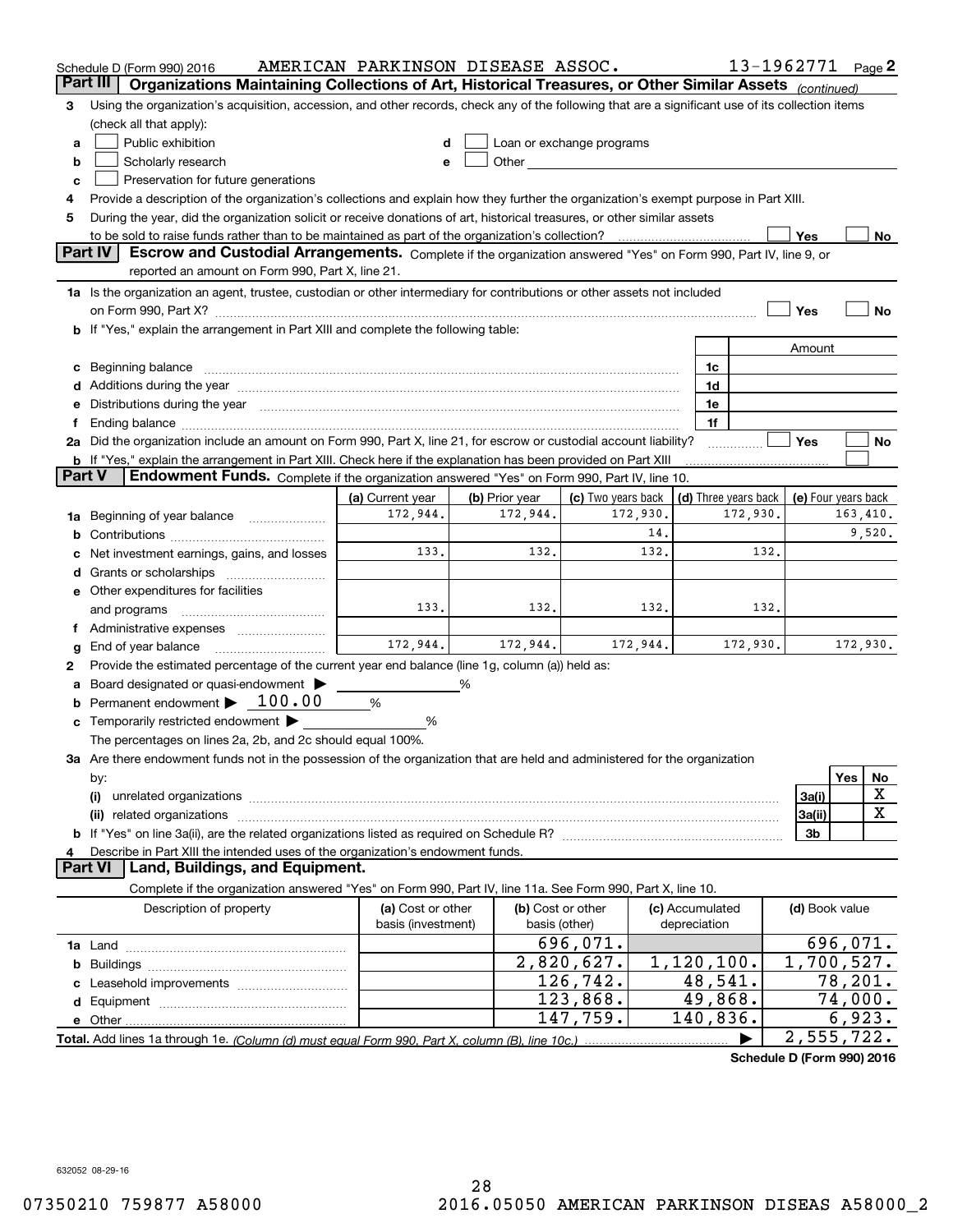|                 | Schedule D (Form 990) 2016        | AMERICAN PARKINSON DISEASE ASSOC.                                                                                                                    |                 |                |                                                           | 13-1962771 Page 3 |              |
|-----------------|-----------------------------------|------------------------------------------------------------------------------------------------------------------------------------------------------|-----------------|----------------|-----------------------------------------------------------|-------------------|--------------|
| <b>Part VII</b> |                                   | <b>Investments - Other Securities.</b>                                                                                                               |                 |                |                                                           |                   |              |
|                 |                                   | Complete if the organization answered "Yes" on Form 990, Part IV, line 11b. See Form 990, Part X, line 12.                                           |                 |                |                                                           |                   |              |
|                 |                                   | (a) Description of security or category (including name of security)                                                                                 | (b) Book value  |                | (c) Method of valuation: Cost or end-of-year market value |                   |              |
|                 | (1) Financial derivatives         |                                                                                                                                                      |                 |                |                                                           |                   |              |
|                 | (2) Closely-held equity interests |                                                                                                                                                      |                 |                |                                                           |                   |              |
| (3) Other       |                                   |                                                                                                                                                      |                 |                |                                                           |                   |              |
| (A)             |                                   | MUTUAL FUNDS-EQUITIES                                                                                                                                | 1,521,018.      |                | END-OF-YEAR MARKET VALUE                                  |                   |              |
| (B)             |                                   | MUTUAL FUNDS-FIXED INCOME                                                                                                                            | 44,676.         |                | END-OF-YEAR MARKET VALUE                                  |                   |              |
| (C)             |                                   |                                                                                                                                                      |                 |                |                                                           |                   |              |
| (D)             |                                   |                                                                                                                                                      |                 |                |                                                           |                   |              |
| (E)             |                                   |                                                                                                                                                      |                 |                |                                                           |                   |              |
| (F)             |                                   |                                                                                                                                                      |                 |                |                                                           |                   |              |
| (G)             |                                   |                                                                                                                                                      |                 |                |                                                           |                   |              |
| (H)             |                                   |                                                                                                                                                      | 1,565,694.      |                |                                                           |                   |              |
|                 |                                   | <b>Total.</b> (Col. (b) must equal Form 990, Part X, col. (B) line 12.)<br>Part VIII Investments - Program Related.                                  |                 |                |                                                           |                   |              |
|                 |                                   | Complete if the organization answered "Yes" on Form 990, Part IV, line 11c. See Form 990, Part X, line 13.                                           |                 |                |                                                           |                   |              |
|                 |                                   | (a) Description of investment                                                                                                                        | (b) Book value  |                | (c) Method of valuation: Cost or end-of-year market value |                   |              |
| (1)             |                                   |                                                                                                                                                      |                 |                |                                                           |                   |              |
| (2)             |                                   |                                                                                                                                                      |                 |                |                                                           |                   |              |
| (3)             |                                   |                                                                                                                                                      |                 |                |                                                           |                   |              |
| (4)             |                                   |                                                                                                                                                      |                 |                |                                                           |                   |              |
| (5)             |                                   |                                                                                                                                                      |                 |                |                                                           |                   |              |
| (6)             |                                   |                                                                                                                                                      |                 |                |                                                           |                   |              |
| (7)             |                                   |                                                                                                                                                      |                 |                |                                                           |                   |              |
| (8)             |                                   |                                                                                                                                                      |                 |                |                                                           |                   |              |
| (9)             |                                   |                                                                                                                                                      |                 |                |                                                           |                   |              |
|                 |                                   | Total. (Col. (b) must equal Form 990, Part X, col. (B) line 13.) $\blacktriangleright$                                                               |                 |                |                                                           |                   |              |
| <b>Part IX</b>  |                                   | <b>Other Assets.</b>                                                                                                                                 |                 |                |                                                           |                   |              |
|                 |                                   | Complete if the organization answered "Yes" on Form 990, Part IV, line 11d. See Form 990, Part X, line 15.                                           |                 |                |                                                           |                   |              |
|                 |                                   |                                                                                                                                                      | (a) Description |                |                                                           | (b) Book value    |              |
| (1)             |                                   |                                                                                                                                                      |                 |                |                                                           |                   |              |
| (2)             |                                   |                                                                                                                                                      |                 |                |                                                           |                   |              |
| (3)             |                                   |                                                                                                                                                      |                 |                |                                                           |                   |              |
| (4)             |                                   |                                                                                                                                                      |                 |                |                                                           |                   |              |
| (5)             |                                   |                                                                                                                                                      |                 |                |                                                           |                   |              |
| (6)             |                                   |                                                                                                                                                      |                 |                |                                                           |                   |              |
| (7)             |                                   |                                                                                                                                                      |                 |                |                                                           |                   |              |
| (8)<br>(9)      |                                   |                                                                                                                                                      |                 |                |                                                           |                   |              |
|                 |                                   |                                                                                                                                                      |                 |                |                                                           |                   |              |
| <b>Part X</b>   |                                   | Total. (Column (b) must equal Form 990. Part X. col. (B) line 15.)<br><b>Other Liabilities.</b>                                                      |                 |                |                                                           |                   |              |
|                 |                                   | Complete if the organization answered "Yes" on Form 990, Part IV, line 11e or 11f. See Form 990, Part X, line 25.                                    |                 |                |                                                           |                   |              |
| 1.              |                                   | (a) Description of liability                                                                                                                         |                 | (b) Book value |                                                           |                   |              |
| (1)             | Federal income taxes              |                                                                                                                                                      |                 |                |                                                           |                   |              |
| (2)             |                                   | CHARITABLE GIFT ANNUITIES PAYABLE                                                                                                                    |                 | 47,274.        |                                                           |                   |              |
| (3)             |                                   |                                                                                                                                                      |                 |                |                                                           |                   |              |
| (4)             |                                   |                                                                                                                                                      |                 |                |                                                           |                   |              |
| (5)             |                                   |                                                                                                                                                      |                 |                |                                                           |                   |              |
| (6)             |                                   |                                                                                                                                                      |                 |                |                                                           |                   |              |
| (7)             |                                   |                                                                                                                                                      |                 |                |                                                           |                   |              |
| (8)             |                                   |                                                                                                                                                      |                 |                |                                                           |                   |              |
| (9)             |                                   |                                                                                                                                                      |                 |                |                                                           |                   |              |
|                 |                                   | Total. (Column (b) must equal Form 990. Part X, col. (B) line 25.)                                                                                   |                 | 47,274.        |                                                           |                   |              |
|                 |                                   | 2. Liability for uncertain tax positions. In Part XIII, provide the text of the footnote to the organization's financial statements that reports the |                 |                |                                                           |                   |              |
|                 |                                   | organization's liability for uncertain tax positions under FIN 48 (ASC 740). Check here if the text of the footnote has been provided in Part XIII   |                 |                |                                                           |                   | $\mathbf{X}$ |

**Schedule D (Form 990) 2016**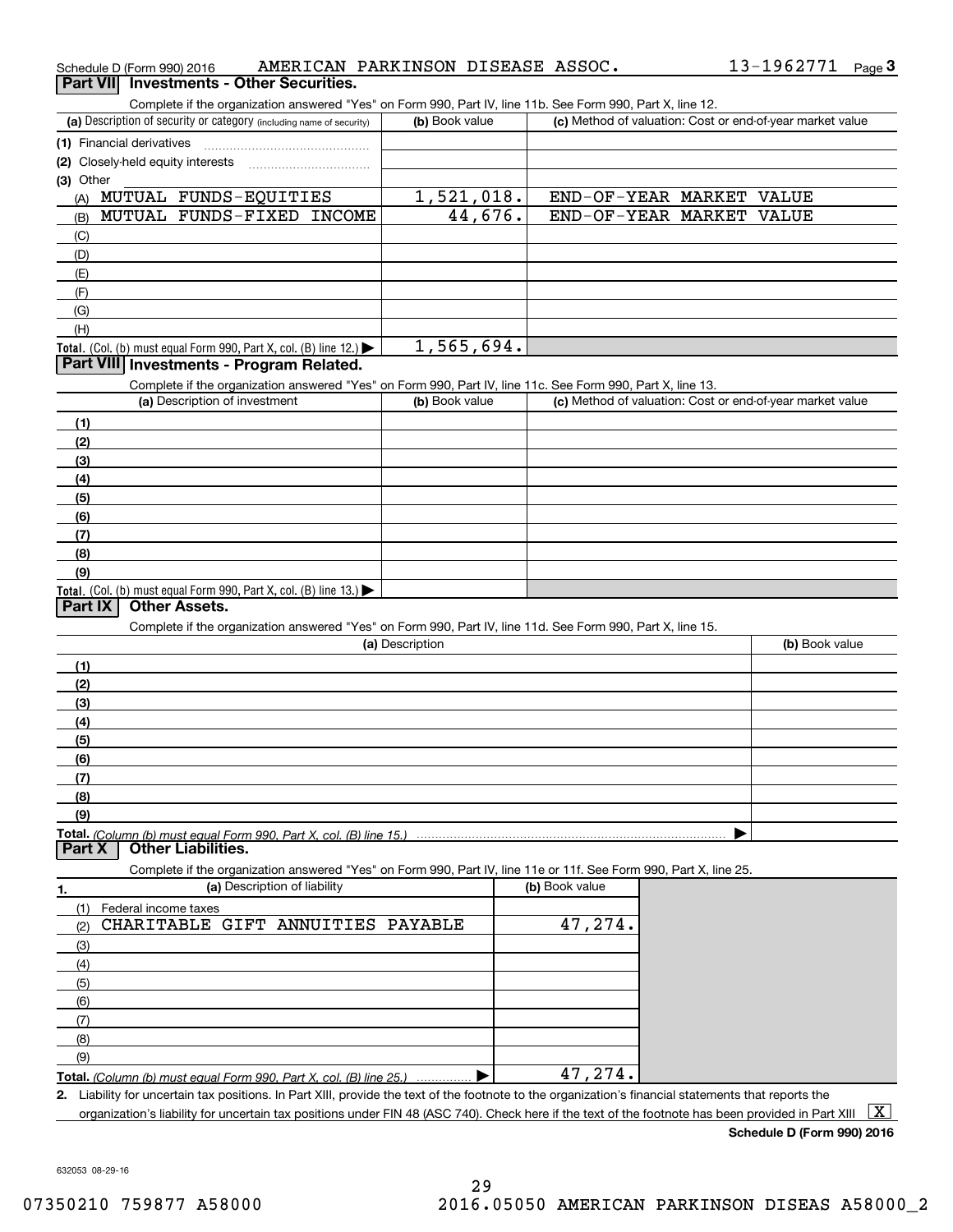| Complete if the organization answered "Yes" on Form 990, Part IV, line 12a.<br>$\overline{22}$ , 689, 950.<br>$\blacksquare$<br>Total revenue, gains, and other support per audited financial statements<br>1<br>Amounts included on line 1 but not on Form 990, Part VIII, line 12:<br>2<br>105,542.<br>2a<br>Net unrealized gains (losses) on investments [11] matter contracts and the unrealized gains (losses) on investments<br>a<br>$\overline{10,653,917}$ .<br>2 <sub>b</sub><br>b<br>2c<br>458,750.<br>2d<br>11, 218, 209.<br>Add lines 2a through 2d<br>2e<br>е<br>$\overline{11, 471, 741.}$<br>$\overline{3}$<br>3<br>Amounts included on Form 990, Part VIII, line 12, but not on line 1:<br>4<br>Investment expenses not included on Form 990, Part VIII, line 7b [111] [11] Investment expenses not included on Form 990, Part VIII, line 7b<br>4a<br>a<br>231,467.<br>4 <sub>b</sub><br>231,467.<br>c Add lines 4a and 4b<br>4с<br>11,703,208.<br>5 <sup>1</sup><br>Part XII   Reconciliation of Expenses per Audited Financial Statements With Expenses per Return.<br>Complete if the organization answered "Yes" on Form 990, Part IV, line 12a.<br>21, 102, 000.<br>$\blacksquare$<br>Total expenses and losses per audited financial statements [11] [12] manuscription and contract the statements [13] manuscription and the statements [13] manuscription and the statements and the statements and the statemen<br>1<br>Amounts included on line 1 but not on Form 990, Part IX, line 25:<br>2<br>10,653,917.<br>2a<br>a<br>2 <sub>b</sub><br>b<br>2 <sub>c</sub><br>Other losses<br>458,750.<br>2d<br>d<br><u>11, 112, 667.</u><br>Add lines 2a through 2d<br>2e<br>e<br>9,989,333.<br>$\mathbf{a}$<br>Amounts included on Form 990, Part IX, line 25, but not on line 1:<br>4<br>Investment expenses not included on Form 990, Part VIII, line 7b [100] [100] [100] [100] [100] [100] [100] [10<br>4a<br>a<br>$\overline{231,467}$ .<br>4 <sub>b</sub><br>Other (Describe in Part XIII.)<br>b<br>231,467.<br>c Add lines 4a and 4b<br>4 <sub>c</sub><br>10, 220, 800.<br>5<br>5<br>Part XIII Supplemental Information. | AMERICAN PARKINSON DISEASE ASSOC.<br>Schedule D (Form 990) 2016                                       |  | 13-1962771<br>Page $4$ |  |  |  |  |  |  |
|----------------------------------------------------------------------------------------------------------------------------------------------------------------------------------------------------------------------------------------------------------------------------------------------------------------------------------------------------------------------------------------------------------------------------------------------------------------------------------------------------------------------------------------------------------------------------------------------------------------------------------------------------------------------------------------------------------------------------------------------------------------------------------------------------------------------------------------------------------------------------------------------------------------------------------------------------------------------------------------------------------------------------------------------------------------------------------------------------------------------------------------------------------------------------------------------------------------------------------------------------------------------------------------------------------------------------------------------------------------------------------------------------------------------------------------------------------------------------------------------------------------------------------------------------------------------------------------------------------------------------------------------------------------------------------------------------------------------------------------------------------------------------------------------------------------------------------------------------------------------------------------------------------------------------------------------------------------------------------------------------------------------------------------------------------------------------------------------------------------------------------------------------|-------------------------------------------------------------------------------------------------------|--|------------------------|--|--|--|--|--|--|
|                                                                                                                                                                                                                                                                                                                                                                                                                                                                                                                                                                                                                                                                                                                                                                                                                                                                                                                                                                                                                                                                                                                                                                                                                                                                                                                                                                                                                                                                                                                                                                                                                                                                                                                                                                                                                                                                                                                                                                                                                                                                                                                                                    | <b>Part XI</b><br>Reconciliation of Revenue per Audited Financial Statements With Revenue per Return. |  |                        |  |  |  |  |  |  |
|                                                                                                                                                                                                                                                                                                                                                                                                                                                                                                                                                                                                                                                                                                                                                                                                                                                                                                                                                                                                                                                                                                                                                                                                                                                                                                                                                                                                                                                                                                                                                                                                                                                                                                                                                                                                                                                                                                                                                                                                                                                                                                                                                    |                                                                                                       |  |                        |  |  |  |  |  |  |
|                                                                                                                                                                                                                                                                                                                                                                                                                                                                                                                                                                                                                                                                                                                                                                                                                                                                                                                                                                                                                                                                                                                                                                                                                                                                                                                                                                                                                                                                                                                                                                                                                                                                                                                                                                                                                                                                                                                                                                                                                                                                                                                                                    |                                                                                                       |  |                        |  |  |  |  |  |  |
|                                                                                                                                                                                                                                                                                                                                                                                                                                                                                                                                                                                                                                                                                                                                                                                                                                                                                                                                                                                                                                                                                                                                                                                                                                                                                                                                                                                                                                                                                                                                                                                                                                                                                                                                                                                                                                                                                                                                                                                                                                                                                                                                                    |                                                                                                       |  |                        |  |  |  |  |  |  |
|                                                                                                                                                                                                                                                                                                                                                                                                                                                                                                                                                                                                                                                                                                                                                                                                                                                                                                                                                                                                                                                                                                                                                                                                                                                                                                                                                                                                                                                                                                                                                                                                                                                                                                                                                                                                                                                                                                                                                                                                                                                                                                                                                    |                                                                                                       |  |                        |  |  |  |  |  |  |
|                                                                                                                                                                                                                                                                                                                                                                                                                                                                                                                                                                                                                                                                                                                                                                                                                                                                                                                                                                                                                                                                                                                                                                                                                                                                                                                                                                                                                                                                                                                                                                                                                                                                                                                                                                                                                                                                                                                                                                                                                                                                                                                                                    |                                                                                                       |  |                        |  |  |  |  |  |  |
|                                                                                                                                                                                                                                                                                                                                                                                                                                                                                                                                                                                                                                                                                                                                                                                                                                                                                                                                                                                                                                                                                                                                                                                                                                                                                                                                                                                                                                                                                                                                                                                                                                                                                                                                                                                                                                                                                                                                                                                                                                                                                                                                                    |                                                                                                       |  |                        |  |  |  |  |  |  |
|                                                                                                                                                                                                                                                                                                                                                                                                                                                                                                                                                                                                                                                                                                                                                                                                                                                                                                                                                                                                                                                                                                                                                                                                                                                                                                                                                                                                                                                                                                                                                                                                                                                                                                                                                                                                                                                                                                                                                                                                                                                                                                                                                    |                                                                                                       |  |                        |  |  |  |  |  |  |
|                                                                                                                                                                                                                                                                                                                                                                                                                                                                                                                                                                                                                                                                                                                                                                                                                                                                                                                                                                                                                                                                                                                                                                                                                                                                                                                                                                                                                                                                                                                                                                                                                                                                                                                                                                                                                                                                                                                                                                                                                                                                                                                                                    |                                                                                                       |  |                        |  |  |  |  |  |  |
|                                                                                                                                                                                                                                                                                                                                                                                                                                                                                                                                                                                                                                                                                                                                                                                                                                                                                                                                                                                                                                                                                                                                                                                                                                                                                                                                                                                                                                                                                                                                                                                                                                                                                                                                                                                                                                                                                                                                                                                                                                                                                                                                                    |                                                                                                       |  |                        |  |  |  |  |  |  |
|                                                                                                                                                                                                                                                                                                                                                                                                                                                                                                                                                                                                                                                                                                                                                                                                                                                                                                                                                                                                                                                                                                                                                                                                                                                                                                                                                                                                                                                                                                                                                                                                                                                                                                                                                                                                                                                                                                                                                                                                                                                                                                                                                    |                                                                                                       |  |                        |  |  |  |  |  |  |
|                                                                                                                                                                                                                                                                                                                                                                                                                                                                                                                                                                                                                                                                                                                                                                                                                                                                                                                                                                                                                                                                                                                                                                                                                                                                                                                                                                                                                                                                                                                                                                                                                                                                                                                                                                                                                                                                                                                                                                                                                                                                                                                                                    |                                                                                                       |  |                        |  |  |  |  |  |  |
|                                                                                                                                                                                                                                                                                                                                                                                                                                                                                                                                                                                                                                                                                                                                                                                                                                                                                                                                                                                                                                                                                                                                                                                                                                                                                                                                                                                                                                                                                                                                                                                                                                                                                                                                                                                                                                                                                                                                                                                                                                                                                                                                                    |                                                                                                       |  |                        |  |  |  |  |  |  |
|                                                                                                                                                                                                                                                                                                                                                                                                                                                                                                                                                                                                                                                                                                                                                                                                                                                                                                                                                                                                                                                                                                                                                                                                                                                                                                                                                                                                                                                                                                                                                                                                                                                                                                                                                                                                                                                                                                                                                                                                                                                                                                                                                    |                                                                                                       |  |                        |  |  |  |  |  |  |
|                                                                                                                                                                                                                                                                                                                                                                                                                                                                                                                                                                                                                                                                                                                                                                                                                                                                                                                                                                                                                                                                                                                                                                                                                                                                                                                                                                                                                                                                                                                                                                                                                                                                                                                                                                                                                                                                                                                                                                                                                                                                                                                                                    |                                                                                                       |  |                        |  |  |  |  |  |  |
|                                                                                                                                                                                                                                                                                                                                                                                                                                                                                                                                                                                                                                                                                                                                                                                                                                                                                                                                                                                                                                                                                                                                                                                                                                                                                                                                                                                                                                                                                                                                                                                                                                                                                                                                                                                                                                                                                                                                                                                                                                                                                                                                                    |                                                                                                       |  |                        |  |  |  |  |  |  |
|                                                                                                                                                                                                                                                                                                                                                                                                                                                                                                                                                                                                                                                                                                                                                                                                                                                                                                                                                                                                                                                                                                                                                                                                                                                                                                                                                                                                                                                                                                                                                                                                                                                                                                                                                                                                                                                                                                                                                                                                                                                                                                                                                    |                                                                                                       |  |                        |  |  |  |  |  |  |
|                                                                                                                                                                                                                                                                                                                                                                                                                                                                                                                                                                                                                                                                                                                                                                                                                                                                                                                                                                                                                                                                                                                                                                                                                                                                                                                                                                                                                                                                                                                                                                                                                                                                                                                                                                                                                                                                                                                                                                                                                                                                                                                                                    |                                                                                                       |  |                        |  |  |  |  |  |  |
|                                                                                                                                                                                                                                                                                                                                                                                                                                                                                                                                                                                                                                                                                                                                                                                                                                                                                                                                                                                                                                                                                                                                                                                                                                                                                                                                                                                                                                                                                                                                                                                                                                                                                                                                                                                                                                                                                                                                                                                                                                                                                                                                                    |                                                                                                       |  |                        |  |  |  |  |  |  |
|                                                                                                                                                                                                                                                                                                                                                                                                                                                                                                                                                                                                                                                                                                                                                                                                                                                                                                                                                                                                                                                                                                                                                                                                                                                                                                                                                                                                                                                                                                                                                                                                                                                                                                                                                                                                                                                                                                                                                                                                                                                                                                                                                    |                                                                                                       |  |                        |  |  |  |  |  |  |
|                                                                                                                                                                                                                                                                                                                                                                                                                                                                                                                                                                                                                                                                                                                                                                                                                                                                                                                                                                                                                                                                                                                                                                                                                                                                                                                                                                                                                                                                                                                                                                                                                                                                                                                                                                                                                                                                                                                                                                                                                                                                                                                                                    |                                                                                                       |  |                        |  |  |  |  |  |  |
|                                                                                                                                                                                                                                                                                                                                                                                                                                                                                                                                                                                                                                                                                                                                                                                                                                                                                                                                                                                                                                                                                                                                                                                                                                                                                                                                                                                                                                                                                                                                                                                                                                                                                                                                                                                                                                                                                                                                                                                                                                                                                                                                                    |                                                                                                       |  |                        |  |  |  |  |  |  |
|                                                                                                                                                                                                                                                                                                                                                                                                                                                                                                                                                                                                                                                                                                                                                                                                                                                                                                                                                                                                                                                                                                                                                                                                                                                                                                                                                                                                                                                                                                                                                                                                                                                                                                                                                                                                                                                                                                                                                                                                                                                                                                                                                    |                                                                                                       |  |                        |  |  |  |  |  |  |
|                                                                                                                                                                                                                                                                                                                                                                                                                                                                                                                                                                                                                                                                                                                                                                                                                                                                                                                                                                                                                                                                                                                                                                                                                                                                                                                                                                                                                                                                                                                                                                                                                                                                                                                                                                                                                                                                                                                                                                                                                                                                                                                                                    |                                                                                                       |  |                        |  |  |  |  |  |  |
|                                                                                                                                                                                                                                                                                                                                                                                                                                                                                                                                                                                                                                                                                                                                                                                                                                                                                                                                                                                                                                                                                                                                                                                                                                                                                                                                                                                                                                                                                                                                                                                                                                                                                                                                                                                                                                                                                                                                                                                                                                                                                                                                                    |                                                                                                       |  |                        |  |  |  |  |  |  |
|                                                                                                                                                                                                                                                                                                                                                                                                                                                                                                                                                                                                                                                                                                                                                                                                                                                                                                                                                                                                                                                                                                                                                                                                                                                                                                                                                                                                                                                                                                                                                                                                                                                                                                                                                                                                                                                                                                                                                                                                                                                                                                                                                    |                                                                                                       |  |                        |  |  |  |  |  |  |
|                                                                                                                                                                                                                                                                                                                                                                                                                                                                                                                                                                                                                                                                                                                                                                                                                                                                                                                                                                                                                                                                                                                                                                                                                                                                                                                                                                                                                                                                                                                                                                                                                                                                                                                                                                                                                                                                                                                                                                                                                                                                                                                                                    |                                                                                                       |  |                        |  |  |  |  |  |  |
|                                                                                                                                                                                                                                                                                                                                                                                                                                                                                                                                                                                                                                                                                                                                                                                                                                                                                                                                                                                                                                                                                                                                                                                                                                                                                                                                                                                                                                                                                                                                                                                                                                                                                                                                                                                                                                                                                                                                                                                                                                                                                                                                                    |                                                                                                       |  |                        |  |  |  |  |  |  |
|                                                                                                                                                                                                                                                                                                                                                                                                                                                                                                                                                                                                                                                                                                                                                                                                                                                                                                                                                                                                                                                                                                                                                                                                                                                                                                                                                                                                                                                                                                                                                                                                                                                                                                                                                                                                                                                                                                                                                                                                                                                                                                                                                    |                                                                                                       |  |                        |  |  |  |  |  |  |
|                                                                                                                                                                                                                                                                                                                                                                                                                                                                                                                                                                                                                                                                                                                                                                                                                                                                                                                                                                                                                                                                                                                                                                                                                                                                                                                                                                                                                                                                                                                                                                                                                                                                                                                                                                                                                                                                                                                                                                                                                                                                                                                                                    |                                                                                                       |  |                        |  |  |  |  |  |  |
|                                                                                                                                                                                                                                                                                                                                                                                                                                                                                                                                                                                                                                                                                                                                                                                                                                                                                                                                                                                                                                                                                                                                                                                                                                                                                                                                                                                                                                                                                                                                                                                                                                                                                                                                                                                                                                                                                                                                                                                                                                                                                                                                                    |                                                                                                       |  |                        |  |  |  |  |  |  |

Provide the descriptions required for Part II, lines 3, 5, and 9; Part III, lines 1a and 4; Part IV, lines 1b and 2b; Part V, line 4; Part X, line 2; Part XI, lines 2d and 4b; and Part XII, lines 2d and 4b. Also complete this part to provide any additional information.

PART X, LINE 2:

APDA IS EXEMPT FROM INCOME TAXES UNDER SECTION  $501(C)(3)$  OF THE INTERNAL

REVENUE CODE AND, THEREFORE, HAS MADE NO PROVISION FOR FEDERAL OR STATE

INCOME TAXES IN THE ACCOMPANYING FINANCIAL STATEMENTS. APDA HAS BEEN

DETERMINED BY THE INTERNAL REVENUE SERVICE NOT TO BE A "PRIVATE

FOUNDATION" WITHIN THE MEANING OF SECTION 509(A)(1) OF THE INTERNAL

REVENUE CODE.

OTHER SIGNIFICANT TAX POSITIONS INCLUDE ITS DETERMINATION OF WHETHER ANY

AMOUNTS ARE SUBJECT TO UNRELATED BUSINESS INCOME TAX (UBIT). ALL

SIGNIFICANT TAX POSITIONS HAVE BEEN CONSIDERED BY MANAGEMENT AND IT HAS

BEEN DETERMINED THAT ALL TAX POSITIONS WOULD BE SUSTAINED UPON EXAMINATION

**Schedule D (Form 990) 2016**

632054 08-29-16

30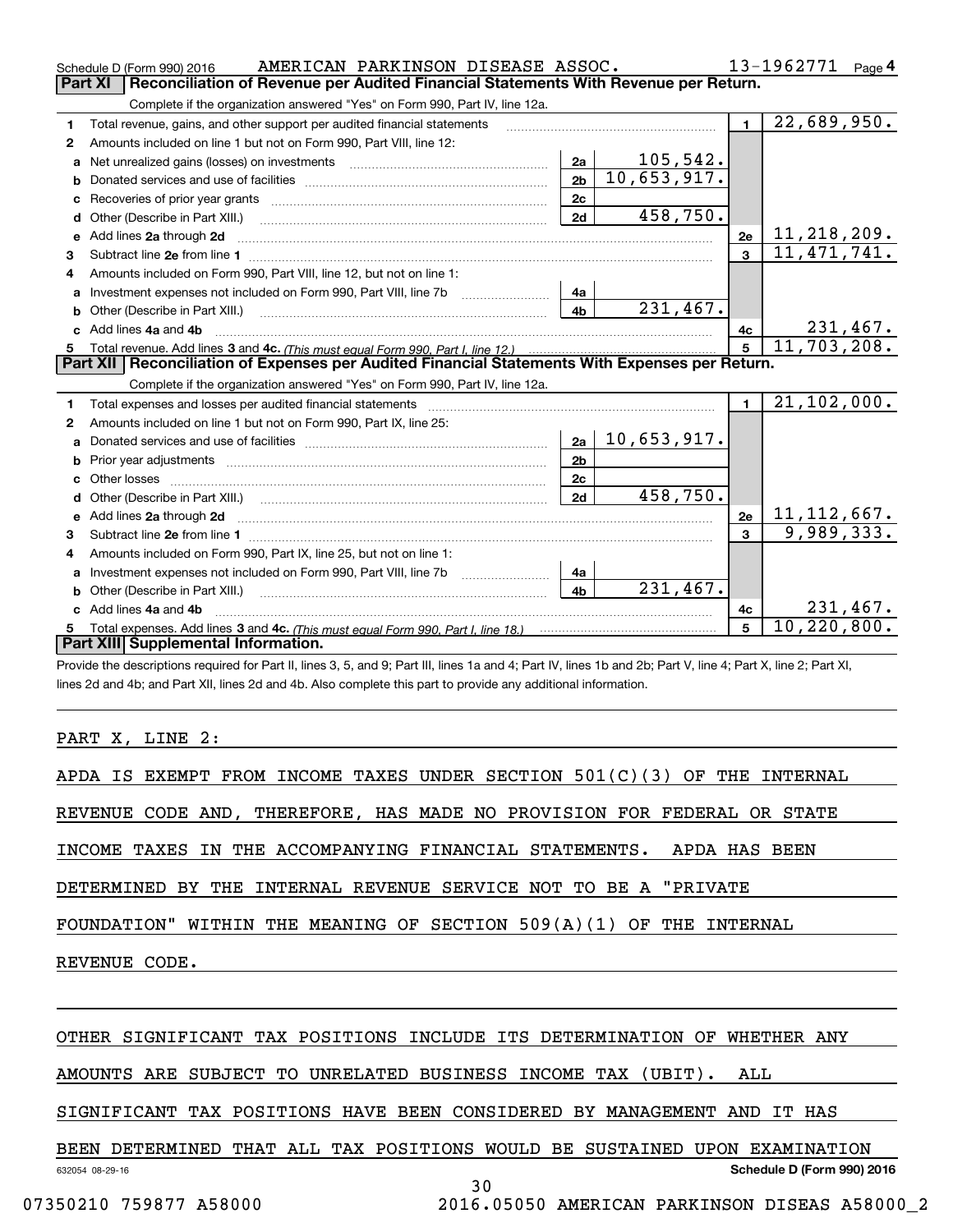| 13-1962771 Page 5<br>Schedule D (Form 990) 2016 AMERICAN PARKINSON DISEASE ASSOC.<br><b>Part XIII Supplemental Information</b> (continued)         |
|----------------------------------------------------------------------------------------------------------------------------------------------------|
| BY TAXING AUTHORITIES. THE MOST SIGNIFICANT JURISDICTIONS IN WHICH APDA                                                                            |
| IS REQUIRED TO FILE TAX RETURNS INCLUDE THE U.S. FEDERAL JURISDICTION AND                                                                          |
| THE STATE OF NEW YORK, ALTHOUGH APDA FILES IN ALMOST EVERY STATE. APDA IS                                                                          |
| SUBJECT TO EXAMINATION BY THE FEDERAL TAXING AUTHORITY UP TO THREE YEARS                                                                           |
| FROM THE EXTENDED DUE DATE OF THE TAX RETURN. AS OF AUGUST 31, 2017, TAX                                                                           |
| YEARS ENDING IN 2014 THROUGH 2016 ARE OPEN TO EXAMINATION, WITH LIMITED                                                                            |
| EXCEPTIONS FOR VARIOUS STATES.<br>and the control of the control of the control of the control of the control of the control of the control of the |
|                                                                                                                                                    |
| PART XI, LINE 2D - OTHER ADJUSTMENTS:                                                                                                              |
| 458,750.<br>SPECIAL EVENTS<br><u> 1989 - Johann Stoff, amerikansk politiker (d. 1989)</u>                                                          |
|                                                                                                                                                    |
| PART XI, LINE 4B - OTHER ADJUSTMENTS:                                                                                                              |
| 231,467.<br>GRANT ADJUSTMENTS<br><u> 1989 - Johann Stein, mars an de Britannich (b. 1989)</u>                                                      |
| and the control of the control of the control of the control of the control of the control of the control of the                                   |
| PART XII, LINE 2D - OTHER ADJUSTMENTS:                                                                                                             |
| 458,750.<br>SPECIAL EVENTS                                                                                                                         |
|                                                                                                                                                    |
| OTHER ADJUSTMENTS:<br>PART XII, LINE 4B<br>$\overline{\phantom{a}}$                                                                                |
| 231,467.<br>GRANT ADJUSTMENTS                                                                                                                      |
|                                                                                                                                                    |
|                                                                                                                                                    |
|                                                                                                                                                    |
|                                                                                                                                                    |
|                                                                                                                                                    |
|                                                                                                                                                    |
|                                                                                                                                                    |
|                                                                                                                                                    |
| Schedule D (Form 990) 2016                                                                                                                         |

632055 08-29-16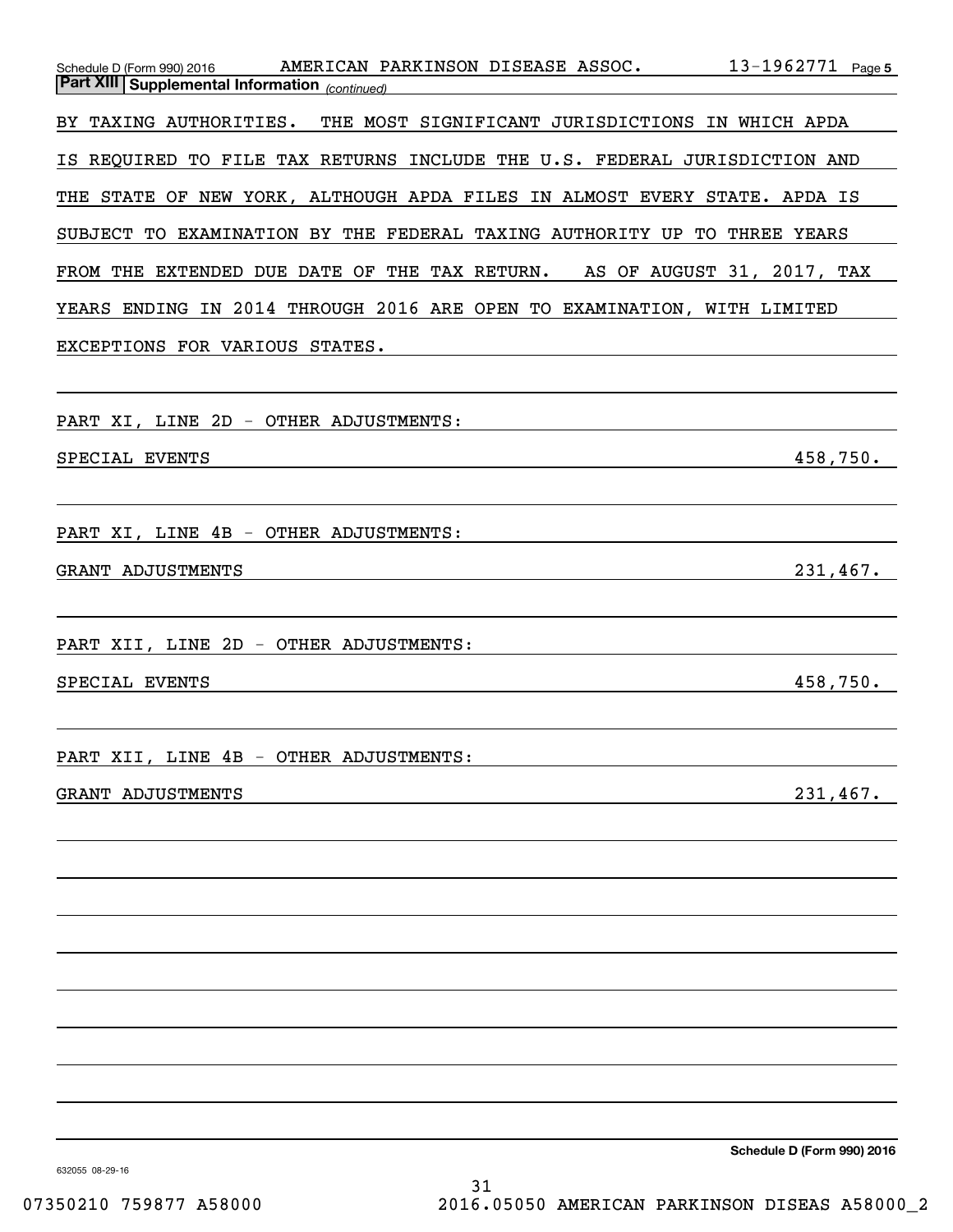| <b>SCHEDULE G</b><br>(Form 990 or 990-EZ)<br>Department of the Treasury<br>Internal Revenue Service<br>Name of the organization                                                                                                                                                                                                                                                                                                                                                                                                                                                                                                                                                                                                                                                                                                                                                              | OMB No. 1545-0047<br><b>Supplemental Information Regarding Fundraising or Gaming Activities</b><br>2016<br>Complete if the organization answered "Yes" on Form 990, Part IV, line 17, 18, or 19, or if the<br>organization entered more than \$15,000 on Form 990-EZ, line 6a.<br><b>Open to Public</b><br>Attach to Form 990 or Form 990-EZ.<br>Inspection<br>Information about Schedule G (Form 990 or 990-EZ) and its instructions is at www.irs.gov/form990.<br><b>Employer identification number</b> |              |                                                            |                                      |                                                                            |                                                         |  |  |  |  |
|----------------------------------------------------------------------------------------------------------------------------------------------------------------------------------------------------------------------------------------------------------------------------------------------------------------------------------------------------------------------------------------------------------------------------------------------------------------------------------------------------------------------------------------------------------------------------------------------------------------------------------------------------------------------------------------------------------------------------------------------------------------------------------------------------------------------------------------------------------------------------------------------|-----------------------------------------------------------------------------------------------------------------------------------------------------------------------------------------------------------------------------------------------------------------------------------------------------------------------------------------------------------------------------------------------------------------------------------------------------------------------------------------------------------|--------------|------------------------------------------------------------|--------------------------------------|----------------------------------------------------------------------------|---------------------------------------------------------|--|--|--|--|
| 13-1962771<br>AMERICAN PARKINSON DISEASE ASSOC.<br>Fundraising Activities. Complete if the organization answered "Yes" on Form 990, Part IV, line 17. Form 990-EZ filers are not<br>Part I<br>required to complete this part.                                                                                                                                                                                                                                                                                                                                                                                                                                                                                                                                                                                                                                                                |                                                                                                                                                                                                                                                                                                                                                                                                                                                                                                           |              |                                                            |                                      |                                                                            |                                                         |  |  |  |  |
| 1 Indicate whether the organization raised funds through any of the following activities. Check all that apply.<br>$ X $ Mail solicitations<br>$e$ $\boxed{X}$ Solicitation of non-government grants<br>a<br>  X  <br>Solicitation of government grants<br>Internet and email solicitations<br>f<br>b<br>$g\mid X$ Special fundraising events<br>Phone solicitations<br>c<br>$\boxed{\textbf{X}}$ In-person solicitations<br>d<br>2 a Did the organization have a written or oral agreement with any individual (including officers, directors, trustees, or<br>∣ X ∣ Yes<br>key employees listed in Form 990, Part VII) or entity in connection with professional fundraising services?<br>No<br>b If "Yes," list the 10 highest paid individuals or entities (fundraisers) pursuant to agreements under which the fundraiser is to be<br>compensated at least \$5,000 by the organization. |                                                                                                                                                                                                                                                                                                                                                                                                                                                                                                           |              |                                                            |                                      |                                                                            |                                                         |  |  |  |  |
| (i) Name and address of individual<br>or entity (fundraiser)                                                                                                                                                                                                                                                                                                                                                                                                                                                                                                                                                                                                                                                                                                                                                                                                                                 | (ii) Activity                                                                                                                                                                                                                                                                                                                                                                                                                                                                                             | have custody | (iii) Did<br>fundraiser<br>or control of<br>contributions? | (iv) Gross receipts<br>from activity | (v) Amount paid<br>to (or retained by)<br>fundraiser<br>listed in col. (i) | (vi) Amount paid<br>to (or retained by)<br>organization |  |  |  |  |
| THOMSON HABIB & DENISON - 80<br>HAYDEN AVE., LEXINGTON, MA                                                                                                                                                                                                                                                                                                                                                                                                                                                                                                                                                                                                                                                                                                                                                                                                                                   | FUNDRAISING COUNSEL                                                                                                                                                                                                                                                                                                                                                                                                                                                                                       | Yes          | <b>No</b><br>X                                             | 2,354,185.                           | 390.940.                                                                   | 1,963,245.                                              |  |  |  |  |
|                                                                                                                                                                                                                                                                                                                                                                                                                                                                                                                                                                                                                                                                                                                                                                                                                                                                                              |                                                                                                                                                                                                                                                                                                                                                                                                                                                                                                           |              |                                                            |                                      |                                                                            |                                                         |  |  |  |  |
| Total<br>or licensing                                                                                                                                                                                                                                                                                                                                                                                                                                                                                                                                                                                                                                                                                                                                                                                                                                                                        | 3 List all states in which the organization is registered or licensed to solicit contributions or has been notified it is exempt from registration                                                                                                                                                                                                                                                                                                                                                        |              |                                                            | 2,354,185.                           | 390,940.                                                                   | 1,963,245.                                              |  |  |  |  |
| AL, AK, AZ, AR, CA, CO, CT, DC, FL, GA, HI, IL, KS, KY, LA, ME, MD, MA, MI, MN, MS, NH, NJ, NM, NY<br>NC, ND, OH, OK, OR, PA, RI, SD, TN, UT, VA, WA, WV, WI                                                                                                                                                                                                                                                                                                                                                                                                                                                                                                                                                                                                                                                                                                                                 |                                                                                                                                                                                                                                                                                                                                                                                                                                                                                                           |              |                                                            |                                      |                                                                            |                                                         |  |  |  |  |

LHA For Paperwork Reduction Act Notice, see the Instructions for Form 990 or 990-EZ. Schedule G (Form 990 or 990-EZ) 2016 SEE PART IV FOR CONTINUATIONS

632081 09-12-16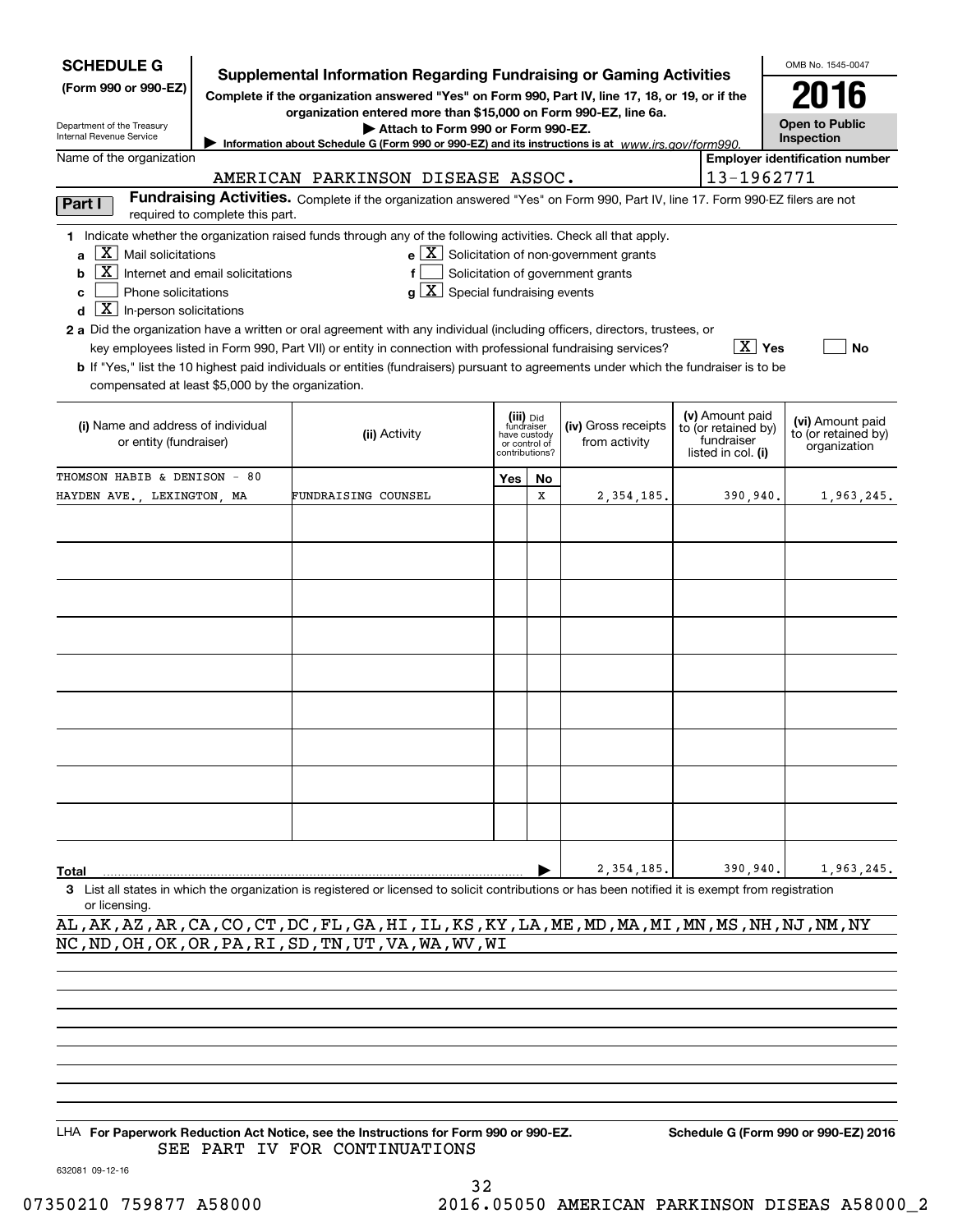**2**Schedule G (Form 990 or 990-EZ) 2016 Page AMERICAN PARKINSON DISEASE ASSOC. 13-1962771 **Part II** | Fundraising Events. Complete if the organization answered "Yes" on Form 990, Part IV, line 18, or reported more than \$15,000

|                        |    | of fundraising event contributions and gross income on Form 990-EZ, lines 1 and 6b. List events with gross receipts greater than \$5,000. |                |                         |                                |                            |
|------------------------|----|-------------------------------------------------------------------------------------------------------------------------------------------|----------------|-------------------------|--------------------------------|----------------------------|
|                        |    |                                                                                                                                           | (a) Event $#1$ | $(b)$ Event #2          | (c) Other events               | (d) Total events           |
|                        |    |                                                                                                                                           | OPTIMISM       | <b>HOPE AUCTION</b>     |                                |                            |
|                        |    |                                                                                                                                           | WALK           | & GALA                  | 9                              | (add col. (a) through      |
|                        |    |                                                                                                                                           | (event type)   | (event type)            | (total number)                 | col. (c)                   |
| Revenue                |    |                                                                                                                                           |                |                         |                                |                            |
|                        | 1. |                                                                                                                                           | 916, 493.      | 385,859.                | 960, 396.                      | 2, 262, 748.               |
|                        |    |                                                                                                                                           |                |                         |                                |                            |
|                        |    |                                                                                                                                           | 916,493.       | 352,940.                | 833,335.                       | 2,102,768.                 |
|                        |    |                                                                                                                                           |                |                         |                                |                            |
|                        |    | 3 Gross income (line 1 minus line 2)                                                                                                      |                | 32,919.                 | 127,061.                       | 159,980.                   |
|                        |    |                                                                                                                                           |                |                         |                                |                            |
|                        |    |                                                                                                                                           |                |                         |                                |                            |
|                        |    |                                                                                                                                           |                |                         |                                |                            |
|                        | 5  |                                                                                                                                           |                |                         |                                |                            |
|                        |    |                                                                                                                                           |                |                         |                                |                            |
|                        |    |                                                                                                                                           | 7,521.         | 4,540.                  | 11,766.                        | 23,827.                    |
|                        |    |                                                                                                                                           |                |                         |                                |                            |
| Direct Expenses        |    | 7 Food and beverages                                                                                                                      | 7,898.         | 39,310.                 | 129,870.                       | 177,078.                   |
|                        |    |                                                                                                                                           |                |                         |                                |                            |
|                        | 8  |                                                                                                                                           |                | 11,508.                 | 53,809.                        | 65,317.                    |
|                        | 9  |                                                                                                                                           | 87,691.        | 17,941.                 | 37, 363.                       | 142,995.                   |
|                        |    | 10 Direct expense summary. Add lines 4 through 9 in column (d)                                                                            |                |                         |                                | 409, 217.                  |
|                        |    | 11 Net income summary. Subtract line 10 from line 3, column (d)                                                                           |                |                         |                                | $-249, 237.$               |
| <b>Part III</b>        |    | Gaming. Complete if the organization answered "Yes" on Form 990, Part IV, line 19, or reported more than                                  |                |                         |                                |                            |
|                        |    | \$15,000 on Form 990-EZ, line 6a.                                                                                                         |                |                         |                                |                            |
|                        |    |                                                                                                                                           | (a) Bingo      | (b) Pull tabs/instant   | (c) Other gaming               | (d) Total gaming (add      |
| Revenue                |    |                                                                                                                                           |                | bingo/progressive bingo |                                | col. (a) through col. (c)) |
|                        |    |                                                                                                                                           |                |                         |                                |                            |
|                        |    |                                                                                                                                           |                |                         | 91,437.                        | 91,437.                    |
|                        |    |                                                                                                                                           |                |                         |                                |                            |
|                        |    |                                                                                                                                           |                |                         | 44,103.                        | 44,103.                    |
|                        |    |                                                                                                                                           |                |                         |                                |                            |
|                        |    |                                                                                                                                           |                |                         | 5,430.                         | 5,430.                     |
| <b>Direct Expenses</b> |    |                                                                                                                                           |                |                         |                                |                            |
|                        | 4  |                                                                                                                                           |                |                         |                                |                            |
|                        |    |                                                                                                                                           |                |                         |                                |                            |
|                        |    |                                                                                                                                           |                |                         |                                |                            |
|                        |    |                                                                                                                                           | Yes<br>%       | %<br>Yes                | $\boxed{\text{X}}$ Yes 80.00 % |                            |
|                        |    | 6 Volunteer labor                                                                                                                         | No             | No                      | No                             |                            |

**7**Direct expense summary. Add lines 2 through 5 in column (d) ~~~~~~~~~~~~~~~~~~~~~~~~ | **8**Net gaming income summary. Subtract line 7 from line 1, column (d) …… ▶ 49,533. 41,904.

**9**Enter the state(s) in which the organization conducts gaming activities: CT,FL,IL,MA,OK,VT,WA,WI **a**Is the organization licensed to conduct gaming activities in each of these states? ~~~~~~~~~~~~~~~~~~~~**b**If "No," explain:

 $X$  Yes  $\Box$ 

**No**

**10a** Were any of the organization's gaming licenses revoked, suspended, or terminated during the tax year? \_\_\_\_\_\_\_\_\_\_\_\_\_\_\_\_\_ **b** If "Yes," explain: **Yes** es  $|\,\texttt{X}\,|$  No

632082 09-12-16

**Schedule G (Form 990 or 990-EZ) 2016**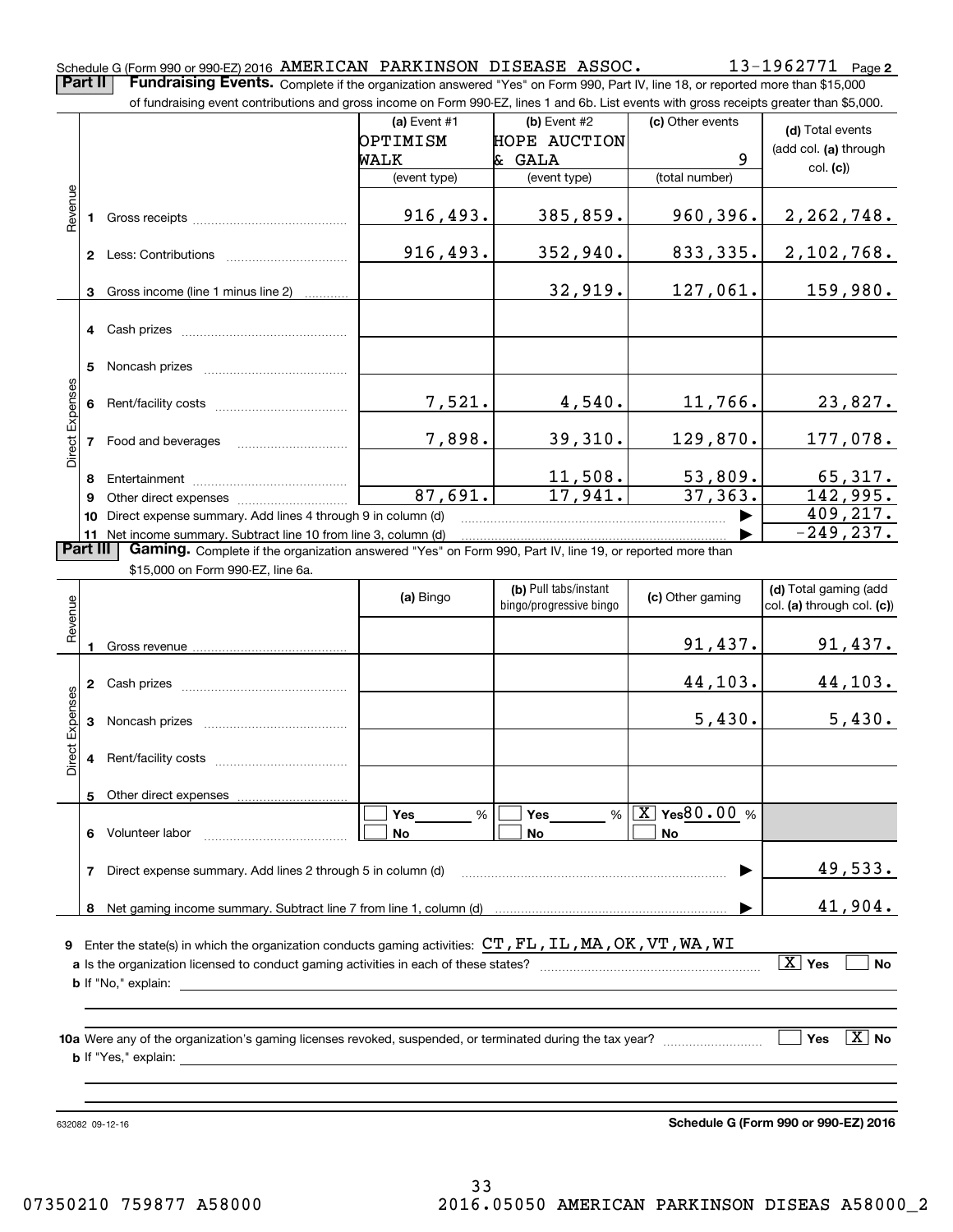| Schedule G (Form 990 or 990-EZ) 2016 AMERICAN PARKINSON DISEASE ASSOC.                                                                                                                                                                    | 13-1962771 Page 3                    |                            |
|-------------------------------------------------------------------------------------------------------------------------------------------------------------------------------------------------------------------------------------------|--------------------------------------|----------------------------|
|                                                                                                                                                                                                                                           | Yes                                  | $X$ No                     |
| 12 Is the organization a grantor, beneficiary or trustee of a trust, or a member of a partnership or other entity formed                                                                                                                  |                                      |                            |
|                                                                                                                                                                                                                                           | $\Box$ Yes                           | $\mathbf{X}$ No            |
| 13 Indicate the percentage of gaming activity conducted in:                                                                                                                                                                               |                                      |                            |
|                                                                                                                                                                                                                                           | 13a                                  | %                          |
| <b>b</b> An outside facility <i>www.communicality www.communicality.communicality www.communicality www.communicality.communicality www.communicality.com</i>                                                                             | $13b \ 100.00$ %                     |                            |
| 14 Enter the name and address of the person who prepares the organization's gaming/special events books and records:                                                                                                                      |                                      |                            |
| $Name \triangleright$ CHERYL WEINER<br>Address > 135 PARKINSON AVE - STATEN ISLAND, NY 10305                                                                                                                                              |                                      |                            |
|                                                                                                                                                                                                                                           |                                      | $\overline{\mathbf{X}}$ No |
|                                                                                                                                                                                                                                           |                                      |                            |
|                                                                                                                                                                                                                                           |                                      |                            |
| c If "Yes," enter name and address of the third party:                                                                                                                                                                                    |                                      |                            |
|                                                                                                                                                                                                                                           |                                      |                            |
| Name $\blacktriangleright$                                                                                                                                                                                                                |                                      |                            |
|                                                                                                                                                                                                                                           |                                      |                            |
| Address $\blacktriangleright$                                                                                                                                                                                                             |                                      |                            |
|                                                                                                                                                                                                                                           |                                      |                            |
| <b>16</b> Gaming manager information:                                                                                                                                                                                                     |                                      |                            |
|                                                                                                                                                                                                                                           |                                      |                            |
| $Name \triangleright$ CHERYL WEINER                                                                                                                                                                                                       |                                      |                            |
|                                                                                                                                                                                                                                           |                                      |                            |
| Gaming manager compensation > \$                                                                                                                                                                                                          |                                      |                            |
|                                                                                                                                                                                                                                           |                                      |                            |
| $Description of services provided$ $\triangleright$                                                                                                                                                                                       |                                      |                            |
|                                                                                                                                                                                                                                           |                                      |                            |
|                                                                                                                                                                                                                                           |                                      |                            |
|                                                                                                                                                                                                                                           |                                      |                            |
| $X$ Employee<br>Director/officer<br>Independent contractor                                                                                                                                                                                |                                      |                            |
|                                                                                                                                                                                                                                           |                                      |                            |
| <b>17</b> Mandatory distributions:                                                                                                                                                                                                        |                                      |                            |
| a Is the organization required under state law to make charitable distributions from the gaming proceeds to                                                                                                                               | $\Box$ Yes $\boxed{\text{X}}$ No     |                            |
| retain the state gaming license?                                                                                                                                                                                                          |                                      |                            |
| <b>b</b> Enter the amount of distributions required under state law to be distributed to other exempt organizations or spent in the                                                                                                       |                                      |                            |
| organization's own exempt activities during the tax year $\triangleright$ \$<br><b>Part IV</b>                                                                                                                                            |                                      |                            |
| Supplemental Information. Provide the explanations required by Part I, line 2b, columns (iii) and (v); and Part III, lines 9, 9b, 10b, 15b,<br>15c, 16, and 17b, as applicable. Also provide any additional information. See instructions |                                      |                            |
|                                                                                                                                                                                                                                           |                                      |                            |
| SCHEDULE G, PART I, LINE 2B, LIST OF TEN HIGHEST PAID FUNDRAISERS:                                                                                                                                                                        |                                      |                            |
|                                                                                                                                                                                                                                           |                                      |                            |
|                                                                                                                                                                                                                                           |                                      |                            |
|                                                                                                                                                                                                                                           |                                      |                            |
| NAME OF FUNDRAISER: THOMSON HABIB & DENISON<br>( I )                                                                                                                                                                                      |                                      |                            |
|                                                                                                                                                                                                                                           |                                      |                            |
| ADDRESS OF FUNDRAISER: 80 HAYDEN AVE., LEXINGTON, MA<br>02421<br>( I )                                                                                                                                                                    |                                      |                            |
|                                                                                                                                                                                                                                           |                                      |                            |
|                                                                                                                                                                                                                                           |                                      |                            |
|                                                                                                                                                                                                                                           |                                      |                            |
|                                                                                                                                                                                                                                           |                                      |                            |
|                                                                                                                                                                                                                                           |                                      |                            |
|                                                                                                                                                                                                                                           |                                      |                            |
|                                                                                                                                                                                                                                           |                                      |                            |
|                                                                                                                                                                                                                                           |                                      |                            |
| 632083 09-12-16                                                                                                                                                                                                                           | Schedule G (Form 990 or 990-EZ) 2016 |                            |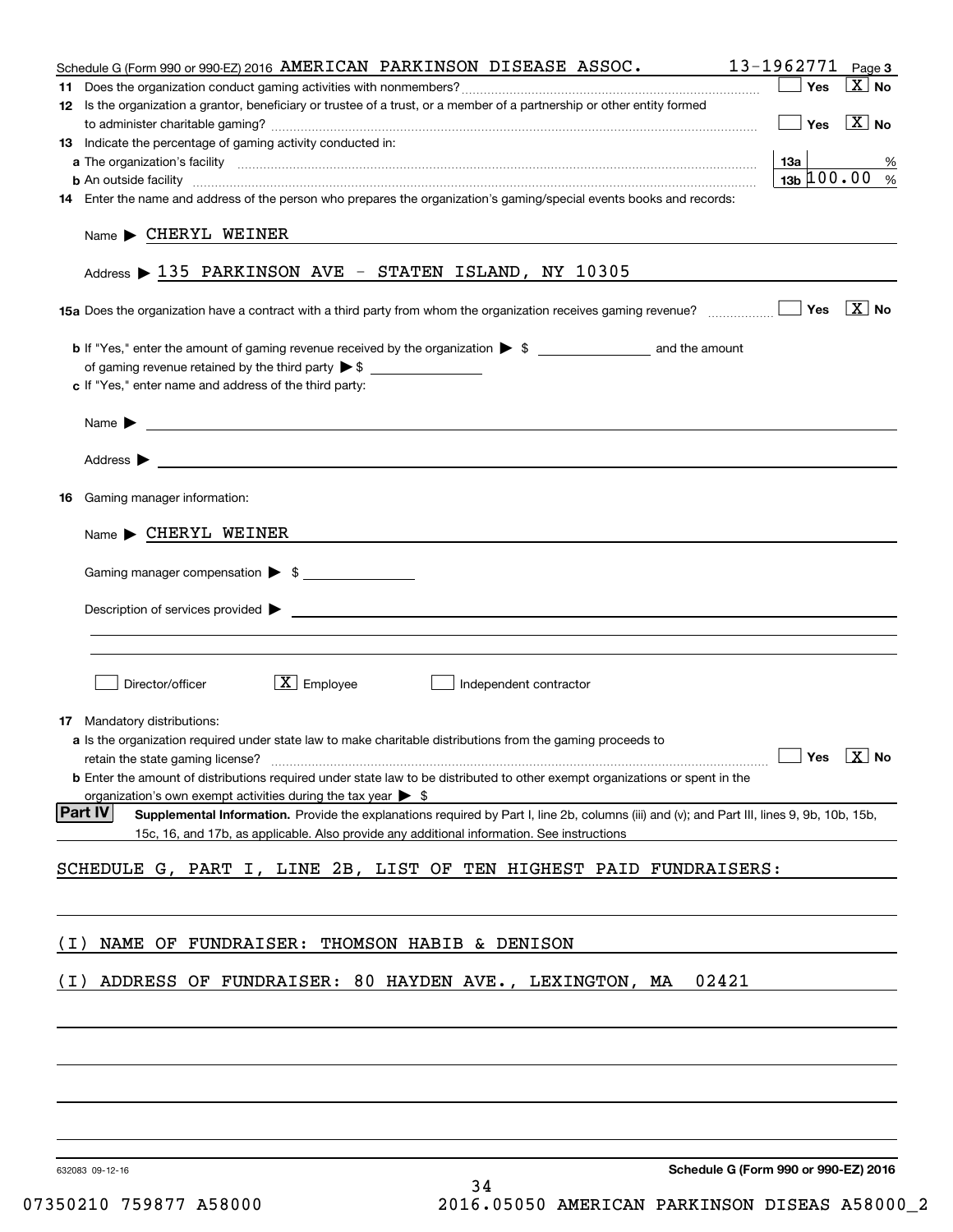| Schedule G (Form 990 or 990-EZ)         | AMERICAN PARKINSON DISEASE ASSOC. |  | 1962771- | Page 4 |
|-----------------------------------------|-----------------------------------|--|----------|--------|
| <b>Dart IV Cupplemental Information</b> |                                   |  |          |        |

| <b>Part IV   Supplemental Information</b> (continued) |                                 |
|-------------------------------------------------------|---------------------------------|
|                                                       |                                 |
|                                                       |                                 |
|                                                       |                                 |
|                                                       |                                 |
|                                                       |                                 |
|                                                       |                                 |
|                                                       |                                 |
|                                                       |                                 |
|                                                       |                                 |
|                                                       |                                 |
|                                                       |                                 |
|                                                       |                                 |
|                                                       |                                 |
|                                                       |                                 |
|                                                       |                                 |
|                                                       |                                 |
|                                                       |                                 |
|                                                       |                                 |
|                                                       |                                 |
|                                                       |                                 |
|                                                       |                                 |
|                                                       |                                 |
|                                                       |                                 |
|                                                       |                                 |
|                                                       |                                 |
|                                                       |                                 |
|                                                       |                                 |
|                                                       |                                 |
|                                                       |                                 |
| 632084                                                | Schedule G (Form 990 or 990-EZ) |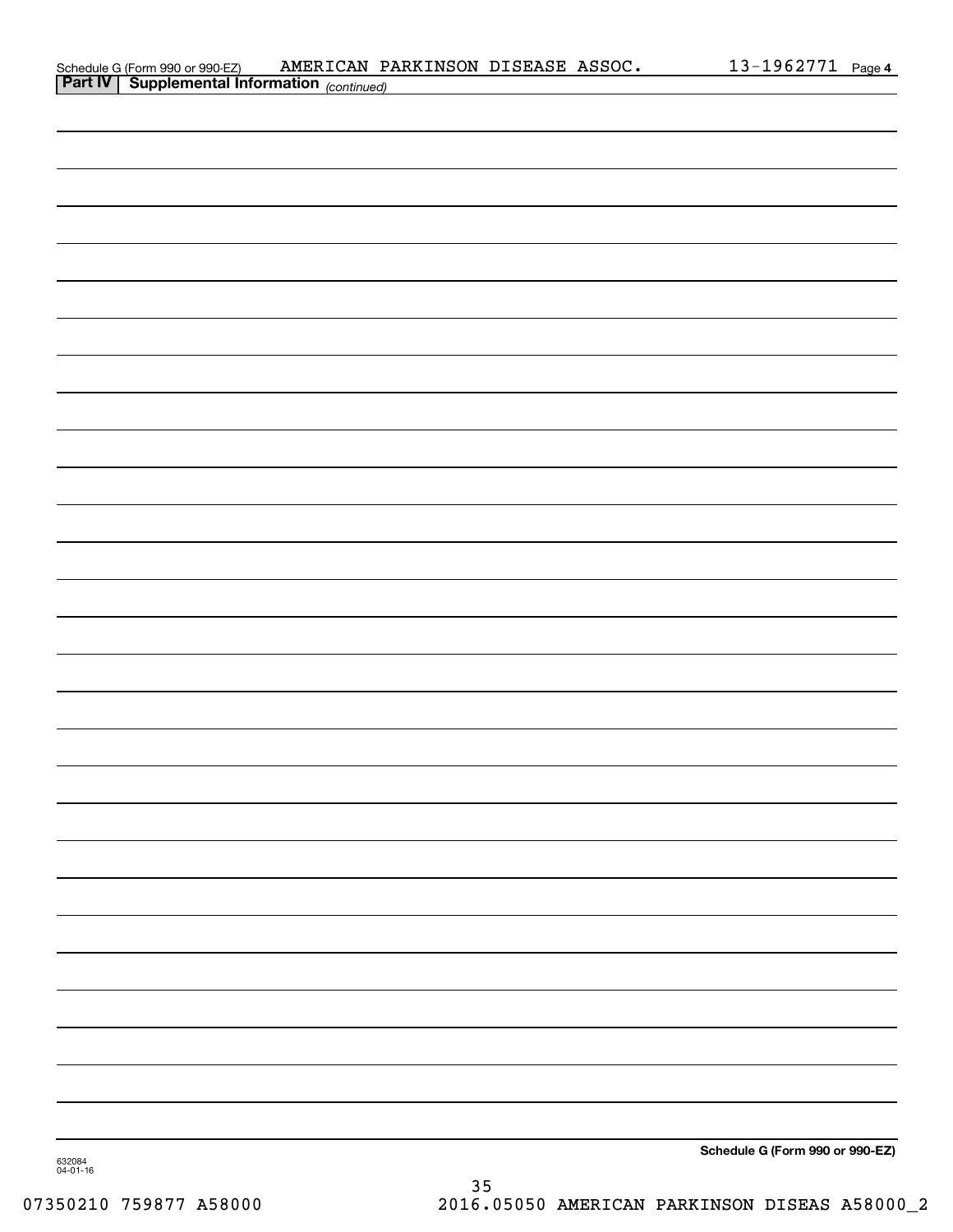| <b>SCHEDULE I</b>                                                                                                                                                                                                                                                                                              | <b>Grants and Other Assistance to Organizations,</b>                                                                                  | OMB No. 1545-0047                  |                             |                                         |                                                                                         |                                          |                                                     |
|----------------------------------------------------------------------------------------------------------------------------------------------------------------------------------------------------------------------------------------------------------------------------------------------------------------|---------------------------------------------------------------------------------------------------------------------------------------|------------------------------------|-----------------------------|-----------------------------------------|-----------------------------------------------------------------------------------------|------------------------------------------|-----------------------------------------------------|
| (Form 990)                                                                                                                                                                                                                                                                                                     | Governments, and Individuals in the United States<br>Complete if the organization answered "Yes" on Form 990, Part IV, line 21 or 22. | 2016                               |                             |                                         |                                                                                         |                                          |                                                     |
| Department of the Treasury<br>Internal Revenue Service                                                                                                                                                                                                                                                         |                                                                                                                                       |                                    | Attach to Form 990.         |                                         | Information about Schedule I (Form 990) and its instructions is at www.irs.gov/form990. |                                          | <b>Open to Public</b><br>Inspection                 |
| Name of the organization                                                                                                                                                                                                                                                                                       |                                                                                                                                       | AMERICAN PARKINSON DISEASE ASSOC.  |                             |                                         |                                                                                         |                                          | <b>Employer identification number</b><br>13-1962771 |
| Part I<br><b>General Information on Grants and Assistance</b>                                                                                                                                                                                                                                                  |                                                                                                                                       |                                    |                             |                                         |                                                                                         |                                          |                                                     |
| Does the organization maintain records to substantiate the amount of the grants or assistance, the grantees' eligibility for the grants or assistance, and the selection<br>$\blacksquare$                                                                                                                     |                                                                                                                                       |                                    |                             |                                         |                                                                                         |                                          | $\boxed{\text{X}}$ Yes<br>  No                      |
| Describe in Part IV the organization's procedures for monitoring the use of grant funds in the United States.<br>$\mathbf{2}$<br>Part II<br>Grants and Other Assistance to Domestic Organizations and Domestic Governments. Complete if the organization answered "Yes" on Form 990, Part IV, line 21, for any |                                                                                                                                       |                                    |                             |                                         |                                                                                         |                                          |                                                     |
| recipient that received more than \$5,000. Part II can be duplicated if additional space is needed.                                                                                                                                                                                                            |                                                                                                                                       |                                    |                             |                                         |                                                                                         |                                          |                                                     |
| 1 (a) Name and address of organization<br>or government                                                                                                                                                                                                                                                        | $(b)$ EIN                                                                                                                             | (c) IRC section<br>(if applicable) | (d) Amount of<br>cash grant | (e) Amount of<br>non-cash<br>assistance | (f) Method of<br>valuation (book,<br>FMV, appraisal,<br>other)                          | (g) Description of<br>noncash assistance | (h) Purpose of grant<br>or assistance               |
| HOUSTON AREA PARKINSON'S SOCIETY<br>1475 W. GRAY STREET<br>HOUSTON, TX 77019                                                                                                                                                                                                                                   | $51 - 0138356$                                                                                                                        |                                    | 8,000.                      | $\mathbf{0}$ .                          |                                                                                         |                                          | EDUCATION PROGRAM                                   |
| UNIVERSITY OF MARYLAND<br>110 S. PACA STREET, 3RD FLOOR<br>BALTIMORE, MD 21201                                                                                                                                                                                                                                 | 52-2238893                                                                                                                            |                                    | 27,000                      | 0.                                      |                                                                                         |                                          | <b>INFORMATION &amp; REFERRAL</b>                   |
| UNIVERSITY OF VIRGINIA<br>THE MCKIM HALL, BOX 394<br>CHARLOTTESVILLE, VA 22908                                                                                                                                                                                                                                 | 23-7173411                                                                                                                            |                                    | 29,700.                     | 0.                                      |                                                                                         |                                          | <b>INFORMATION &amp; REFERRAL</b>                   |
| UNIVERSITY OF TEXAS AT SAN ANTONIO<br>8300 FLOYD CURL DRIVE<br>SAN ANTONIO, TX 78229                                                                                                                                                                                                                           | 74-1586031                                                                                                                            |                                    | 29,700                      | $\mathbf{0}$                            |                                                                                         |                                          | <b>INFORMATION &amp; REFERRAL</b>                   |
| NEW YORK PRESBYTERIAN BROOKLYN<br>METHODIST HOSPITAL - 506 6TH<br>STREET - BROOKLYN, NY 11215                                                                                                                                                                                                                  | $11 - 1631796$                                                                                                                        |                                    | 30,000                      | 0                                       |                                                                                         |                                          | <b>INFORMATION &amp; REFERRAL</b>                   |
| ABBOTT NORTHWESTERN HOSPITAL<br>800 EAST 28TH STREET, MR 12209<br>MINNEAPOLIS, MN 55407                                                                                                                                                                                                                        | $04 - 3643816$                                                                                                                        |                                    | 47,565.                     | $\mathbf{0}$                            |                                                                                         |                                          | <b>INFORMATION &amp; REFERRAL</b>                   |
| 2 Enter total number of section 501(c)(3) and government organizations listed in the line 1 table<br>Enter total number of other organizations listed in the line 1 table<br>3                                                                                                                                 |                                                                                                                                       |                                    |                             |                                         |                                                                                         |                                          | 46.                                                 |
|                                                                                                                                                                                                                                                                                                                |                                                                                                                                       |                                    |                             |                                         |                                                                                         |                                          |                                                     |

**For Paperwork Reduction Act Notice, see the Instructions for Form 990. Schedule I (Form 990) (2016)** LHA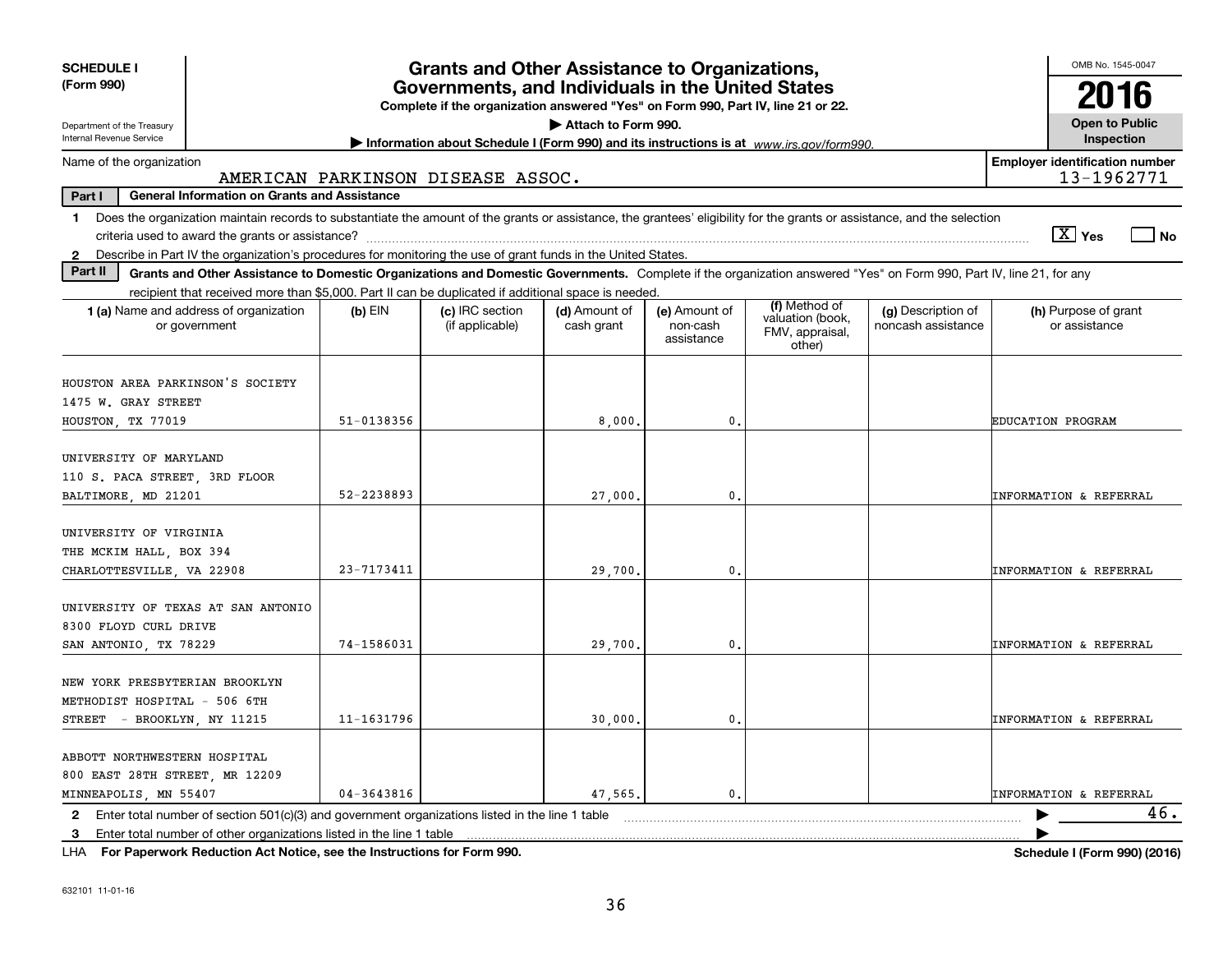#### **Part III Continuation of Grants and Other Assistance Training Continuation of Grants and Other Assistance Continuations of Grants and Other Assistance Continuation of Grants and Other Assistance <b>Continuation** of Grants Schedule I (Form 990) Page 1 AMERICAN PARKINSON DISEASE ASSOC. 13-1962771

| .3-1962771 |  |  |  |  |  |
|------------|--|--|--|--|--|
|            |  |  |  |  |  |
|            |  |  |  |  |  |

| Continuation of Grants and Other Assistance to Governments and Organizations in the United States (Schedule I (Form 990), Part II.)<br>Part II |                |                                  |                             |                                         |                                                                |                                           |                                       |
|------------------------------------------------------------------------------------------------------------------------------------------------|----------------|----------------------------------|-----------------------------|-----------------------------------------|----------------------------------------------------------------|-------------------------------------------|---------------------------------------|
| (a) Name and address of<br>organization or government                                                                                          | $(b)$ EIN      | (c) IRC section<br>if applicable | (d) Amount of<br>cash grant | (e) Amount of<br>non-cash<br>assistance | (f) Method of<br>valuation<br>(book, FMV,<br>appraisal, other) | (g) Description of<br>non-cash assistance | (h) Purpose of grant<br>or assistance |
| UNIVERSITY OF ALABAMA AT<br>BIRMINGHAM - 1719 6TH AVENUE -<br>BIRMINGHAM, AL 35244                                                             | 63-6005396     |                                  | 34,650.                     | 0.                                      |                                                                |                                           | <b>INFORMATION &amp; REFERRAL</b>     |
| UNIVERSITY OF KENTUCKY<br>800 ROSE STREET<br>LEXINGTON, KY 40536                                                                               | $61 - 6033693$ |                                  | 23, 333.                    | 0.                                      |                                                                |                                           | <b>INFORMATION &amp; REFERRAL</b>     |
| PENN STATE HERSHEY COLLEGE OF<br>MEDICINE - 500 UNIVERSITY DRIVE<br>HERSHEY, PA 17033                                                          | 24-6000376     |                                  | 23, 333.                    | $\mathbf{0}$                            |                                                                |                                           | <b>INFORMATION &amp; REFERRAL</b>     |
| NY COLLEGE OF OSTEOPATHIC<br>PO BOX 8000<br>OLD WESTBURY, NY 11568                                                                             | 23-7190271     |                                  | 29,700.                     | 0.                                      |                                                                |                                           | <b>INFORMATION &amp; REFERRAL</b>     |
| UNIVERSITY OF NEUROLOGY<br>260 STETSON STREET, SUITE 2300<br>CINCINNATI, OH 45267                                                              | 31-1000664     |                                  | 12,000.                     | 0.                                      |                                                                |                                           | <b>INFORMATION &amp; REFERRAL</b>     |
| MAYO CLINIC JACKSONVILLE<br>4500 SAN PABLO ROAD<br>JACKSONVILLE, FL 32224                                                                      | 59-0714831     |                                  | 20,000.                     | 0.                                      |                                                                |                                           | <b>INFORMATION &amp; REFERRAL</b>     |
| ST. CATHERINE OF SIENNA HOSPITAL<br>50 ROUTE 25A<br>SMITHTOWN, NY 11787                                                                        | 06-1562701     |                                  | 29,700.                     | 0.                                      |                                                                |                                           | <b>INFORMATION &amp; REFERRAL</b>     |
| IOWA HEALTH - DES MOINES<br>1200 PLEASANT STREET, E-524<br>DES MOINES, IA 50309                                                                | 42-1195202     |                                  | 48,216.                     | 0.                                      |                                                                |                                           | <b>INFORMATION &amp; REFERRAL</b>     |
| EMORY UNIVERSITY SCHOOL OF<br>MEDICINE - 401 WOODRUFF MEMORIAL<br>BOULEVARD - ATLANTA, GA 30329                                                | 58-0566256     |                                  | 40,000.                     | $\mathfrak{o}$ .                        |                                                                |                                           | <b>INFORMATION &amp; REFERRAL</b>     |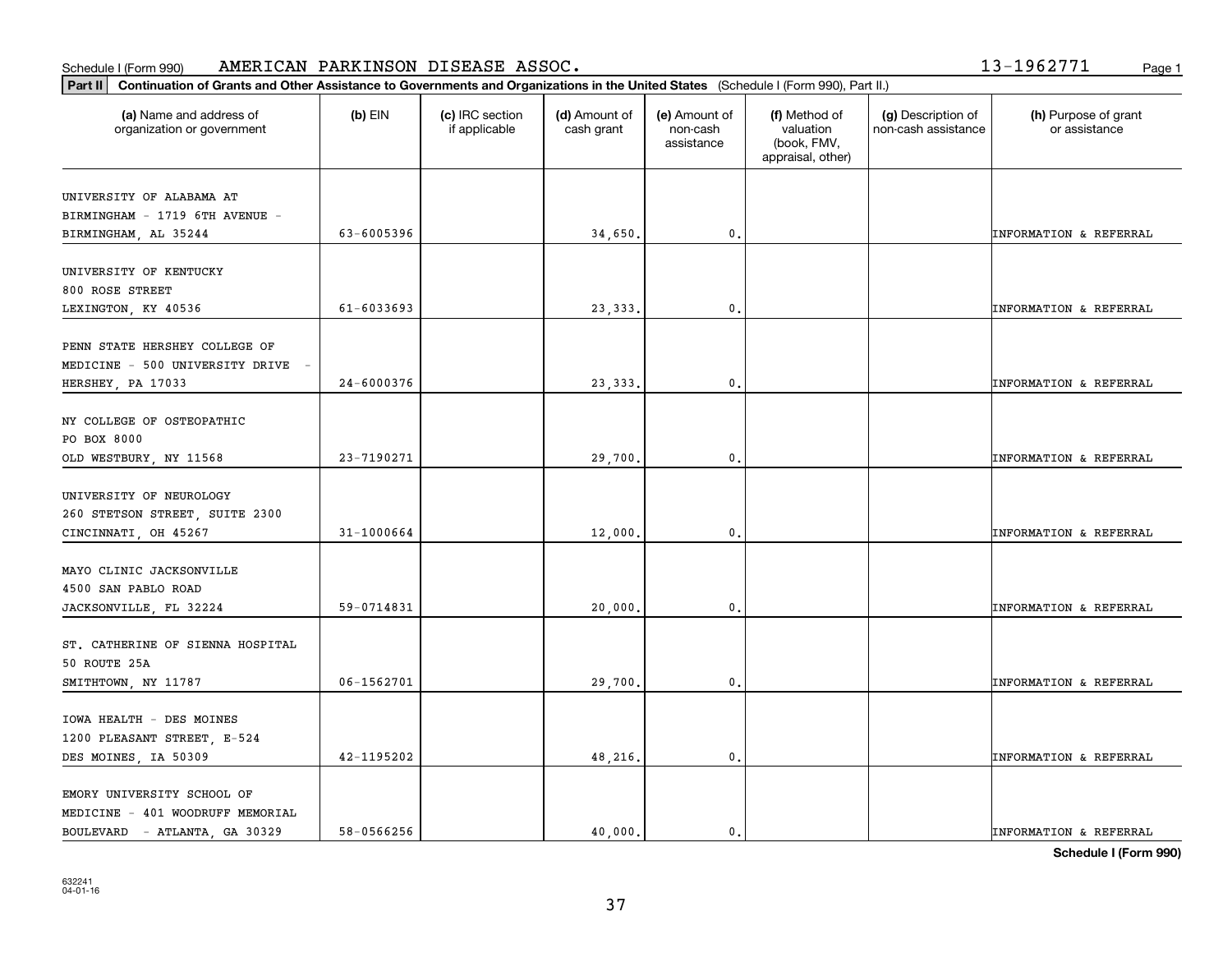#### Schedule I (Form 990) Page 1 AMERICAN PARKINSON DISEASE ASSOC. 13-1962771

|  | Page 1 |  |
|--|--------|--|
|  |        |  |

| Continuation of Grants and Other Assistance to Governments and Organizations in the United States (Schedule I (Form 990), Part II.)<br>Part II |                |                                  |                             |                                         |                                                                |                                           |                                       |
|------------------------------------------------------------------------------------------------------------------------------------------------|----------------|----------------------------------|-----------------------------|-----------------------------------------|----------------------------------------------------------------|-------------------------------------------|---------------------------------------|
| (a) Name and address of<br>organization or government                                                                                          | $(b)$ EIN      | (c) IRC section<br>if applicable | (d) Amount of<br>cash grant | (e) Amount of<br>non-cash<br>assistance | (f) Method of<br>valuation<br>(book, FMV,<br>appraisal, other) | (g) Description of<br>non-cash assistance | (h) Purpose of grant<br>or assistance |
| PARKINSON ASSOCIATION OF ALABAMA<br>PO BOX 590146                                                                                              |                |                                  |                             |                                         |                                                                |                                           |                                       |
| BIRMINGHAM, AL 35259                                                                                                                           | 31-1467418     |                                  | 40,000.                     | $\mathbf{0}$ .                          |                                                                |                                           | INFORMATION & REFERRAL                |
| BOSTON UNIVERSITY<br>772 EAST CONCORD STREET                                                                                                   | $04 - 2103545$ |                                  |                             | $\mathfrak{o}$ .                        |                                                                |                                           |                                       |
| BOSTON, MA 02118                                                                                                                               |                |                                  | 87,000.                     |                                         |                                                                |                                           | <b>INFORMATION &amp; REFERRAL</b>     |
| V. A. HOSPITAL<br>1000 LOCUST STREET                                                                                                           |                |                                  |                             |                                         |                                                                |                                           |                                       |
| RENO, NV 89502                                                                                                                                 | 20-8903914     |                                  | 20,000.                     | 0.                                      |                                                                |                                           | INFORMATION & REFERRAL                |
| STANFORD UNIVERSITY<br>300 PASTEUR DRIVE                                                                                                       |                |                                  |                             |                                         |                                                                |                                           |                                       |
| STANFORD, CA 94305                                                                                                                             | 94-1156365     |                                  | 22,000.                     | 0.                                      |                                                                |                                           | INFORMATION & REFERRAL                |
| CENTENNIAL MEDICAL CENTER<br>2300 PATTERSON ST                                                                                                 |                |                                  |                             |                                         |                                                                |                                           |                                       |
| NASHVILLE, TN 37203                                                                                                                            | 95-3062349     |                                  | 10, 200.                    | $\mathfrak{o}$ .                        |                                                                |                                           | <b>INFORMATION &amp; REFERRAL</b>     |
| KENT HOSPITAL<br>455 TOLL GATE ROAD<br>WARWICK, RI 02886                                                                                       | 05-0258894     |                                  | 39,000.                     | 0.                                      |                                                                |                                           | <b>INFORMATION &amp; REFERRAL</b>     |
| OREGON HEALTH & SCIENCE UNIVERSITY                                                                                                             |                |                                  |                             |                                         |                                                                |                                           |                                       |
| 3181 SW SAM JACKSON PARK ROAD<br>PORTLAND, OR 97239                                                                                            | 36-4631835     |                                  | 35,000.                     | 0.                                      |                                                                |                                           | MEDICAL RESEARCH                      |
| BOSTON UNIVERSITY                                                                                                                              |                |                                  |                             |                                         |                                                                |                                           |                                       |
| 715 ALBANY STREET, SUITE C-32<br>BOSTON, MA 02118                                                                                              | $04 - 2103545$ |                                  | 125,000.                    | $\mathbf{0}$ .                          |                                                                |                                           | MEDICAL RESEARCH                      |
| REGENTS OF THE UNIVERSITY OF<br>CALIFORNIA - 710 WESTWOOD PLAZA -                                                                              |                |                                  |                             |                                         |                                                                |                                           |                                       |
| LOS ANGELES, CA 90095                                                                                                                          | 94-6036494     |                                  | 35,000.                     | $\mathbf{0}$ .                          |                                                                |                                           | MEDICAL RESEARCH                      |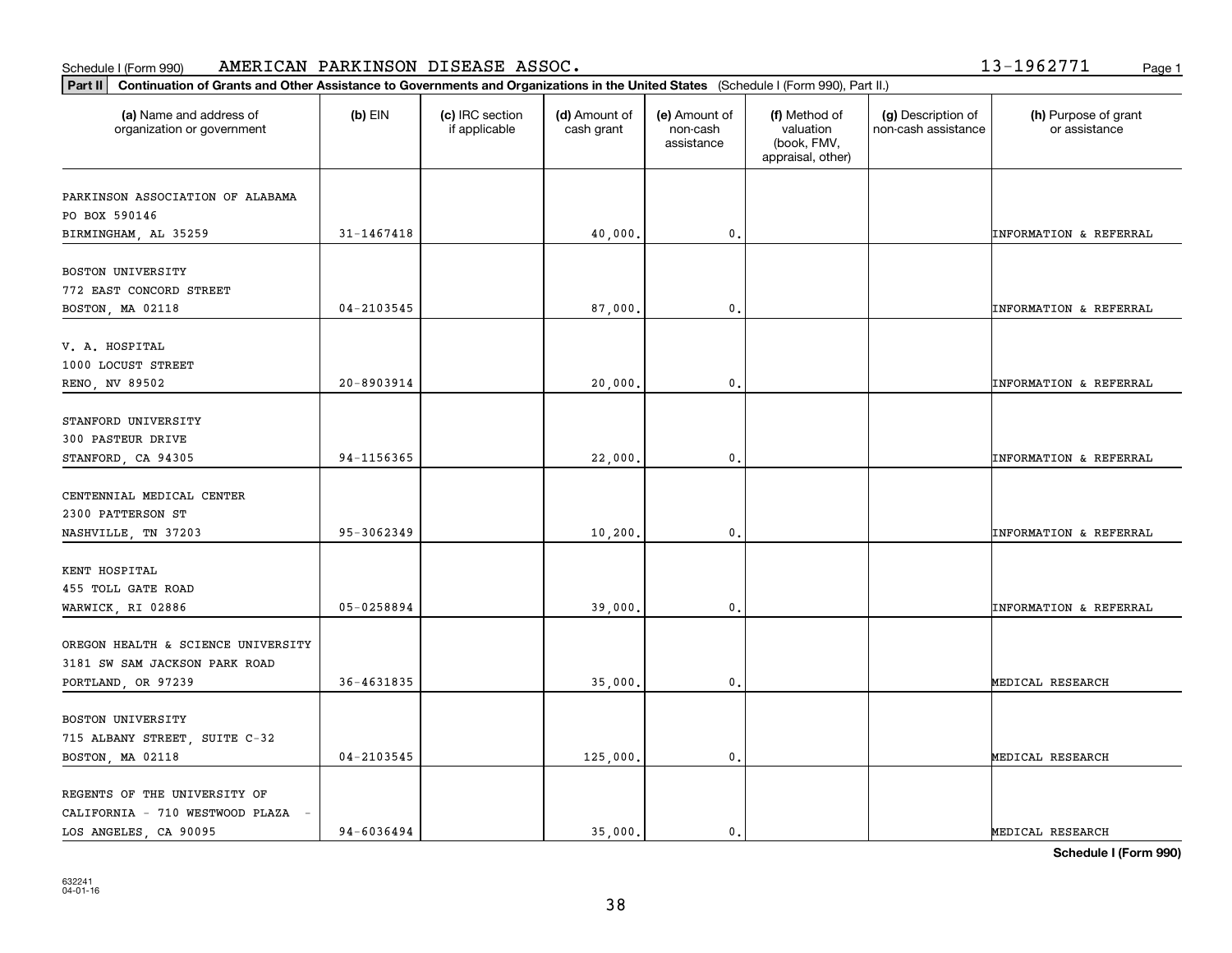#### Schedule I (Form 990) Page 1 AMERICAN PARKINSON DISEASE ASSOC. 13-1962771

| 1 L |  |
|-----|--|
|-----|--|

| Continuation of Grants and Other Assistance to Governments and Organizations in the United States (Schedule I (Form 990), Part II.)<br>Part II |            |                                  |                             |                                         |                                                                |                                           |                                       |
|------------------------------------------------------------------------------------------------------------------------------------------------|------------|----------------------------------|-----------------------------|-----------------------------------------|----------------------------------------------------------------|-------------------------------------------|---------------------------------------|
| (a) Name and address of<br>organization or government                                                                                          | $(b)$ EIN  | (c) IRC section<br>if applicable | (d) Amount of<br>cash grant | (e) Amount of<br>non-cash<br>assistance | (f) Method of<br>valuation<br>(book, FMV,<br>appraisal, other) | (g) Description of<br>non-cash assistance | (h) Purpose of grant<br>or assistance |
| PARKINSON'S DISEASE FOUNDATION<br>1359 BROADWAY, #1509<br>NEW YORK, NY 10018                                                                   | 13-1866796 |                                  | 20,000                      | 0.                                      |                                                                |                                           | MEDICAL RESEARCH                      |
| UNIVERSITY OF ALABAMA AT<br>BIRMINGHAM - 1719 6TH AVENUE -<br>BIRMINGHAM, AL 35244                                                             | 63-6005396 |                                  | 50,000                      | $\mathfrak{o}$ .                        |                                                                |                                           | MEDICAL RESEARCH                      |
| UNIVERSITY OF PITTSBURGH<br>3109 CATHEDRAL OF LEARNING<br>PITTSBURG, PA 15260                                                                  | 25-0965591 |                                  | 125,000                     | 0.                                      |                                                                |                                           | MEDICAL RESEARCH                      |
| EMORY UNIVERSITY SCHOOL OF<br>MEDICINE - 401 WOODRUFF MEMORIAL<br>BOULEVARD - ATLANTA, GA 30329                                                | 58-0566256 |                                  | 125,000                     | $^{\circ}$ .                            |                                                                |                                           | MEDICAL RESEARCH                      |
| BRIGHAM AND WOMEN'S HOSPITAL<br>77 AVENUE LOUIS PASTEUR<br>BOSTON, MA 02115                                                                    | 13-1962771 |                                  | 50,000                      | $\mathfrak{o}$ .                        |                                                                |                                           | MEDICAL RESEARCH                      |
| BUCK INSTITUTE FOR RESEARCH ON<br>AGING - 8001 REDWOOD BOULEVARD -<br>NOVATO, CA 94945                                                         | 94-3030609 |                                  | 50,000                      | 0.                                      |                                                                |                                           | MEDICAL RESEARCH                      |
| OREGON HEALTH & SCIENCE UNIVERSITY<br>3181 SW SAM JACKSON PARK ROAD<br>PORTLAND, OR 97239                                                      | 36-4631835 |                                  | 80,000                      | $\mathbf{0}$ .                          |                                                                |                                           | MEDICAL RESEARCH                      |
| REGENTS OF THE UNIVERSITY OF<br>CALIFORNIA - 710 WESTWOOD PLAZA -<br>LOS ANGELES, CA 90095                                                     | 94-6036494 |                                  | 143,767.                    | $\mathfrak o$ .                         |                                                                |                                           | MEDICAL RESEARCH                      |
| UNIVERSITY OF HOUSTON<br>4800 CALHOUN ROAD<br>HOUSTON, TX 77004                                                                                | 74-0001399 |                                  | 50,000.                     | $\mathbf{0}$ .                          |                                                                |                                           | MEDICAL RESEARCH                      |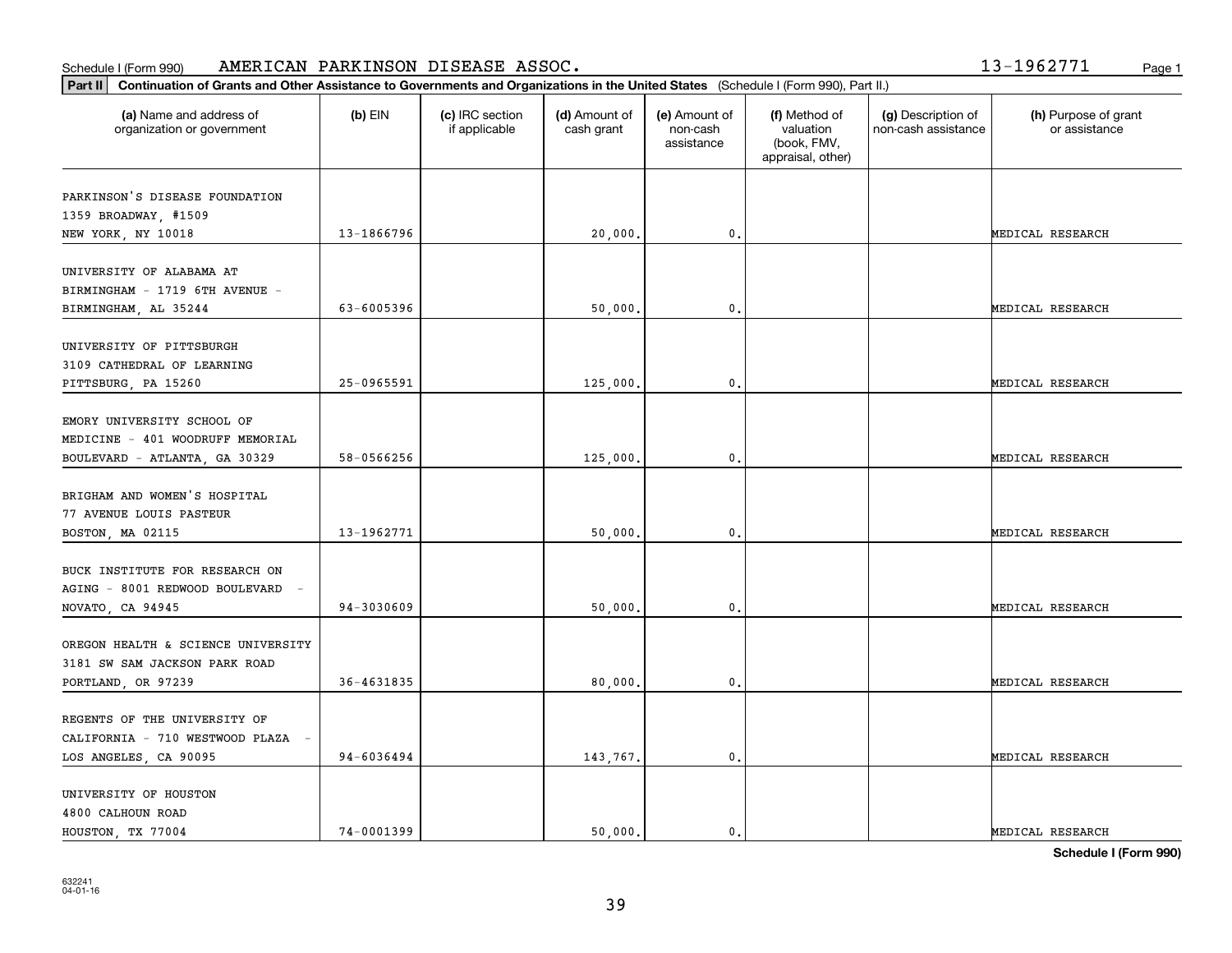#### **Part III Continuation of Grants and Other Assistance Continuation of Grants and Other Assistance Continuation** Schedule I (Form 990) Page 1 AMERICAN PARKINSON DISEASE ASSOC. 13-1962771

| Continuation of Grants and Other Assistance to Governments and Organizations in the United States (Schedule I (Form 990), Part II.)<br>Part II |                |                                  |                             |                                         |                                                                |                                           |                                       |
|------------------------------------------------------------------------------------------------------------------------------------------------|----------------|----------------------------------|-----------------------------|-----------------------------------------|----------------------------------------------------------------|-------------------------------------------|---------------------------------------|
| (a) Name and address of<br>organization or government                                                                                          | (b) $EIN$      | (c) IRC section<br>if applicable | (d) Amount of<br>cash grant | (e) Amount of<br>non-cash<br>assistance | (f) Method of<br>valuation<br>(book, FMV,<br>appraisal, other) | (g) Description of<br>non-cash assistance | (h) Purpose of grant<br>or assistance |
| GEORGIA REGENTS RESEARCH INSTITUTE<br>1120 15TH STREET, CJ3301<br>AUGUSTA, GA 30912                                                            | 58-1418202     |                                  | 50,000.                     | 0.                                      |                                                                |                                           | MEDICAL RESEARCH                      |
| ICAHN SCHOOL OF MEDICINE AT MOUNT<br>SINAI - GUSTAVE L. LEVY PLACE, BOX<br>1049 - NEW YORK, NY 10029                                           | 13-6171197     |                                  | 50,000.                     | $\mathbf{0}$ .                          |                                                                |                                           | MEDICAL RESEARCH                      |
| WASHINGTON UNIVERSITY MEDICAL<br>SCHOOL - 4525 SCOTT AVENUE - ST.<br>LOUIS, MO 63110                                                           | 43-0653611     |                                  | 235,000.                    | 0.                                      |                                                                |                                           | MEDICAL RESEARCH                      |
| ST. JUDE CHILDREN'S RESEARCH<br>HOSPITAL - 501 ST. JUDE PLACE -<br>MEMPHIS, TN 38105                                                           | 35-1044585     |                                  | 50,000.                     | 0.                                      |                                                                |                                           | MEDICAL RESEARCH                      |
| UNIVERSITY OF ILLINOIS AT CHICAGO<br>1200 W. HARRISON STREET<br>CHICAGO, IL 60607                                                              | 37-6000511     |                                  | 35,000.                     | 0.                                      |                                                                |                                           | MEDICAL RESEARCH                      |
| SEATTLE INSTITUTE OF BIOMEDICAL<br>RESEARCH - 1660 S. COLUMBIA WAY -<br>SEATTLE, WA 98108                                                      | 91-6001537     |                                  | 25,000.                     | 0.                                      |                                                                |                                           | MEDICAL RESEARCH                      |
| UNIVERSITY OF ALABAMA AT<br>BIRMINGHAM - 1719 6TH AVENUE -<br>BIRMINGHAM, AL 35244                                                             | 63-6005396     |                                  | 125,000.                    | 0.                                      |                                                                |                                           | MEDICAL RESEARCH                      |
| OREGON HEALTH & SCIENCE UNIVERSITY<br>3181 SW SAM JACKSON PARK ROAD<br>PORTLAND, OR 97239                                                      | $36 - 4631835$ |                                  | 50,000.                     | $\mathbf{0}$ .                          |                                                                |                                           | MEDICAL RESEARCH                      |
| RUTGERS ROBERT WOOD JOHNSON SCHOOL<br>OF MEDICINE - 97 PATERSON STREET,<br>ROOM 206 - NEW BRUNSWICK, NJ 08901                                  | $07 - 8795875$ |                                  | 125,000.                    | $\mathfrak{o}$ .                        |                                                                |                                           | MEDICAL RESEARCH                      |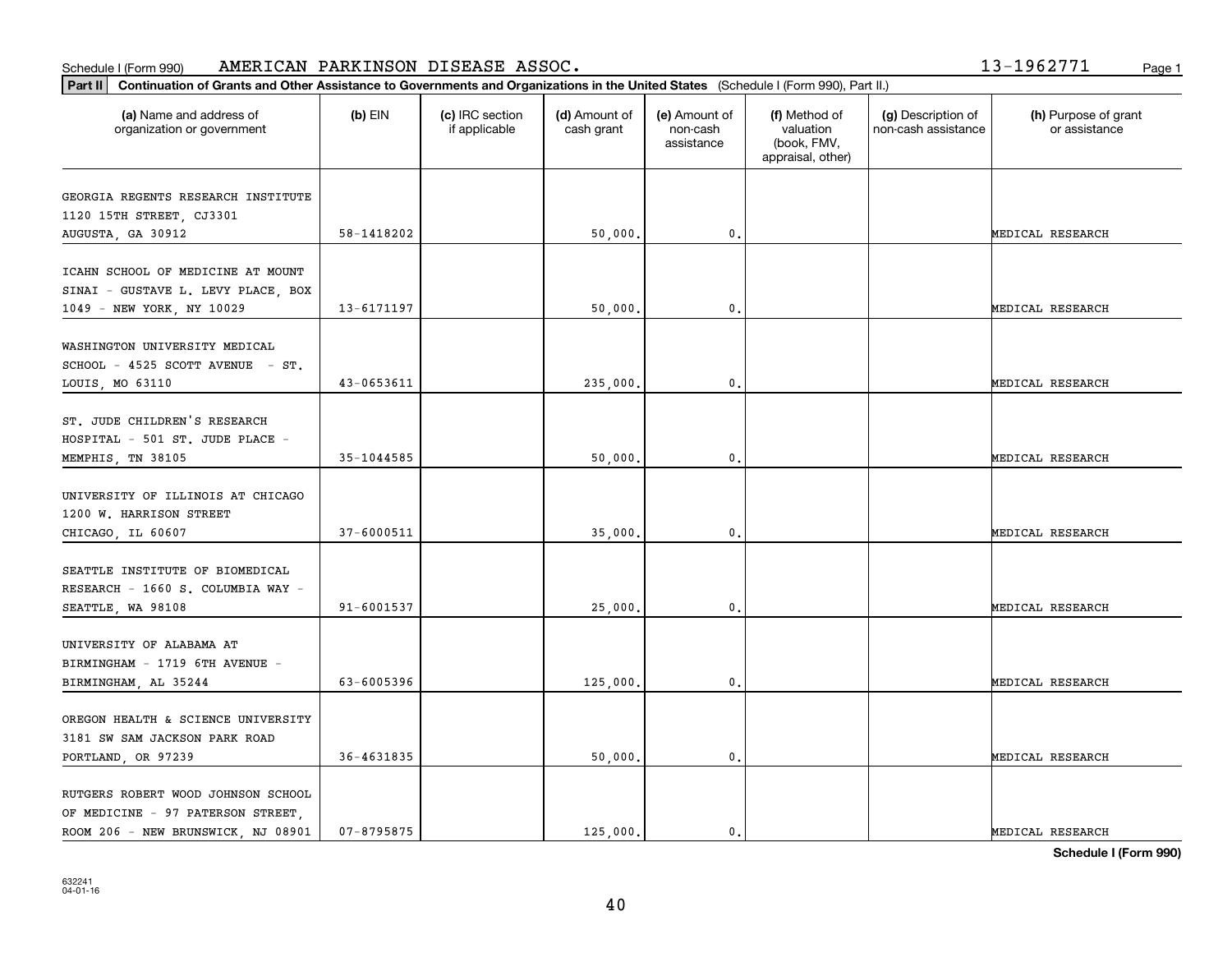#### **Part III Continuation of Grants and Other Assistance Continuation of Grants and Other Assistance Continuation** Schedule I (Form 990) Page 1 AMERICAN PARKINSON DISEASE ASSOC.

13-1962771

| Part II<br>Continuation of Grants and Other Assistance to Governments and Organizations in the United States (Schedule I (Form 990), Part II.) |                |                                  |                             |                                         |                                                                |                                           |                                       |
|------------------------------------------------------------------------------------------------------------------------------------------------|----------------|----------------------------------|-----------------------------|-----------------------------------------|----------------------------------------------------------------|-------------------------------------------|---------------------------------------|
| (a) Name and address of<br>organization or government                                                                                          | $(b)$ EIN      | (c) IRC section<br>if applicable | (d) Amount of<br>cash grant | (e) Amount of<br>non-cash<br>assistance | (f) Method of<br>valuation<br>(book, FMV,<br>appraisal, other) | (g) Description of<br>non-cash assistance | (h) Purpose of grant<br>or assistance |
| ROBERT WOOD JOHNSON UNIVERSITY<br>HOSPITAL - 120 ALBANY STREET,<br>SUITE 360 - NEW BRUNSWICK, NJ                                               |                |                                  |                             |                                         |                                                                |                                           |                                       |
| 08901                                                                                                                                          | $22 - 6014339$ |                                  | 50,000.                     | $\mathfrak o$ .                         |                                                                |                                           | MEDICAL RESEARCH                      |
| UNIVERSITY OF VIRGINIA<br>THE MCKIM HALL, BOX 394<br>CHARLOTTESVILLE, VA 22908                                                                 | $23 - 7173411$ |                                  | 125,000.                    | $\mathsf{0}$ .                          |                                                                |                                           | MEDICAL RESEARCH                      |
| ST. CATHERINE OF SIENNA HOSPITAL<br>50 ROUTE 25A                                                                                               |                |                                  |                             |                                         |                                                                |                                           |                                       |
| SMITHTOWN, NY 11787                                                                                                                            | $06 - 1562701$ |                                  | 6,000.                      | $\mathbf{0}$ .                          |                                                                |                                           | PHYSICAL THERAPY PROGRAM              |
| BOSTON UNIVERSITY<br>635 COMMONWEALTH AVENUE<br>BOSTON, MA 02215                                                                               | $04 - 2103547$ |                                  | 52,000.                     | $\mathbf 0$ .                           |                                                                |                                           | REHAB CENTER                          |
|                                                                                                                                                |                |                                  |                             |                                         |                                                                |                                           |                                       |
|                                                                                                                                                |                |                                  |                             |                                         |                                                                |                                           |                                       |
|                                                                                                                                                |                |                                  |                             |                                         |                                                                |                                           |                                       |
|                                                                                                                                                |                |                                  |                             |                                         |                                                                |                                           |                                       |
|                                                                                                                                                |                |                                  |                             |                                         |                                                                |                                           |                                       |
|                                                                                                                                                |                |                                  |                             |                                         |                                                                |                                           |                                       |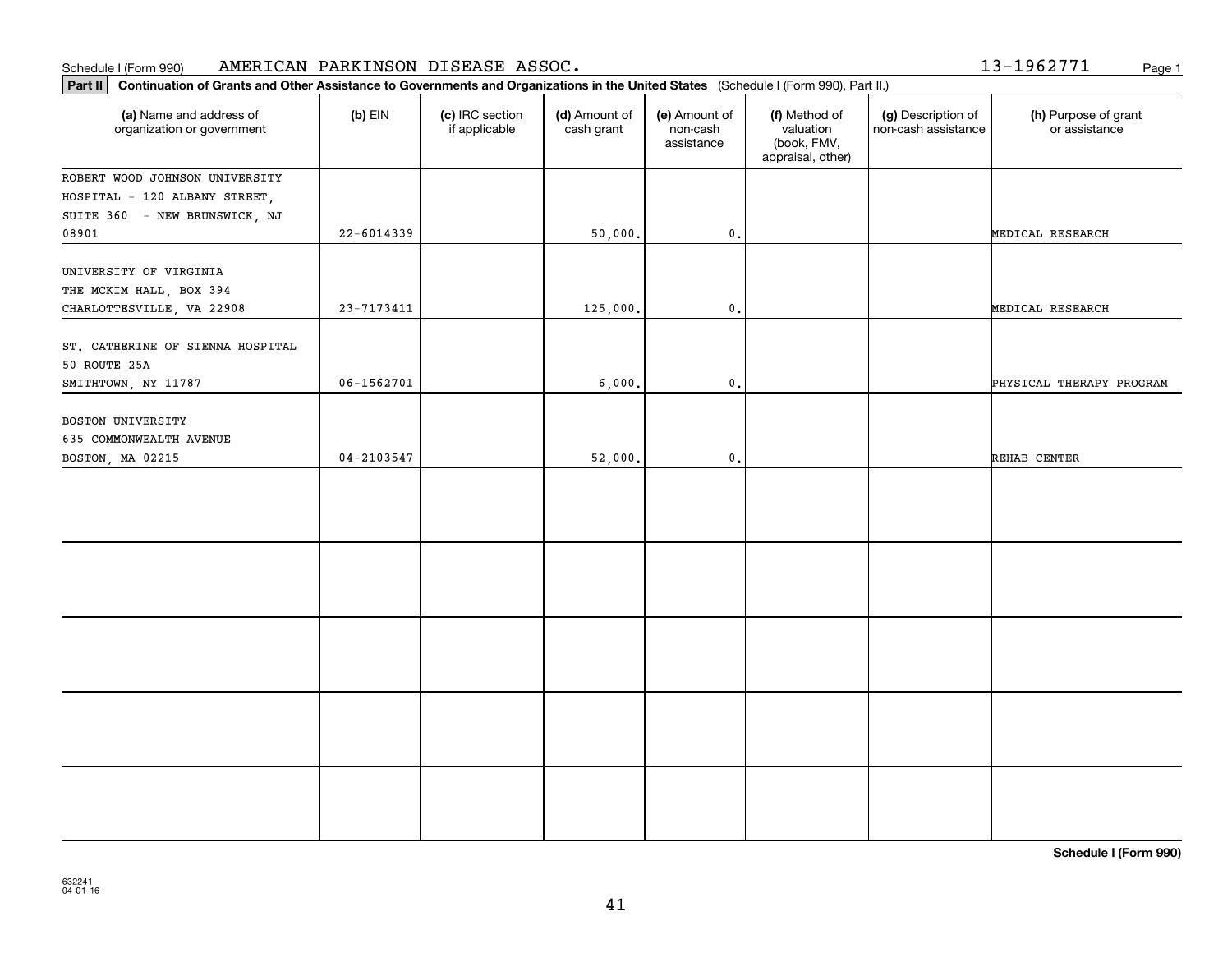#### Schedule I (Form 990) (2016) **AMERICAN PARKINSON DISEASE ASSOC .** Page

**2**

**Part III | Grants and Other Assistance to Domestic Individuals. Complete if the organization answered "Yes" on Form 990, Part IV, line 22.** Part III can be duplicated if additional space is needed.

| (a) Type of grant or assistance | (b) Number of<br>recipients | (c) Amount of<br>cash grant | (d) Amount of non-<br>cash assistance | (e) Method of valuation<br>(book, FMV, appraisal, other) | (f) Description of noncash assistance |
|---------------------------------|-----------------------------|-----------------------------|---------------------------------------|----------------------------------------------------------|---------------------------------------|
|                                 |                             |                             |                                       |                                                          |                                       |
|                                 |                             |                             |                                       |                                                          |                                       |
|                                 |                             |                             |                                       |                                                          |                                       |
|                                 |                             |                             |                                       |                                                          |                                       |
|                                 |                             |                             |                                       |                                                          |                                       |
|                                 |                             |                             |                                       |                                                          |                                       |
|                                 |                             |                             |                                       |                                                          |                                       |
|                                 |                             |                             |                                       |                                                          |                                       |
|                                 |                             |                             |                                       |                                                          |                                       |
|                                 |                             |                             |                                       |                                                          |                                       |

Part IV | Supplemental Information. Provide the information required in Part I, line 2; Part III, column (b); and any other additional information.

PART I, LINE 2:

APDA HAS A SCIENTIFIC ADVISORY BOARD (SAB) THAT RECOMMENDS THE RECIPIENTS

OF THE GRANTS, WHO ARE IN TURN APPROVED BY THE BOARD OF DIRECTORS. INITIAL

FUNDING IS MADE BASED ON THE GRANT AND SUBSEQUENT PAYMENTS ARE MADE

CONTINGENT ON PROGRESS REPORTS. FINAL REPORTS ARE MANDATORY FOR THE GRANTS

AND ONLY AFTER THEIR RECEIPT IS FINAL PAYMENT DISBURSED.

CENTERS FOR ADVANCED RESEARCH WHERE FUNDING EXTENDS OUT MORE THAN ONE YEAR

SUBMIT ANNUAL PROGRESS REPORTS.

#### INFORMATION AND REFERRAL CENTERS ARE MONITORED FOR VOLUME ACTIVITY AND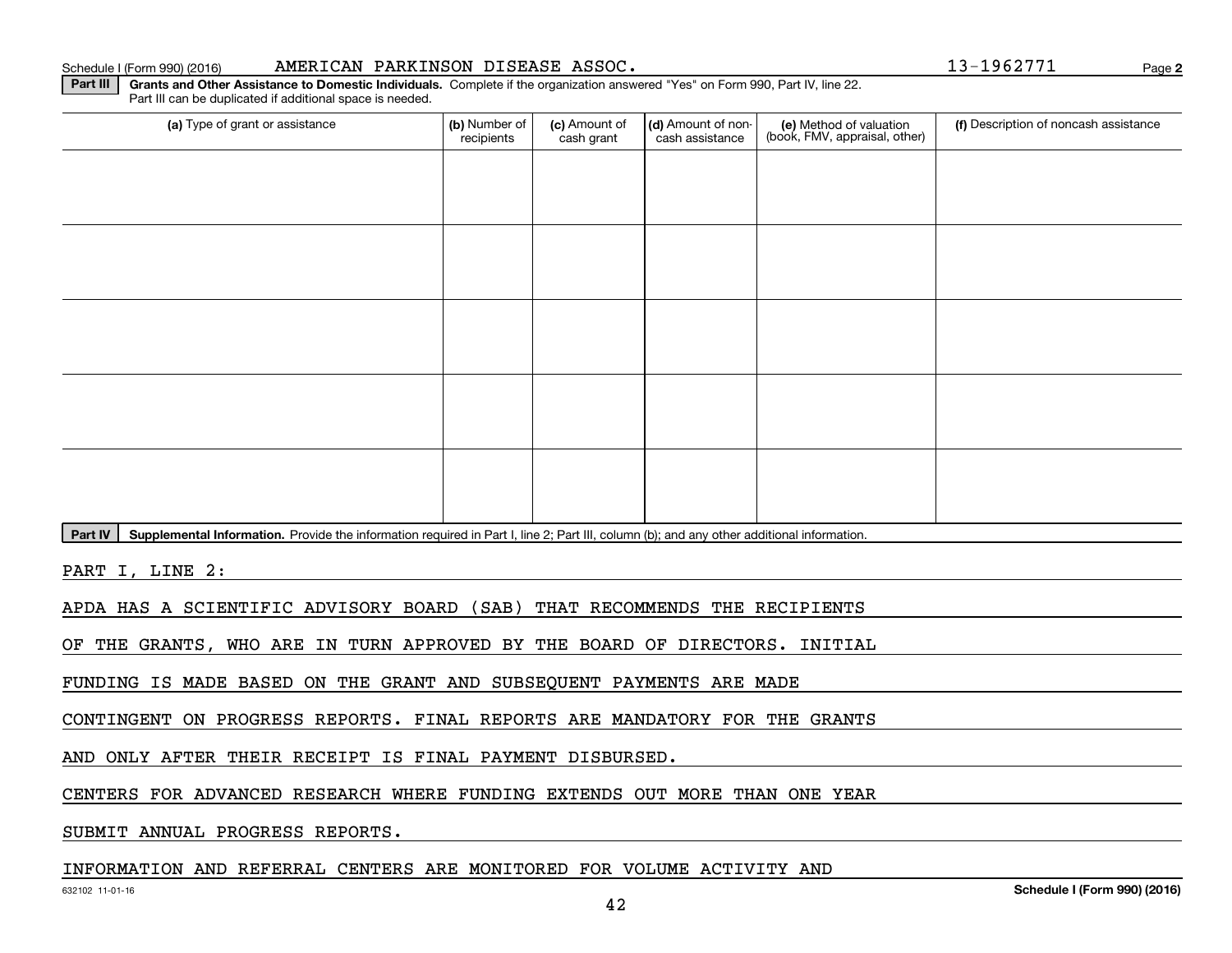| Schedule I (Form 990) <b>AMERI</b><br><b>Part IV</b> Supplemental Information |  |  | AMERICAN PARKINSON DISEASE ASSOC. | <u>13-1962771 Page 2</u>                                                 |
|-------------------------------------------------------------------------------|--|--|-----------------------------------|--------------------------------------------------------------------------|
|                                                                               |  |  |                                   |                                                                          |
|                                                                               |  |  |                                   | SIMILARLY, AFTER THE INITIAL PAYMENT, SUBSEQUENT PAYMENTS ARE CONTINGENT |
|                                                                               |  |  |                                   |                                                                          |
| UPON RECEIPT OF PROGRESS REPORTS.                                             |  |  |                                   |                                                                          |
|                                                                               |  |  |                                   |                                                                          |
|                                                                               |  |  |                                   |                                                                          |
|                                                                               |  |  |                                   |                                                                          |
|                                                                               |  |  |                                   |                                                                          |
|                                                                               |  |  |                                   |                                                                          |
|                                                                               |  |  |                                   |                                                                          |
|                                                                               |  |  |                                   |                                                                          |
|                                                                               |  |  |                                   |                                                                          |
|                                                                               |  |  |                                   |                                                                          |
|                                                                               |  |  |                                   |                                                                          |
|                                                                               |  |  |                                   |                                                                          |
|                                                                               |  |  |                                   |                                                                          |
|                                                                               |  |  |                                   |                                                                          |
|                                                                               |  |  |                                   |                                                                          |
|                                                                               |  |  |                                   |                                                                          |
|                                                                               |  |  |                                   |                                                                          |
|                                                                               |  |  |                                   |                                                                          |
|                                                                               |  |  |                                   |                                                                          |
|                                                                               |  |  |                                   |                                                                          |
|                                                                               |  |  |                                   |                                                                          |
|                                                                               |  |  |                                   |                                                                          |
|                                                                               |  |  |                                   |                                                                          |
|                                                                               |  |  |                                   |                                                                          |
|                                                                               |  |  |                                   |                                                                          |
|                                                                               |  |  |                                   |                                                                          |
|                                                                               |  |  |                                   |                                                                          |
|                                                                               |  |  |                                   |                                                                          |
|                                                                               |  |  |                                   |                                                                          |
|                                                                               |  |  |                                   |                                                                          |
|                                                                               |  |  |                                   |                                                                          |
|                                                                               |  |  |                                   |                                                                          |
|                                                                               |  |  |                                   |                                                                          |
|                                                                               |  |  |                                   |                                                                          |
|                                                                               |  |  |                                   |                                                                          |
|                                                                               |  |  |                                   |                                                                          |
|                                                                               |  |  |                                   |                                                                          |
|                                                                               |  |  |                                   |                                                                          |
|                                                                               |  |  |                                   | Schedule I (Form 990)                                                    |

632291 04-01-16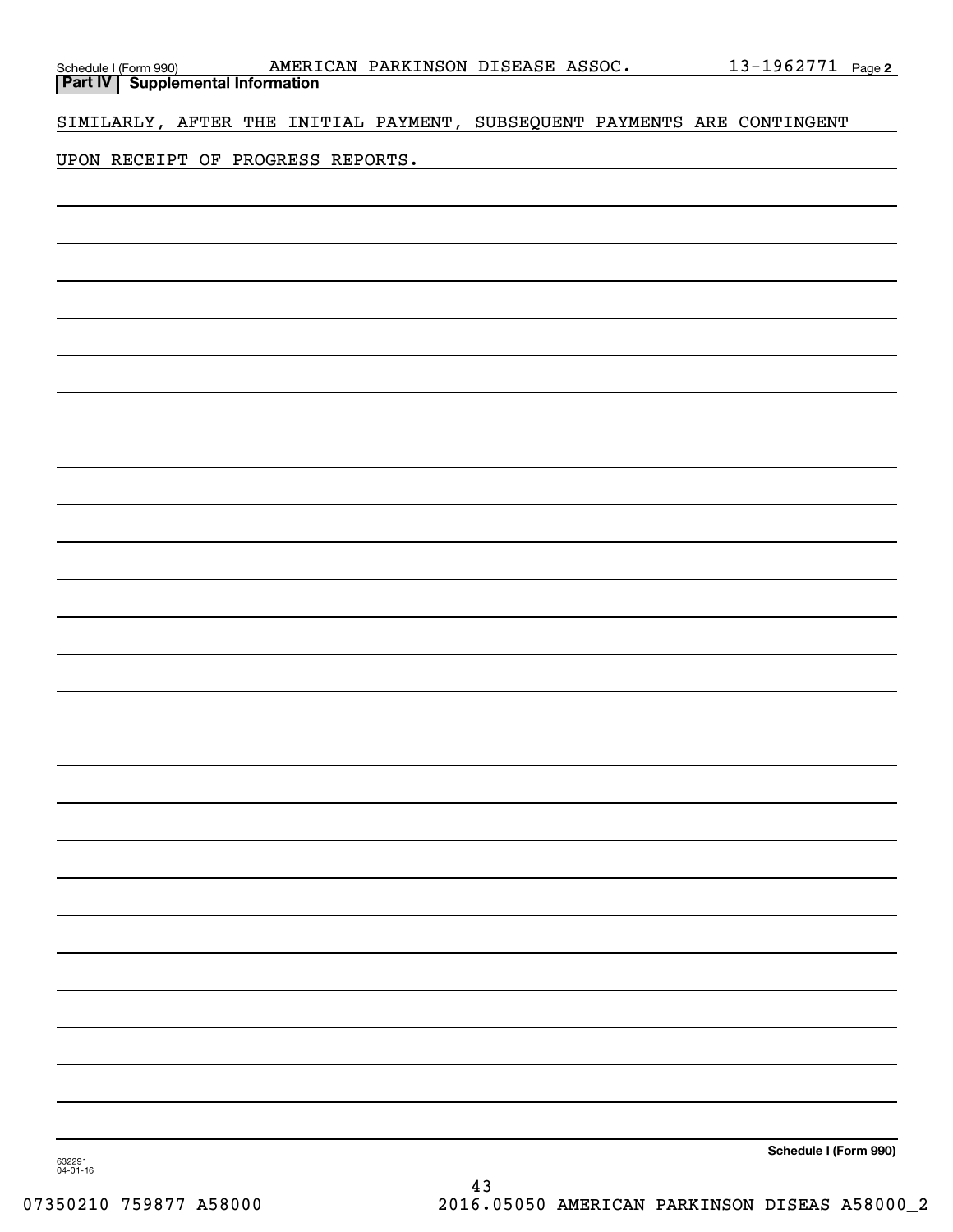|        | <b>SCHEDULE J</b>                                                                                                                                                        |                                                                                                                           | <b>Compensation Information</b>                                       |                                       | OMB No. 1545-0047     |     |    |
|--------|--------------------------------------------------------------------------------------------------------------------------------------------------------------------------|---------------------------------------------------------------------------------------------------------------------------|-----------------------------------------------------------------------|---------------------------------------|-----------------------|-----|----|
|        | (Form 990)                                                                                                                                                               |                                                                                                                           | For certain Officers, Directors, Trustees, Key Employees, and Highest |                                       |                       |     |    |
|        |                                                                                                                                                                          |                                                                                                                           | <b>Compensated Employees</b>                                          |                                       | 2016                  |     |    |
|        |                                                                                                                                                                          | Complete if the organization answered "Yes" on Form 990, Part IV, line 23.                                                |                                                                       |                                       | <b>Open to Public</b> |     |    |
|        | Attach to Form 990.<br>Department of the Treasury<br>Information about Schedule J (Form 990) and its instructions is at www.irs.gov/form990.<br>Internal Revenue Service |                                                                                                                           |                                                                       |                                       |                       |     |    |
|        | Name of the organization                                                                                                                                                 |                                                                                                                           |                                                                       | <b>Employer identification number</b> |                       |     |    |
|        |                                                                                                                                                                          | AMERICAN PARKINSON DISEASE ASSOC.                                                                                         |                                                                       | 13-1962771                            |                       |     |    |
| Part I |                                                                                                                                                                          | <b>Questions Regarding Compensation</b>                                                                                   |                                                                       |                                       |                       |     |    |
|        |                                                                                                                                                                          |                                                                                                                           |                                                                       |                                       |                       | Yes | No |
|        |                                                                                                                                                                          | Check the appropriate box(es) if the organization provided any of the following to or for a person listed on Form 990,    |                                                                       |                                       |                       |     |    |
|        |                                                                                                                                                                          | Part VII, Section A, line 1a. Complete Part III to provide any relevant information regarding these items.                |                                                                       |                                       |                       |     |    |
|        | First-class or charter travel                                                                                                                                            |                                                                                                                           | Housing allowance or residence for personal use                       |                                       |                       |     |    |
|        | Travel for companions                                                                                                                                                    |                                                                                                                           | Payments for business use of personal residence                       |                                       |                       |     |    |
|        |                                                                                                                                                                          | Tax indemnification and gross-up payments                                                                                 | Health or social club dues or initiation fees                         |                                       |                       |     |    |
|        |                                                                                                                                                                          | Discretionary spending account                                                                                            | Personal services (such as, maid, chauffeur, chef)                    |                                       |                       |     |    |
|        |                                                                                                                                                                          |                                                                                                                           |                                                                       |                                       |                       |     |    |
|        |                                                                                                                                                                          | <b>b</b> If any of the boxes on line 1a are checked, did the organization follow a written policy regarding payment or    |                                                                       |                                       |                       |     |    |
|        |                                                                                                                                                                          |                                                                                                                           |                                                                       |                                       | 1b                    |     |    |
| 2      |                                                                                                                                                                          | Did the organization require substantiation prior to reimbursing or allowing expenses incurred by all directors,          |                                                                       |                                       |                       |     |    |
|        |                                                                                                                                                                          |                                                                                                                           |                                                                       |                                       | $\mathbf{2}$          |     |    |
|        |                                                                                                                                                                          |                                                                                                                           |                                                                       |                                       |                       |     |    |
| з      |                                                                                                                                                                          | Indicate which, if any, of the following the filing organization used to establish the compensation of the organization's |                                                                       |                                       |                       |     |    |
|        |                                                                                                                                                                          | CEO/Executive Director. Check all that apply. Do not check any boxes for methods used by a related organization to        |                                                                       |                                       |                       |     |    |
|        |                                                                                                                                                                          | establish compensation of the CEO/Executive Director, but explain in Part III.                                            |                                                                       |                                       |                       |     |    |
|        | $X$ Compensation committee                                                                                                                                               |                                                                                                                           | $\underline{\mathbf{X}}$ Written employment contract                  |                                       |                       |     |    |
|        |                                                                                                                                                                          | $\boxed{\text{X}}$ Independent compensation consultant                                                                    | $\overline{X}$ Compensation survey or study                           |                                       |                       |     |    |
|        | $ \mathbf{X} $ Form 990 of other organizations                                                                                                                           |                                                                                                                           | $\boxed{\text{X}}$ Approval by the board or compensation committee    |                                       |                       |     |    |
|        |                                                                                                                                                                          |                                                                                                                           |                                                                       |                                       |                       |     |    |
|        |                                                                                                                                                                          | During the year, did any person listed on Form 990, Part VII, Section A, line 1a, with respect to the filing              |                                                                       |                                       |                       |     |    |
|        | organization or a related organization:                                                                                                                                  |                                                                                                                           |                                                                       |                                       |                       |     |    |
| а      |                                                                                                                                                                          | Receive a severance payment or change-of-control payment?                                                                 |                                                                       |                                       | 4a                    |     | х  |
| b      |                                                                                                                                                                          |                                                                                                                           |                                                                       |                                       | 4b                    |     | X  |
|        |                                                                                                                                                                          |                                                                                                                           |                                                                       |                                       | 4c                    |     | х  |
|        |                                                                                                                                                                          | If "Yes" to any of lines 4a-c, list the persons and provide the applicable amounts for each item in Part III.             |                                                                       |                                       |                       |     |    |
|        |                                                                                                                                                                          |                                                                                                                           |                                                                       |                                       |                       |     |    |
|        |                                                                                                                                                                          | Only section 501(c)(3), 501(c)(4), and 501(c)(29) organizations must complete lines 5-9.                                  |                                                                       |                                       |                       |     |    |
| 5      |                                                                                                                                                                          | For persons listed on Form 990, Part VII, Section A, line 1a, did the organization pay or accrue any compensation         |                                                                       |                                       |                       |     |    |
|        | contingent on the revenues of:                                                                                                                                           |                                                                                                                           |                                                                       |                                       |                       |     |    |
| a      |                                                                                                                                                                          |                                                                                                                           |                                                                       |                                       | 5a                    |     | х  |
|        |                                                                                                                                                                          |                                                                                                                           |                                                                       |                                       | 5b                    |     | х  |
|        |                                                                                                                                                                          | If "Yes" on line 5a or 5b, describe in Part III.                                                                          |                                                                       |                                       |                       |     |    |
|        |                                                                                                                                                                          | 6 For persons listed on Form 990, Part VII, Section A, line 1a, did the organization pay or accrue any compensation       |                                                                       |                                       |                       |     |    |
|        | contingent on the net earnings of:                                                                                                                                       |                                                                                                                           |                                                                       |                                       |                       |     |    |
| a      |                                                                                                                                                                          |                                                                                                                           |                                                                       |                                       | 6a                    |     | х  |
|        |                                                                                                                                                                          |                                                                                                                           |                                                                       |                                       | 6b                    |     | Х  |
|        |                                                                                                                                                                          | If "Yes" on line 6a or 6b, describe in Part III.                                                                          |                                                                       |                                       |                       |     |    |
|        |                                                                                                                                                                          | 7 For persons listed on Form 990, Part VII, Section A, line 1a, did the organization provide any nonfixed payments        |                                                                       |                                       |                       |     |    |
|        |                                                                                                                                                                          |                                                                                                                           |                                                                       |                                       | 7                     |     | х  |
| 8      |                                                                                                                                                                          | Were any amounts reported on Form 990, Part VII, paid or accrued pursuant to a contract that was subject to the           |                                                                       |                                       |                       |     |    |
|        |                                                                                                                                                                          | initial contract exception described in Regulations section 53.4958-4(a)(3)? If "Yes," describe in Part III               |                                                                       |                                       | 8                     |     | х  |
| 9      |                                                                                                                                                                          | If "Yes" on line 8, did the organization also follow the rebuttable presumption procedure described in                    |                                                                       |                                       |                       |     |    |
|        |                                                                                                                                                                          |                                                                                                                           |                                                                       |                                       | 9                     |     |    |
|        |                                                                                                                                                                          | LHA For Paperwork Reduction Act Notice, see the Instructions for Form 990.                                                |                                                                       | Schedule J (Form 990) 2016            |                       |     |    |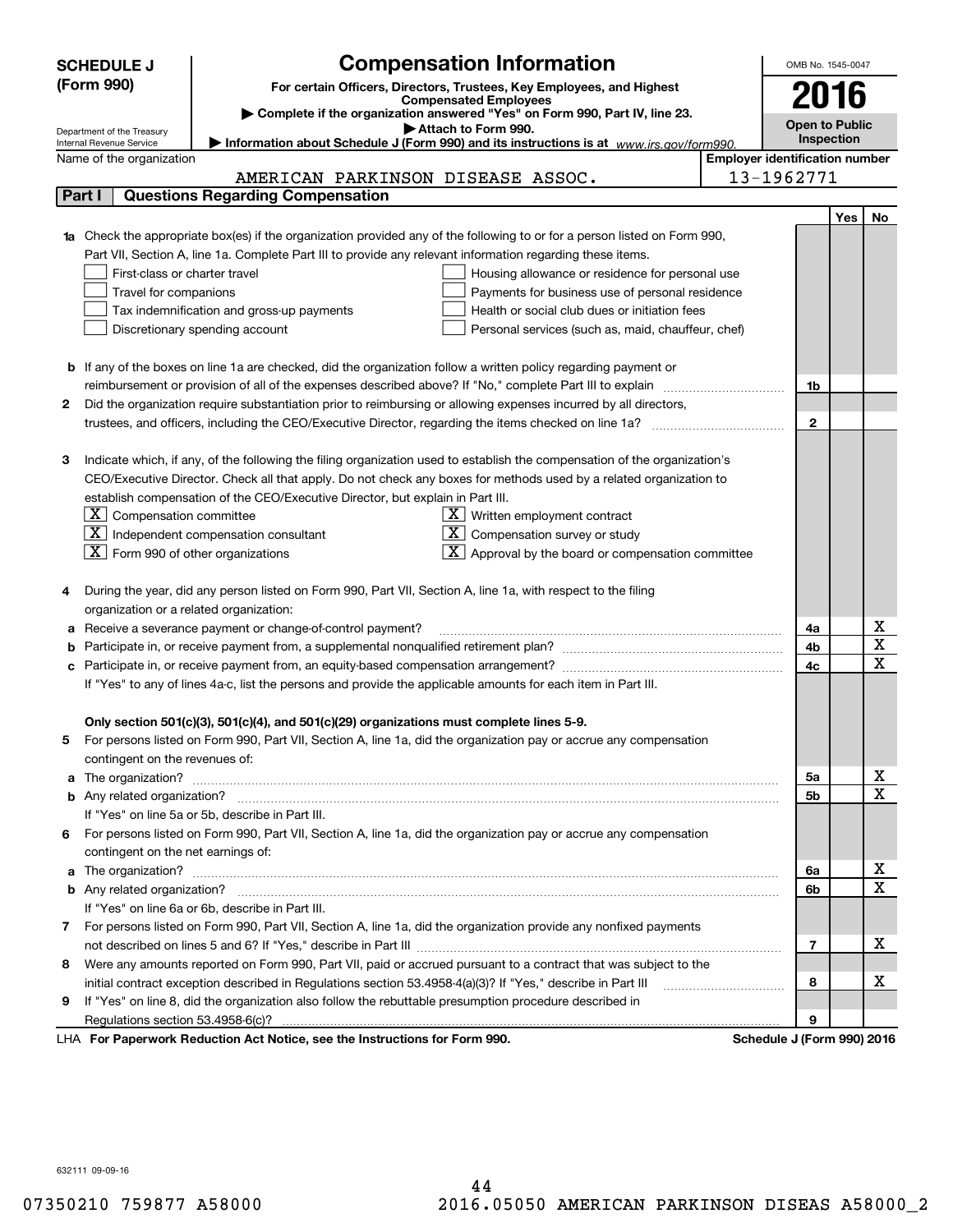13-1962771

**2**

# Schedule J (Form 990) 2016 AMERICAN PARKINSON DISEASE ASSOC • I 3 – I 9 6 2 7 7 L<br>Part II | Officers, Directors, Trustees, Key Employees, and Highest Compensated Employees. Use duplicat

For each individual whose compensation must be reported on Schedule J, report compensation from the organization on row (i) and from related organizations, described in the instructions, on row (ii). Do not list any individuals that aren't listed on Form 990, Part VII.

**Note:**  The sum of columns (B)(i)-(iii) for each listed individual must equal the total amount of Form 990, Part VII, Section A, line 1a, applicable column (D) and (E) amounts for that individual.

|                            |       |                          | (B) Breakdown of W-2 and/or 1099-MISC compensation |                                           | (C) Retirement and<br>other deferred | (D) Nontaxable<br>benefits | (E) Total of columns<br>$(B)(i)-(D)$ | (F) Compensation<br>in column (B)         |
|----------------------------|-------|--------------------------|----------------------------------------------------|-------------------------------------------|--------------------------------------|----------------------------|--------------------------------------|-------------------------------------------|
| (A) Name and Title         |       | (i) Base<br>compensation | (ii) Bonus &<br>incentive<br>compensation          | (iii) Other<br>reportable<br>compensation | compensation                         |                            |                                      | reported as deferred<br>on prior Form 990 |
| LESLIE A. CHAMBERS<br>(1)  | (i)   | 225,657.                 | $\overline{0}$ .                                   | $\overline{0}$ .                          | 27,982.                              | 20, 161.                   | 273,800.                             | 0.                                        |
| PRESIDENT/CEO              | (ii)  | $\overline{0}$ .         | $\overline{0}$ .                                   | $\overline{0}$ .                          | $\overline{0}$ .                     | $\overline{0}$ .           | $\overline{0}$ .                     | $\overline{0}$ .                          |
| STEPHANIE PAUL<br>(2)      | (i)   | 158,044.                 | $\overline{0}$ .                                   | $\overline{0}$ .                          | 19,597.                              | 20, 291.                   | 197,932.                             | $\overline{0}$ .                          |
| VP DEVELOPMENT & MARKETING | (ii)  | $\overline{0}$ .         | $\overline{0}$ .                                   | $\overline{0}$ .                          | $\overline{0}$ .                     | 0.                         | $\overline{0}$ .                     | $\overline{0}$ .                          |
| ROBIN KORNHABER<br>(3)     | (i)   | 131,585.                 | $\overline{0}$ .                                   | $\overline{0}$ .                          | 16,317.                              | 12,060.                    | 159,962.                             | $\overline{0}$ .                          |
| VP PROGRAM & SERVICES      | (ii)  | $\overline{0}$ .         | $\overline{0}$ .                                   | $\overline{0}$ .                          | 0.                                   | 0.                         | $\overline{0}$ .                     | 0.                                        |
|                            | (i)   |                          |                                                    |                                           |                                      |                            |                                      |                                           |
|                            | (ii)  |                          |                                                    |                                           |                                      |                            |                                      |                                           |
|                            | (i)   |                          |                                                    |                                           |                                      |                            |                                      |                                           |
|                            | (ii)  |                          |                                                    |                                           |                                      |                            |                                      |                                           |
|                            | (i)   |                          |                                                    |                                           |                                      |                            |                                      |                                           |
|                            | (ii)  |                          |                                                    |                                           |                                      |                            |                                      |                                           |
|                            | (i)   |                          |                                                    |                                           |                                      |                            |                                      |                                           |
|                            | (ii)  |                          |                                                    |                                           |                                      |                            |                                      |                                           |
|                            | (i)   |                          |                                                    |                                           |                                      |                            |                                      |                                           |
|                            | (ii)  |                          |                                                    |                                           |                                      |                            |                                      |                                           |
|                            | (i)   |                          |                                                    |                                           |                                      |                            |                                      |                                           |
|                            | (ii)  |                          |                                                    |                                           |                                      |                            |                                      |                                           |
|                            | (i)   |                          |                                                    |                                           |                                      |                            |                                      |                                           |
|                            | (ii)  |                          |                                                    |                                           |                                      |                            |                                      |                                           |
|                            | (i)   |                          |                                                    |                                           |                                      |                            |                                      |                                           |
|                            | (ii)  |                          |                                                    |                                           |                                      |                            |                                      |                                           |
|                            | (i)   |                          |                                                    |                                           |                                      |                            |                                      |                                           |
|                            | (ii)  |                          |                                                    |                                           |                                      |                            |                                      |                                           |
|                            | (i)   |                          |                                                    |                                           |                                      |                            |                                      |                                           |
|                            | (ii)  |                          |                                                    |                                           |                                      |                            |                                      |                                           |
|                            | (i)   |                          |                                                    |                                           |                                      |                            |                                      |                                           |
|                            | (ii)  |                          |                                                    |                                           |                                      |                            |                                      |                                           |
|                            | (i)   |                          |                                                    |                                           |                                      |                            |                                      |                                           |
|                            | (ii)  |                          |                                                    |                                           |                                      |                            |                                      |                                           |
|                            | (i)   |                          |                                                    |                                           |                                      |                            |                                      |                                           |
|                            | (iii) |                          |                                                    |                                           |                                      |                            |                                      |                                           |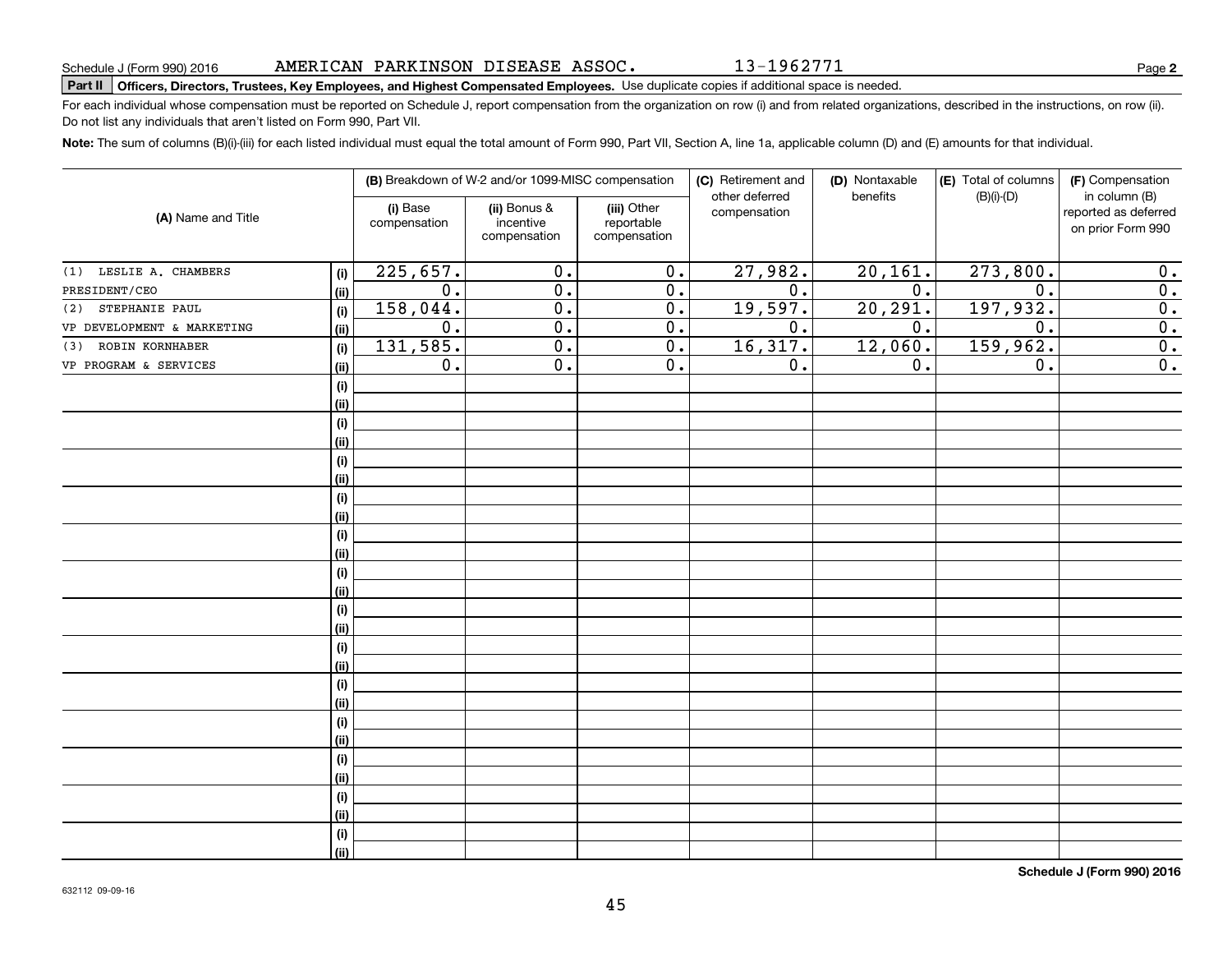# **Part III Supplemental Information**

Schedule J (Form 990) 2016 **AMERICAN PARKINSON DISEASE ASSOC.** 13-1962771<br>Part III Supplemental Information<br>Provide the information, explanation, or descriptions required for Part I, lines 1a, 1b, 3, 4a, 4b, 4c, 5a, 5b, 6a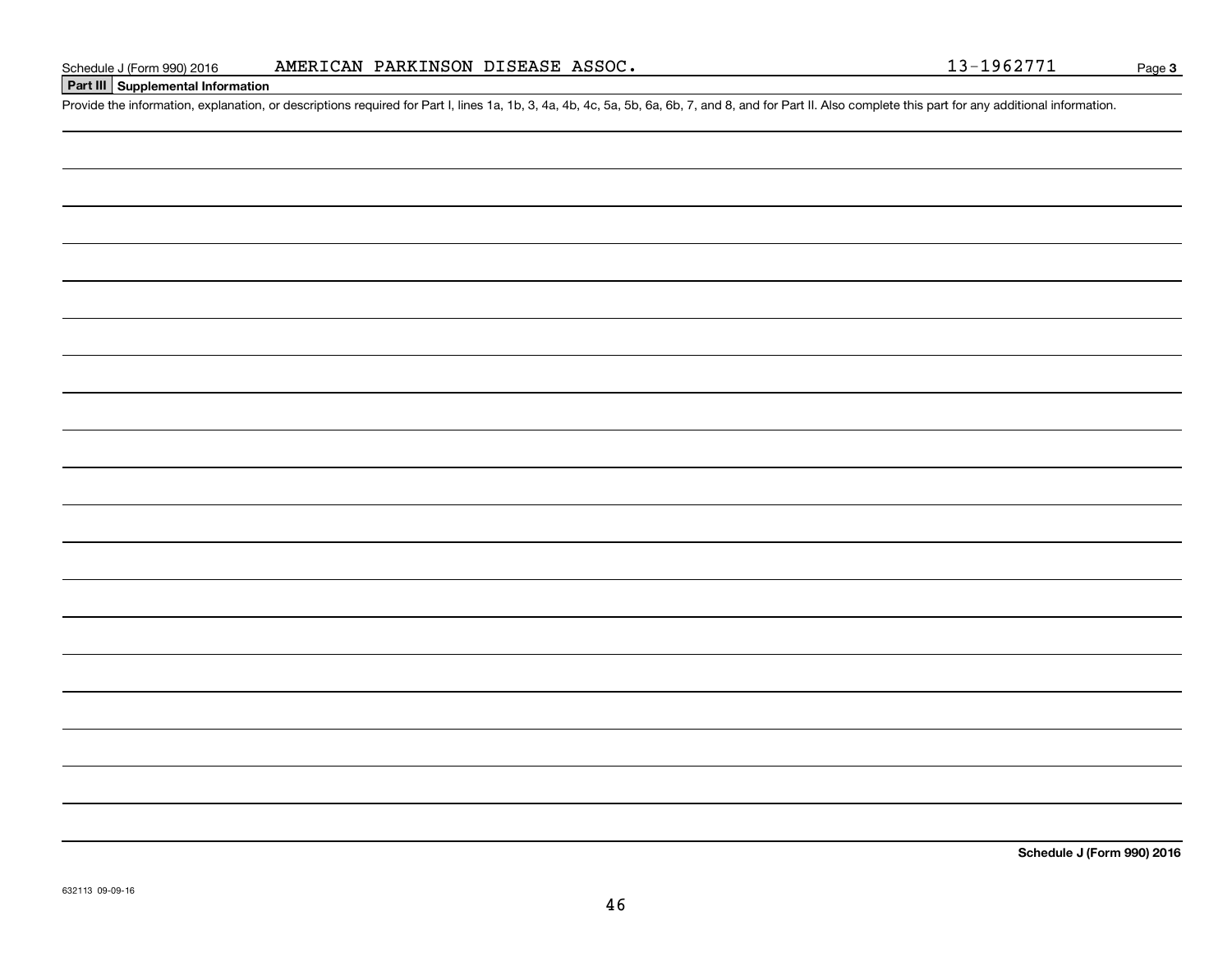| <b>SCHEDULE L</b><br>(Form 990 or 990-EZ)   ► Complete if the organization answered "Yes" on Form 990, Part IV, line 25a, 25b, 26, 27, 28a,<br>Department of the Treasury<br>Internal Revenue Service |                                       | 28b, or 28c, or Form 990-EZ, Part V, line 38a or 40b.                 |    |                           | Attach to Form 990 or Form 990-EZ. | <b>Transactions With Interested Persons</b><br>Information about Schedule L (Form 990 or 990-EZ) and its instructions is at www.irs.gov/form990. |                           |                      |                                                | OMB No. 1545-0047<br>2016<br><b>Open To Public</b><br>Inspection |     |                |
|-------------------------------------------------------------------------------------------------------------------------------------------------------------------------------------------------------|---------------------------------------|-----------------------------------------------------------------------|----|---------------------------|------------------------------------|--------------------------------------------------------------------------------------------------------------------------------------------------|---------------------------|----------------------|------------------------------------------------|------------------------------------------------------------------|-----|----------------|
| Name of the organization                                                                                                                                                                              |                                       |                                                                       |    |                           |                                    |                                                                                                                                                  |                           |                      | <b>Employer identification number</b>          |                                                                  |     |                |
|                                                                                                                                                                                                       |                                       | AMERICAN PARKINSON DISEASE ASSOC.                                     |    |                           |                                    |                                                                                                                                                  |                           |                      | 13-1962771                                     |                                                                  |     |                |
| Part I                                                                                                                                                                                                |                                       |                                                                       |    |                           |                                    | Excess Benefit Transactions (section 501(c)(3), section 501(c)(4), and 501(c)(29) organizations only).                                           |                           |                      |                                                |                                                                  |     |                |
| 1                                                                                                                                                                                                     |                                       | (b) Relationship between disqualified                                 |    |                           |                                    | Complete if the organization answered "Yes" on Form 990, Part IV, line 25a or 25b, or Form 990-EZ, Part V, line 40b.                             |                           |                      |                                                |                                                                  |     | (d) Corrected? |
| (a) Name of disqualified person                                                                                                                                                                       |                                       | person and organization                                               |    |                           |                                    | (c) Description of transaction                                                                                                                   |                           |                      |                                                |                                                                  | Yes | No             |
|                                                                                                                                                                                                       |                                       |                                                                       |    |                           |                                    |                                                                                                                                                  |                           |                      |                                                |                                                                  |     |                |
|                                                                                                                                                                                                       |                                       |                                                                       |    |                           |                                    |                                                                                                                                                  |                           |                      |                                                |                                                                  |     |                |
|                                                                                                                                                                                                       |                                       |                                                                       |    |                           |                                    |                                                                                                                                                  |                           |                      |                                                |                                                                  |     |                |
|                                                                                                                                                                                                       |                                       |                                                                       |    |                           |                                    |                                                                                                                                                  |                           |                      |                                                |                                                                  |     |                |
|                                                                                                                                                                                                       |                                       |                                                                       |    |                           |                                    |                                                                                                                                                  |                           |                      |                                                |                                                                  |     |                |
| 2 Enter the amount of tax incurred by the organization managers or disqualified persons during the year under                                                                                         |                                       |                                                                       |    |                           |                                    |                                                                                                                                                  |                           |                      |                                                |                                                                  |     |                |
| section 4958                                                                                                                                                                                          |                                       |                                                                       |    |                           |                                    |                                                                                                                                                  |                           |                      | $\triangleright$ \$ $\underline{\hspace{1cm}}$ |                                                                  |     |                |
|                                                                                                                                                                                                       |                                       |                                                                       |    |                           |                                    |                                                                                                                                                  |                           |                      |                                                |                                                                  |     |                |
| Loans to and/or From Interested Persons.<br>Part II                                                                                                                                                   |                                       |                                                                       |    |                           |                                    |                                                                                                                                                  |                           |                      |                                                |                                                                  |     |                |
|                                                                                                                                                                                                       |                                       |                                                                       |    |                           |                                    | Complete if the organization answered "Yes" on Form 990-EZ, Part V, line 38a or Form 990, Part IV, line 26; or if the organization               |                           |                      |                                                |                                                                  |     |                |
| reported an amount on Form 990, Part X, line 5, 6, or 22.                                                                                                                                             |                                       |                                                                       |    | (d) Loan to or            |                                    |                                                                                                                                                  |                           |                      |                                                | (h) Approved                                                     |     |                |
| (a) Name of<br>interested person                                                                                                                                                                      | (b) Relationship<br>with organization | (c) Purpose<br>of loan                                                |    | from the<br>organization? | (e) Original<br>principal amount   | (f) Balance due                                                                                                                                  |                           | $(g)$ In<br>default? |                                                | by board or<br>agreement?<br>committee?                          |     | (i) Written    |
|                                                                                                                                                                                                       |                                       |                                                                       | To | From                      |                                    |                                                                                                                                                  | Yes                       | No                   | Yes                                            | No.                                                              | Yes | No             |
|                                                                                                                                                                                                       |                                       |                                                                       |    |                           |                                    |                                                                                                                                                  |                           |                      |                                                |                                                                  |     |                |
|                                                                                                                                                                                                       |                                       |                                                                       |    |                           |                                    |                                                                                                                                                  |                           |                      |                                                |                                                                  |     |                |
|                                                                                                                                                                                                       |                                       |                                                                       |    |                           |                                    |                                                                                                                                                  |                           |                      |                                                |                                                                  |     |                |
|                                                                                                                                                                                                       |                                       |                                                                       |    |                           |                                    |                                                                                                                                                  |                           |                      |                                                |                                                                  |     |                |
|                                                                                                                                                                                                       |                                       |                                                                       |    |                           |                                    |                                                                                                                                                  |                           |                      |                                                |                                                                  |     |                |
|                                                                                                                                                                                                       |                                       |                                                                       |    |                           |                                    |                                                                                                                                                  |                           |                      |                                                |                                                                  |     |                |
|                                                                                                                                                                                                       |                                       |                                                                       |    |                           |                                    |                                                                                                                                                  |                           |                      |                                                |                                                                  |     |                |
|                                                                                                                                                                                                       |                                       |                                                                       |    |                           |                                    |                                                                                                                                                  |                           |                      |                                                |                                                                  |     |                |
| Total                                                                                                                                                                                                 |                                       |                                                                       |    |                           | \$                                 |                                                                                                                                                  |                           |                      |                                                |                                                                  |     |                |
| <b>Grants or Assistance Benefiting Interested Persons.</b><br>Part II                                                                                                                                 |                                       |                                                                       |    |                           |                                    |                                                                                                                                                  |                           |                      |                                                |                                                                  |     |                |
| Complete if the organization answered "Yes" on Form 990, Part IV, line 27.                                                                                                                            |                                       |                                                                       |    |                           |                                    |                                                                                                                                                  |                           |                      |                                                |                                                                  |     |                |
| (a) Name of interested person                                                                                                                                                                         |                                       | (b) Relationship between<br>interested person and<br>the organization |    |                           | (c) Amount of<br>assistance        |                                                                                                                                                  | (d) Type of<br>assistance |                      |                                                | (e) Purpose of<br>assistance                                     |     |                |
| <b>STANDAERT</b><br>DAVID                                                                                                                                                                             |                                       | MEMBER, BOD                                                           |    |                           |                                    | 134,650. GRANTS                                                                                                                                  |                           |                      | RESEARCH/                                      |                                                                  |     | I&R            |
|                                                                                                                                                                                                       |                                       |                                                                       |    |                           |                                    |                                                                                                                                                  |                           |                      |                                                |                                                                  |     |                |
|                                                                                                                                                                                                       |                                       |                                                                       |    |                           |                                    |                                                                                                                                                  |                           |                      |                                                |                                                                  |     |                |
|                                                                                                                                                                                                       |                                       |                                                                       |    |                           |                                    |                                                                                                                                                  |                           |                      |                                                |                                                                  |     |                |
|                                                                                                                                                                                                       |                                       |                                                                       |    |                           |                                    |                                                                                                                                                  |                           |                      |                                                |                                                                  |     |                |
|                                                                                                                                                                                                       |                                       |                                                                       |    |                           |                                    |                                                                                                                                                  |                           |                      |                                                |                                                                  |     |                |
|                                                                                                                                                                                                       |                                       |                                                                       |    |                           |                                    |                                                                                                                                                  |                           |                      |                                                |                                                                  |     |                |
|                                                                                                                                                                                                       |                                       |                                                                       |    |                           |                                    |                                                                                                                                                  |                           |                      |                                                |                                                                  |     |                |
|                                                                                                                                                                                                       |                                       |                                                                       |    |                           |                                    |                                                                                                                                                  |                           |                      |                                                |                                                                  |     |                |

LHA For Paperwork Reduction Act Notice, see the Instructions for Form 990 or 990-EZ. Schedule L (Form 990 or 990-EZ) 2016

632131 10-24-16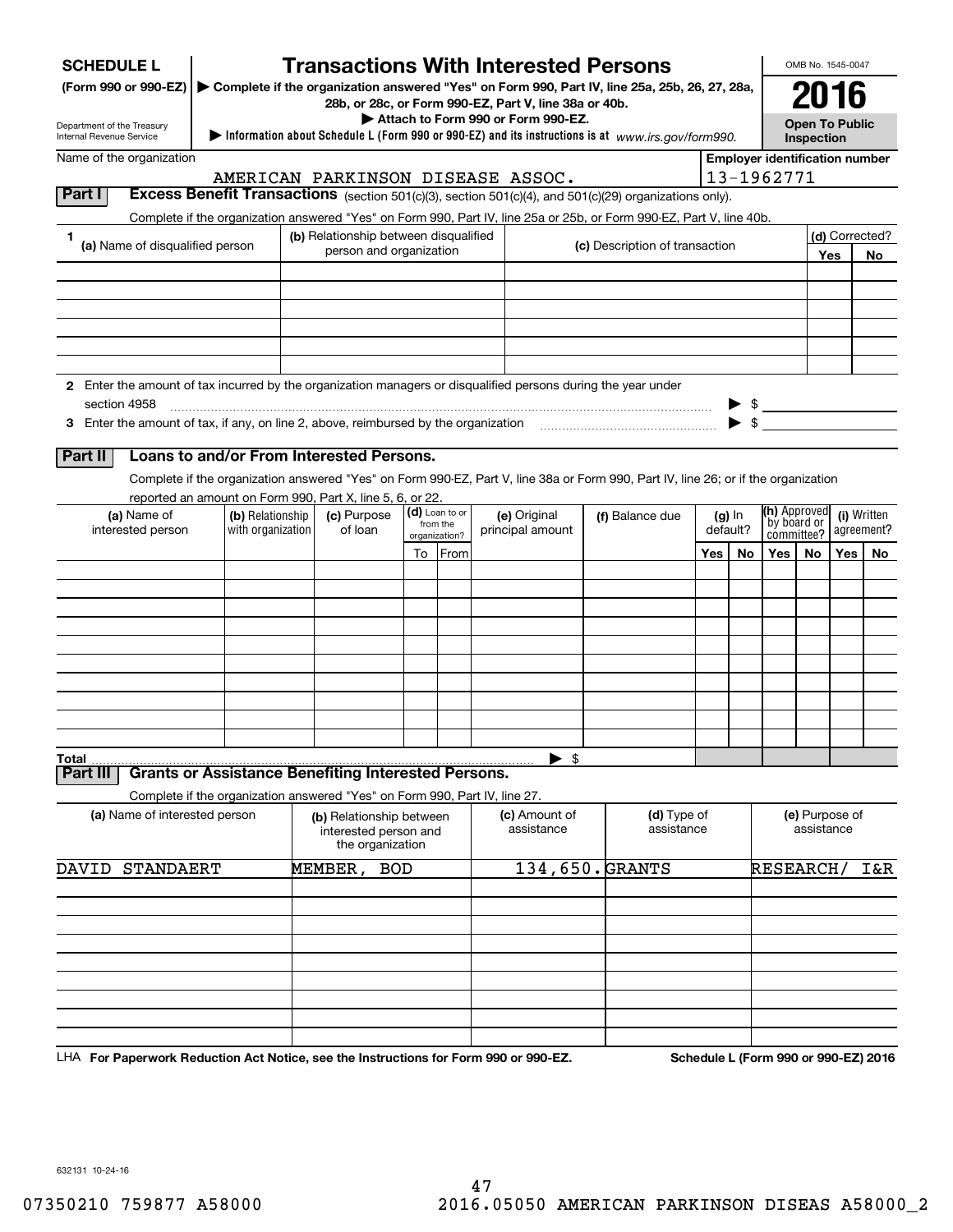#### **2**Schedule L (Form 990 or 990-EZ) 2016 Page 13-1962771 AMERICAN PARKINSON DISEASE ASSOC. **Part IV** | Business Transactions Involving Interested Persons.

Complete if the organization answered "Yes" on Form 990, Part IV, line 28a, 28b, or 28c.

| (a) Name of interested person | (b) Relationship between interested<br>person and the organization | (c) Amount of<br>transaction | (d) Description of<br>transaction | (e) Sharing of<br>organization's<br>revenues? |    |
|-------------------------------|--------------------------------------------------------------------|------------------------------|-----------------------------------|-----------------------------------------------|----|
|                               |                                                                    |                              |                                   | Yes                                           | No |
| OXFORD/P. MCDERMOTT AGENT     | BOARD CHAIR/OWNER                                                  |                              | 388,650. COMMISS/INS              |                                               | х  |
|                               |                                                                    |                              |                                   |                                               |    |
|                               |                                                                    |                              |                                   |                                               |    |
|                               |                                                                    |                              |                                   |                                               |    |
|                               |                                                                    |                              |                                   |                                               |    |
|                               |                                                                    |                              |                                   |                                               |    |
|                               |                                                                    |                              |                                   |                                               |    |
|                               |                                                                    |                              |                                   |                                               |    |
|                               |                                                                    |                              |                                   |                                               |    |
|                               |                                                                    |                              |                                   |                                               |    |

#### **Part V Supplemental Information**

Provide additional information for responses to questions on Schedule L (see instructions).

SCH L, PART IV, BUSINESS TRANSACTIONS INVOLVING INTERESTED PERSONS:

(A) NAME OF PERSON: OXFORD/P. MCDERMOTT AGENT

(B) RELATIONSHIP BETWEEN INTERESTED PERSON AND ORGANIZATION:

#### BOARD CHAIR/OWNER

(C) AMOUNT OF TRANSACTION \$ 388,650.

(D) DESCRIPTION OF TRANSACTION: COMMISS/INS PREM

(E) SHARING OF ORGANIZATION REVENUES? = NO

SCHEDULE L, PART III, LINE 1

DAVID STANDAERT IS A MEMBER OF THE BOARD OF DIRECTORS OF APDA AND IS

ALSO CHAIRMAN OF THE SCIENTIFIC ADVISORY BOARD. IN ADDITION, THIS

MEMBER HEADS THE DEPARTMENT OF NEUROLOGY AT THE UNIVERSITY OF ALABAMA

AT BIRMINGHAM AND RECEIVES RESEARCH FUNDING IN THE AMOUNT OF \$100,000

PER YEAR AND INFORMATION AND REFERRAL FUNDING IN THE AMOUNT OF \$34,650

PER YEAR.

PART IV

A MEMBER OF THE BOARD OF DIRECTORS IS THE MANAGING MEMBER OF AN

EMPLOYEE BENEFITS CONSULTING FIRM THAT IS THE INSURANCE BROKER WHO

### REPRESENTS THE INSURANCE COMPANY THAT PROVIDES MEDICAL, DENTAL, AND

**Schedule L (Form 990 or 990-EZ) 2016**

48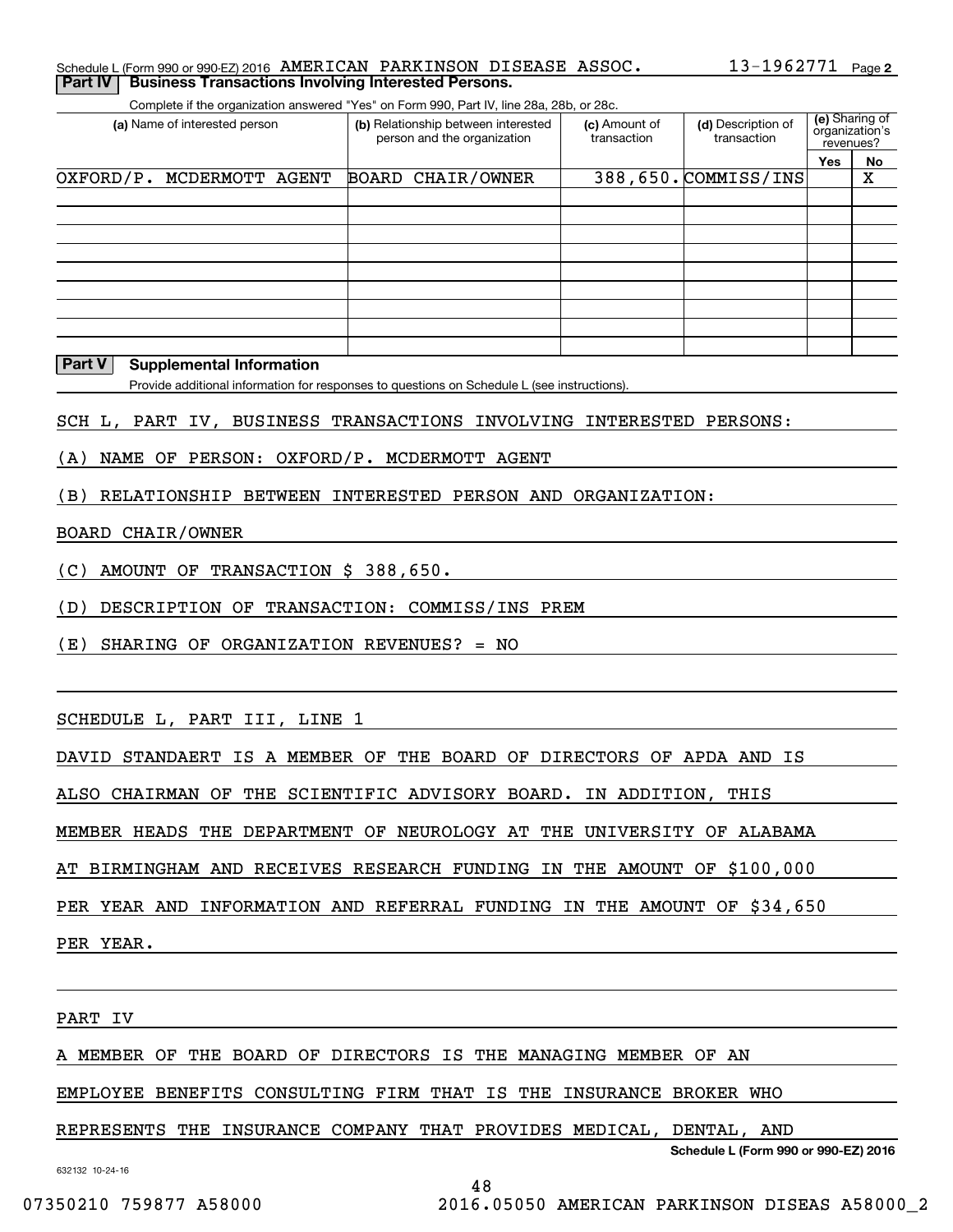| Schedule L (Form 990 or 990-EZ)                                     | AMERICAN PARKINSON DISEASE ASSOC.                                                                                 |    |  | <u>13-1962771</u>               | Page 2 |
|---------------------------------------------------------------------|-------------------------------------------------------------------------------------------------------------------|----|--|---------------------------------|--------|
| Part V<br><b>Supplemental Information</b>                           |                                                                                                                   |    |  |                                 |        |
|                                                                     | Complete this part to provide additional information for responses to questions on Schedule L (see instructions). |    |  |                                 |        |
| OPTICAL INSURANCE TO APDA. THE PREMIUM RATES WERE DETERMINED BY THE |                                                                                                                   |    |  |                                 |        |
|                                                                     |                                                                                                                   |    |  |                                 |        |
| STATE OF NEW YORK. THIS MEMBER RECUSED HIMSELF FROM ALL DECISIONS   |                                                                                                                   |    |  |                                 |        |
|                                                                     |                                                                                                                   |    |  |                                 |        |
| PERTAINING TO INSURANCE.                                            |                                                                                                                   |    |  |                                 |        |
|                                                                     |                                                                                                                   |    |  |                                 |        |
|                                                                     |                                                                                                                   |    |  |                                 |        |
|                                                                     |                                                                                                                   |    |  |                                 |        |
|                                                                     |                                                                                                                   |    |  |                                 |        |
|                                                                     |                                                                                                                   |    |  |                                 |        |
|                                                                     |                                                                                                                   |    |  |                                 |        |
|                                                                     |                                                                                                                   |    |  |                                 |        |
|                                                                     |                                                                                                                   |    |  |                                 |        |
|                                                                     |                                                                                                                   |    |  |                                 |        |
|                                                                     |                                                                                                                   |    |  |                                 |        |
|                                                                     |                                                                                                                   |    |  |                                 |        |
|                                                                     |                                                                                                                   |    |  |                                 |        |
|                                                                     |                                                                                                                   |    |  |                                 |        |
|                                                                     |                                                                                                                   |    |  |                                 |        |
|                                                                     |                                                                                                                   |    |  |                                 |        |
|                                                                     |                                                                                                                   |    |  |                                 |        |
|                                                                     |                                                                                                                   |    |  |                                 |        |
|                                                                     |                                                                                                                   |    |  |                                 |        |
|                                                                     |                                                                                                                   |    |  |                                 |        |
|                                                                     |                                                                                                                   |    |  |                                 |        |
|                                                                     |                                                                                                                   |    |  |                                 |        |
|                                                                     |                                                                                                                   |    |  |                                 |        |
|                                                                     |                                                                                                                   |    |  |                                 |        |
|                                                                     |                                                                                                                   |    |  |                                 |        |
|                                                                     |                                                                                                                   |    |  |                                 |        |
|                                                                     |                                                                                                                   |    |  |                                 |        |
|                                                                     |                                                                                                                   |    |  |                                 |        |
|                                                                     |                                                                                                                   |    |  |                                 |        |
|                                                                     |                                                                                                                   |    |  |                                 |        |
|                                                                     |                                                                                                                   |    |  |                                 |        |
|                                                                     |                                                                                                                   |    |  |                                 |        |
|                                                                     |                                                                                                                   |    |  |                                 |        |
|                                                                     |                                                                                                                   |    |  |                                 |        |
|                                                                     |                                                                                                                   |    |  |                                 |        |
|                                                                     |                                                                                                                   |    |  |                                 |        |
|                                                                     |                                                                                                                   |    |  |                                 |        |
|                                                                     |                                                                                                                   |    |  |                                 |        |
|                                                                     |                                                                                                                   |    |  |                                 |        |
|                                                                     |                                                                                                                   |    |  |                                 |        |
|                                                                     |                                                                                                                   |    |  |                                 |        |
|                                                                     |                                                                                                                   |    |  |                                 |        |
|                                                                     |                                                                                                                   |    |  |                                 |        |
|                                                                     |                                                                                                                   |    |  |                                 |        |
| 632461 04-01-16                                                     |                                                                                                                   | 49 |  | Schedule L (Form 990 or 990-EZ) |        |
|                                                                     |                                                                                                                   |    |  |                                 |        |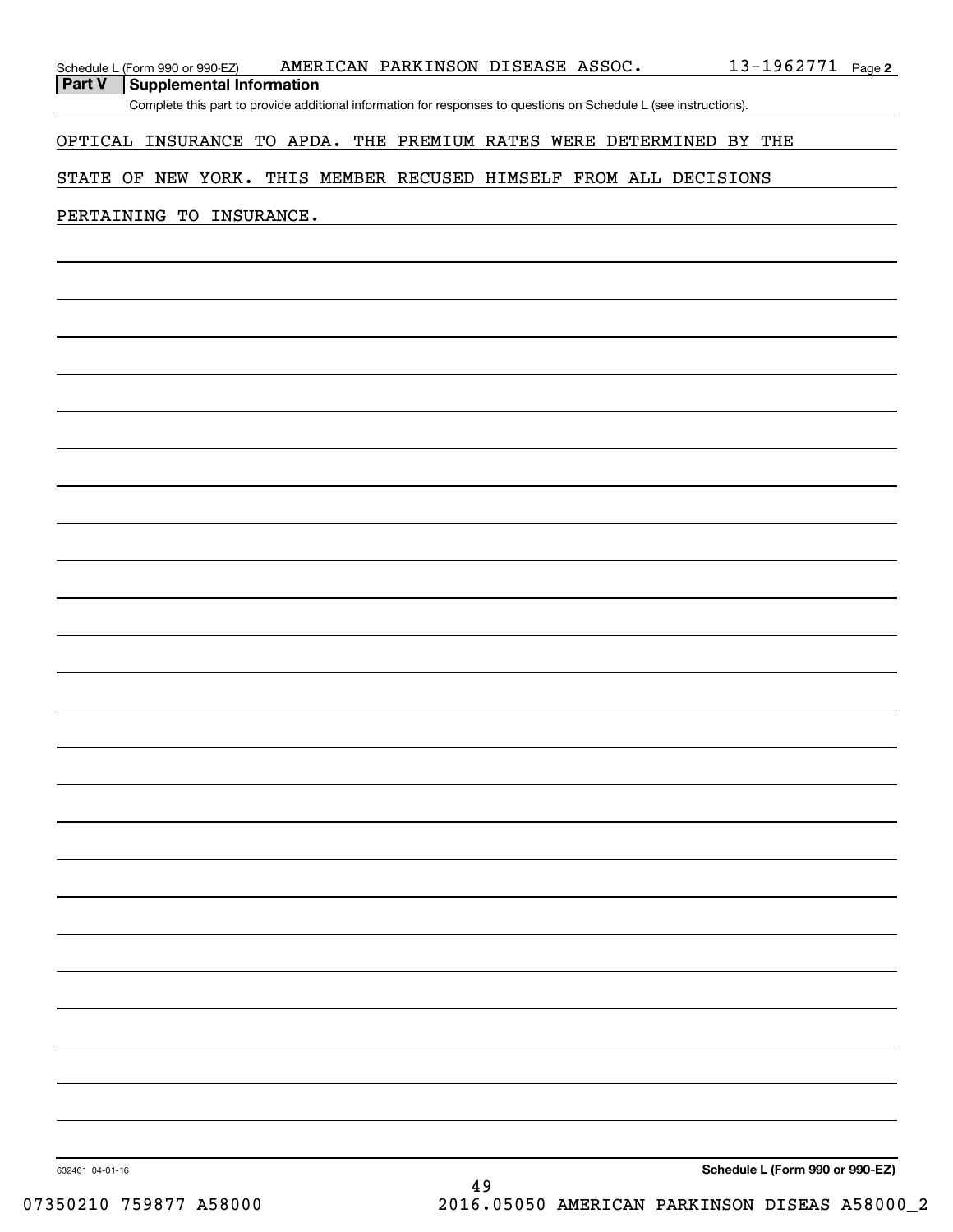**(Form 990 or 990-EZ)**

Department of the Treasury Internal Revenue Service Name of the organization

### **SCHEDULE O Supplemental Information to Form 990 or 990-EZ**

**Information about Schedule O (Form 990 or 990-EZ) and its instructions is at**  $www.irs.gov/form990.$ **Complete to provide information for responses to specific questions on Form 990 or 990-EZ or to provide any additional information. | Attach to Form 990 or 990-EZ.**



AMERICAN PARKINSON DISEASE ASSOC. 13-1962771

FORM 990, PART I, LINE 1, DESCRIPTION OF ORGANIZATION MISSION:

PARKINSON'S DISEASE LIVE LIFE TO THE FULLEST.

FORM 990, PART III, LINE 1, DESCRIPTION OF ORGANIZATION MISSION:

DISORDER. FOUNDED IN 1961, APDA HAS RAISED AND INVESTED MORE THAN \$170

MILLION TO PROVIDE OUTSTANDING PATIENT SERVICES AND EDUCATIONAL

PROGRAMS, ELEVATE PUBLIC AWARENESS ABOUT THE DISEASE, AND SUPPORT

RESEARCH DESIGNED TO UNLOCK THE MYSTERIES OF PD AND ULTIMATELY PUT AN

END TO THIS DISEASE.

FORM 990, PART III, LINE 4A, PROGRAM SERVICE ACCOMPLISHMENTS:

FAIR VALUE OF THE DONATED MEDIA IS DETERMINED BASED ON CONSIDERATION OF

CASH PAYMENTS TYPICALLY MADE BY BUYERS FOR SIMILAR ADVERTISING AND

MEDIA, STANDARD DISCOUNTS GIVEN FOR SIMILARLY PLACED MEDIA, THE MEDIA

TYPE AND PLACEMENT AND OTHER CONSIDERATIONS.

APDA DOES NOT RECOGNIZE ANY REVENUE OR EXPENSE FROM SERVICES

CONTRIBUTED BY VOLUNTEERS BECAUSE IT DOES NOT MEET THE CRITERIA FOR

RECOGNITION UNDER FASB ASC 958, NOT-FOR-PROFIT ENTITIES.

FORM 990, PART VI, SECTION A, LINE 2:

1. ELIZABETH BRAUN - BOARD MEMBER. SHE IS A SISTER TO BOARD MEMBER ELENA

IMPERATO.

2. MARIO J. ESPOSITO JR. - BOARD MEMBER. HE IS A BROTHER TO BOARD MEMBER

MICHAEL ESPOSITO.

3. MICHAEL ESPOSITO - BOARD MEMBER. HE IS A BROTHER TO BOARD MEMBER MARIO

J. ESPOSITO JR.

50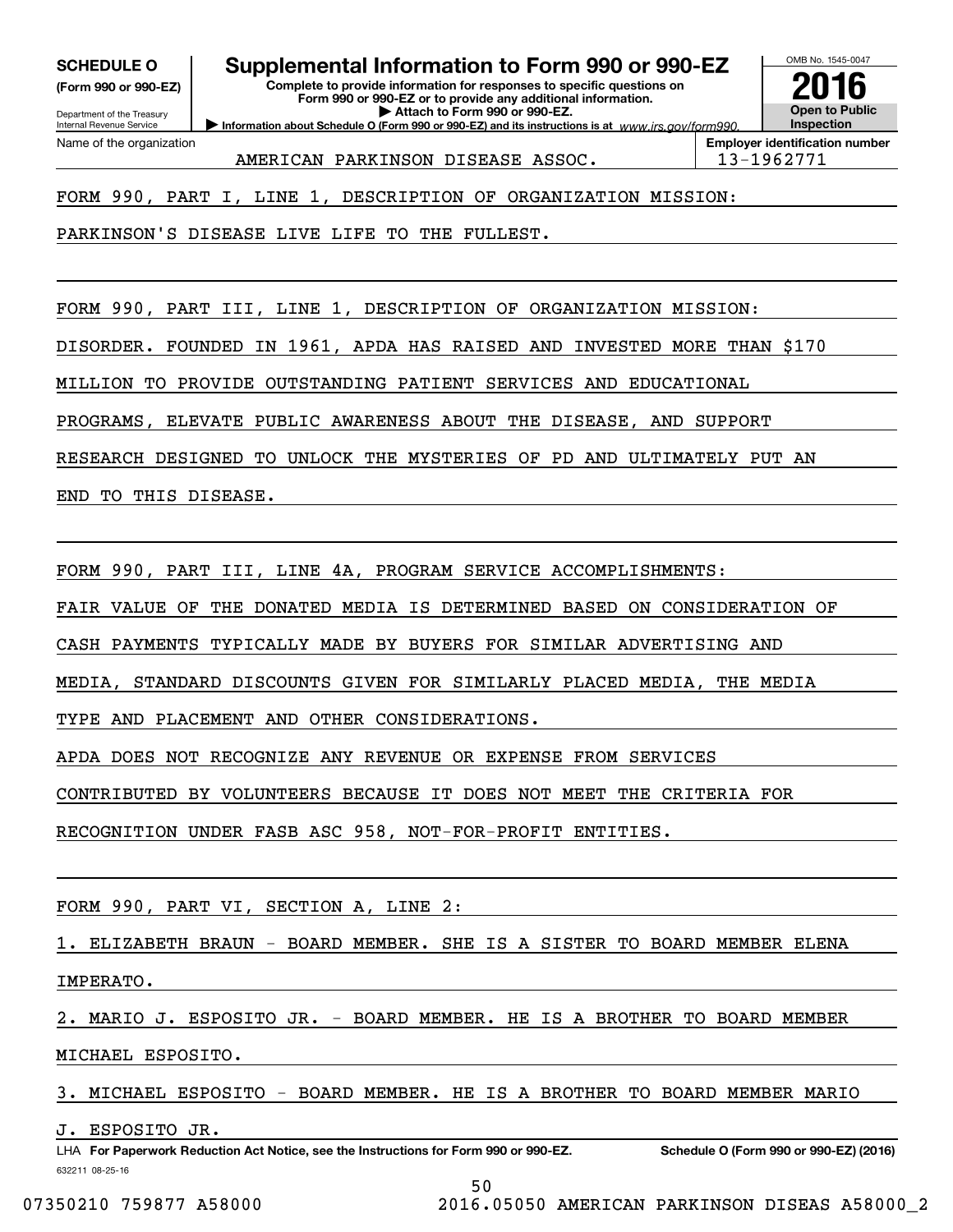| Schedule O (Form 990 or 990-EZ) (2016)                                     | Page 2                                              |
|----------------------------------------------------------------------------|-----------------------------------------------------|
| Name of the organization<br>AMERICAN PARKINSON DISEASE ASSOC.              | <b>Employer identification number</b><br>13-1962771 |
| 4. LISA ESPOSITO - BOARD MEMBER. SHE IS A SISTER TO BOARD MEMBER SALLY ANN |                                                     |
| ESPOSITO BROWNE.                                                           |                                                     |
| TREASURER. SHE IS A SISTER TO<br>ELENA MAESTRONE IMPERATO -<br>5.          | BOARD MEMBER                                        |

ELIZABETH BRAUN.

6. SALLY ANN ESPOSITO BROWNE - SECRETARY. SHE IS A SISTER TO BOARD MEMBER

LISA ESPOSITO

FORM 990, PART VI, SECTION B, LINE 11B:

FORM 990 WAS REVIEWED IN DETAIL BY FINANCE AND AUDIT COMMITTEES AND

DISTRIBUTED ELECTRONICALLY TO ALL OTHER BOARD MEMBERS

FORM 990, PART VI, SECTION B, LINE 12C:

CONFLICT OF INTEREST POLICY SIGNED BY THE BOARD ANNUALLY. MEMBERS RECUSE

THEMSELVES FROM VOTING IF THERE IS POTENTIAL CONFLICT OF INTEREST.

FORM 990, PART VI, SECTION B, LINE 15:

INDEPENDENT COMPENSATION COMMITTEE FORMED TO APPROVE THE SALARIES OF THE PRESIDENT/ CEO AND KEY EMPLOYEES. IN ADDITION, APDA HIRED AN INDEPENDENT COMPENSATION FIRM TO PERFORM A COMPENSATION STUDY FOR THE KEY EMPLOYEES AND OFFICERS AT THE ORGANIZATION.

FORM 990, PART VI, LINE 17, LIST OF STATES RECEIVING COPY OF FORM 990: CT,FL,GA,IL,IA,MA,MN,MS,NE,NH,NJ,NY,OH,OK,RI,TN,TX,UT,VT,VA,WA,WI

FORM 990, PART VI, SECTION C, LINE 19:

FINANCIAL STATEMENTS AVAILABLE ON WEBSITE AND UPON REQUEST. GOVERNING

DOCUMENTS AND POLICIES PROVIDED UPON REQUEST.

632212 08-25-16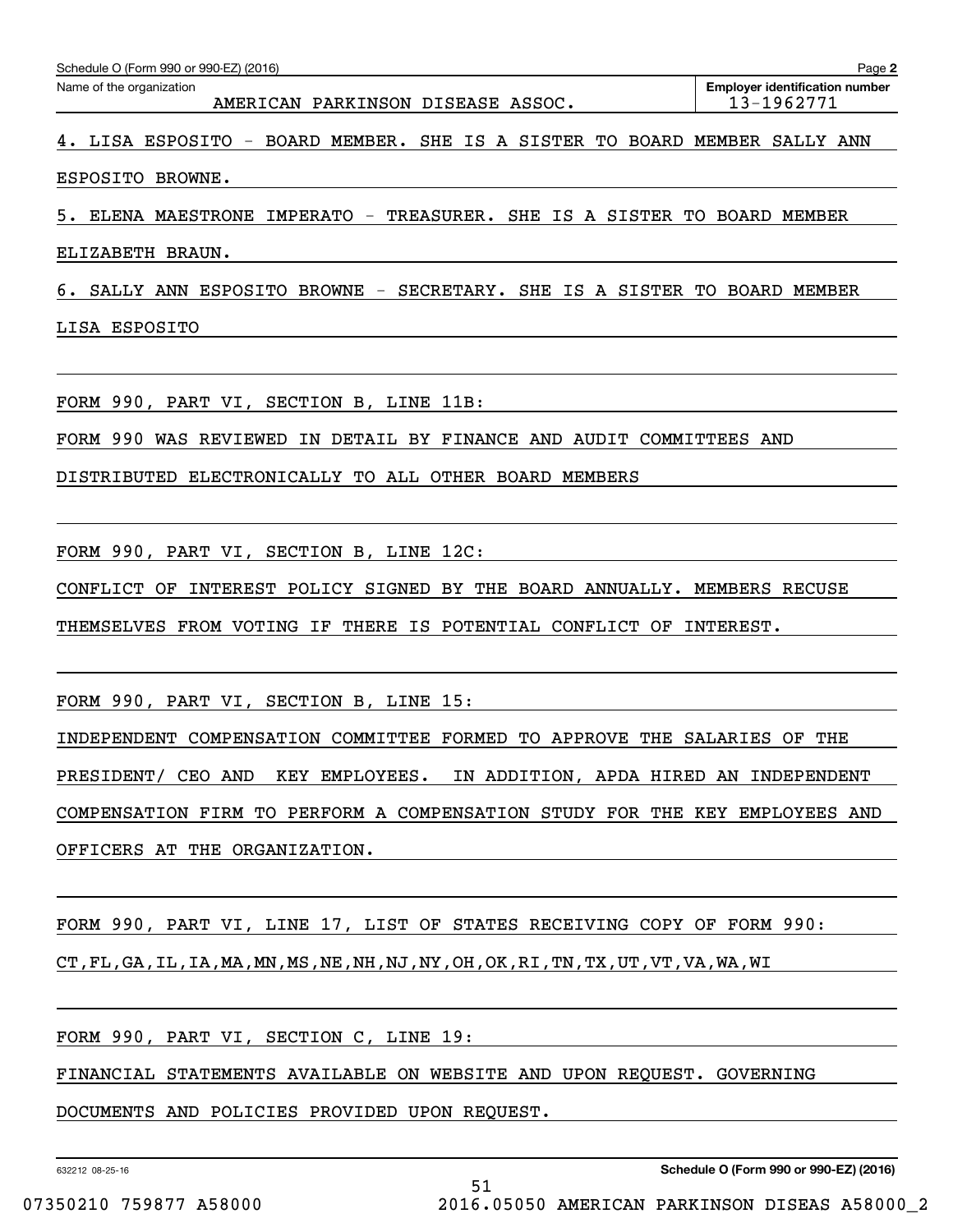| Schedule O (Form 990 or 990-EZ) (2016)<br>Name of the organization | Page 2<br><b>Employer identification number</b> |
|--------------------------------------------------------------------|-------------------------------------------------|
| AMERICAN PARKINSON DISEASE ASSOC.                                  | 13-1962771                                      |
| FORM 990, PART IX, LINE 24E, ALL OTHER FUNCTIONAL EXPENSES:        |                                                 |
| POSTAGE:                                                           |                                                 |
| PROGRAM SERVICE EXPENSES                                           | 32,041.                                         |
| MANAGEMENT AND GENERAL EXPENSES                                    | 7,961.                                          |
| FUNDRAISING EXPENSES                                               | 7,020.                                          |
| TOTAL EXPENSES                                                     | 47,022.                                         |
| MAINTENANCE AND REPAIRS:                                           |                                                 |
| PROGRAM SERVICE EXPENSES                                           | 25, 279.                                        |
| MANAGEMENT AND GENERAL EXPENSES                                    | 6,281.                                          |
| FUNDRAISING EXPENSES                                               | 5,539.                                          |
| TOTAL EXPENSES                                                     | 37,099.                                         |
| EQUIPMENT LEASES:                                                  |                                                 |
| PROGRAM SERVICE EXPENSES                                           | 19,230.                                         |
| MANAGEMENT AND GENERAL EXPENSES                                    | 4,778.                                          |
| FUNDRAISING EXPENSES                                               | 4,213.                                          |
| TOTAL EXPENSES                                                     | 28,221.                                         |
| DUES, SUBSCRIPTIONS, LICENSES AND FEES:                            |                                                 |
| PROGRAM SERVICE EXPENSES                                           | 8,107.                                          |
| MANAGEMENT AND GENERAL EXPENSES                                    | 2,014.                                          |
| FUNDRAISING EXPENSES                                               | 1,776.                                          |
| TOTAL EXPENSES                                                     | 11,897.                                         |
| TOTAL OTHER EXPENSES ON FORM 990, PART IX, LINE 24E, COL A         | 124,239.                                        |
| FORM 990, PART XII, LINE 2C                                        |                                                 |

THE ORGANIZATION HAS A COMMITTEE THAT ASSUMES RESPONSIBILITY FOR

52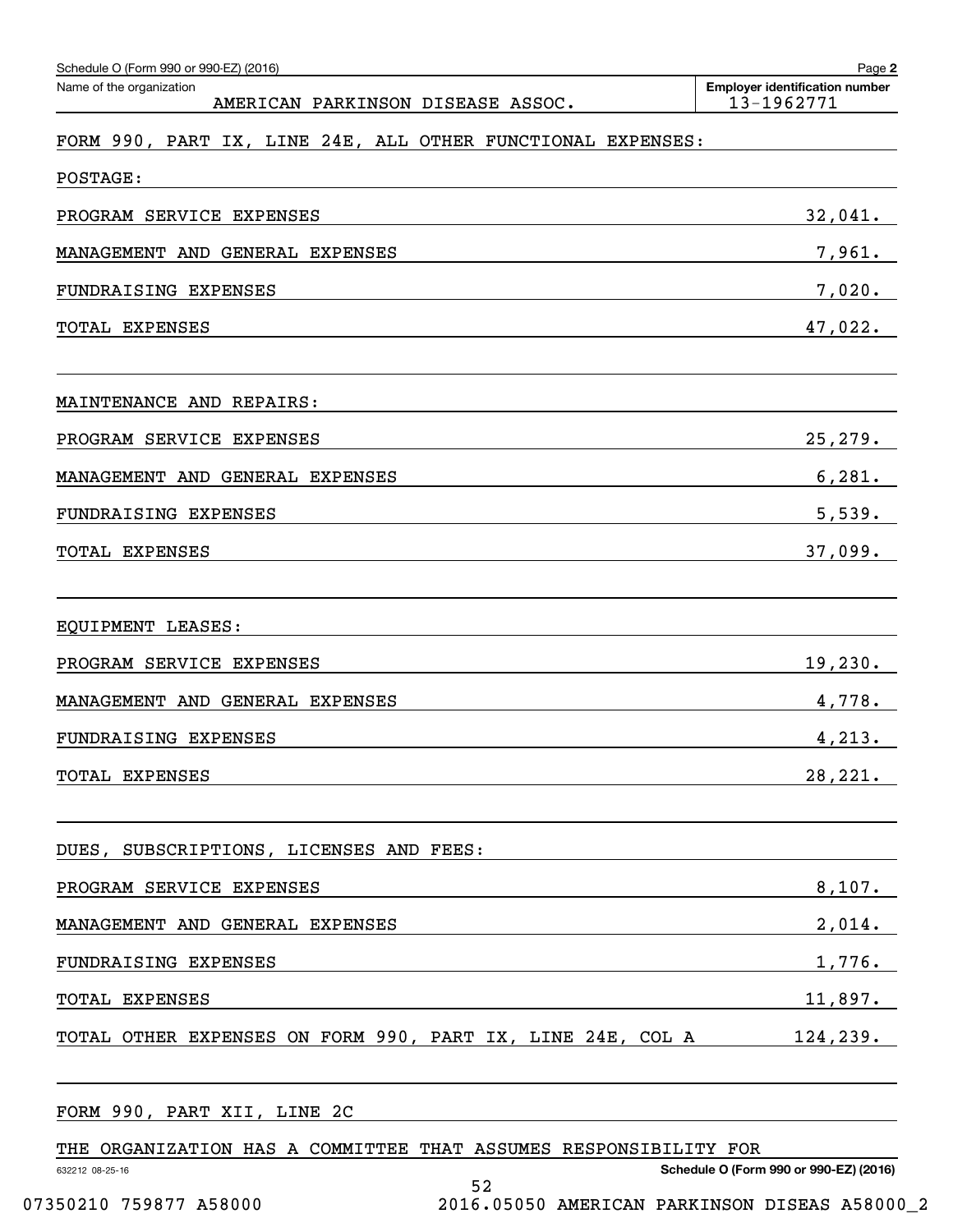| Schedule O (Form 990 or 990-EZ) (2016)                                | Page 2                                              |
|-----------------------------------------------------------------------|-----------------------------------------------------|
| Name of the organization<br>AMERICAN PARKINSON DISEASE ASSOC.         | <b>Employer identification number</b><br>13-1962771 |
| OVERSIGHT OF THE AUDIT OF ITS FINANCIAL STATEMENTS. FOR FISCAL YEAR   |                                                     |
| 2016, THE ORGANIZATION CHANGED ITS SELECTION OF AN INDEPENDENT        |                                                     |
| ACCOUNTANT.                                                           |                                                     |
|                                                                       |                                                     |
|                                                                       |                                                     |
| FORM 990, SCHEDULE D, PART V                                          |                                                     |
| ENDOWMENT FUNDS:                                                      |                                                     |
| THIS YEAR THE ENDOWMENT FUNDS SCHEDULE WAS AMENDED TO REFLECT THE     |                                                     |
| ENDOWMENT ASSETS WHICH WERE ONLY PERMANENTLY RESTRICTED ASSETS. FROM  |                                                     |
| 2012 TO 2015 THE TEMPORARILY RESTRICTED ASSETS OF APPROXIMATELY       |                                                     |
| \$3,407,298 WERE INADVERTENTLY INCLUDED ON THE FORM 990, SCHEDULE D,  |                                                     |
| PART V.                                                               |                                                     |
|                                                                       |                                                     |
| <b>FORM 990</b>                                                       |                                                     |
| RECLASSIFICATIONS:                                                    |                                                     |
| CERTAIN PRIOR PERIOD AMOUNTS HAVE BEEN RECLASSIFIED FOR CONSISTENCY   |                                                     |
| WITH THE CURRENT YEAR PRESENTATION. SPECIFICALLY, INVESTMENTS IN      |                                                     |
| CHARITABLE GIFT ANNUITIES AND RELATED ACTIVITY THAT WERE PREVIOUSLY   |                                                     |
| COMBINED WITH INVESTMENTS WERE PRESENTED SEPARATELY ON THE STATEMENTS |                                                     |
| OF FINANCIAL POSITION AND STATEMENTS OF CASH FLOWS.                   | COMPUTER AND                                        |
| WEBSITE EXPENSES THAT WERE PREVIOUSLY COMBINED WITH OFFICE AND        |                                                     |
| MISCELLANEOUS, SUPPLIES, AND REPAIRS AND MAINTENANCE WERE PRESENTED   |                                                     |
| SEPARATELY ON THE STATEMENTS OF FUNCTIONAL EXPENSES.                  | UTILITIES THAT                                      |
| WERE PREVIOUSLY COMBINED WITH OFFICE AND MISCELLANEOUS WERE COMBINED  |                                                     |
| WITH RENT AND TITLED OCCUPANCY ON THE STATEMENTS OF FUNCTIONAL        |                                                     |
| PROCEEDS FROM DONATED INVESTMENTS THAT WERE PREVIOUSLY<br>EXPENSES.   |                                                     |
| INCLUDED WITH PURCHASED INVESTMENTS WERE PRESENTED SEPARATELY ON THE  |                                                     |
| STATEMENTS OF CASH FLOWS. BEQUESTS RECEIVABLE THAT WERE PREVIOUSLY    |                                                     |
| 632212 08-25-16                                                       | Schedule O (Form 990 or 990-EZ) (2016)              |

53

**2**